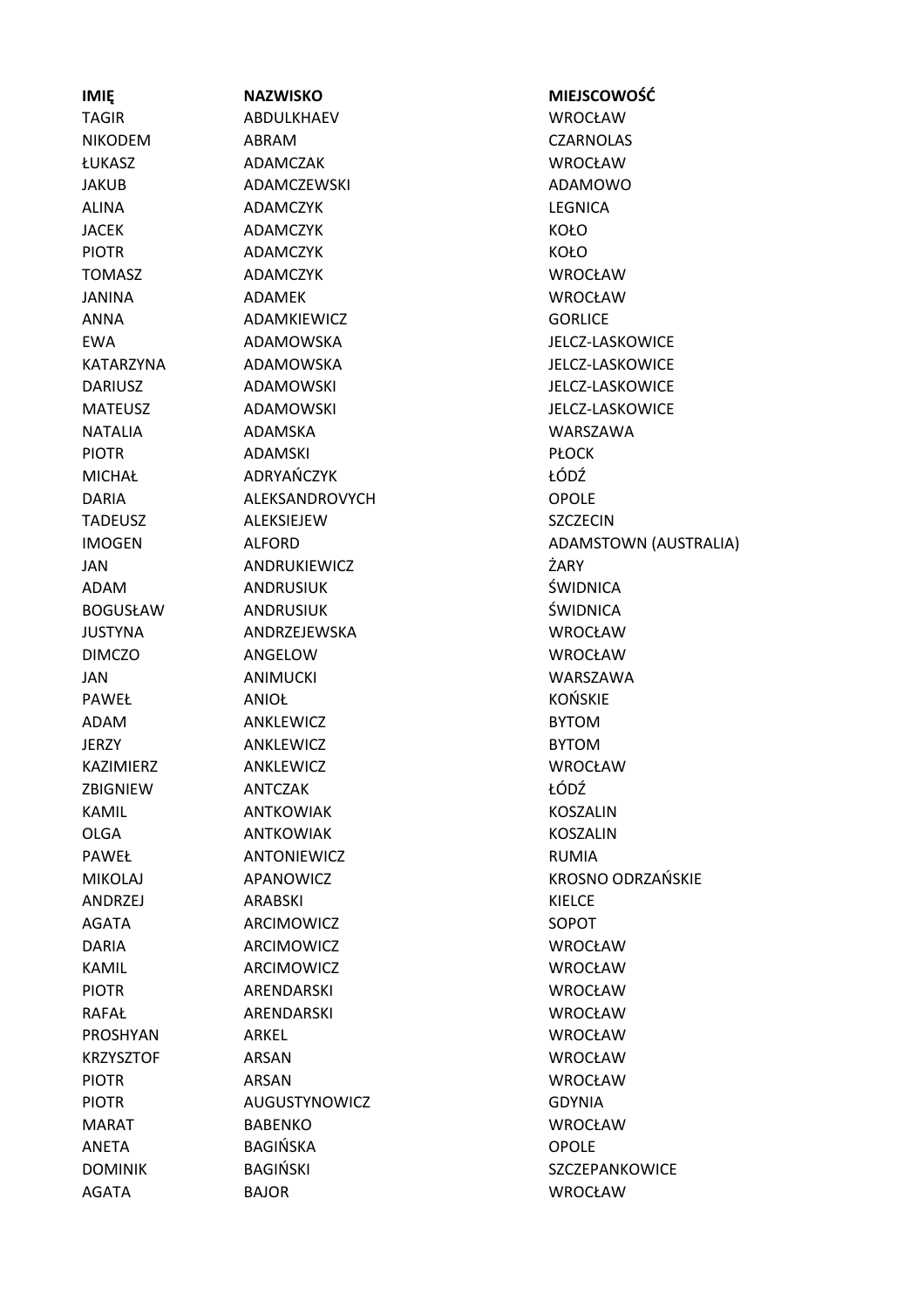AGATA BAJOR WROCŁAW

ADAM BAJSAROWICZ MIŁOSZYCE EWELINA BAKUSZKA KRZYDLINA WIELKA MICHAŁ BALCERSKI ŁÓDŹ KAMIL BALCERZAK ŁÓDŹ WOJCIECH BALJON ŁÓDŹ ZBIGNIEW BAŁBATUN SŁUPSK GRZEGORZ BAŁUCH PSZCZYNA DARIA BANASIK TYNIEC MAŁY ANNA BANASIŃSKA MILCZ MICHAŁ BANASIŃSKI MILCZ MARIA BANDURKA SZCZECIN PIOTR BANDURKA SZCZECIN ALICJA BARAN WROCŁAW FILIP BARAN WROCŁAW MICHAŁ BARAN BARAN KRAKÓW TOMASZ BARAN KRAKÓW WERONIKA BARAN **BARAN** SWIETOCHŁOWICE TOMASZ BARANEK BYDGOSZCZ EWELINA BARAŃSKA LEGNICA JOANNA BARCZAK PSZCZYNA MARTYNA BARCZAK PSZCZYNA SŁAWEK BARCZAK WROCŁAW KATARZYNA BARCZUK-GRĘDZIŃSKA WROCŁAW WOJTEK BAREJA BAREJA SIEDLCE JOANNA BARTKIEWICZ ŁÓDŹ KATARZYNA BARTKIEWICZ SZCZECIN ROBERT BARTNIK ŁÓDŹ JACEK BARTOSIK MNIÓW SEBASTIAN BARTOSIK NOWE BRZESKO ANNA BARTOSZ KRAKÓW JERZY BARTOSZEWICZ WROCŁAW ŁUKASZ BARTULSKI WARSZAWA AREK BARYLAK ZIFI ONA GÓRA DOMINIK BARYLSKI BYDGOSZCZ RADEK BARYLSKI BYDGOSZCZ TERESA BASIAK KOŁOBRZEG ANNA BASIŃSKA POZNAŃ DARIUSZ BASIŃSKI KOMORNIKI MARIUSZ BASIŃSKI POZNAŃ HANNA BATORSKA PSZCZYNA PIAST BAZYLIŃSKI KOSZALIN MICHAŁ BĄBOL WROCŁAW JULIA BĄCZKOWSKA RZESZOTARY EDYTA BĄCZYK ŻAGAŃ JUSTYNA BĄCZYK WROCŁAW MARCIN BĄCZYK ŻAGAŃ BARTŁOMIEJ BĄK RADOSTOWICE

INDIE BAMBACH BAMENA HADAMSTOWN (AUSTRALIA) WERONIKA BARACZ - GIERSZ GRABOWNICA STARZEŃSKA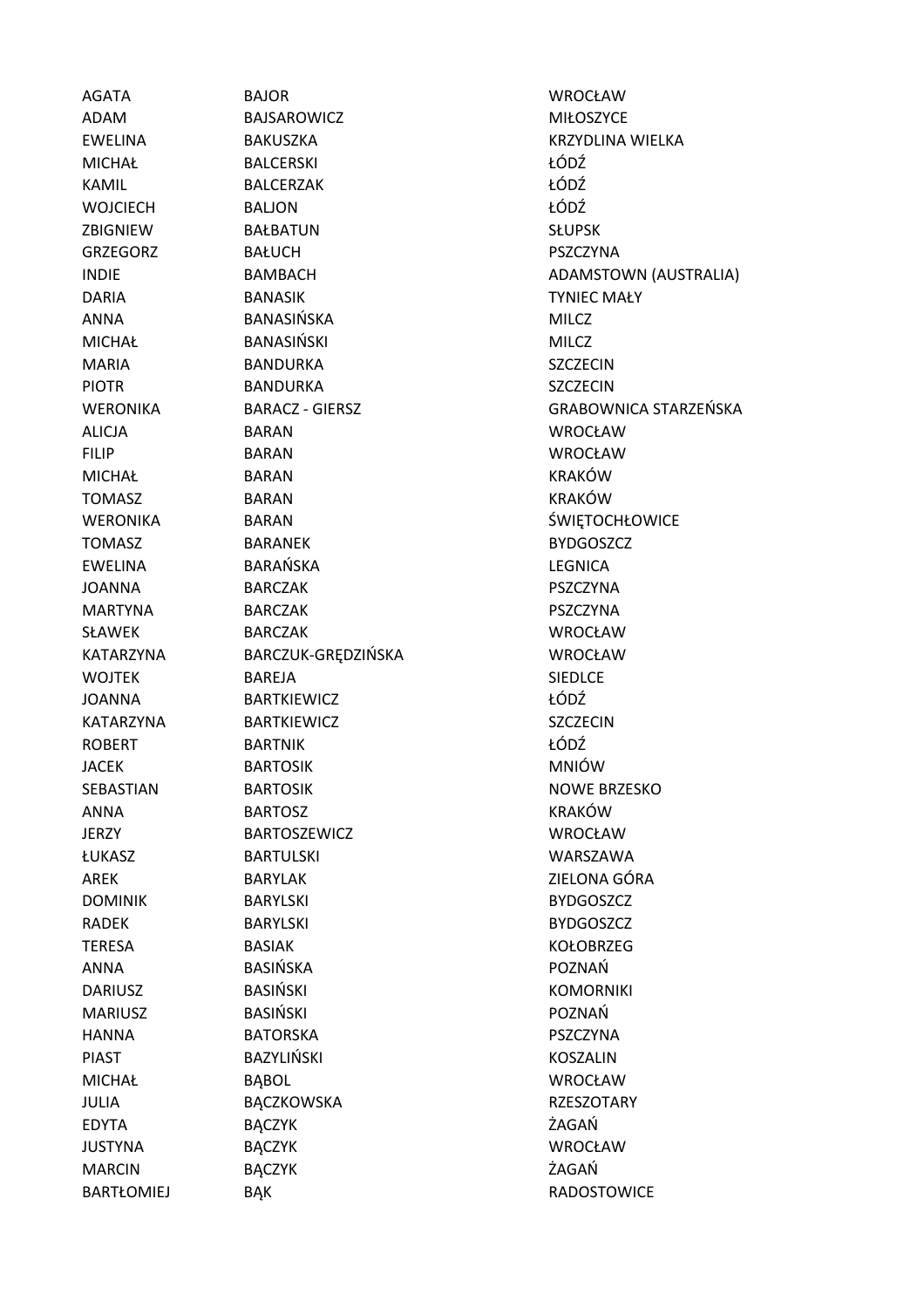HANNA BŁACH KRZEPTÓW JULIA BŁACH KRZEPTÓW

KAJETAN BAK BAK RADOSTOWICE SZYMON BĄK BĄK KATOWICE ANNA BĄKOWSKA WROCŁAW JERZY BEDNARCZYK KRASNYSTAW KACPER BEDNAREK MAJKÓW FOLWARK ADAM BEDNARZ WROCŁAW ANDRZEJ BEDNARZ WROCŁAW MARTYNA BELLINI WROCŁAW MARTA BELZYT BELZYT SZEWA MARCIN BEŁA BEŁA RUDA ŚLĄSKA LESZEK BENBEN WROCŁAW REGINA BENDLEWICZ JÓZEFÓW MAREK BEREDA WROCŁAW ANDRZEJ BERENT ŁÓDŹ ANETA BEREŻAŃSKA-MATYSIAK WROCŁAW ROBERT BERKOWICZ GORLICE ŁUKASZ BIAŁEK KROTOSZYN KAROLINA BIAŁY WROCŁAW OLIWIA BIEDA BLIZNE WERONIKA BIELAK BIELAK MODLIKOWICE KONRAD BIELEWICZ GŁOGÓW LAURA BIENIEK EN KOTTGEISERING BARTOSZ BIERNACKI PLESZEW OLIWIA BIERNAT OCHLE MIKOŁAJ BIHUN KOSZALIN WERONIKA BIHUN BIHUN KOBIERZYCE MARTYNA BILICH PSZCZYNA DARIUSZ BILICKI METALOGISTA BILICKI KUTNO NORBERT BILICKI BILICKI KUTNO ALICJA BILIŃSKA WOŁÓW BASIA BILIŃSKA MILCZ KRZYSZTOF BILLIK CHORZÓW ANDRZEJ BIS KOLECZKOWO MARCEL BIS WROCŁAW PAWEŁ BIS WROCŁAW NINA BISKUPSKA KIELCE ANDRZEJ BISKUPSKI WROCŁAW PAWEŁ BISS OPOLE BARBARA BIZGWA WODZISŁAW ŚLĄSKI JANIS BLATIOS WROCŁAW JANIS BLATSIOS WROCŁAW PIOTR BLATSIOS WROCŁAW ADAM BLOKESZ PSZCZYNA KALINA BLOKESZ PSZCZYNA

KATARZYNA BAK BAK GORZÓW WIELKOPOLSKI IWO BEDNARSKI BEOGRAFI BEDNARSKI KOMASZÓW MAZOWIECKI URBAN BEDNARSKI TOMASZÓW MAZOWIECKI AURORA BEVERIDGE BEVERIDGE ADAMSTOWN (AUSTRALIA)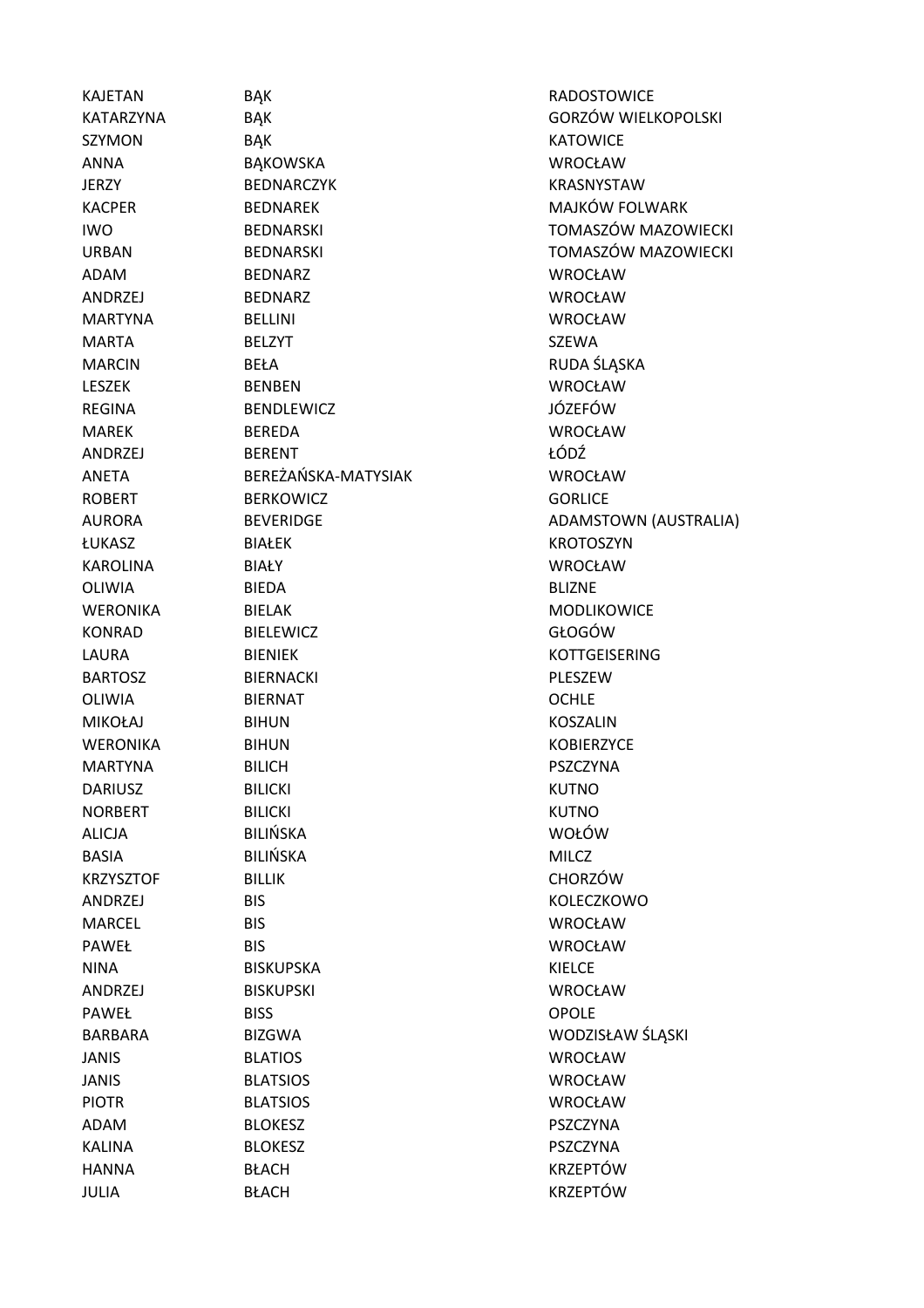| KATARZYNA        | <b>BŁACH</b>         | WIELUŃ                  |
|------------------|----------------------|-------------------------|
| <b>TATIANA</b>   | <b>BŁACH</b>         | <b>KRZEPTÓW</b>         |
| <b>JERZY</b>     | <b>BŁASZCZYK</b>     | JELENIA GÓRA            |
| <b>KRZYSZTOF</b> | <b>BŁAŚ</b>          |                         |
| <b>MATEUSZ</b>   | BŁAŻEJEWSKI          | ŁÓDŹ                    |
| SZYMON           | BŁAŻEJEWSKI          | ŁÓDŹ                    |
| <b>MIKOŁAJ</b>   | <b>BŁAŻKÓW</b>       | <b>LUBIN</b>            |
| <b>NATALIA</b>   | <b>BŁAŻKÓW</b>       | <b>BORUCICE</b>         |
| <b>JOANNA</b>    | <b>BŁOŃSKA</b>       | WARSZAWA                |
| <b>MAREK</b>     | <b>BOBA</b>          | <b>PSZCZYNA</b>         |
| <b>NIKODEM</b>   | <b>BOBA</b>          | <b>PSZCZYNA</b>         |
| <b>ZOFIA</b>     | <b>BOBA</b>          | <b>PSZCZYNA</b>         |
| <b>SYLWIA</b>    | <b>BOBEŁ</b>         | <b>HARBUTOWICE</b>      |
| JAN              | <b>BOBER</b>         | <b>SZCZECIN</b>         |
| <b>DARIUSZ</b>   | <b>BOBEREK</b>       | <b>GRABICA</b>          |
| <b>STANISŁAW</b> | <b>BOBEREK</b>       | <b>GRABICA</b>          |
| <b>KATARZYNA</b> | <b>BOBORYKO</b>      | <b>WROCŁAW</b>          |
| <b>EWA</b>       | <b>BOCHENKO</b>      | WODZISŁAW               |
| <b>ROBERT</b>    | <b>BOCHENKO</b>      | WODZISŁAW               |
| <b>PIOTR</b>     | <b>BOĆKOWSKI</b>     | <b>DŁUGA SZLACHECKA</b> |
| <b>DAWID</b>     | <b>BODZIONY</b>      | <b>BOGATYNIA</b>        |
| GRAŻYNA          | <b>BOGACKA-WOLNY</b> | BIELSKO-BIAŁA           |
| ŁUKASZ           | <b>BOGACKI</b>       | <b>SZAMOTUŁY</b>        |
| <b>STEFAN</b>    | <b>BOGDALSKI</b>     | <b>WROCŁAW</b>          |
| <b>BEATA</b>     | <b>BOGDANOWICZ</b>   | <b>KRAKÓW</b>           |
| <b>JANUSZ</b>    | <b>BOGDANOWICZ</b>   | SMOLEC                  |
| MARIA MAGDALENA  | <b>BOGUCKA</b>       | WARSZAWA                |
| <b>INKA</b>      | <b>BOHDANOWICZ</b>   | <b>WROCŁAW</b>          |
| <b>NINA</b>      | <b>BOHDANOWICZ</b>   | <b>WROCŁAW</b>          |
| <b>MATYLDA</b>   | <b>BOJKOWSKA</b>     | <b>MYSŁOWICE</b>        |
| BŁAŻEJ           | <b>BOLEK</b>         | <b>WROCŁAW</b>          |
| <b>YEVHEN</b>    | <b>BONDAR</b>        | <b>WROCŁAW</b>          |
| <b>ALICJA</b>    | <b>BORCHARDT</b>     | WAŁCZ                   |
| <b>MARCELINA</b> | <b>BORECKA</b>       | <b>WROCŁAW</b>          |
| <b>BARTOSZ</b>   | <b>BORECKI</b>       | <b>OLSZTYN</b>          |
| <b>JANUSZ</b>    | <b>BORECKI</b>       | <b>OLSZTYN</b>          |
| <b>ROBERT</b>    | <b>BORECKI</b>       | <b>OLSZTYN</b>          |
| <b>GRZEGORZ</b>  | <b>BOREK</b>         | <b>GLIWICE</b>          |
| <b>JAKUB</b>     | <b>BOREK</b>         | <b>GLIWICE</b>          |
| <b>MICHAŁ</b>    | <b>BORKOWSKI</b>     | WROCŁAW                 |
| KAROLINA         | <b>BOROWIECKA</b>    | ŁÓDŹ                    |
| CASANDRA         | <b>BOROWSKA</b>      | JELCZ-LASKOWICE         |
| <b>OSCAR</b>     | <b>BOROWSKI</b>      | <b>JELCZ-LASKOWICE</b>  |
| MAŁGORZATA       | <b>BORUTA</b>        | <b>PSZCZYNA</b>         |
| <b>GABRIELA</b>  | <b>BORYS</b>         | <b>KOSZALIN</b>         |
| <b>MICHAŁ</b>    | <b>BORYS</b>         | <b>KOSZALIN</b>         |
| JAN              | <b>BORYSEWICZ</b>    | WARSZAWA                |
| OLEKSANDR        | <b>BORYSOV</b>       | <b>KYIV</b>             |
| <b>BORYS</b>     | <b>BOTKIEWICZ</b>    | <b>KOSZALIN</b>         |
| <b>MIKOŁAJ</b>   | <b>BOTOR</b>         | ŚWIĘTOCHŁOWICE          |
|                  |                      |                         |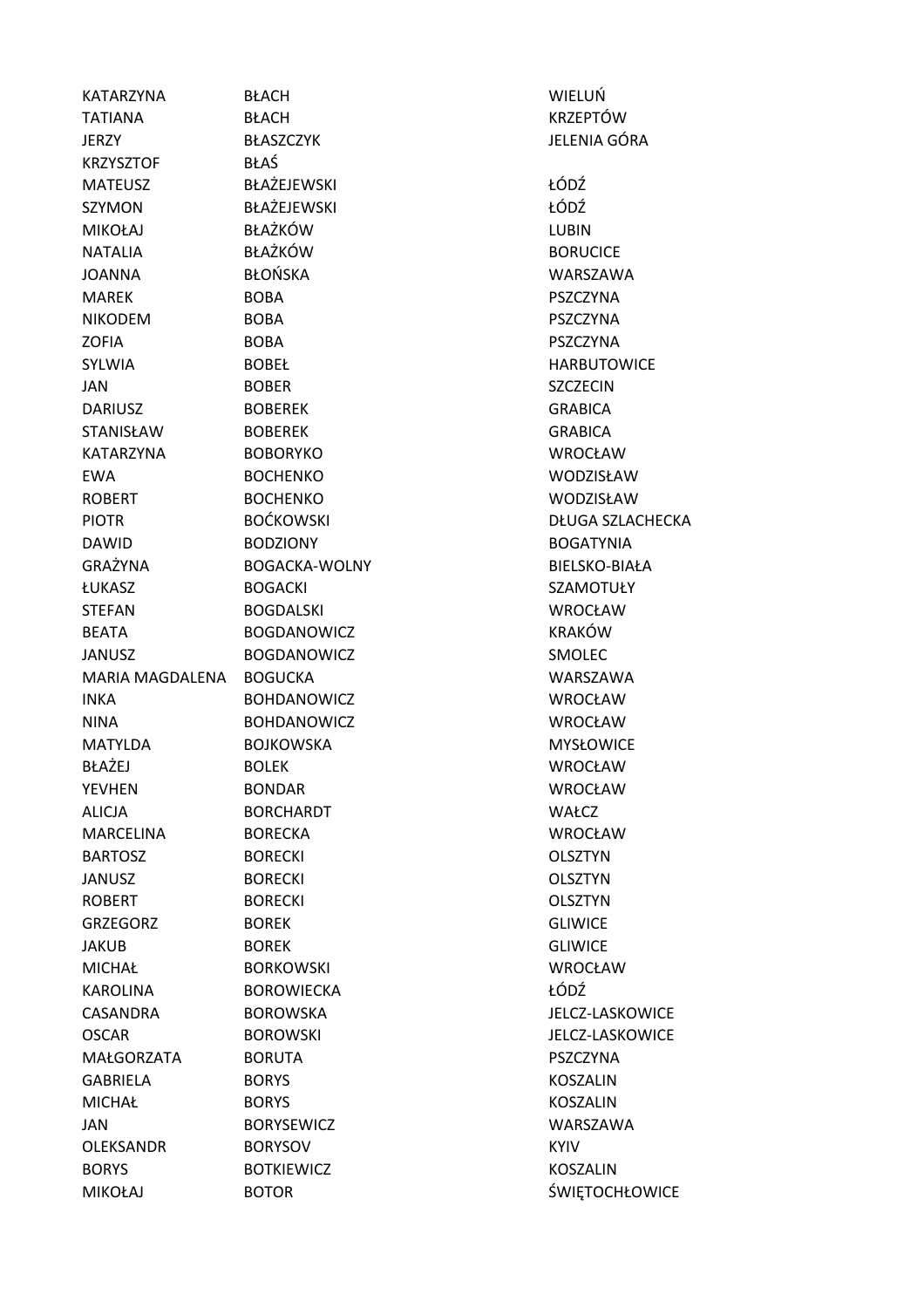MIŁOSZ BRDYS SULMIERZYCE FEDOR BREKHOV RUDYSZWAŁD MARIA BROCKA ŻORY KAROLINA BROCKI ŁĄKA ŁUKASZ BROCKI ŁĄKA MAŁGORZATA BROCKI ŁĄKA JERZY BRODZIŃSKI WROCŁAW ALEKSANDRA BROL KALETY KINGA BRONOWICKA ZAGÓRZYCE LIDIA BRONOWSKA BIELSKO-BIAŁA ZBIGNIEW BROSZKO LEEDS BOGUSŁAW BRYCKI STOROGO BRYCKI STOROGO DO NASTALA DO BRYCKI STOROGO DO NASTALA DO DO DO NASTALA DO DO DO DO DO ZUZANNA BRYDA SIECIEMIN SZYMON BRYDAK WROCŁAW FILIP BRZESKI WARSZAWA MIROSŁAW BRZEZIŃSKI WROCŁAW RYSZARD BRZEZIŃSKI WOŁÓW SEBASTIAN BRZEZIŃSKI WIELUŃ ALAN BRZOSKI KOŁO JAKUB BRZOSKI GRZEGORZEW EMILIA BRZOSTOWSKA PIEKARY JAROSŁAW BRZUSZCZYŃSKI CZERWONAK JAROSŁAW BRZUSZCZYŃSKI POZNAŃ JULIA BRZYŚ SOSNOWIEC PAWEŁ BRZYŚ BRZYŚ SOSNOWIEC PIOTR BUBEL WROCŁAW KAMILA BUCHANIEC SZCZUCIN ADAM BUCZAJ ROMANIA BUGZAJ LUBLIN ARTUR BUCZKOWSKI NEW MILTON TYMON BUCZKOWSKI NEW MILTON GRAŻYNA BUDZOWSKA-KANIUK OŁAWA KRZYSZTOF BUJAK OPOLE MONIKA BUJNICKA LUBIN KRZYSZTOF BUJNICKI LUBIN PIOTR BUKARTYK WARSZAWA MAŁGORZATA BUKOWA ZGORZELEC FILIP BUKOWIECKI POZNAŃ AMELIA BUKOWSKA NAMYSŁÓW PIOTR BUKOWSKI NAMYSŁÓW JAN BUŃKOWSKI CHOJNÓW KACPER BURCZYŃSKI BIELSKO-BIAŁA GRZEGORZ BURDA SKAWINA KRZYSZTOF BUREK ŚWIEBODZICE AGNIESZKA BURKAT WROCŁAW

NIKOLA BOTOR WROCŁAW TOBEY BRIGGS BRIGGS ADAMSTOWN (AUSTRALIA) ZUZANNA BRZEZICKA BYSTRZYCA KŁODZKA JAKUB BRZEZICKI STARY WALISZÓW ZUZANNA BUDYNEK KOSTRZYN NAD ODRĄ MACIEJ BURNIAK WROCŁAW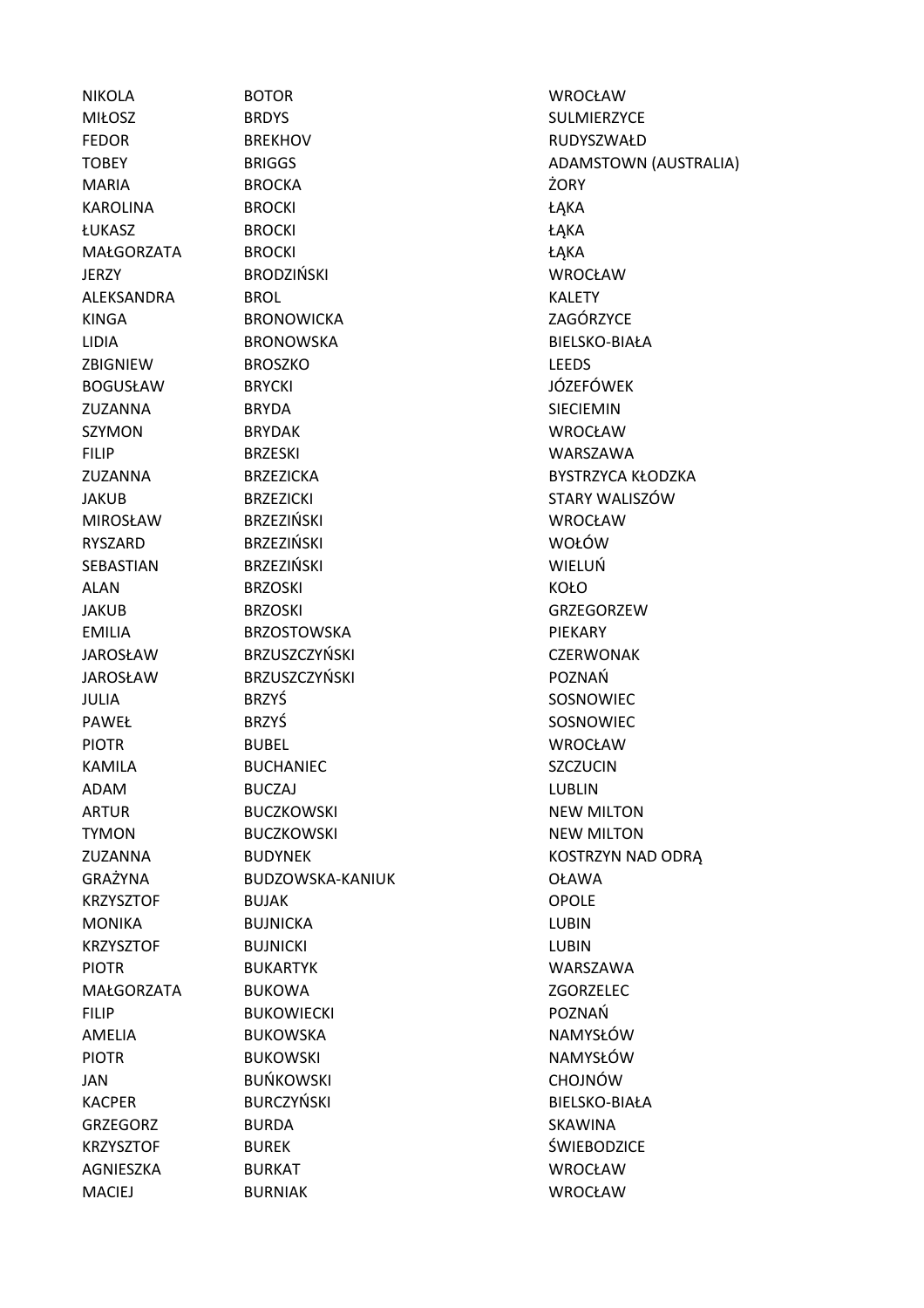KENNY CARR

NOEMI BUSZ BOBROWIEC HANNA BUTKIEWICZ CHOJNICE LUCJAN BUTKO SŁUPSK ALEKSANDRA BYCZEK RADLIN TOMASZ BYKOWSKI ŁAGIEWNIKI PAWEŁ BYSTRZYCKI WROCŁAW HANNA BZDEK PROCHOWICE IDA BZDĘGA WARSZAWA ANDRZEJ CABA WROCŁAW TOMASZ CAGARA WROCŁAW JAKUB CAŁKOWSKI CZŁUCHÓW HELENA CEBULSKA WILCZKOWICE TOMASZ CEBULSKI WILCZKOWICE MICHAŁ CEGLAREK KRAKÓW JAKUB CELER SADOKRZYCE KRZYSZTOF CHABRAŚ ŻARY ZBIGNIEW CHABRAŚ ŻARY JAKUB CHACHULSKI WROCŁAW MATEUSZ CHACHULSKI WROCŁAW MAREK CHAŁAT OSIECKI KIELCE DOMINIK CHEŁMIŃSKI WROCŁAW AGNIESZKA CHLASTA TARNÓW JAGODA CHLASTA TORUŃ BARTOSZ CHLEBOWSKI WROCŁAW PIOTR CHLEWINSKI CHEWINSKI POLICE MIKOŁAJ CHMIEL SUSZEC ADA CHMIELEWSKA WROCŁAW ANNA CHMIELEWSKA WROCŁAW MICHAŁ CHMIELEWSKI LEGNICA MIRON CHMIELEWSKI CHOROGEN RAKÓW PRZEMEK CHMIELEWSKI WROCŁAW WIESŁAW CHMIELEWSKI WARSZAWA KONRAD CHODAK WROCŁAW MICHAŁ CHODOROWSKI WIELICZKA ALEKSANDER CHOHURA UDANIN ALICJA CHOLEWA RAWICZ MAAŁGORZTA CHOLEWICZ WROCŁAW ŁUKASZ CHORĄGWICKI WROCŁAW GRZEGORZ CHORĄZIAK TUBĄDZIN

ANNA BURNS ADAMSTOWN (AUSTRALIA) JOANNA BYIK WATERFORD (IRANDIA) KRZYSZTOF BZOWSKI DZIEKANOWICE MAREK CEKUS CZĘSTOCHOWA ZUZANNA CHMIELECKA PATNÓW LEGNICKI JAKUB CHMIELECKI PĄTNÓW LEGNICKI PAWEL CHOMICKI CHOMICKI SOUTHAMPTON HAYDEN CHRISTIANSEN ADAMSTOWN (AUSTRALIA) PAWEL CHRZASTOWSKI VANCOUVER (CANADA) ANNA CHUDOBA WROCŁAW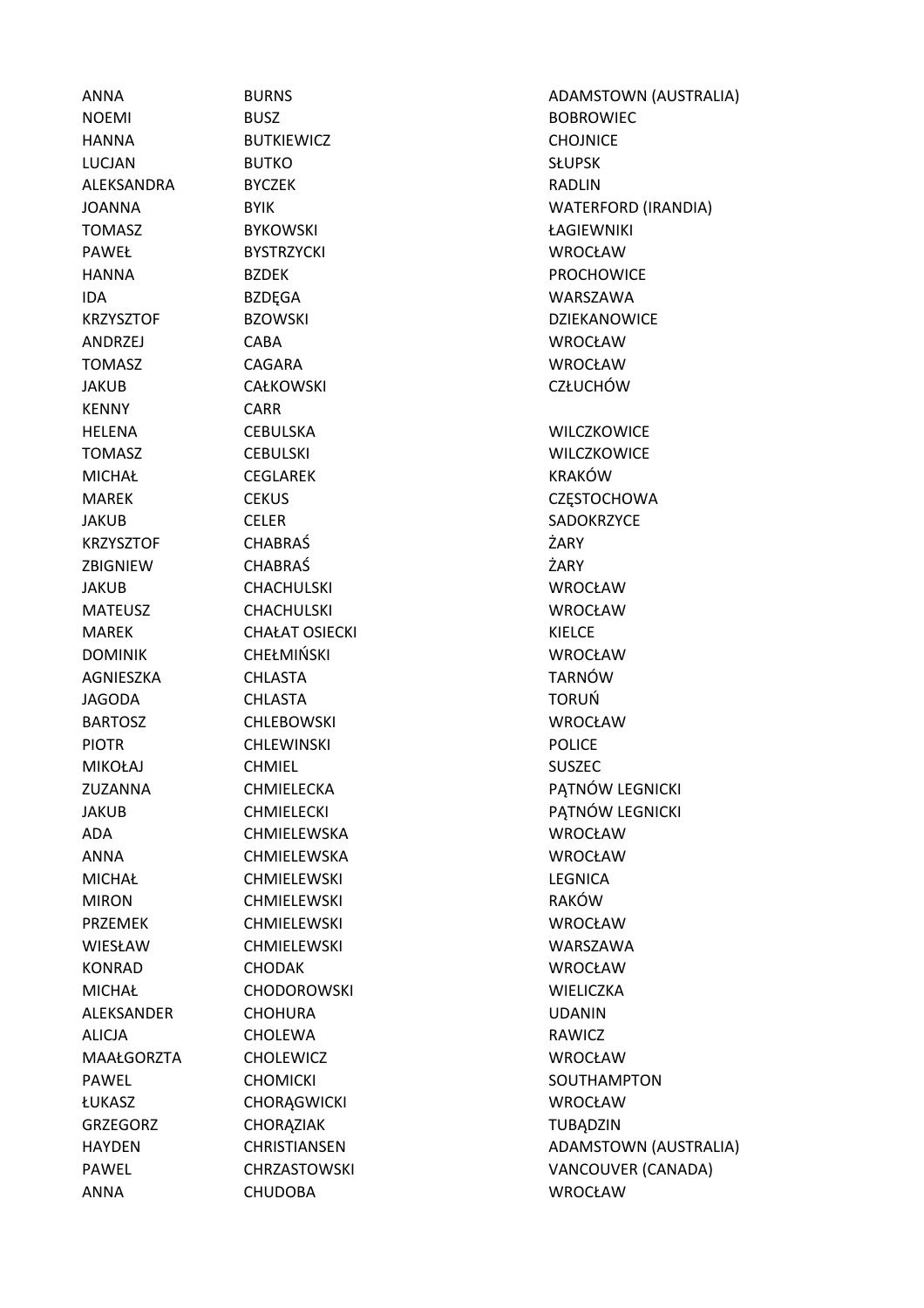JAKUB CHUDY WROCŁAW KAMIL CHUDY WROCŁAW MATEUSZ CHWALISZ SYCÓW MONIKA CHWALISZ SYCÓW WALDEMAR CHWALISZ SYCÓW MAŁGORZATA CHYLAK CHEZATA CHYLAK SZCZECIN MICHAŁ CHYLIŃSKI AUGUSTÓW PAVLO CHYRKOV WROCŁAW JOANNA CIACHOWSKA KALISZ KAMIL CICHOŃ WROCŁAW LESZEK CICHOŃSKI WROCŁAW RADEK CICHOŃSKI WROCŁAW ANDRZEJ CICHORSKI SZCZECIN RENATA CICHOWSKA WROCŁAW RENATA CICHOWSKA ŚWIDNICA MARIUSZ CICHOWSKI WROCŁAW MIKOAJ CICHY WOLSZTYN MIKOLAJ CICHY WOLSZTYN AGNIESZKA CIEKAŃSKA WROCŁAW ZDZISŁAW CIELESZ WROCŁAW FILIP CIEPLIŃSKI GRUDZIĄDZ JAKUB CIERPIAŁ STUDZIENICE WOJTEK CIESIELKA TALUYERS ALEKSANDRA CIESIELSKA ZĄBKI ALEKSANDRA CIESIELSKA WROCŁAW HANIA CIESIÓŁKA POZNAŃ ZDZISLAW CIESLA WROCŁAW KAROLINA CIEŚLIŃSKA RYBNIK KAMIL CIOCH SOŚNICOWICE ZOFIA CIOCH SOŚNICOWICE WERONIKA CIPIRSKA PRZYLESIE ANETA CISZEK WROCŁAW KRZYSZTOF CISZEK WROCŁAW ARKADIUSZ CISZEWSKI KOBIERZYCE ANDRZEJ CITOWICZ KAIR KARINA CIUPA SIECHNICE JUSTYNA CIUPIK SZCZECIN MARTA COFAŁA COFAŁA PIASEK MICHAŁ CYBULSKI CYBULSKI HRUBIESZÓW HANNA CYBURT CONSTRUCT CONSTRUCT CONSTRUCT CONSTRUCT CONSTRUCT CONSTRUCT CONSTRUCT CONSTRUCT CONSTRUCT CONSTRUCT CONSTRUCT CONSTRUCT CONSTRUCT CONSTRUCT CONSTRUCT CONSTRUCT CONSTRUCT CONSTRUCT CONSTRUCT CONSTRUCT CONSTRUCT ROBERT CYBURT WROCŁAW ANIA CYGIERT **Example 2018** MARCELINA CYL WROCŁAW

DOROTA CHWAŁA TOMASZÓW LUBELSKI FILIP CHWAŁA TOMASZÓW LUBELSKI MARTYNA CHWAŁA TOMASZÓW LUBELSKI MICHAŁ CHWAŁA TOMASZÓW LUBELSKI DAMIEN COTTON COTTON ADAMSTOWN (AUSTRALIA) FLYNN COXON ADAMSTOWN (AUSTRALIA) ZUZANNA CYGANIAK POŁCZYN ZDRÓJ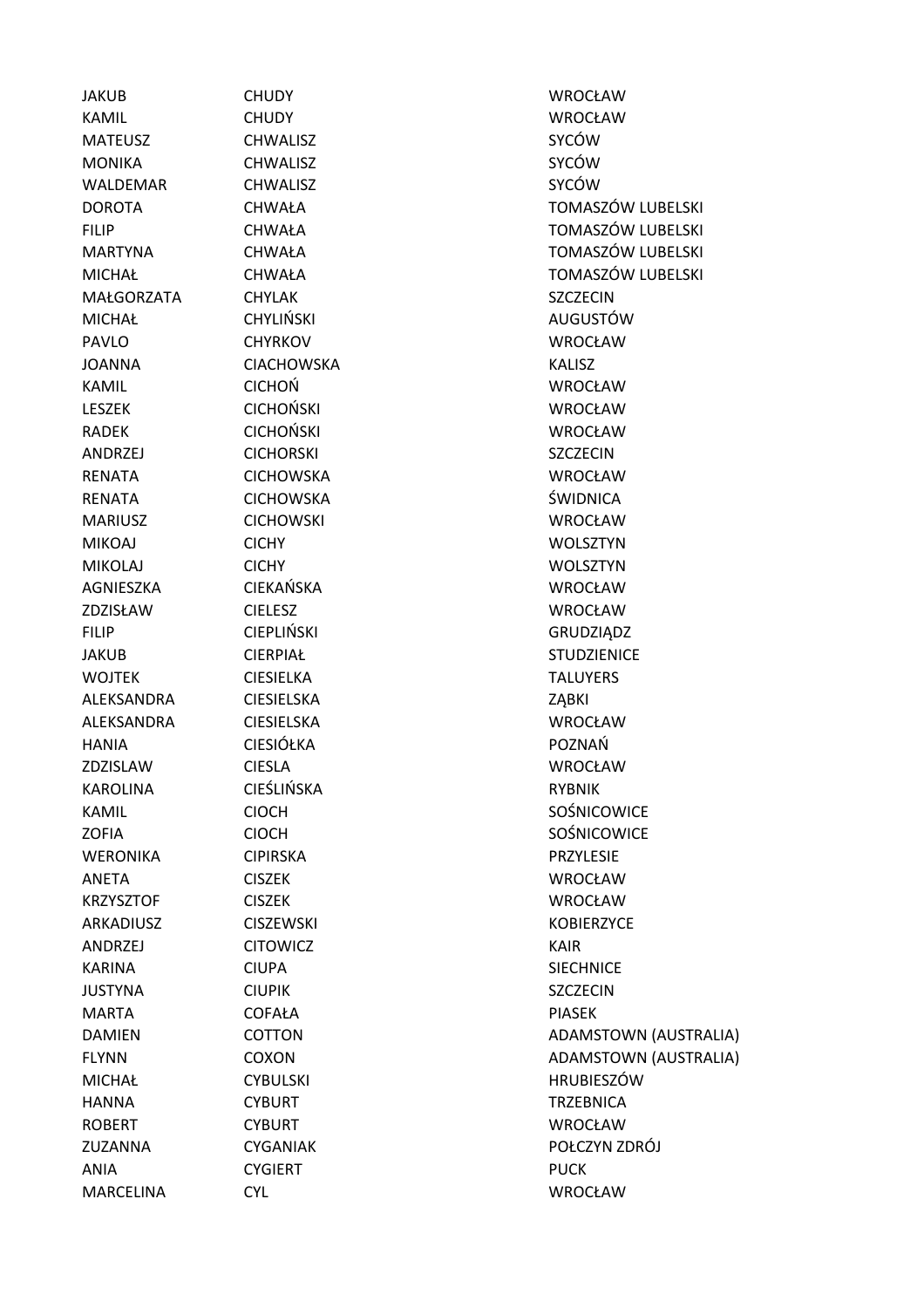MATEUSZ CYMAN POZNAŃ ANDRZEJ CYRANIAK OLSZTYN BARBARA CYTAWA DOBROŃ WITOLD CYTAWA CYTAWA DOBROŃ MACIEJ CYTRYCKI RYBNIK JAN CZACHOWSKI WIENIEC JAROSŁAW CZAJA GŁOGÓW JULIA CZAJKA ZĄBKI IGA CZAJKOWSKA WROCŁAW MICHALINA CZAJKOWSKA WROCŁAW PIOTR CZAJKOWSKI WROCŁAW WIKTOR CZAMARA WROCŁAW BOGUMIŁA CZAPIEWSKA WROCŁAW MONIKA CZAPLA BYDGOSZCZ MICHAŁ CZAPLICKI KOSZALIN JOANNA CZARNECKA WARSZAWA PIOTR CZARNECKI POKRZYWNICA KATARZYNA CZARNOCKA ZABKI VIOLETTA CZARNOLESKA-PARUS WROCŁAW JAROSŁAW CZARZASTY WROCŁAW WIKTORIA CZECHALSKA KALISZ PAULINA CZECHOWICZ WROCŁAW RADOSŁAW CZECZKO WROCŁAW MACIEJ CZEMPLIK WROCŁAW WIKTOR CZEREP BRZEG ELŻBIETA CZEREUCHO WROCŁAW RAFAŁ CZEREUCHO WROCŁAW DAWID CZERWIŃSKI KATOWICE MATEUSZ CZERWIŃSKI BYDGOSZCZ IZABELA CZOSZYK DREZDENKO KRZYSZTOF CZUBAK **INGERIA GÓRA** JELENIA GÓRA BLAZEJ CZUBAKOWSKI WROCŁAW EDYTA CZUCHAJ WROCŁAW TOMASZ CZUCHAJ WROCŁAW MARTA CZWOJDA ŚWIDNICA DAMIAN CZYSZCZOŃ JABŁONKA AGNIESZKA CZYŻEWSKA TORUŃ JACEK ĆWIĘKAŁA TARNOBRZEG MAREK ĆWIKLIŃSKI WROCŁAW TADEUSZ ĆWIKLIŃSKI TOSZEK ALICJA ĆWIR ĆWIR MOSINA JOANNA DAC WROCŁAW HANNA DAC-KANTECKA WROCŁAW DZIANIS DALETSKI WROCŁAW KAMILA DAWIDOWICZ WROCŁAW WIKTORIA DĄBKIEWICZ WIKTORIA DĄBKIEWICZ ANIA DĄBKOWSKA WARSZAWA

RAFAL CZEKAJLO VANCOUVER (CANADA) LACHLAN DAUGHERTY ADAMSTOWN (AUSTRALIA) JACEK DAWDA VANCOUVER (CANADA)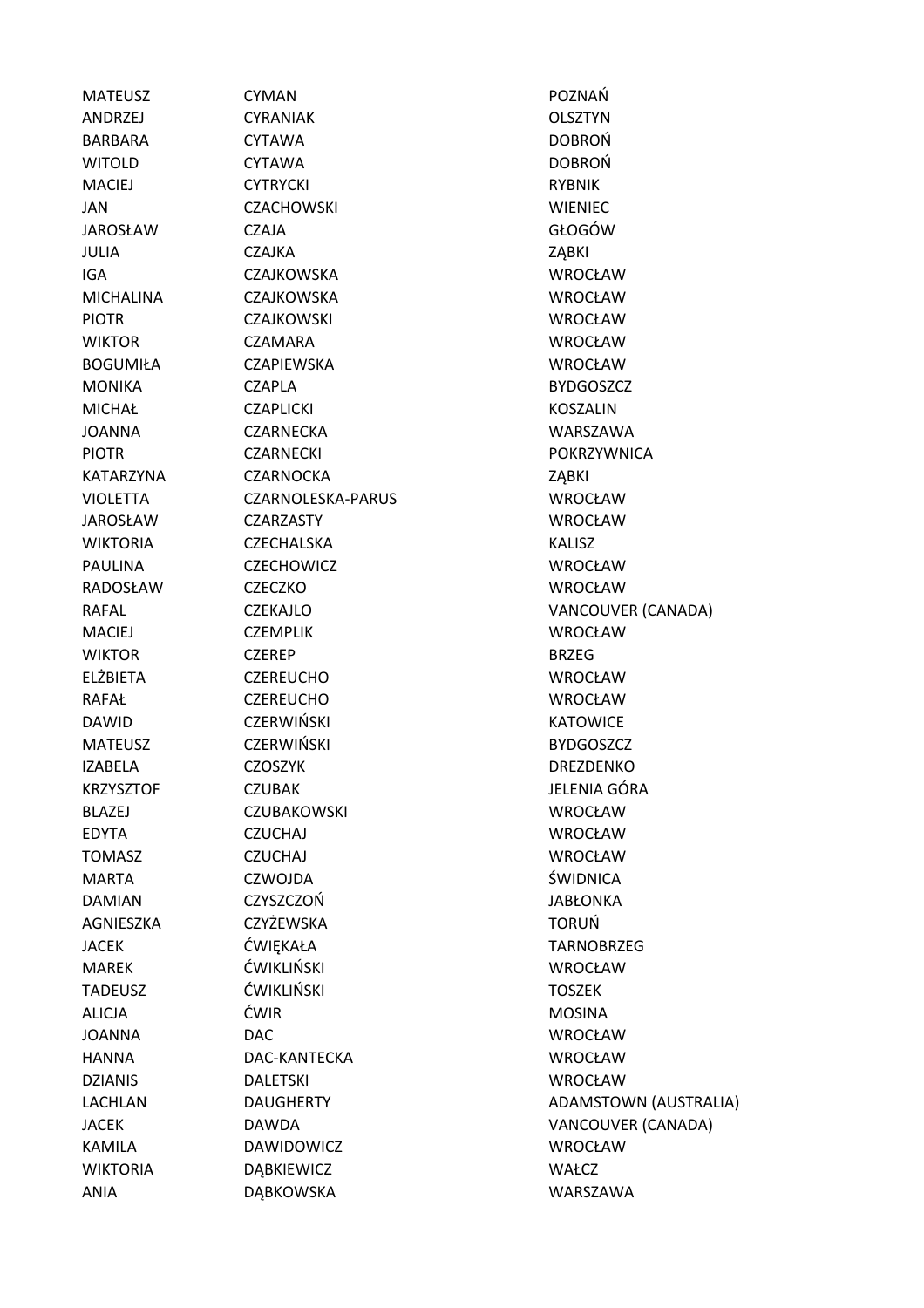| <b>BARTOSZ</b>               | DĄBROWA             | <b>WROCŁAW</b>             |
|------------------------------|---------------------|----------------------------|
| <b>HONORATA</b>              | DĄBROWICZ           | RAWICZ                     |
| ZUZANNA                      | <b>DABROWICZ</b>    | <b>RAWICZ</b>              |
| <b>JAROSŁAW</b>              | DĄBROWSKI           | <b>ZGIERZ</b>              |
| RAFAŁ                        | <b>DEC</b>          | <b>GRODKÓW</b>             |
| <b>WERONIKA</b>              | <b>DEC</b>          | <b>GRODKÓW</b>             |
| <b>MIŁOSZ</b>                | <b>DELIKAT</b>      | <b>KRAKÓW</b>              |
| <b>AGATA</b>                 | DELOWSKA            | SOSNOWIEC                  |
| <b>TYTUS</b>                 | <b>DELOWSKI</b>     | SOSNOWIEC                  |
| <b>WOJTEK</b>                | <b>DEMSKI</b>       | <b>WROCŁAW</b>             |
| ANDRZEJ                      | <b>DEPTA</b>        | RUDA ŚLĄSKA                |
| <b>WIKTOR</b>                | <b>DEREDAS</b>      | <b>KIELCE</b>              |
| <b>GRZEGORZ</b>              | DEREZIŃSKI          | PIŁA                       |
| <b>KAROLINA</b>              | <b>DEBICKA</b>      | PIŁA                       |
| <b>KRZYSZTOF</b>             | DĘBIŃSKI            | <b>WROCŁAW</b>             |
| <b>KRZESIMIR</b>             | <b>DĘBSKI</b>       |                            |
| PRZEMYSŁAW                   | <b>DEDEK</b>        | <b>WROCŁAW</b>             |
| <b>OKTAWIAN</b>              | <b>DIETZIUS</b>     | KRYNICA-ZDRÓJ              |
| <b>WIKTOR</b>                | <b>DITTFELD</b>     | OSTRZESZÓW                 |
| <b>URSZULA</b>               | <b>DJACZEK</b>      | <b>BRZEG DOLNY</b>         |
| <b>KRZYSZTOW</b>             | <b>DŁUBAK</b>       | <b>BEŁCHATÓW</b>           |
| <b>JAKUB</b>                 | <b>DŁUŻAK</b>       | <b>GŁODNO</b>              |
| <b>WOJCIECH</b>              | <b>DŁUŻAK</b>       | <b>GŁODNO</b>              |
| <b>WOJTEK</b>                | <b>DŁUŻAK</b>       | <b>GŁODNO</b>              |
| <b>ADAM</b>                  | <b>DMOCHOWSKI</b>   | <b>WROCŁAW</b>             |
| <b>NIKOLA</b>                | <b>DMYTRYSZYN</b>   | <b>GŁĘBOKIE</b>            |
| <b>FRANEK</b>                | <b>DOBRONSKI</b>    | CARLOW                     |
| <b>TOMASZ</b>                | <b>DOBRONSKI</b>    | CARLOW                     |
| KRZYSZTOF MARIUSZ DOBRZALSKI |                     | ŁÓDŹ                       |
| <b>MARCIN</b>                | <b>DOBRZYNIECKI</b> | <b>GDAŃSK</b>              |
| <b>TADEUSZ</b>               | <b>DOBRZYNSKI</b>   | <b>NADOLICE WIELKIE</b>    |
| <b>LESZEK</b>                | <b>DOLATA</b>       | SYCÓW                      |
| <b>MARCIN</b>                | <b>DOLATA</b>       | <b>WROCŁAW</b>             |
| <b>MATEUSZ</b>               | <b>DOLIŃSKI</b>     | WARSZAWA                   |
| <b>OSKAR</b>                 | <b>DOLOT</b>        | <b>WROCŁAW</b>             |
| KATARZYNA                    | <b>DOŁKOWSKA</b>    | <b>LEGNICA</b>             |
| <b>JAROSŁAW</b>              | <b>DOMAGAŁA</b>     | WROCŁAW                    |
| <b>IWONA</b>                 | DOMAŃSKA PIĄTEK     | <b>WROCŁAW</b>             |
| <b>ŁUKASZ</b>                | <b>DOMAŃSKI</b>     | <b>WROCŁAW</b>             |
| <b>MIROSŁAW</b>              | <b>DOMAŃSKI</b>     | <b>PIASTÓW</b>             |
| <b>ARTUR</b>                 | <b>DOMASZEWICZ</b>  | POZNAŃ                     |
| <b>MIKOŁAJ</b>               | <b>DOMŻALSKI</b>    | <b>GRODZISK MAZOWIECKI</b> |
| <b>ROBERT</b>                | <b>DOMŻALSKI</b>    | <b>GRODZISK MAZOWIECKI</b> |
| <b>MICHAŁ</b>                | <b>DONOCIK</b>      | <b>JAWORZE</b>             |
| <b>ANNA</b>                  | <b>DOROBA</b>       | <b>WROCŁAW</b>             |
| <b>MICHAŁ</b>                | <b>DRAB</b>         | <b>OLESNO</b>              |
| <b>ZOFIA</b>                 | <b>DRAGAN</b>       | <b>WROCŁAW</b>             |
| <b>JAKUB</b>                 | DRĄŻEK              | <b>WOŁOMIN</b>             |
| MAGDALENA                    | <b>DRELICHOWSKA</b> | <b>WROCŁAW</b>             |
| ZUZANNA                      | <b>DRESLER</b>      | ZĄBKI                      |
|                              |                     |                            |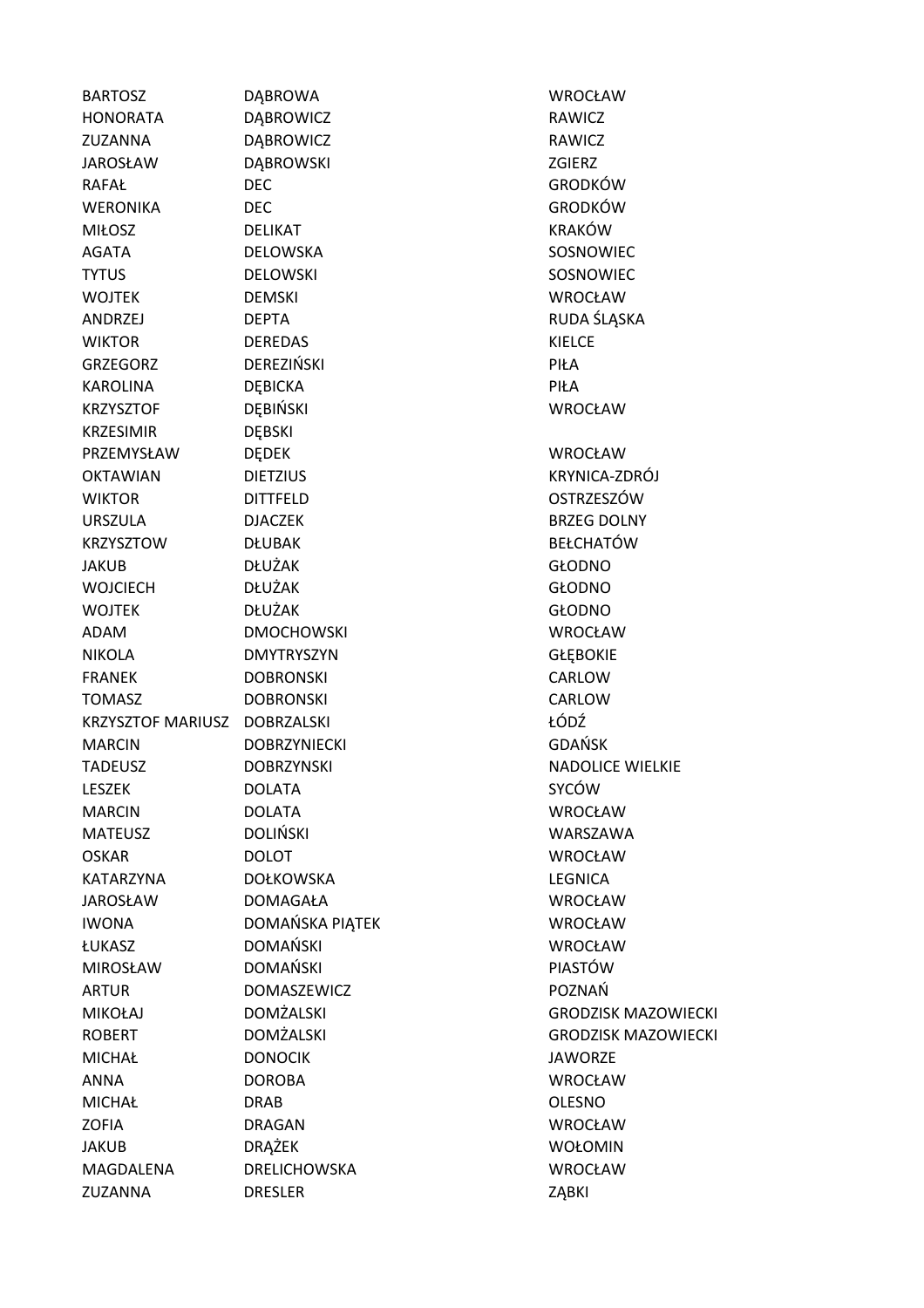| <b>ROBERT</b>     | <b>DREWNIKOWSKI</b> | <b>KOCHŁOWICE</b>       |
|-------------------|---------------------|-------------------------|
| <b>KRZYSZTOF</b>  | <b>DROBIK</b>       | NAMYSŁÓW                |
| <b>MAREK</b>      | <b>DROBIK</b>       | NAMYSŁÓW                |
| BARBARA           | DROBNIEWSKA NOWICKA | <b>KALISZ</b>           |
| <b>AREK</b>       | DRUZDZEL            | <b>RADOM</b>            |
| <b>BARTŁOMIEJ</b> | <b>DRUŻBA</b>       | <b>BIAŁOGARD</b>        |
| <b>ŁUKASZ</b>     | <b>DRYZEK</b>       | <b>WROCŁAW</b>          |
| ALEKSANDRA        | <b>DUDA</b>         | <b>LEGNICA</b>          |
| <b>DAMIAN</b>     | <b>DUDA</b>         | <b>LEGNICA</b>          |
| <b>ERNEST</b>     | <b>DUDA</b>         | <b>SŁUPSK</b>           |
| <b>GABRYSIA</b>   | <b>DUDA</b>         | <b>SŁUPSK</b>           |
| <b>JAKUB</b>      | <b>DUDA</b>         | WARSZAWA                |
| <b>JULIA</b>      | <b>DUDA</b>         | POZNAŃ                  |
| <b>MARTA</b>      | <b>DUDA</b>         | <b>LEGNICA</b>          |
| MIECZYSŁAW        | <b>DUDA</b>         | POZNAŃ                  |
| <b>PAWEŁ</b>      | <b>DUDA</b>         | ZIELONA WIEŚ            |
| <b>ROBERT</b>     | <b>DUDA</b>         | <b>SŁUPSK</b>           |
| <b>WIKTOR</b>     | <b>DUDA</b>         | ZIELONA WIEŚ            |
| <b>KACPER</b>     | <b>DUDEK</b>        | RUDA ŚLĄSKA             |
| <b>WOJCIECH</b>   | <b>DUDEK</b>        | <b>WROCŁAW</b>          |
| <b>ANTONI</b>     | <b>DUDKIEWICZ</b>   | <b>WROCŁAW</b>          |
| <b>DOMINIKA</b>   | <b>DUDKIEWICZ</b>   | PIERZCHNICA             |
| <b>JUSTYNA</b>    | <b>DUDKIEWICZ</b>   | PIERZCHNICA             |
| <b>SYLWIA</b>     | <b>DUDZICZ</b>      | <b>KATOWICE</b>         |
| <b>EMILIA</b>     | <b>DUL</b>          | <b>LUBIN</b>            |
| OLIWIA            | <b>DUL</b>          | <b>BOLESŁAWIEC</b>      |
| ZUZANNA           | <b>DUL</b>          | <b>WIERCIEŃ</b>         |
| <b>MONIKA</b>     | DUNAL-KOZIEŁ        | OSTROWIEC ŚWIĘTOKRZYSKI |
| <b>MAGDA</b>      | <b>DUNIKOWSKA</b>   | <b>OPOLE</b>            |
| <b>MARTA</b>      | <b>DUNIKOWSKA</b>   | BARCELONA (HISZPANIA)   |
| <b>VIOLETTA</b>   | <b>DUNIKOWSKA</b>   | <b>OPOLE</b>            |
| MAGDALENA         | DUNIKOWSKA-KUCHTIAK | <b>OPOLE</b>            |
| <b>BARTOSZ</b>    | <b>DUNIKOWSKI</b>   | <b>OPOLE</b>            |
| <b>JACEK</b>      | <b>DUNIKOWSKI</b>   | <b>OPOLE</b>            |
| <b>KRZYSZTOF</b>  | <b>DUNIKOWSKI</b>   | <b>OPOLE</b>            |
| <b>MIŁOSZ</b>     | <b>DUNIKOWSKI</b>   | <b>OPOLE</b>            |
| <b>STEPHEN</b>    | <b>DUNN</b>         | ADAMSTOWN (AUSTRALIA)   |
| PRZEMYSŁAW        | <b>DURAJSKI</b>     | <b>WROCŁAW</b>          |
| <b>MICHAŁ</b>     | <b>DURKALEC</b>     | <b>WROCŁAW</b>          |
| ANIELA            | <b>DUSIŃSKA</b>     | <b>NIZINY</b>           |
| <b>HELENA</b>     | <b>DUSIŃSKA</b>     | <b>NIZINY</b>           |
| <b>MICHAŁ</b>     | <b>DUSIŃSKI</b>     | <b>NIZINY</b>           |
| <b>TOBIASZ</b>    | <b>DUSIŃSKI</b>     | <b>NIZINY</b>           |
| <b>WOJCIECH</b>   | <b>DUTKA</b>        | PRZEMYŚL                |
| ADAM              | <b>DUZIAK</b>       | <b>WROCŁAW</b>          |
| WLADYSLAW         | <b>DVSGYLO</b>      | <b>UKRAINA</b>          |
| <b>ERYK</b>       | <b>DWORNICKI</b>    | <b>WROCŁAW</b>          |
| <b>MATEUSZ</b>    | <b>DWORNICKI</b>    | <b>WROCŁAW</b>          |
| <b>JERZY</b>      | <b>DYBKA</b>        | <b>TARNOBRZEG</b>       |
| <b>MARIA</b>      | <b>DYBKA</b>        | <b>TARNOBRZEG</b>       |
|                   |                     |                         |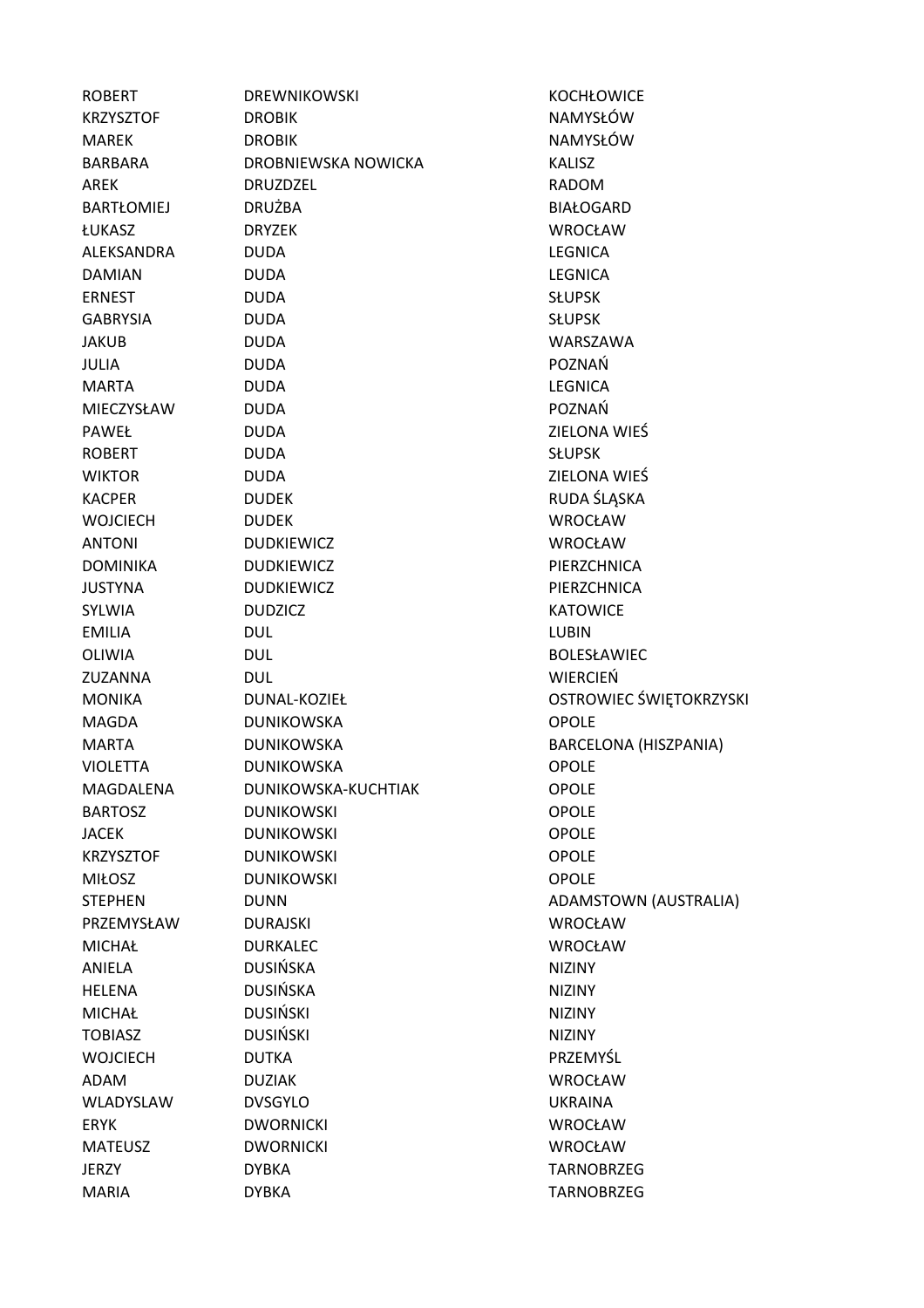SYLWIA DYBKA POZNAŃ WIKTORIA DYCHA WROCŁAW IGA DYLEWSKA SŁAWKÓW EWA DYMKA KALISZ ROBERT DYMKA KALISZ WOJCIECH DYRKA WRZEŚNIA ANNA DYSIEWICZ WROCŁAW GABRIELA DZIADEK POGWIZDÓW PRZEMYSŁAW DZIADEK POGWIZDÓW NIKOLA DZIATZKO SOŚNICOWICE KRZYSZTOF DZIECIUCHOWICZ JEZIORA EWA DZIENNIAK KOSZALIN SEBASTIAN DZIENNIAK KOSZALIN MATEUSZ DZIEWULAK SZUBIN SZYMON DZIUBA WROCŁAW ZOFIA DZIUBA WROCŁAW WIKTOR DZIUBEK CZESTOCHOWA MARCIN DZIURA RUDA MALENIECKA ODETTE EARL ADAMSTOWN (AUSTRALIA) AMY **ECCLESTON ECCLESTON ADAMSTOWN** (AUSTRALIA) JAN ELISZEWSKI WARSZAWA LENA ENGLERT POZNAŃ JOANNA FABER BIELSKO-BIAŁA KONRAD FABINIAK WROCŁAW ŁUKASZ FAJFER KATARZYNA FALTYN WROCŁAW SZYMON FAŁAT WROCŁAW MICHAŁ FARJASZEWSKI KRĘPA SŁUPSKA ANTONI FARNAUS WIELICZKA KAMIL FARYNIARZ WROCŁAW GRZEGORZ FEDYNA LEŚNA MICHAŁ FELCZAK WROCŁAW MARCIN FIDLER SZAMOTUŁY RYSZARD FIDLER ŻARÓW STANISŁAW FIDLER SZAMOTUŁY KATARZYNA FIEDOŃCZUK CHEŚNICA DO FŚNICA TOMASZ FIEDZIUK BRESCIA (ITALIA) ELŻBIETA FIGARSKA KOSZALIN TADEUSZ FIGIEL WARSZAWA ROMAN FIJAŁ WROCŁAW JOANNA FIJAŁKA NOWA RUDA OLIWIA FIJAŁKOWSKA GRODZISK MAZOWIECKI ROBERT CIOŁAS FIJAŁKOWSKI GNIEZNO ZESPÓŁ STARE KONIE FIKUS KOSTRZEWSKI ŁUCZKOWSKI SZEWC KOZIENICE PAWEŁ FILIPIAK WROCŁAW PAWEŁ FILIPOWICZ CHOJNÓW WIESŁAW FILOZOF GUBIN NIKODEM FIODORÓW WROCŁAW SŁAWOMIR FIODORÓW WROCŁAW GABRIELA FIRSZT GLIWICE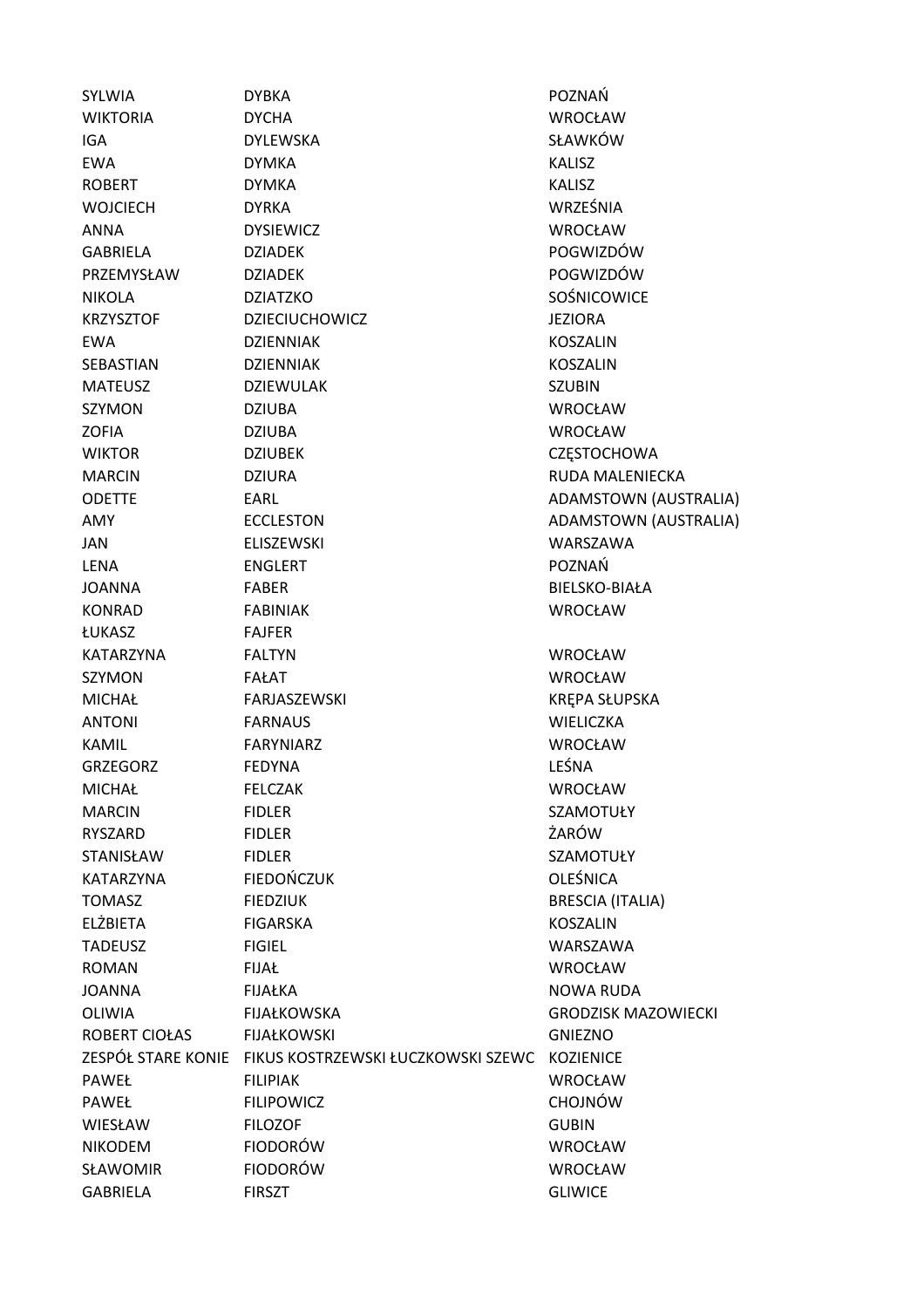| ZUZANNA           | <b>FISZER</b>                         | <b>KRAKÓ</b>   |
|-------------------|---------------------------------------|----------------|
| ALEKSANDER        | <b>FIUK</b>                           | LUBOG          |
| <b>JULIUSZ</b>    | <b>FIUK</b>                           | LUBOG          |
| <b>PIOTR</b>      | <b>FIUK</b>                           | LUBOG          |
| ZOJA              | <b>FIUK</b>                           | LUBOG          |
| NATALIA           | <b>FLORCZYK</b>                       | <b>JAWOR</b>   |
| <b>BORYS</b>      | <b>FLOREK</b>                         | <b>KARWI/</b>  |
| <b>TOMASZ</b>     | <b>FOLGA</b>                          | LUBIN          |
| <b>VITALII</b>    | <b>FOLOMKIN</b>                       | <b>WROCŁ</b>   |
| <b>ADAM</b>       | <b>FORTUNA</b>                        | <b>PŁOCK</b>   |
| BARTŁOMIEJ        | <b>FORYSIUK</b>                       | <b>KĄTY W</b>  |
| <b>KACPER</b>     | <b>FORYSIUK</b>                       | <b>WROCŁ</b>   |
| <b>ZOSIA</b>      | <b>FORYSIUK</b>                       | <b>KĄTY W</b>  |
| <b>JULIA</b>      | <b>FRANCZUK</b>                       | <b>WROCŁ</b>   |
| <b>MACIEJ</b>     | <b>FRANKIEWICZ</b>                    | DOBCZY         |
| <b>MARTA</b>      | FRANKOWSKA                            | <b>WROCŁ</b>   |
| <b>ALICJA</b>     | <b>FRĄCKOWIAK</b>                     | <b>SŁUPSK</b>  |
| <b>VILENA</b>     | <b>FROL</b>                           | <b>WROCŁ</b>   |
| RÓŻA              | <b>FRYDRYCH</b>                       | <b>OSTRO</b>   |
| <b>URSZULA</b>    | <b>FRYZKA</b>                         |                |
| <b>RAFAŁ</b>      | <b>FRYZOWICZ</b>                      | <b>KRZESZ</b>  |
| <b>KACPER</b>     | <b>FUCHS</b>                          | <b>PSZCZY</b>  |
| <b>ADAM</b>       | <b>FULARA</b>                         |                |
| <b>MICHAŁ</b>     | <b>FURMAN</b>                         | <b>SŁUPSK</b>  |
| <b>TOMASZ</b>     | <b>FURMAN</b>                         | <b>SŁUPSK</b>  |
|                   | HARRISON COATES & GABRIELA BOCZKOWSKA | <b>RAINOV</b>  |
| <b>WIKTOR</b>     | <b>GADOMSKI</b>                       | <b>LEGION</b>  |
| AGNIESZKA         | GADOWICZ                              | <b>WROCŁ</b>   |
| <b>MAREK</b>      | GADOWICZ                              | <b>WROCŁ</b>   |
| <b>MICHASIA</b>   | <b>GADOWICZ</b>                       | <b>WROCŁ</b>   |
| <b>WIKTORIA</b>   | <b>GALAK</b>                          | PIEKAR'        |
| <b>BARTŁOMIEJ</b> | GAŁĄZKA                               | <b>BIELSKO</b> |
| <b>WIKTOR</b>     | GAŁCZYŃSKI                            | <b>SIECHN</b>  |
| <b>MARCIN</b>     | GAŁKA                                 | <b>STARAC</b>  |
| ZBIGNIEW          | GAŁUS                                 | <b>WROCŁ</b>   |
| <b>PATRYCJA</b>   | GAMŻA                                 | <b>PSZCZY</b>  |
| <b>GABRIELA</b>   | <b>GAPSKA</b>                         | <b>DREZDE</b>  |
| <b>MARTYNA</b>    | <b>GAPSKA</b>                         | <b>DREZDE</b>  |
| <b>KRYSTIAN</b>   | <b>GARBACIOK</b>                      | <b>ŚWIĘTC</b>  |
| <b>MAREK</b>      | <b>GARBACKI</b>                       | <b>RZESZÓ</b>  |
| ANDRZEJ           | <b>GARBOWSKI</b>                      | JELCZ-L        |
| <b>BARBARA</b>    | <b>GARNCARZ - WILK</b>                | <b>WROCŁ</b>   |
| <b>WOJTEK</b>     | <b>GARWOLIŃSKI</b>                    | <b>KRUSZY</b>  |
| <b>WOJTEK</b>     | <b>GARWOLIŃSKI</b>                    | <b>WROCŁ</b>   |
| <b>HENRYK</b>     | <b>GASCH</b>                          | ŚWIĘTC         |
| RADOSLAW          | <b>GASIOROWSKI</b>                    | <b>PŁOCK</b>   |
| KATARZYNA         | GASZ                                  | <b>WROCŁ</b>   |
| <b>MARTYNA</b>    | <b>GATNAR</b>                         | <b>RADLIN</b>  |
| <b>KAMIL</b>      | <b>GAUL</b>                           | ELBLĄG         |
| <b>BOZENA</b>     | GAWERSKA-PANFIL                       | <b>NORTH</b>   |

KRAKÓW LUBOGOSZCZ LUBOGOSZCZ LUBOGOSZCZ LUBOGOSZCZ JAWORZNO KARWIANY WROCŁAW KĄTY WROCŁAWSKIE WROCŁAW KĄTY WROCŁAWSKIE WROCŁAW **DOBCZYCE** WROCŁAW WROCŁAW OSTROŁĘKA **KRZESZÓW** PSZCZYNA RAINOW LEGIONOWO WROCŁAW WROCŁAW WROCŁAW PIEKARY BIELSKO-BIAŁA SIECHNICE STARACHOWICE WROCŁAW PSZCZYNA DREZDENKO DREZDENKO ŚWIĘTOCHŁOWICE RZESZÓW JELCZ-LASKOWICE WROCŁAW KRUSZYN WROCŁAW ŚWIĘTOCHŁOWICE WROCŁAW ELBLĄG **NORTH VANCOUVER**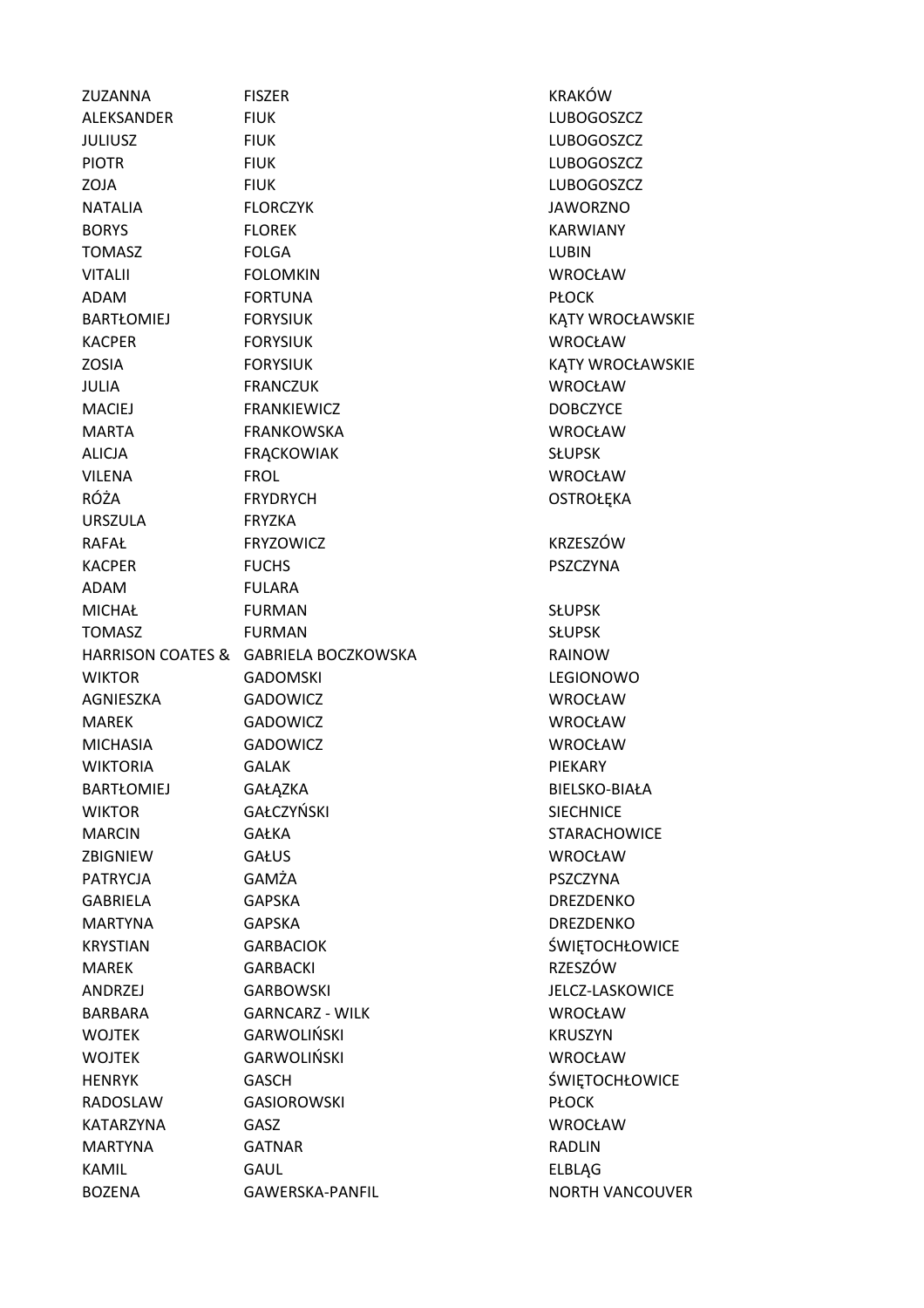PIOTR GAWRON WROCŁAW MICHAŁ GAZDA WROCŁAW MACIEJ GĄDEK WROCŁAW ASIA GASIOROWSKA SIERPC NIKOLA GBIORCZYK SUCHEDNIÓW SZYMON GEDŁEK TENCZYNEK JOANNA GĘŚLAK WROCŁAW JAN GIELNIOWSKI RADOM BARTOSZ GIERCZAK WROCŁAW ANDRZEJ GIERSZ KRAKÓW KRZYSZTOF GIMZICKI WROCŁAW RYSZARD GIZER PIŁA ALICJA GLAJCAR KATOWICE ALEKASANDRA GLAPKA KOLONIA ALEKSANDRA GLAPKA KOLONIA ALEKSANDRA GŁODEK WROCŁAW MARTA GŁOWALA GARWOLIN KACPER GŁOWSKI BYDGOSZCZ KONRAD GŁÓCZYŃSKI WARTA WRZĄCA WIELKA AGNIESZKA GŁUSZEK ŚLADKÓW DUŻY IWO GMEREK ŁÓDŹ TOMASZ GMYREK WROCŁAW TOMASZ GNACY OLEŚNICA SZYMON GNIADKOWSKI WROCŁAW BARTOSZ GNOT RADZIONKÓW DARIUSZ GNOT RADZIONKÓW KAROLINA GOC ŁĄKA PIOTR GOC GOC CZARKÓW DAMIAN GODLEWSKI WROCŁAW TOMASZ GODLEWSKI WROCŁAW OLIWIER GODULA WIELICZKA NATALIA GOGOL PSZCZYNA DAMIAN GOJOWY KATOWICE SZYMON GOLAS WOLA ZARCZYCKA MICHAŁ GOLDFARB KOSZALIN GRAŻYNA GOLEC ŻABNICA DAMIAN GOLIS POZNAŃ BARTEK GOŁDYN GOŁOWIA DOZNAŃ NATALIA GOŁDYN GOŁOWIA GOŁOWIA NADOLICE WIELKIE PAWEŁ GOŁEBSKI WROCŁAW PATRYK GOŁEMBOWSKI GOŁEMBOWSKI GNIEZNO KACPER GOŁKOWSKI LESZNO PIOTR GORA CORA LUBLIN PIOTR GORCZAK WROCŁAW PAWEŁ GORSZKI CORSZKI LESZNO JULIA GORTAT ŚWIĘTNO

IZABELA GIELEC **KATY WROCŁAWSKIE** JOSEPH GIGLI GIGLI ADAMSTOWN (AUSTRALIA) AMELIA-ANNE GLEN GLEN ADAMSTOWN (AUSTRALIA) ADAM GŁOŚNICKI WĄWOLNICA (STRZELIN)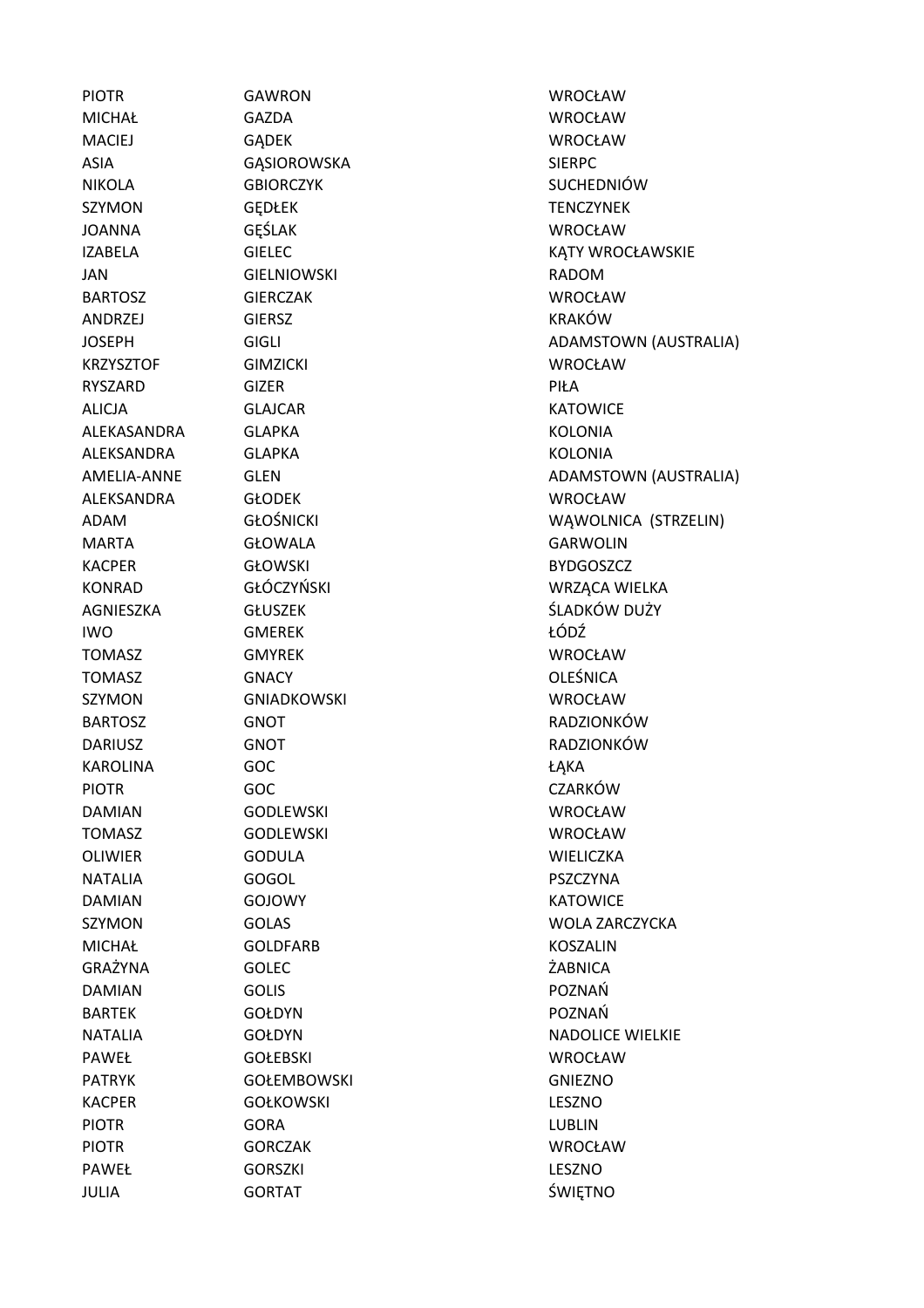| <b>BARTOSZ</b>   | GORZELAŃCZYK        | <b>KALISZ</b>      |
|------------------|---------------------|--------------------|
| <b>KINGA</b>     | <b>GORZKIEWICZ</b>  | <b>GAJKOWICE</b>   |
| <b>JOANNA</b>    | <b>GOSTKIEWICZ</b>  | <b>OŁAWA</b>       |
| <b>ROBERT</b>    | <b>GOSZCZYCKI</b>   | <b>KOSZALIN</b>    |
| <b>ANTONI</b>    | <b>GOŚCINIAK</b>    | <b>KOZY</b>        |
| <b>MICHAŁ</b>    | <b>GOŚCINIAK</b>    | <b>WROCŁAW</b>     |
| ANDRZEJ          | <b>GOŹDZIKOWSKI</b> | <b>WROCŁAW</b>     |
| <b>BOGUSŁAW</b>  | GÓRAK               | <b>WROCŁAW</b>     |
| PAWEŁ            | <b>GÓRECKI</b>      | <b>WROCŁAW</b>     |
| <b>PIOTR</b>     | GÓRKA               | <b>WROCŁAW</b>     |
| <b>PRZEMEK</b>   | GÓRKA               | WROCŁAW            |
| ANNA             | GÓRNI               | WARSZAWA           |
| <b>DOROTA</b>    | GÓRSKA              | ŁOMŻA              |
| <b>EWA</b>       | GÓRSKA              | ŁÓDŹ               |
| <b>KAMILLA</b>   | GÓRSKA              | ŚWIEBODZICE        |
| <b>MONIKA</b>    | <b>GÓRSKA</b>       | <b>WROCŁAW</b>     |
| <b>BARTOSZ</b>   | <b>GÓRSKI</b>       | <b>STRZEGOM</b>    |
| <b>JAN YANIU</b> | <b>GÓRSKI</b>       | ŁOMŻA              |
| <b>TOMASZ</b>    | <b>GÓRSKI</b>       | ŁÓDŹ               |
| <b>MACIEJ</b>    | GÓRZYŃSKI           | WAŁCZ              |
| RADOSŁAW         | <b>GRABAREK</b>     | SWARZĘDZ           |
| <b>ALICJA</b>    | <b>GRABIEC</b>      | <b>RACIBÓRZ</b>    |
| <b>MAREK</b>     | <b>GRABIEC</b>      | <b>RACIBÓRZ</b>    |
| <b>PAULINA</b>   | <b>GRABIEC</b>      | <b>WROCŁAW</b>     |
| <b>ANDRZEJ</b>   | <b>GRABOWSKI</b>    | <b>PŁOCK</b>       |
| <b>KRZYSZTOF</b> | <b>GRABOWSKI</b>    | WARSZAWA           |
| <b>OSKAR</b>     | <b>GRABOWSKI</b>    | WARSZAWA           |
| <b>WOJCIECH</b>  | <b>GRABOWSKI</b>    | JASTRZĘBIE-ZDRÓJ   |
| <b>TOMASZ</b>    | <b>GRABOWY</b>      | <b>WROCŁAW</b>     |
| <b>MARCIN</b>    | <b>GRACEK</b>       | <b>WROCŁAW</b>     |
| <b>EMIL</b>      | <b>GRACZYK</b>      | <b>KOSZALIN</b>    |
| TOMASZ           | GRADOWSKI           | LANGLEY            |
| <b>JAN</b>       | <b>GRAJEWSKI</b>    | <b>BRZEG</b>       |
| <b>TADEUSZ</b>   | <b>GRAJEWSKI</b>    | <b>KRÓLIKOWICE</b> |
| <b>JOANNA</b>    | <b>GRANATOWSKA</b>  | <b>SANOK</b>       |
| MARZENA          | <b>GRADZKA</b>      | <b>WROCŁAW</b>     |
| <b>FILIP</b>     | <b>GRDEŃ</b>        | <b>WROCŁAW</b>     |
| KATARZYNA        | GRDEŃ               | <b>WROCŁAW</b>     |
| <b>LESZEK</b>    | GRDEŃ               | <b>WROCŁAW</b>     |
| ANDRZEJ          | <b>GRECH</b>        | WSZEMIRÓW          |
| <b>MIROSŁAW</b>  | <b>GRECH</b>        | WSZEMIRÓW          |
| <b>AGATA</b>     | <b>GRELA</b>        | <b>URAZ</b>        |
| <b>ANTONI</b>    | <b>GRITZMAN</b>     | <b>KOSZALIN</b>    |
| <b>MAJA</b>      | <b>GROBELNA</b>     | <b>WROCŁAW</b>     |
| <b>JACEK</b>     | <b>GROBELNY</b>     | <b>WROCŁAW</b>     |
| <b>DANIEL</b>    | <b>GROCHOWSKI</b>   | <b>WROCŁAW</b>     |
| <b>TOMASZ</b>    | <b>GROCHOWSKI</b>   | <b>WROCŁAW</b>     |
| MAGDALENA ANNA   | <b>GRONDALSKA</b>   | LUBACZÓW           |
| <b>MARIUSZ</b>   | <b>GRONDOWY</b>     | <b>WROCŁAW</b>     |
| AGNIESZKA        | <b>GRONKIEWICZ</b>  | <b>WROCŁAW</b>     |
|                  |                     |                    |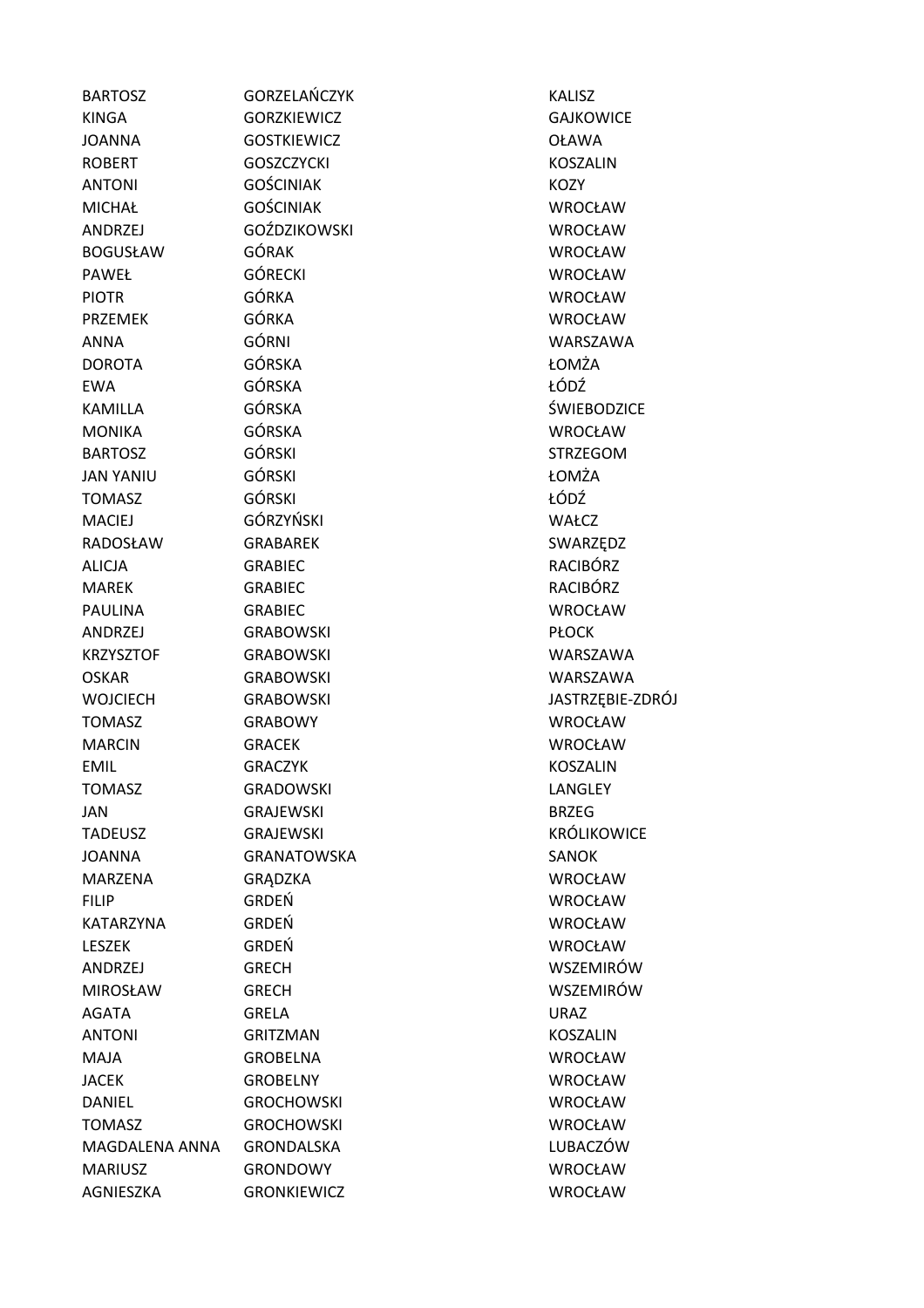KAMILA GRONOWSKA WROCŁAW ARTUR GROT WROCŁAW KAROLINA GRUBA LUBLIN ŁUKASZ GRUCA BABIENICA ALEKSANDRA GRUDA KOSZALIN ZOFIA GRUDA KOSZALIN JOLANTA GRUNING WOLSZTYN MACIEJ GRUNING WOLSZTYN JAN GRUSZCZYK ŁĄKA KRYSTYNA GRUSZECKA WISZNIA MAŁA MALGORZATA GRUSZKA DONCASTER KRYSTIAN GRUSZKIEWICZ NOWA SÓL ROSTISŁAW GRYCKICH WROCŁAW MAREK GRYCNER WROCŁAW EUGENIUSZ GRYGLEWSKI TRZCIANKA AGATA GRZEBIELA POZNAŃ RYSZARD GRZEBIELUCHA WROCŁAW JAROSŁAW GRZEGORZEWSKI RZESZÓW JOANNA GRZEGÓRZEK KIASZEWICZ WROCŁAW ŁUKASZ GRZEGÓRZEK KIASZEWICZ WROCŁAW MICHAŁ GRZEGÓRZEK KIASZEWICZ WROCŁAW ŁUKASZ GRZELAK WROCŁAW TOMASZ GRZELCZAK KOŁO MARIA GRZELKA GDYNIA MARIUSZ GRZESIEK JAROCIN JANUSZ GRZESIOK KOWALE JULIA GRZESKOWIAK KĘPNO MATYLDA GRZESZKOWIAK KĘPNO NATALIA GRZONA SULMIERZYCE KRYSTYNA GRZYBEK BARŁOGI STANISŁAW GRZYWIAK WROCŁAW WROCŁAW JULIA GUMULAK WROCŁAW MAJA GUMULAK WROCŁAW EDWARD GURBAN GURBAN NOWA SÓL STANISLAW GUTWINSKI BRZEG STANISŁAW GUTWIŃSKI BRZEG DARIUSZ GUZOWSKI BYDGOSZCZ MICHAŁ GWARA WROCŁAW SZYMON GWIZUN GWIZUN PIŁA TOMASZ HABRAT WROCŁAW JÓZEF HAJDASZ WROCŁAW MARTYNA HAJDUK PSZCZYNA DANIEL HALKA WROCŁAW ROMAN HALPERIN KYIV MACIEJ HANAJCZYK WROCŁAW

MADELAINE GROSPE GROSPE ADAMSTOWN (AUSTRALIA) ARTUR HAJDUK DĄBROWA GÓRNICZA OLIWIER HAJDUK DĄBROWA GÓRNICZA LIAM HANRAHAN HANRAHAN ADAMSTOWN (AUSTRALIA) BOGUŚ HANUSEK PSZCZYNA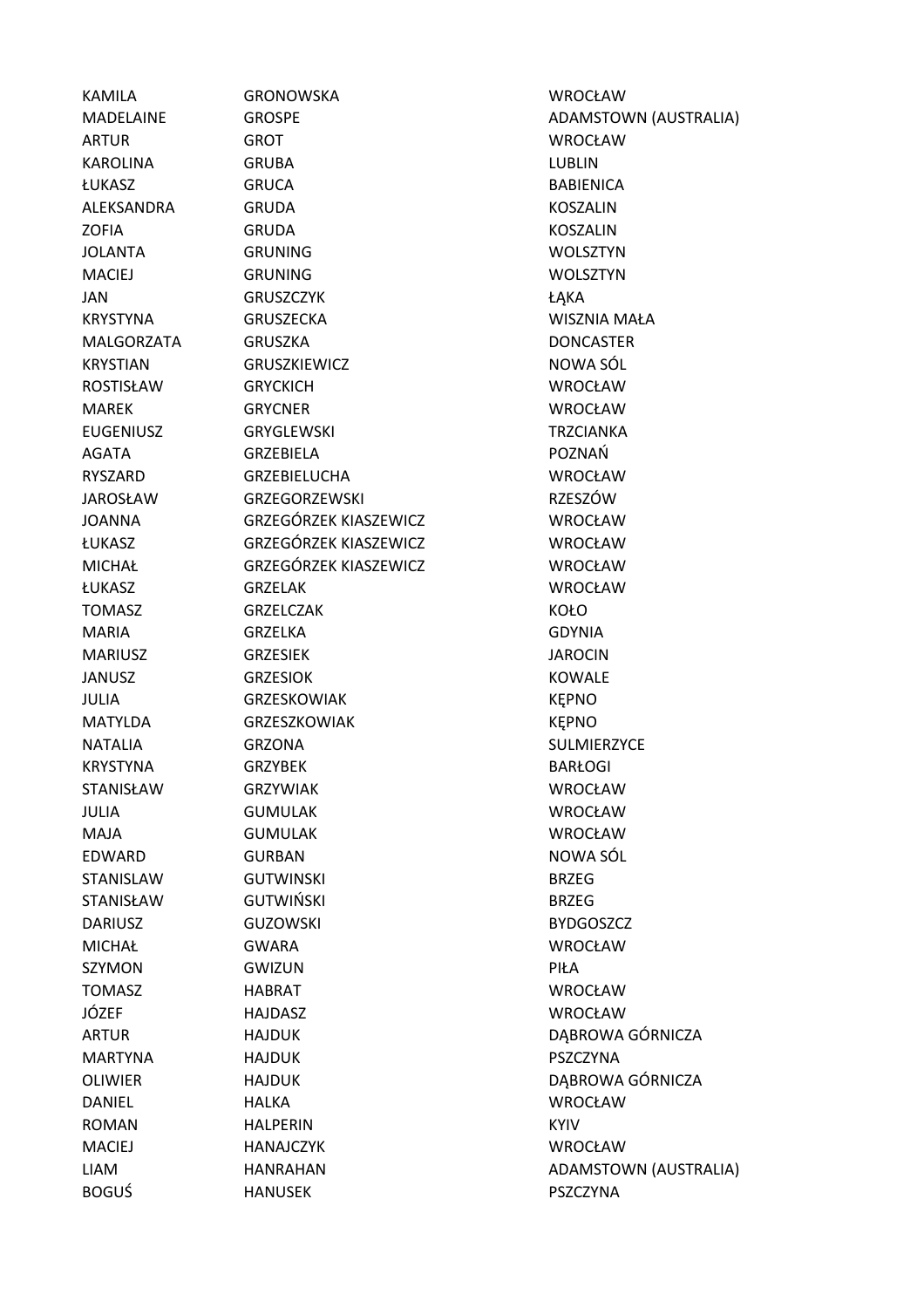JACEK IRLIK IRLIK KRAKÓW

OLIWIER **HANYSZ HANYSZ PROCHOWICE** MARTYNA HAŃSKA DZIERŻONIÓW MATEUSZ HAUKE POZNAŃ DOMINIK HAUS WROCŁAW ANIA HEŁKA RYDUŁTOWY ZBIGNIEW HENDZEL BIELSKO-BIAŁA EWELINA HEPNAR SONINA SZYMON HERMYT PSZCZYNA DAWID HERTMANOWSKI WROCŁAW POLA HILDEBRANDT-RYCZEK KIELCE JACEK HIROWSKI WROCŁAW TOMASZ HIRSZ HIRSZ STRZEBIELINO DARIA HLADKA OBÓRKI YANA HLYBOVETS WROCŁAW KRZYSZTOF HNATÓW MIĘDZYRZECZ JAKUB HOJARSKI ORŁOWO ANDRZEJ HOŁODY WROCŁAW WIESŁAW HOŁUB HOŁUB KOSZALIN SVIETLANA HOROKHOVATSKA WROCŁAW XAVERY HOROWSKI WROCŁAW AGNIESZKA HORWAT WROCŁAW DAVID HORYZA WROCŁAW ELAINE HORYZA WROCŁAW MAREK HORYZA HORYZA WROCŁAW ROBERT HORYZA WROCŁAW ARTUR HRABSKI WROCŁAW AGNIESZKA HRYNKIEWICZ LEGNICA BARTOSZ HUBNER GŁUCHOŁAZY EWA HUĆKO-ZAJĄC LĄDEK-ZDRÓJ OLIWIA HUŃKA WROCŁAW TOMASZ HUPERT JAWORZNO PAWEŁ HUTYRA BOGDASZOWICE RENATA HYBIAK POZNAŃ MATEUSZ IDZIKOWSKI WROCŁAW ROKSANA IGNACZAK KŁODAWA TOBIASZ IGNACZAK KŁODAWA REMIGIUSZ IGNASIAK **IGNASIAK** KONIN GABRIELA IGNASZAK POZNAŃ MICHAŁ IGNASZAK POZNAŃ RAFAŁ IGNATOWICZ OPOLE ANDRZEJ IREK WROCŁAW

KATARZYNA HELMAN HELMAN ZURYCH (SZWAJCARIA) MICHAŁ HELMAN ZURYCH (SZWAJCARIA) KRZYSZTOF HOJEŃSKI ŚWIĘTOCHŁOWICE GRAŻYNA HORDYCZKO KAMIENNA GÓRA KAZIMIERZ HORDYCZKO KAMIENNA GÓRA MICHAŁ HRYCIUK HELENÓW DRUGI ELIZABETH HUGHES HUGHES ADAMSTOWN (AUSTRALIA) KONRAD IGNASIAK TOMASZÓW MAZOWIECKI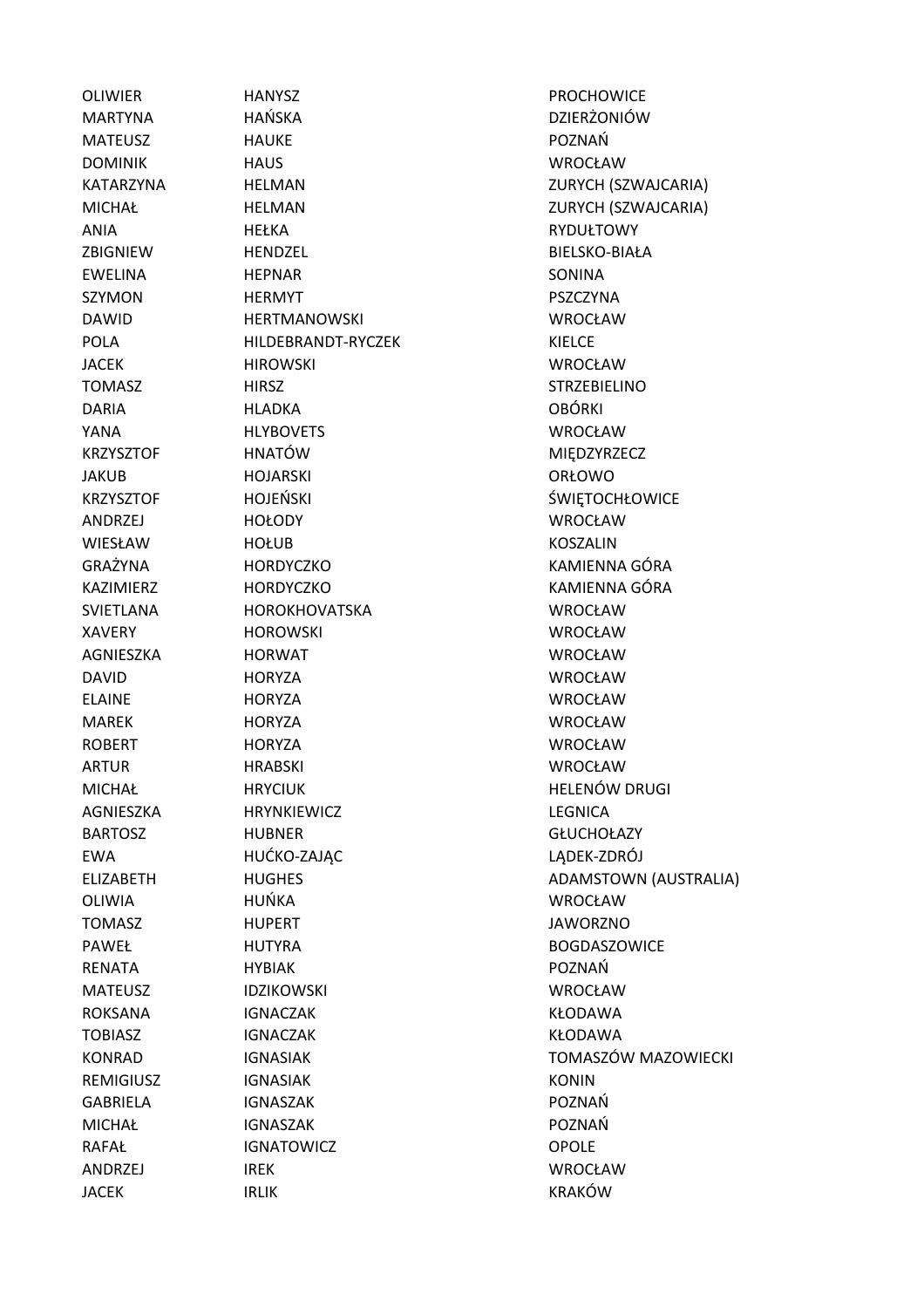ROBERT IRLIK-STAWARCZYK GDÓW JAKUB IRZYKOWSKI ŁÓDŹ ULA ISSEL WROCŁAW MAKSYMILIAN IWANIUK **WANIUK WAKSYMILIAN** MICHAŁ IWANUS ZGORZELEC IRENA IWASZCZYSZYN WROCŁAW DARIUSZ IZBAN IZBAN WAŁCZ PIOTR IZWORSKI ŁABOWA WIKTORIA IZYDORCZYK ŁÓDŹ ANDRZEJ JABŁOŃSKI KRUPNIKI ANNA JACH WROCŁAW GRZEGORZ JAGIELSKI WROCŁAW OLIWIA JAGIEŁO WROCŁAW ADAM JAGODZIŃSKI LESZNO KAJA SYCÓW JAKÓBCZAK SYCÓW SŁAWOMIR JAKUBIAK WROCŁAW BŁAŻEJ JAKUBOWSKI BARDO ŁUKASZ JAMROZ WARSZAWA REMIGIUSZ JAMROZIŃSKI LUBLINIEC JANUSZ JANASIK IWINY ADAM JANECKI CIĄGOWICE ELŻBIETA JANECZKO WROCŁAW KAROL JANERKA WROCŁAW WOICIECH IANIAK **WOJCIECH JANIAK Z** JULIA JANIK RUMIA ANNA JANKOWICZ BIELSKO-BIAŁA FRANEK JANKOWSKI WROCŁAW JAN JANKOWSKI PARYŻ KAROL JANKOWSKI NOWOGARD WOJCIECH JANKOWSKI BIAŁYSTOK ZUZANNA JANOSZ STUDZIENICE KRZYSZTOF JANOWSKI TORUŃ LECH JANOWSKI POZNAŃ JAGODA JANTOSZ WROCŁAW ROMAN JARCZOK PSZCZYNA MARCIN JARECKI GDAŃSK ANITA JAROMIN WROCŁAW KRZYSZTOF JAROMIN WROCŁAW MACIEJ JAROŃSKI WROCŁAW MAREK JAROS WROCŁAW SAMUEL JAROSIŃSKI POZNAŃ WALDEMAR JAROSZ VAN SARAST VAN KOSZALIN ZUZANNA JAROSZCZUK WROCŁAW JĘDREK JAROSZEWICZ ŁÓDŹ ALEKSANDER JARZYNA KRAKÓW DAWID JARZYNA WROCŁAW MATEUSZ JASIŃSKI RUDOŁTOWICE

ROHAN JACOB JACOB ADAMSTOWN (AUSTRALIA) MAREK JAKUBOWICZ PRZEŹMIEROWO PIOTR JANIAK OSTRÓW WIELKOPOLSKI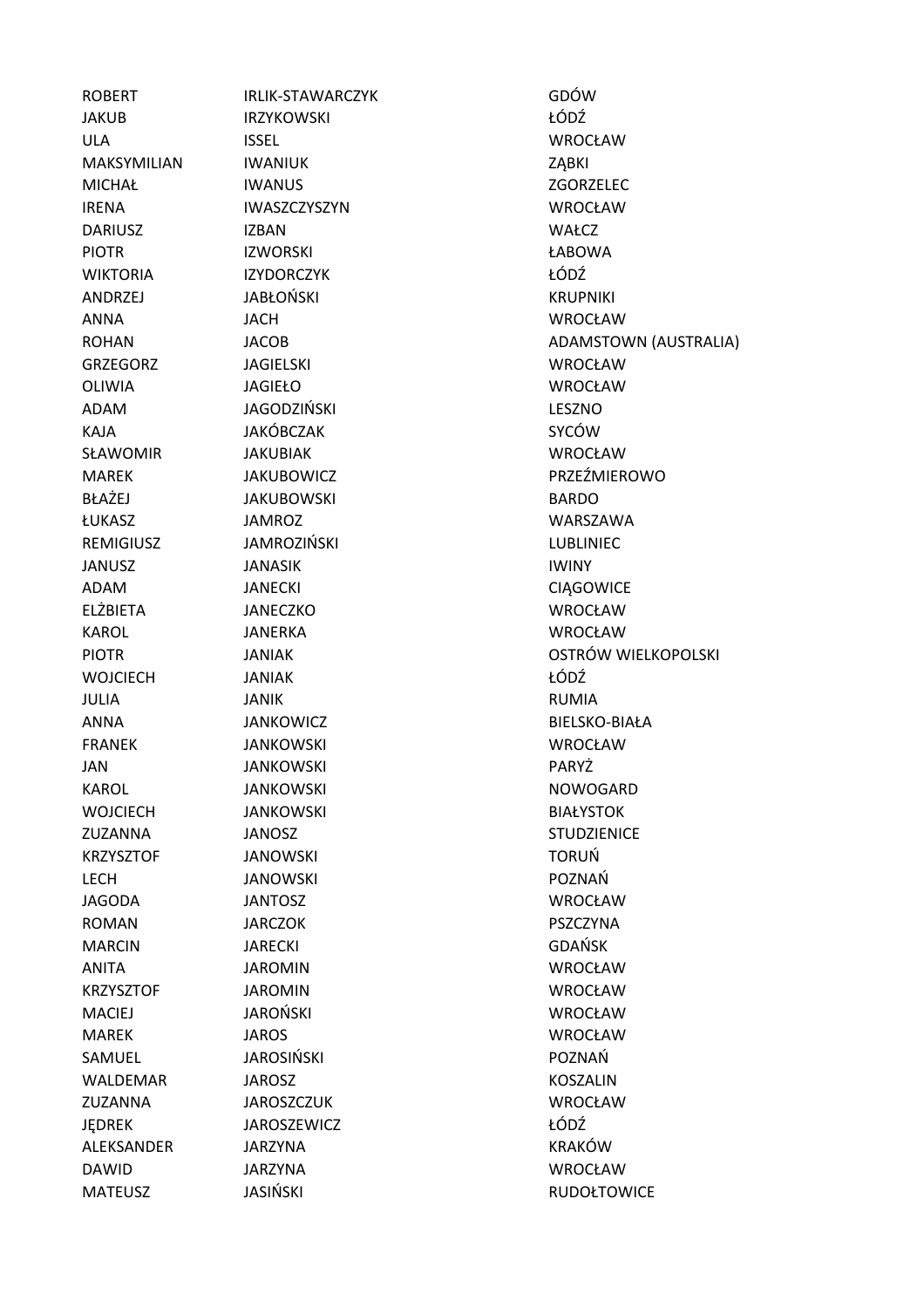PIOTR JASIŃSKI TORUŃ RADOSŁAW JASIŃSKI ŻMIGRÓD DAWID JASIULEWICZ WROCŁAW ANNA JASKIEWICZ RADOM ŁUKASZ JASKULAK KOZIENICE AGATA JASZCZYK PIASEK EWA JASZCZYK PIASEK JACEK JAŚKIEWICZ RADOM BORYS JAWORSKI JAWORZE MAREK JAWORSKI BYDGOSZCZ TOMASZ JAWORSKI GŁOGÓWEK JULIA JEDLECKA ŁÓDŹ KRZYSZTOF JEDYNAK DEBICA IGOR JELEŃSKI DĄBCZE MAJA JELIŃSKA DOLASZEWO BEATA JELONEK KRAKÓW MIECZYSŁAW JELONEK KRAKÓW MAŁGORZATA JENEJOVA WADOWICE AGNIESZKA JERZYK KATOWICE MICHAŁ JERZYK WROCŁAW ADAM JERZYKOWSKI WROCŁAW BOGUSŁAWA JESS WRZEŚNIA RADOSŁAW JESS WRZEŚNIA SZYMON JEZIORNY **WARDER TORZENIEC** ROBERT JEŻEWSKI BUKOWNICA WIKTORIA JĘCZMYK MIKOŁÓW MAKSYMILIAN JĘDRZEJCZAK RADLIN BARTŁOMIEJ JEDRZEJEK SZCZECIN PAWEŁ JOACHIMCZAK WROCŁAW JAKUB JOB KOSZALIN LUCJAN JOJCZYK GDYNIA MARCELINA JÓZEFOWICZ – KOŁO BARTOSZ JUCHNIEWICZ SŁUPSK JAKUB JUDZIŃSKI NABORÓW MICHAŁ JURCZAK KOSZALIN PAWEŁ JURCZYK **BYTOM** MIECZYSŁAW JURECKI LUBLIN ZBIGNIEW JURGA POZNAŃ ANDRZEJ JURKIEWICZ JAROSŁAW ZBIGNIEW JUSKOWIAK GOSTYŃ GRZEGORZ JUSZCZAK WROCŁAW AGNIESZKA KABAIWANOWA WROCŁAW KAROL KABOCIK PSZCZYNA JACEK KABZEL WOŁÓW ALEKSANDRA KACAŁA KROSNO MAGDALENA KACAŁA KROSNO

JAGNA JAŚKOWIAK GRODZISK WIELKOPOLSKI KORNELIA JAŚKOWIAK GRODZISK WIELKOPOLSKI KAMILA JEZIORNA OBORNIKI ŚLĄSKIE PATRYCJA JĘDRZEJEWSKA BIAŁA PODLASKA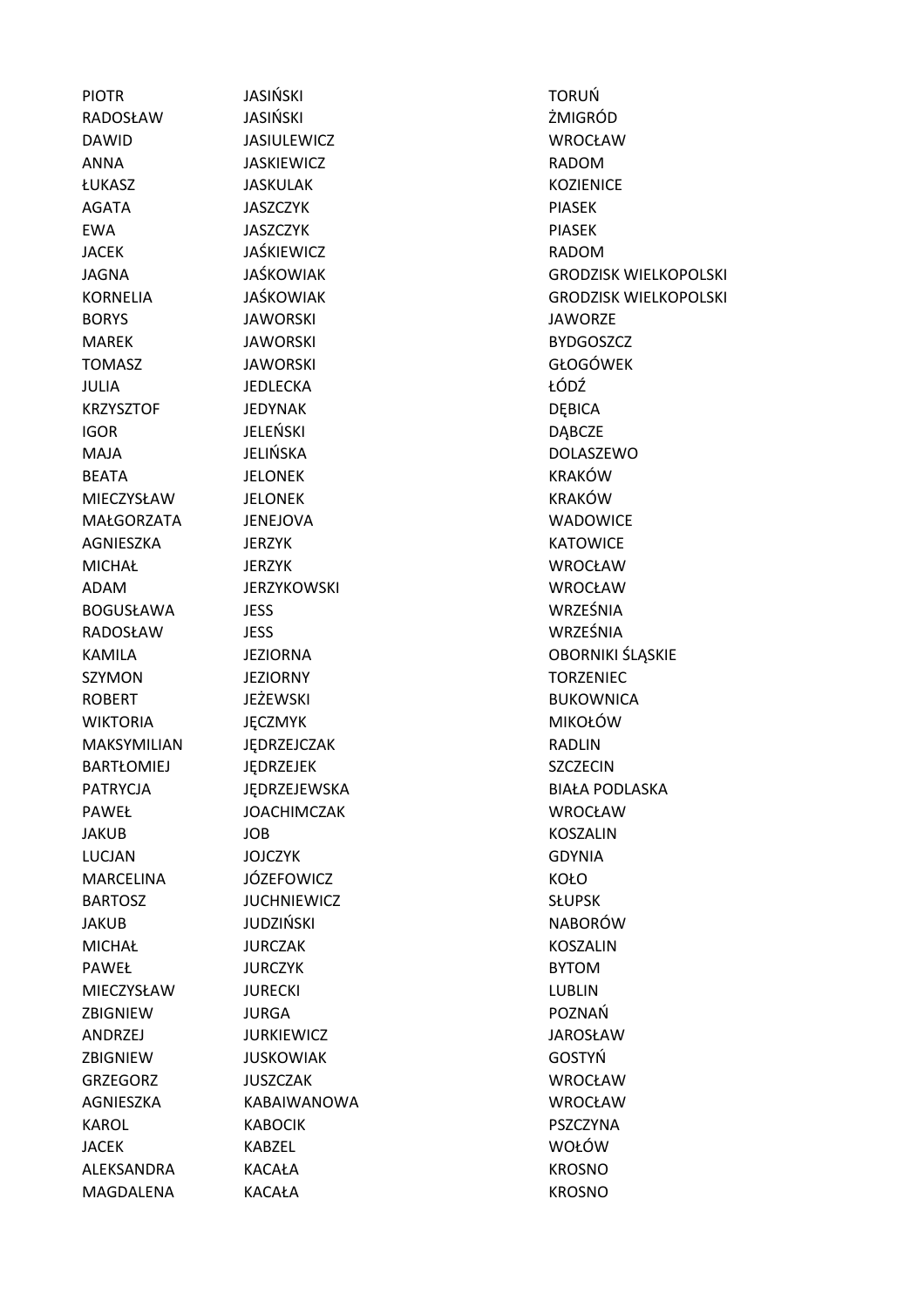| <b>JANA</b>     | KÁČERKOVÁ         | NOVÉ BF         |
|-----------------|-------------------|-----------------|
| ANDRZEJ         | KACPROWICZ        | <b>GLIWICE</b>  |
| <b>BARTOSZ</b>  | KACPROWICZ        | <b>GLIWICE</b>  |
| <b>MATEUSZ</b>  | KACPROWICZ        | <b>GLIWICE</b>  |
| <b>MILOSZ</b>   | <b>KACPRZAK</b>   | <b>BIERUŃ</b>   |
| <b>PIOTR</b>    | <b>KACPRZAK</b>   | BIERUŃ          |
| <b>IRENEUSZ</b> | KACZMARA          | TRZEBIEŻ        |
| ELŻBIETA        | KACZMARCZYK       | <b>GOLDAP</b>   |
| ARKADIUSZ       | <b>KACZMAREK</b>  | WRZEŚN          |
| <b>ARTUR</b>    | <b>KACZMAREK</b>  | WROCŁA          |
| <b>BARTOSZ</b>  | <b>KACZMAREK</b>  | LUTYNIA         |
| DOMINIKA        | KACZMAREK         | ŁÓDŹ            |
| <b>GRZEGORZ</b> | <b>KACZMAREK</b>  | <b>ŚWIĘTO</b>   |
| KATARZYNA       | <b>KACZMAREK</b>  | SADOKR:         |
| <b>MATEUSZ</b>  | <b>KACZMAREK</b>  | SADOKR:         |
| <b>MATEUSZ</b>  | <b>KACZMAREK</b>  | <b>WROCŁA</b>   |
| <b>PIOTR</b>    | <b>KACZMAREK</b>  | WROCŁA          |
| RAFAŁ           | <b>KACZMAREK</b>  | <b>GNIEZNO</b>  |
| ZBIGNIEW        | <b>KACZMAREK</b>  | WARZĘG          |
| JAKUB           | KACZYŃSKI         | <b>OSTROŁE</b>  |
| <b>PIOTR</b>    | <b>KAFARSKI</b>   | <b>WROCŁA</b>   |
| PAWEŁ           | <b>KAFEL</b>      | <b>BOLESŁA</b>  |
| <b>PIOTR</b>    | KAJDA             | <b>TYCHY</b>    |
| <b>MARTYNA</b>  | <b>KAJZEREK</b>   | <b>CZYŻOW</b>   |
| RAFAŁ           | <b>KALARUS</b>    | ŻORY            |
| <b>IGNAS</b>    | <b>KALBRUN</b>    | <b>WROCŁA</b>   |
| <b>KSAWERY</b>  | <b>KALBRUN</b>    | <b>WROCŁA</b>   |
| MAŁGORZATA      | <b>KALBRUN</b>    | WROCŁA          |
| <b>PIOTR</b>    | <b>KALBRUN</b>    | WROCŁA          |
| <b>JAKUB</b>    | <b>KALECKI</b>    | <b>WROCŁA</b>   |
| <b>JERZY</b>    | <b>KALETA</b>     | RADOM           |
| <b>MARCIN</b>   | <b>KALETA</b>     | RADOM           |
| <b>ANIA</b>     | KALICIŃSKA        | ZIELONA         |
| JASIU           | <b>KALICIŃSKI</b> | ZIELONA         |
| SYLWERIUSZ      | <b>KALICKI</b>    | <b>KEDZIER</b>  |
| AGNIESZKA       | <b>KALINOWSKA</b> | <b>PŁOCK</b>    |
| JAKUB           | <b>KALINOWSKI</b> | <b>PŁOCK</b>    |
| JAN             | <b>KALINOWSKI</b> | ŚWIDNIC         |
| <b>MICHAŁ</b>   | <b>KALINOWSKI</b> | <b>WIERZBI</b>  |
| MIECZYSŁAW      | <b>KALINOWSKI</b> | <b>PŁOCK</b>    |
| DANIEL          | KALIŃSKI          | PEŁCZYC         |
| JAN             | <b>KALKA</b>      | <b>BOBROW</b>   |
| <b>TOMASZ</b>   | KAŁUDA            | <b>WARSZA</b>   |
| RAFAŁ           | KAŁUŻA            | GOLENIĆ         |
| JULIA           | KAŁUŻNA           | ŁUBIANK         |
| RADZYM          | KAMIENIARZ        | <b>GNIEZNO</b>  |
| KAMILA          | <b>KAMINSKA</b>   | <b>KOBYŁKA</b>  |
| <b>VIRA</b>     | <b>KAMINSKA</b>   | <b>KOBYŁKA</b>  |
| ARTUR           | KAMIŃSKI          | <b>SZCZECIN</b> |
| ARTUR           | KAMIŃSKI          | <b>WROCŁA</b>   |

NOVÉ BRÁNICE **GLIWICE** TRZEBIEŻ **GOLDAP** WRZEŚNIA WROCŁAW ŚWIĘTOCHŁOWICE SADOKRZYCE SADOKRZYCE WROCŁAW WROCŁAW **GNIEZNO** WARZĘGOWO OSTROŁĘKA WROCŁAW BOLESŁAWIEC CZYŻOWICE WROCŁAW WROCŁAW WROCŁAW WROCŁAW WROCŁAW **ZIELONA WIEŚ** ZIELONA WIEŚ KĘDZIERZYN-KOŹLE ŚWIDNICA **WIERZBICE** PEŁCZYCE **BOBROWNIKI** WARSZAWA **GOLENIÓW** ŁUBIANKA **GNIEZNO** KOBYŁKA KOBYŁKA SZCZECIN WROCŁAW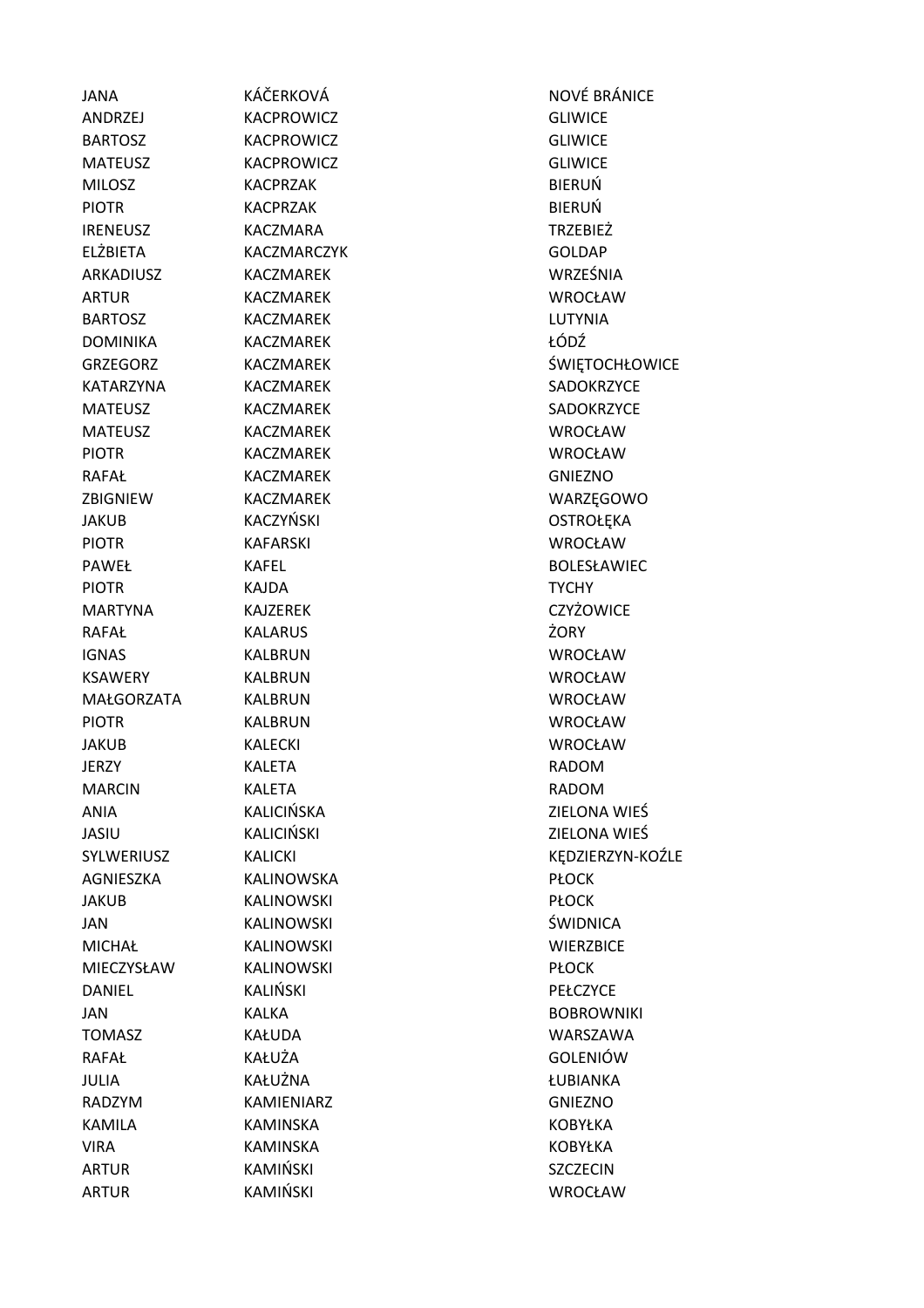KRZYSZTOF KAWALKO WARSZAWA

KRZYSZTOF KAMIŃSKI WROCŁAW TADEUSZ KAMIŃSKI WROCŁAW WIESŁAW KAMIŃSKI UNISŁAW MICHAŁ KAMION JENKOWICE AGATA KANIA PSZCZYNA FRANCISZEK KANIA PSZCZYNA JAKUB KANIA KANIA BYSTRA KRYSTIAN KANIA LUBAŃ TONY KANICKI STARGARD HANIA KANIEWSKA TRZEBNICA CECYLIA KANIEWSKI KOSZALIN ANTONI KANIUK OŁAWA KALINA KANTECKA WROCŁAW BARTEK KANTECKI WROCŁAW MIKOŁAJ KANTECKI WROCŁAW DARIUSZ KANTOR KANTOR LEGNICA MIŁOSZ KANTOROWICZ POZNAŃ ARTUR KAŃCZUGOWSKI CELINÓW WOJCIECH KAPERA WROCŁAW MAŁGORZATA KAPUŚCIŃSKA WŁOCŁAWEK KONRAD KARANOWSKI WROCŁAW ANGELIKA KARASEK MIŁKOWICE DANUTA KARASIEWICZ SŁUBICE AGNIESZKA KARASZEWSKA SZCZECIN JACEK KARASZEWSKI WARSZAWA GABRIELA KARBOWIAK KOSZALIN ADAM KARDASZ ŻYRARDÓW URSZULA KARKOCHA WROCŁAW PAWEŁ KARLIKOWSKI COSLO TYMOFII KARMAZIN WROCŁAW ILONA KARTASHOVA WROCŁAW ADRIAN KARTASINSKI PRÓCHNOWO GRZEGORZ KARWAT KIEŁCZÓW KARWAT KIEŁCZÓW YANA KASIAKOVA WARSZAWA KRZYSZTOF KASPERSKI GDAŃSK ANNA KASPRZAK MIKUSZEWO DARIUSZ KASPRZAK GLIWICE DOMINIK KASPRZAK RAWICZ KACPER KASPRZAK BIERUTÓW MARIA KASPRZAK KAROLEW NATASZA KASPRZYK WOLSZTYN MAŁGORZATA KASPRZYK-LEWIŃSKI JELENIA GÓRA LIDIA KASZA WROCŁAW KAMIL KASZYŃSKI MIEDZYLEŚ

WITOLD **KANDULSKI KANDULSKI** FALECIN STARY STOPNICA BARBARA KAPERA KAMIENNA GÓRA TOMASZ KARENDAŁ NADOLICE WIELKIE MAREK KASPRZYK KASPRZYK BYSTRZYCA KŁODZKA ANNA KASZA ŚLADKÓW DUŻY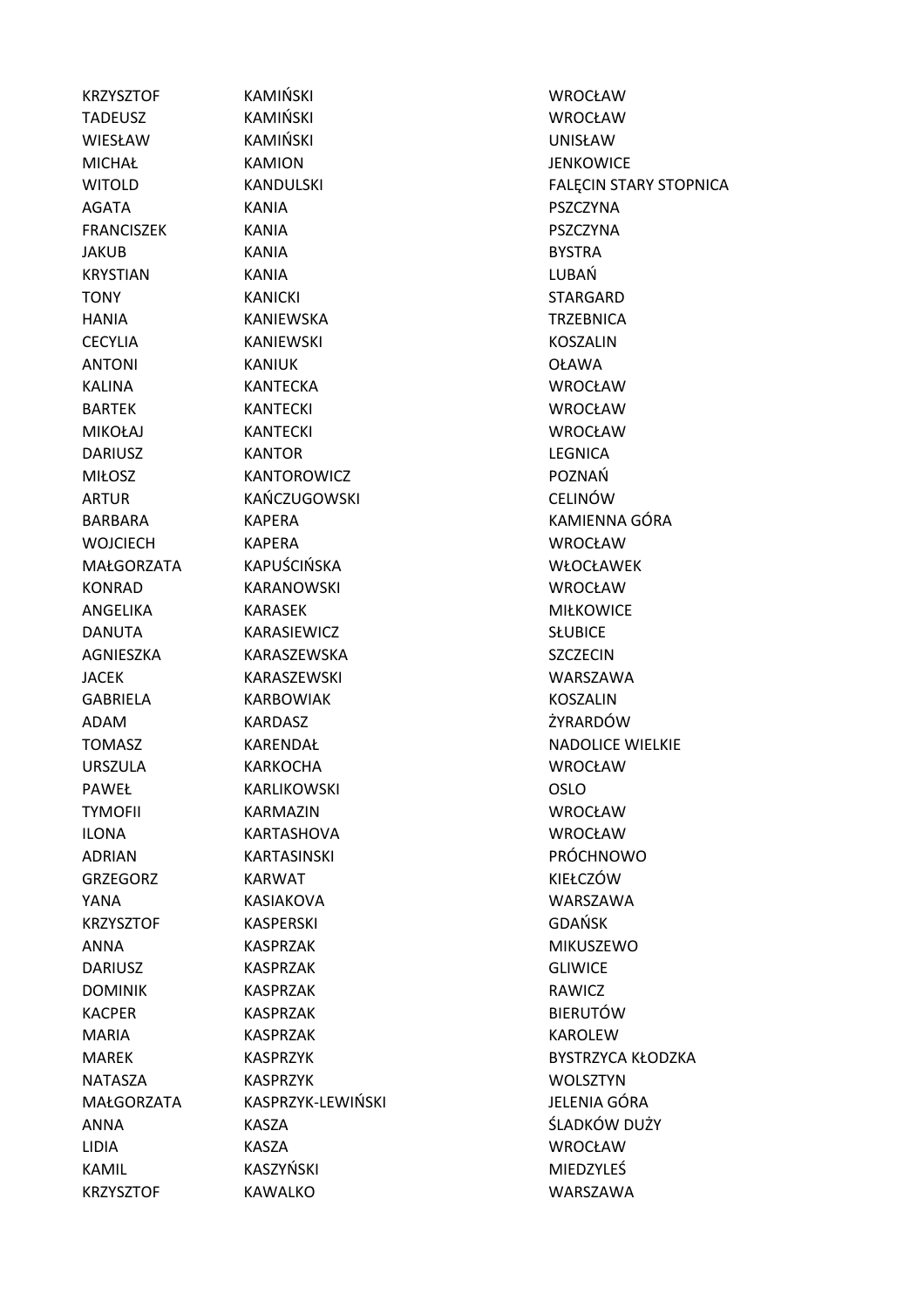| ALEKSANDRA        | KAZIMIERZ          | <b>WROCŁAW</b>        |
|-------------------|--------------------|-----------------------|
| KATARZYNA         | <b>KAZIMIERZ</b>   | <b>WROCŁAW</b>        |
| <b>BARTŁOMIEJ</b> | <b>KAZUBSKI</b>    | <b>WROCŁAW</b>        |
| ŁUKASZ            | KAŹMIERSKI         | LUBRANIEC             |
| <b>JAGODA</b>     | KĄDZIELA           | <b>WIENIAWA</b>       |
| <b>BEATA</b>      | KĘDZIA             | <b>WROCŁAW</b>        |
| <b>PAULINA</b>    | KĘDZIA             | <b>WROCŁAW</b>        |
| <b>WIOLETTA</b>   | KĘDZIA             | <b>WROCŁAW</b>        |
| <b>MAX</b>        | KĘDZIERSKI         | <b>WROCŁAW</b>        |
| <b>ROMEK</b>      | KĘPIŃSKI           | WARSZAWA              |
| <b>WITOLD</b>     | KĘŚMINOWICZ        | <b>WROCŁAW</b>        |
| <b>LINA</b>       | <b>KHOTIACHUK</b>  | <b>WROCŁAW</b>        |
| <b>KAROL</b>      | KIASZEWICZ         | <b>WROCŁAW</b>        |
| <b>ZOFIA</b>      | KIEDROWSKA         | ŁAPALICE              |
| <b>MACIEJ</b>     | KIELAR             | OBORNIKI ŚLĄSKIE      |
| <b>JACEK</b>      | KIELISZCZYK        | ZIELONA GÓRA          |
| ANDRZEJ           | KIERCUL            | <b>BIAŁYSTOK</b>      |
| ZBIGNIEW          | <b>KILAN</b>       | <b>WROCŁAW</b>        |
| <b>EWELINA</b>    | KIN                | <b>MSZANA</b>         |
| <b>MARTINA</b>    | <b>KINDER</b>      | <b>KLUCZBORK</b>      |
| <b>ANTEK</b>      | <b>KINIC</b>       | <b>KOŚCIAN</b>        |
| <b>ANTONI</b>     | <b>KINIC</b>       | <b>KOŚCIAN</b>        |
| <b>MARTA</b>      | <b>KIRAGA</b>      | RUDA ŚLĄSKA           |
| <b>ANESTIS</b>    | <b>KIRIAKIDIS</b>  | WROCŁAW               |
| <b>JANNIS</b>     | <b>KIRIAKIDIS</b>  | <b>WROCŁAW</b>        |
| <b>NIKOS</b>      | <b>KIRIAKIDIS</b>  | <b>WROCŁAW</b>        |
| <b>KAMILA</b>     | KIRIAKIDU          | <b>WROCŁAW</b>        |
| <b>CASEY</b>      | <b>KIRKUP</b>      | ADAMSTOWN (AUSTRALIA) |
| AGNIESZKA         | KIRSZA             | <b>WROCŁAW</b>        |
| <b>ANDRZEJ</b>    | <b>KISZECKI</b>    | ŚWIDNICA              |
| SŁAWOMIR          | <b>KLAG</b>        | GŁOGÓW                |
| <b>GABRIELA</b>   | KLECZYŃSKA         | WARSZAWA              |
| <b>PIOTR</b>      | KLECZYŃSKI         | WARSZAWA              |
| <b>KLAUDIUSZ</b>  | <b>KLEPACKI</b>    | GOZDÓW                |
| <b>EWELINA</b>    | <b>KLESZCZ</b>     | WIELUŃ                |
| <b>JANUSZ</b>     | <b>KLESZCZ</b>     | <b>WŁODOWICE</b>      |
| <b>MAREK</b>      | <b>KLESZCZ</b>     | <b>RUDNIKI</b>        |
| <b>JOLANTA</b>    | <b>KLIER</b>       | <b>WROCŁAW</b>        |
| <b>WOJCIECH</b>   | KLIER              | <b>WROCŁAW</b>        |
| <b>BRAJAN</b>     | KLIMASZEWSKI       | ŻARY                  |
| <b>KRZYSZTOF</b>  | <b>KLIMCZAK</b>    | WARSZAWA              |
| <b>MACIEJ</b>     | <b>KLIMCZAK</b>    | WARSZAWA              |
| <b>FILIP</b>      | <b>KLIMEK</b>      | PSZCZYNA              |
| ANETA             | KLINKE-OSADNIK     | ZĄBKOWICE ŚLĄSKIE     |
| <b>KRZYSZTOF</b>  | <b>KLISIEWICZ</b>  | <b>WOJNICZ</b>        |
| <b>DARIA</b>      | <b>KLOC</b>        | <b>PSZCZYNA</b>       |
| PRZEMYSŁAW        | <b>KLUCZKOWSKI</b> | <b>KOSZALIN</b>       |
| <b>TOMASZ</b>     | KLUCZKOWSKI        | <b>RUMIA</b>          |
| <b>MIKOŁAJ</b>    | <b>KLUS</b>        | ŻMIGRÓD               |
| <b>MACIEJ</b>     | <b>KLUSS</b>       | PSZCZYNA              |
|                   |                    |                       |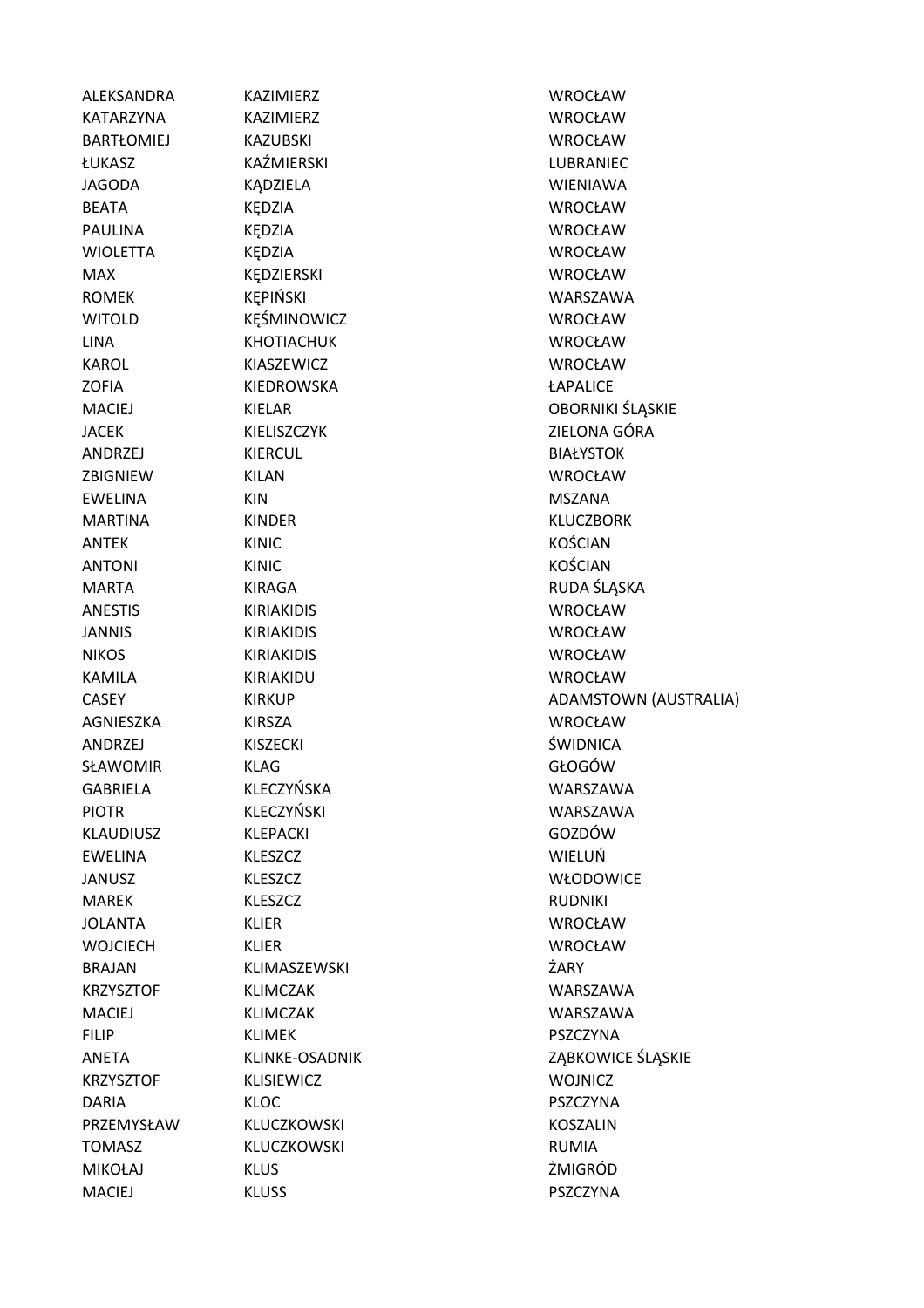| <b>BARTOMIEJ</b> | KŁOBUT              | <b>OPOLE</b>      |
|------------------|---------------------|-------------------|
| <b>JAN</b>       | <b>KŁOBUT</b>       | <b>OPOLE</b>      |
| <b>ADAM</b>      | <b>KŁOSEK</b>       | WARSZAWA          |
| <b>KINGA</b>     | <b>KŁOSOK</b>       | <b>WROCŁAW</b>    |
| <b>KEVIN</b>     | <b>KMITA</b>        | <b>LEGNICA</b>    |
| <b>TOMASZ</b>    | <b>KMITA</b>        | <b>WROCŁAW</b>    |
| <b>RYSZARD</b>   | <b>KNAPIK</b>       | <b>WROCŁAW</b>    |
| <b>GRZEGORZ</b>  | <b>KNELLER</b>      | <b>WROCŁAW</b>    |
| <b>EMILIAN</b>   | <b>KNYSAK</b>       | <b>WROCŁAW</b>    |
| <b>KAMILA</b>    | KOBYLAŃSKA          | <b>WROCŁAW</b>    |
| AMELIA           | <b>KOBYLARZ</b>     | <b>WROCŁAW</b>    |
| WIESŁAW          | <b>KOBYLARZ</b>     | <b>WROCŁAW</b>    |
| <b>JACEK</b>     | <b>KOBYLIŃSKI</b>   | <b>PSZCZYNA</b>   |
| <b>GRZEGORZ</b>  | <b>KOBYŁECKI</b>    | WARSZAWA          |
| RADOSŁAW         | <b>KOCHMAN</b>      | <b>OLESNO</b>     |
| <b>PAULA</b>     | <b>KOCIĘCKA</b>     | <b>KOSZALIN</b>   |
| <b>KAJETAN</b>   | <b>KOCIOŁKOWSKI</b> | ZIELONA GÓRA      |
| <b>WALDEMAR</b>  | <b>KOCZEWSKI</b>    | <b>WROCŁAW</b>    |
| <b>DAMIAN</b>    | <b>KOCZUBA</b>      | PSZCZYNA          |
| <b>JUSTYNA</b>   | KOCZY               | <b>RADLIN</b>     |
| <b>NIKODEM</b>   | <b>KODZIK</b>       | <b>RZESZOTARY</b> |
| <b>STANISLAV</b> | <b>KOGAN</b>        | <b>WROCŁAW</b>    |
| <b>ROMAN</b>     | <b>KOGUT</b>        | <b>WROCŁAW</b>    |
| <b>IZABELA</b>   | <b>KOKOSZA</b>      | <b>KROSNO</b>     |
| <b>TOMASZ</b>    | <b>KOKOSZA</b>      | <b>KROSNO</b>     |
| ANDRZEJ          | <b>KOKOT</b>        | <b>OPOLE</b>      |
| JACEK            | <b>KOLANEK</b>      | <b>WILCZYCE</b>   |
| KATARZYNA        | <b>KOLANEK</b>      | <b>WILCZYCE</b>   |
| <b>TOMASZ</b>    | <b>KOLANEK</b>      | <b>WILCZYCE</b>   |
| <b>EMILIA</b>    | KOLANKIEWICZ        | <b>KATOWICE</b>   |
| <b>MONIKA</b>    | KOLANKIEWICZ        | <b>KATOWICE</b>   |
| <b>RAFAŁ</b>     | KOLANKIEWICZ        | <b>KATOWICE</b>   |
| <b>TOMASZ</b>    | <b>KOLANO</b>       | <b>STAWISKA</b>   |
| <b>WERONIKA</b>  | <b>KOLAR</b>        | LUBIĄŻ            |
| <b>DOMINIK</b>   | <b>KOLASA</b>       | <b>SŁUPSK</b>     |
| <b>JERZY</b>     | <b>KOLASA</b>       | <b>WROCŁAW</b>    |
| <b>TOMASZ</b>    | <b>KOLASA</b>       | <b>SŁUPSK</b>     |
| <b>WOJCIECH</b>  | <b>KOLIŃSKI</b>     | <b>MRAGOWO</b>    |
| <b>MIROSŁAW</b>  | <b>KOLIS</b>        | <b>LEGNICA</b>    |
| <b>MARIA</b>     | <b>KOLISZUK</b>     | <b>WROCŁAW</b>    |
| <b>JAKUB</b>     | <b>KOLON</b>        | <b>PIASEK</b>     |
| ŁUKASZ           | <b>KOLON</b>        | <b>PIASEK</b>     |
| RADOSŁAW         | <b>KOŁAKOWSKI</b>   | WROCŁAW           |
| <b>JAKUB</b>     | KOŁCZ               | <b>JAROSŁAW</b>   |
| SANDRA           | <b>KOŁEK</b>        | <b>WROCŁAW</b>    |
| <b>JAN</b>       | <b>KOŁODZIEJ</b>    | <b>WROCŁAW</b>    |
| ELŻBIETA ANNA    | KOŁODZIEJCZYK       | <b>WROCŁAW</b>    |
| <b>MAREK</b>     | KOŁODZIEJCZYK       | <b>KOSZALIN</b>   |
| <b>MATUESZ</b>   | KOŁODZIEJCZYK       | <b>WROCŁAW</b>    |
| <b>JULIA</b>     | KOŁOSOWSKA          | WŁOCŁAWEK         |
|                  |                     |                   |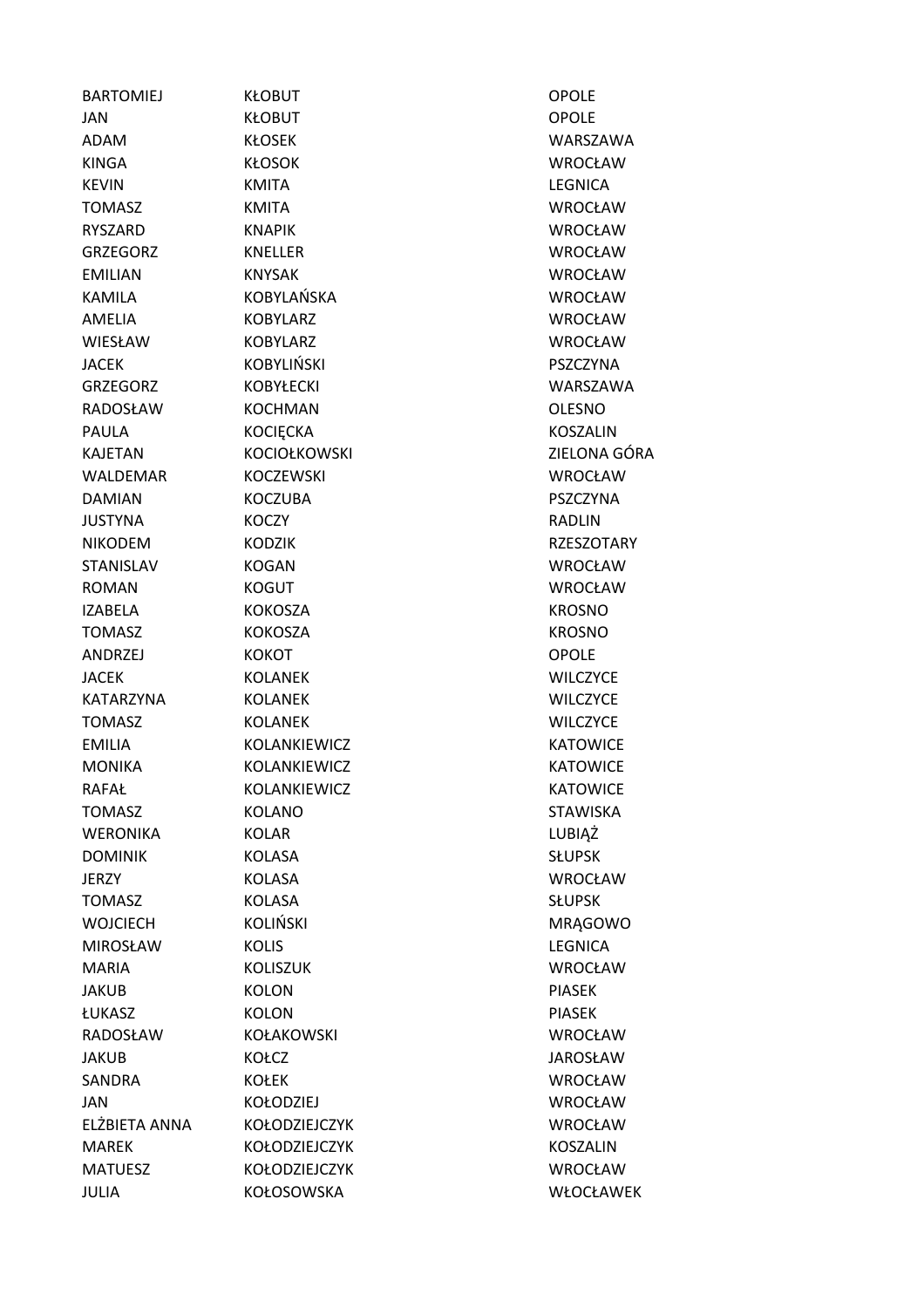MACIEJ KORZENIOWSKI WROCŁAW

RAFAŁ KOŁTUN **KOŁTUN KOŁTUN KOŁTUN KOŁTUN KOŁT**UN MACIEJ KOŁTUNIK KRZYKÓW PIOTR KOMORA WROCŁAW MARTA KOMOREK WROCŁAW ALEKSANDRA KOMOROWSKA LEGNICA MIKOŁAJ KOMOROWSKI WARSZAWA JULIA KONARSKA OLEŚNICA KATARZYNA KONARSKA WROCŁAW MONIKA KONARSKA NIEMODLIN DANIEL KONATOWICZ WARSZAWA KAMILA KONDRACIK JELENIA GÓRA JAKUB KONDRACIUK BYDGOSZCZ JAKUB KONDRACKI WROCŁAW KOSTEK KONDRATOWICZ GŁUCHOŁAZY RADOSŁAW KONDRATOWICZ GŁUCHOŁAZY TYMON KONDRATOWICZ GŁUCHOŁAZY KRZYSZTOF KONIECZNY PATRZYKÓW PAWEŁ KONIECZNY KOLANOWICE AMELIA KONIOR MANCHESTER LIWIA KONIOR MANCHESTER PAULINA KONOPCZYŃSKA ZIELONA GÓRA AGATA KOPACZEWSKA WROCŁAW MICHAŁ KOPANICKI WROCŁAW ALEKSANDER KOPAŃSKI HARBUTOWICE PIOTR **KOPCIEWICZ WEJHEROWO** JULIA KOPCZYŃSKA WROCŁAW MAGDALENA KOPCZYŃSKA ŁÓDŹ STANISŁAW KOPEĆ-ŁABIŃSKI GÓRA STANISŁAW KOPERSKI GRYFINO ANNA KOPIJ PRZYLESIE ARTUR KORBA WROCŁAW MARTA KORBEL WROCŁAW MATEUSZ KORBUS KOSZALIN MICHAŁ KORCZAK WROCŁAW TOMASZ KORCZAK SMOLEC HANNA KORDA PSZCZYNA MICHAŁ KORNYSHOV WROCŁAW LESZEK KORPAS WROCŁAW MAŁGORZTA KORUK WROCŁAW DANIEL KORYCIAK WROCŁAW JAKUB KORYCIŃSKI WROCŁAW JAKUB KORYTKOWSKI WROCŁAW JAN KORYTKOWSKI WROCŁAW MAŁGORZATA KORZENIOWSKA WROCŁAW ANDRZEJ KORZENIOWSKI WROCŁAW

MARCIN KOŁOSOWSKI WŁOCŁAWEK JERZY KOPEC KOPEC LWÓWEK ŚLĄSKI MAJA KORDOWSKA WODZISŁAW ŚLĄSKI ŁUKASZ KORDOWSKI WODZISŁAW ŚLĄSKI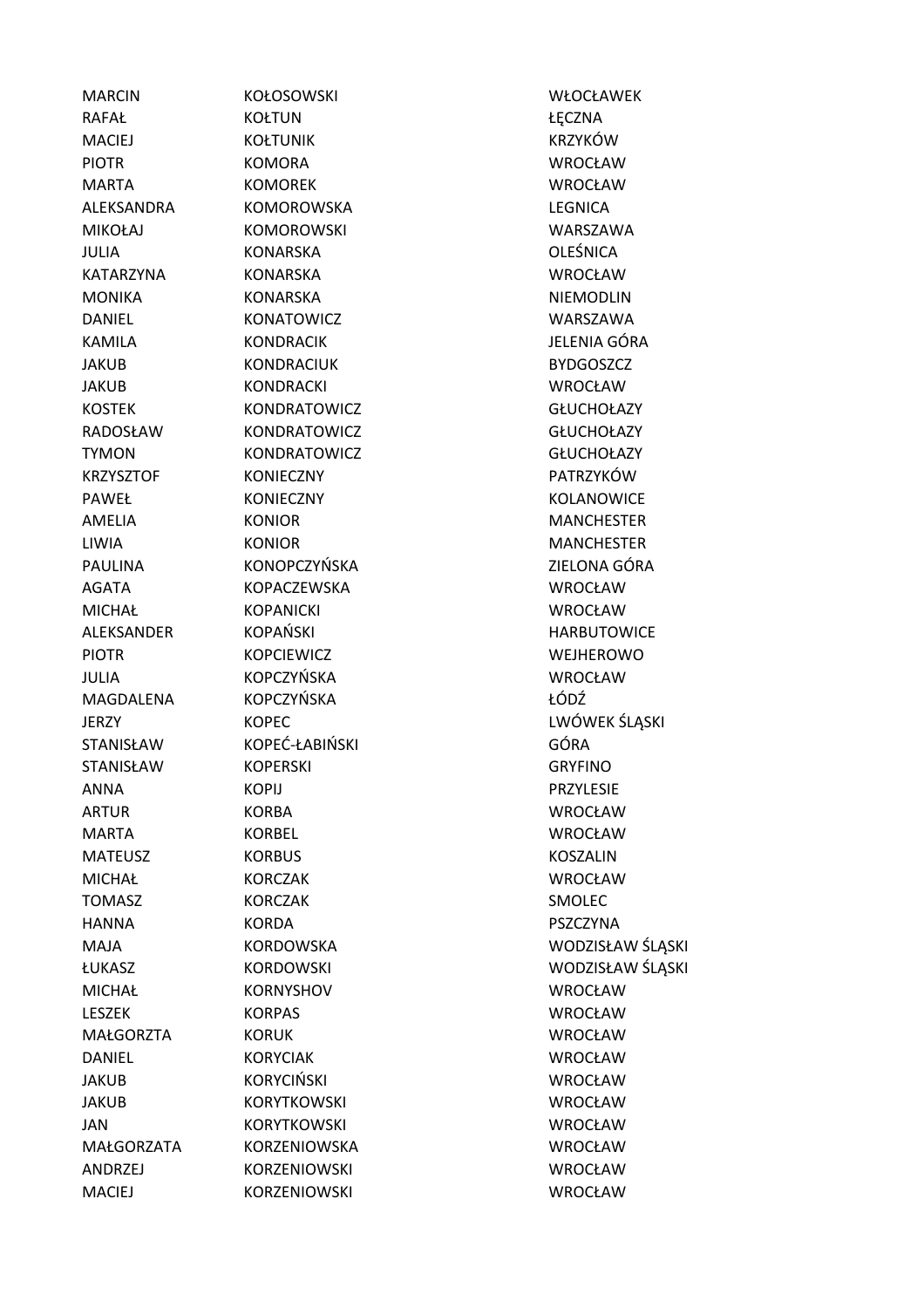| <b>PIOTR</b>           | <b>KORZENIOWSKI</b> | <b>WROCŁAW</b>        |
|------------------------|---------------------|-----------------------|
| <b>PIOTR</b>           | <b>KORZENIOWSKI</b> | <b>WROCŁAW</b>        |
| <b>TOMASZ</b>          | <b>KORZENIOWSKI</b> | <b>WROCŁAW</b>        |
| <b>MILENA</b>          | KORZEŃ              | WARSZAWA              |
| WŁODZIMIERZ            | <b>KORZEŃ</b>       | WARSZAWA              |
| <b>PIOTR</b>           | <b>KORZYCKI</b>     | <b>KRAKÓW</b>         |
| <b>TOMASZ</b>          | <b>KOSAK</b>        | <b>EŁK</b>            |
| <b>PIOTR</b>           | <b>KOSAKIEWICZ</b>  | <b>TYCHY</b>          |
| LILIANA                | <b>KOSECKA</b>      | <b>MARZENIN</b>       |
| <b>JAROSŁAW</b>        | <b>KOSIŃSKI</b>     | <b>UNISŁAW</b>        |
| <b>MARCIN</b>          | <b>KOSIŃSKI</b>     | <b>WILCZYCE</b>       |
| <b>PIOTR</b>           | <b>KOSIŃSKI</b>     | <b>WROCŁAW</b>        |
| <b>EWELINA</b>         | <b>KOSMA</b>        | <b>TYCHY</b>          |
| ALEKSANDRA             | KOSMALSKA           | WEGLINIEC             |
| <b>BARTOSZ</b>         | KOSMALSKI           | WEGLINIEC             |
| PRZEMYSŁAW             | <b>KOSMOWSKI</b>    | POZNAŃ                |
| <b>MATEUSZ</b>         | <b>KOSTAS</b>       | <b>WROCŁAW</b>        |
| <b>DYMITRO</b>         | <b>KOSTENKO</b>     | <b>WROCŁAW</b>        |
| <b>ANNA</b>            | <b>KOSTINA</b>      | <b>WROCŁAW</b>        |
| <b>ANNA</b>            | <b>KOSTOWSKA</b>    | <b>WROCŁAW</b>        |
| <b>JUSTYNA</b>         | <b>KOSTRUBIEC</b>   | JANKI                 |
| <b>DAMIAN</b>          | <b>KOSTRZEWA</b>    | POZNAŃ                |
| <b>DAWID</b>           | <b>KOSTRZEWA</b>    | <b>SZCZECIN</b>       |
| <b>PIOTR</b>           | <b>KOSTRZEWA</b>    | <b>SZCZECIN</b>       |
| <b>BARTOSZ</b>         | <b>KOSTUSIK</b>     | <b>SIECHNICE</b>      |
| <b>HANNA</b>           | <b>KOSTUSIK</b>     | <b>SIECHNICE</b>      |
| <b>KRZYSZTOF KODER</b> | <b>KOSZMIDER</b>    | <b>BOCHNIA</b>        |
| <b>JAKUB</b>           | <b>KOSZOWSKI</b>    | <b>RYBNIK</b>         |
| WALDEMAR               | <b>KOŚMIDER</b>     | <b>TURZE POLE</b>     |
| <b>GRZEGORZ</b>        | KOT                 | <b>KRAKÓW</b>         |
| <b>ARTUR</b>           | <b>KOTALA</b>       | <b>WROCŁAW</b>        |
| OLIWIA                 | <b>KOTALA</b>       | <b>WROCŁAW</b>        |
| <b>WERONIKA</b>        | <b>KOTARA</b>       | <b>TRZEBIECHÓW</b>    |
| <b>MATEUSZ</b>         | <b>KOTARBA</b>      | RZESZÓW               |
| <b>MATEUSZ</b>         | <b>KOTLARZ</b>      | <b>WROCŁAW</b>        |
| <b>INGA</b>            | <b>KOTOWICZ</b>     | <b>STRZEGOM</b>       |
| <b>JACEK</b>           | <b>KOTOWICZ</b>     | ŚRODA WIELKOPOLSKA    |
| VSEVOLOD               | <b>KOVALCHUK</b>    | <b>WROCŁAW</b>        |
| <b>MONIKA</b>          | <b>KOWAL</b>        | <b>WROCŁAW</b>        |
| AGNIESZKA              | <b>KOWALCZYK</b>    | ŁÓDŹ                  |
| <b>EMOL</b>            | <b>KOWALCZYK</b>    |                       |
| <b>JULIA</b>           | <b>KOWALCZYK</b>    | <b>CZĘSTOCHOWA</b>    |
| <b>LEON</b>            | <b>KOWALCZYK</b>    | <b>WYSOKA</b>         |
| <b>MAREK</b>           | <b>KOWALCZYK</b>    | <b>BIAŁOGARD</b>      |
| <b>MARIUSZ</b>         | <b>KOWALCZYK</b>    | <b>NADOLICE</b>       |
| <b>MATEUSZ</b>         | <b>KOWALCZYK</b>    | <b>WROCŁAW</b>        |
| RYSZARD                | <b>KOWALCZYK</b>    | <b>ŚWIĘTOCHŁOWICE</b> |
| ALEKSANDER             | KOWALCZYKOWSKI      | <b>WROCŁAW</b>        |
| <b>KRZYSZTOF</b>       | <b>KOWALEWSKI</b>   | <b>JELONEK</b>        |
| <b>WOJCIECH</b>        | KOWALEWSKI          | <b>JELONEK</b>        |
|                        |                     |                       |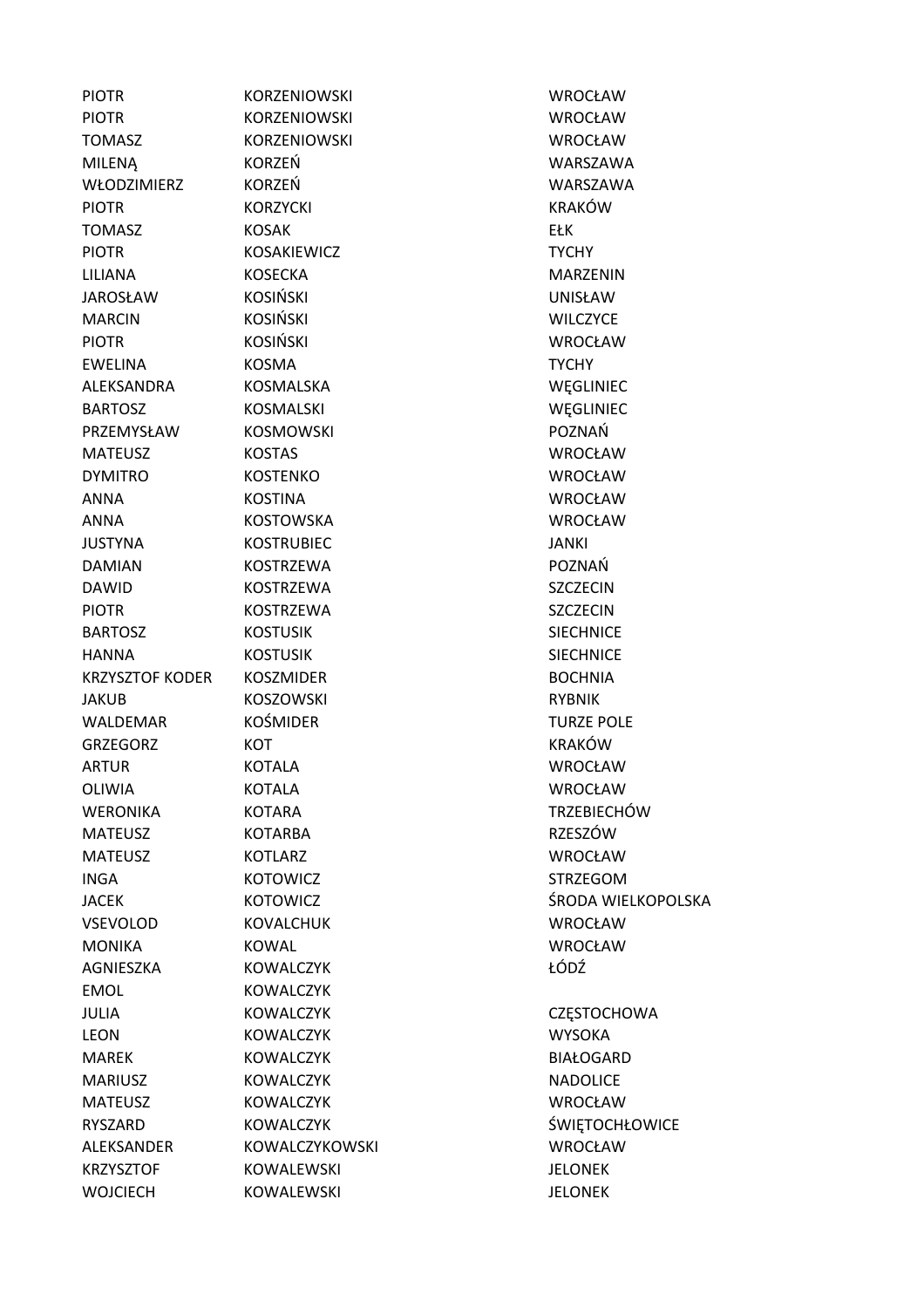GRZEGORZ KOWALIK RADOMSKO MARYSIA KOWALIK RADOMSKO MAGDALENA KOWALSKA PŁOCK MAGDALENA KOWALSKA MAGDALENA KOWALSKA ZOFIA KOWALSKA WAŁCZ ANDRZEJ KOWALSKI KALISZ EMIL KOWALSKI WROCŁAW FILIP KOWALSKI KALISZ GRZEGORZ KOWALSKI POZNAŃ MARCEL KOWALSKI WIELICZKA TOMEK KOWALSKI KOWALSKI KOWALSKI KOWALSKI KOWALSKI KOWALSKI KOWALSKI KOWALSKI KOWALSKI KOWALSKI KOWALSKI KOWAL DOMINIK KOWNACKI KULOZBORK MACIEJ KOWOL KOWOL PIASEK SEBASTIAN KOWOL PIASEK ZOSIA KOWOL KOWOL KOWOL PIASEK KAROLINA KOZAK WROCŁAW WOJCIECH KOZAK SZEWCE RADOSŁAW KOZAKIEWICZ WROCŁAW KAROL KOZANKA WROCŁAW DAMIAN KOZARYN JAWOR DAWID KOZICA ROJÓW JAKUB KOZICA ROJÓW MAGDALENA KOZIK WROCŁAW PRZEMYSŁAW KOZIK WARSZAWA ELŻBIETA KOZIK-BUNDYRA JAROSŁAW DAMIAN KOZŁOWSKI MYSŁOWICE KAMIL BOLESŁAWIEC KOZŁOWSKI BOLESŁAWIEC MAREK KOZŁOWSKI WROCŁAW OSKAR KOZŁOWSKI WROCŁAW PIOTR **KOZŁOWSKI KOZŁOWSKI KOŻŁOWSKI KOZŁOWSKI** KOZŁOWSKI KOZŁOWSKI KOŁOW KOŁOW KOŁOW KOŁOW KOŁOW KOŁOW KOŁOW KO RYSZARD KOZŁOWSKI WROCŁAW STANISŁAW KOZŁOWSKI OPOLE NORBERT KOZOK STRZELECZKI KACPER KOŹLIK WSCHOWA KRZYSZTOF KRAJCARSKI WROCŁAW PAULINA KRAJEWSKA SMOLEC SŁAWOMIR KRAJKOWSKI GDAŃSK OLIWIA KRAKOWIAK KOSZALIN WŁODZIMIERZ KRAKUS WROCŁAW KAMILA KRAUSIEWICZ TYNIEC MAŁY JAN KRAUT BIELSKO-BIAŁA TOMASZ KRAWCÓW WROCŁAW

DARIUSZ KOZAK ŚRODA WIELKOPOLSKA MARIA KOZAN OSTRÓW WIELKOPOLSKI GRZEGORZ KOZIEŁ OSTROWIEC ŚWIĘTOKRZYSKI KAROLINA KOZIEŁ COMERCYSKI KORZYSKI KAROLINA KOZIEŁ COSTROWIEC ŚWIĘTOKRZYSKI KLAUDIA KOZIEŁ KOŻIE KOŻY KOŻY KOŻYSKI KOŁOKOWIEC ŚWIĘTOKRZYSKI IVAN KOZIUPA PUSTKÓW ŻURAWSKI MARIETTA KOZIUPA PUSTKÓW ŻURAWSKI EMILIA KRAŚNA RUSZKÓW PIERWSZY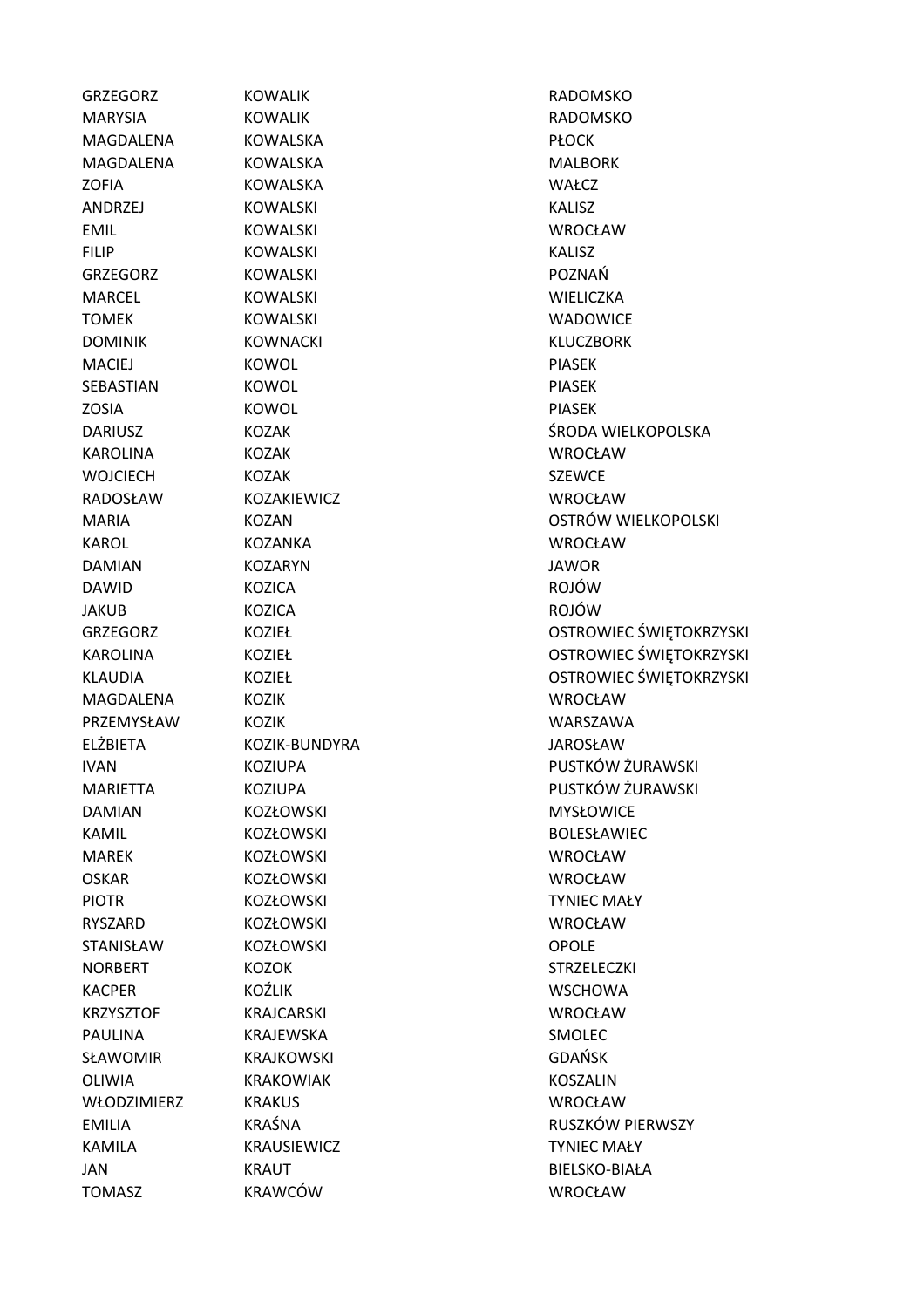ADAM KRAWCZYK WIETZE ANIELA KRAWCZYK SUŁKÓW DAGMARA KRAWCZYK BYSTRZYCA KŁODZKA DAWID KRAWCZYK SUŁKÓW GRZEGORZ KRAWCZYK WIETZE ILONA KRAWCZYK JASZOWICE IWONA KRAWCZYK SUŁKÓW JAN KRAWCZYK SUŁKÓW MAGDALENA KRAWCZYK OLEŚNICA MAŁGORZATA KRAWCZYK TARNOWSKIE GÓRY ROKSANA KRAWCZYK WIETZE TOMEK KRAWCZYK ŁÓDŹ DARIUSZ KRAWIEC WROCŁAW STEFAN KREDYCKI AIRDRIE/GLASGOW KACPER KREJ WROCŁAW HENRYK KRETEK RACIBÓRZ ROBERT KRECIEWSKI SZCZECIN JAROSŁAW KROC WARSZAWA LEON KRONIMUS WROCŁAW DARRAGH KROP KROP ADAMSTOWN (AUSTRALIA) MIROSŁAW KROPIDŁO PSZCZYNA ALINA KROPIEWNICKA WROCŁAW WIKTOR KROTOWICZ SWIETOCHŁOWICE AGNIESZKA TERESA KRÓLIKOWSKA LIPOWO PIOTR JAN KRÓLIKOWSKI LIPOWO PIOTR KRUCZEK WROCŁAW IGNACY KRUCZKIEWICZ WROCŁAW MATEUSZ KRUCZKIEWICZ WROCŁAW DARIA KRUK KRUK DZIERŻONIÓW GABRIEL KRUPA ANNOSŁAW JULIA KRUPA SŁUPSK MICHALINA KRUPA WOLSZTYN PAWEŁ KRUPA CHLEWISKA WALDEMAR KRUPIŃSKI KAMIONKI DARIUSZ KRUPOWICZ WROCŁAW GRZEGORZ KRUSZAKIN KRZESZYCE MAJA KRUSZYK VANCOUVER (CANADA) JACEK KRZAKLEWSKI WROCŁAW URSZULA KRZECZKOWSKA LEGNICA LENA KRZEMIŃSKA STUDZIENICE EMILIA KRZEMIŃSKA-KOMENDA WROCŁAW TOMASZ KRZEMIŃSKI LUBIN ANNA KRZEMPEK GLIWICE MATEUSZ KRZEŚLAK TOMASZÓW MAZOWIECKI SEBASTIAN KRZYSZKOWIAK WARSZAWA ANTONI KRZYŚKÓW RADLIN JACEK KRZYŚKÓW RADLIN KONRAD KRZYWDZIŃSKI WROCŁAW KONRAD KRZYWDZIŃSKI WROCŁAW MICHAŁ KRZYŻANEK WARSZAWA ROBERT KRZYŻANEK WARSZAWA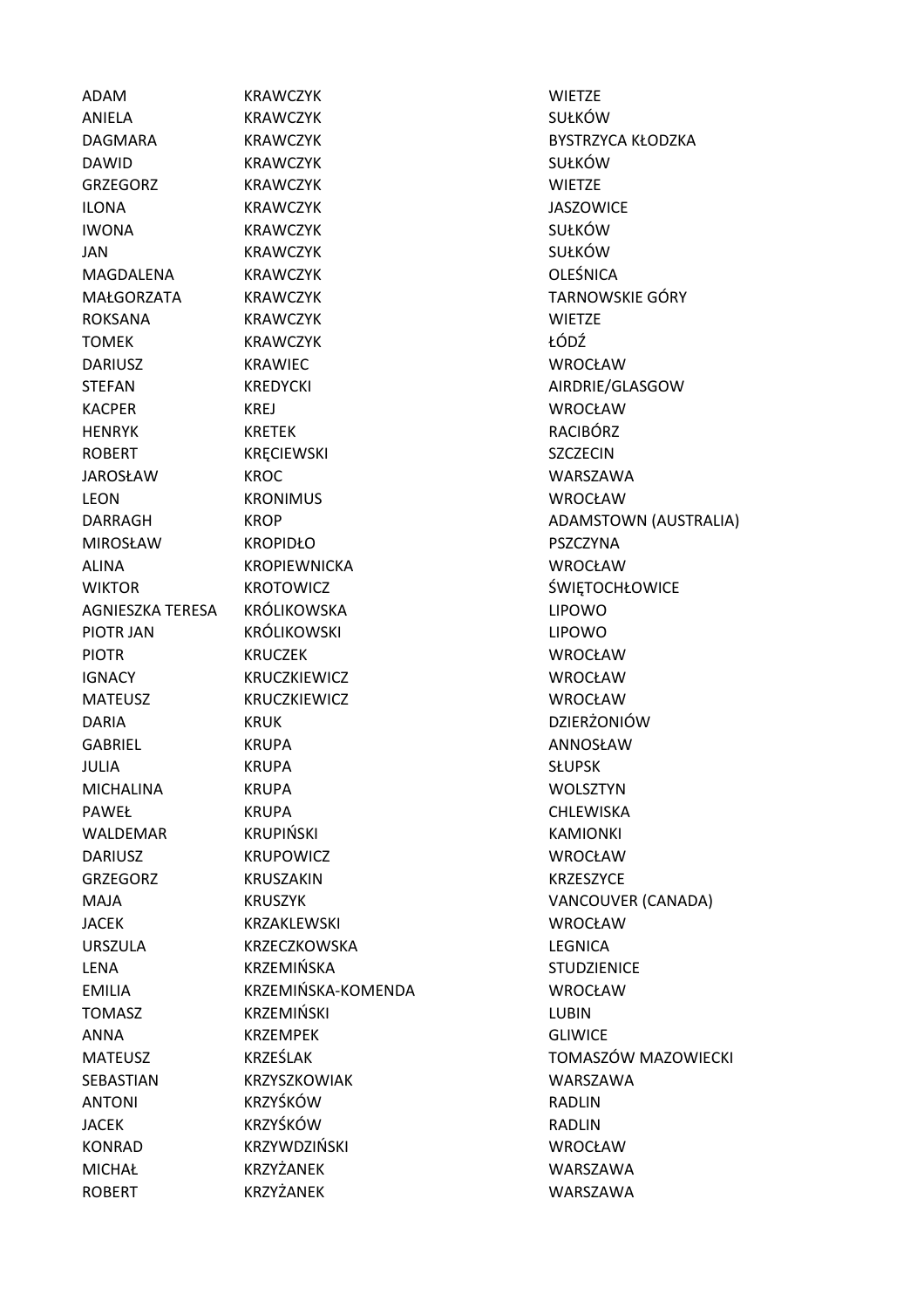ALEKSANDRA KRZYŻAŃSKA POZNAŃ EMILIA KRZYŻAŃSKA LUBOŃ ARTUR KUBASIK PSARY KORNELIA KUBASIK PSARY MARTYNA KUBASIK PSARY KACPER KUBIAK ZIELONA GÓRA NIKODEM KUBIAK OBRA WŁODZIMIERZ KUBIAK GDAŃSK MAŁGOSIA KUBICA PSZCZYNA KAMIL KUBICKI RZESZÓW OLIVIER KUBICKI SOSNOWIEC JULIA KUBLER RUMIA GRZEGORZ KUCHARCZYK LUBIĄŻ PAWEŁ KUCHARCZYK POZNAŃ PIOTR KUCHARCZYK KRAKÓW JOANNA KUCHARSKA KOSZALIN MAJA KUCHARSKA WARSZAWA ROMAN KUCHARSKI KOSZALIN KATARZYNA KUCHTA KONSTANA KRAKÓW KAMIL KUCZEK KRAKÓW BARTŁOMIEJ KUCZOK OLZA KRZYSZTOF KUDŁAK BRZEG MILENA KUDZIA GAJKÓW MACIEJ KUJAWA WŁADYSŁAWÓW LAURA KUJAWSKA ŁÓDŹ TOMASZ KUJAWSKI KOŁO OSKAR KUKULSKI BUDKI STARE BEATA KULCZYŃSKA IMIELNO KRZYSZTOF KULCZYŃSKI IMIELNO NELL KULESZA RUMIA MARIUSZ KULICKI OPOLE ANTONI KULIG ZIELONKI FRANEK KULIG ZIELONKI JAKUB KULIK WROCŁAW MICHAŁ KULIK PRASZKA ANNA KUŁAK ŚWIDNICA JERZY KUNCEWICZ WARSZAWA OSKAR KUNICKI GAJKÓW OSKAR KUNICKI WROCŁAW PIOTR KUNYSZ KIEŁCZÓW OLIWIA KUPIEC CHOJNÓW KRZYSZTOF KUPIS WROCŁAW NATALIA KUPIS WROCŁAW

ARKADIUSZ KUBASIK ALEKSANDRÓW ŁÓDZKI SYLWIA KUBERA VANCOUVER (CANADA) ARKADIUSZ KUC SOKOŁÓW PODLASKI HANKA KUCHARSKA SUCHY LAS - POZNAŃ ANDRZEJ KUCHARSKI SUCHY LAS - POZNAŃ BARTEK KUKUCZKA OCHOTNICA GÓRNA BARTEL KUKUCZKA OCHOTNICA GÓRNA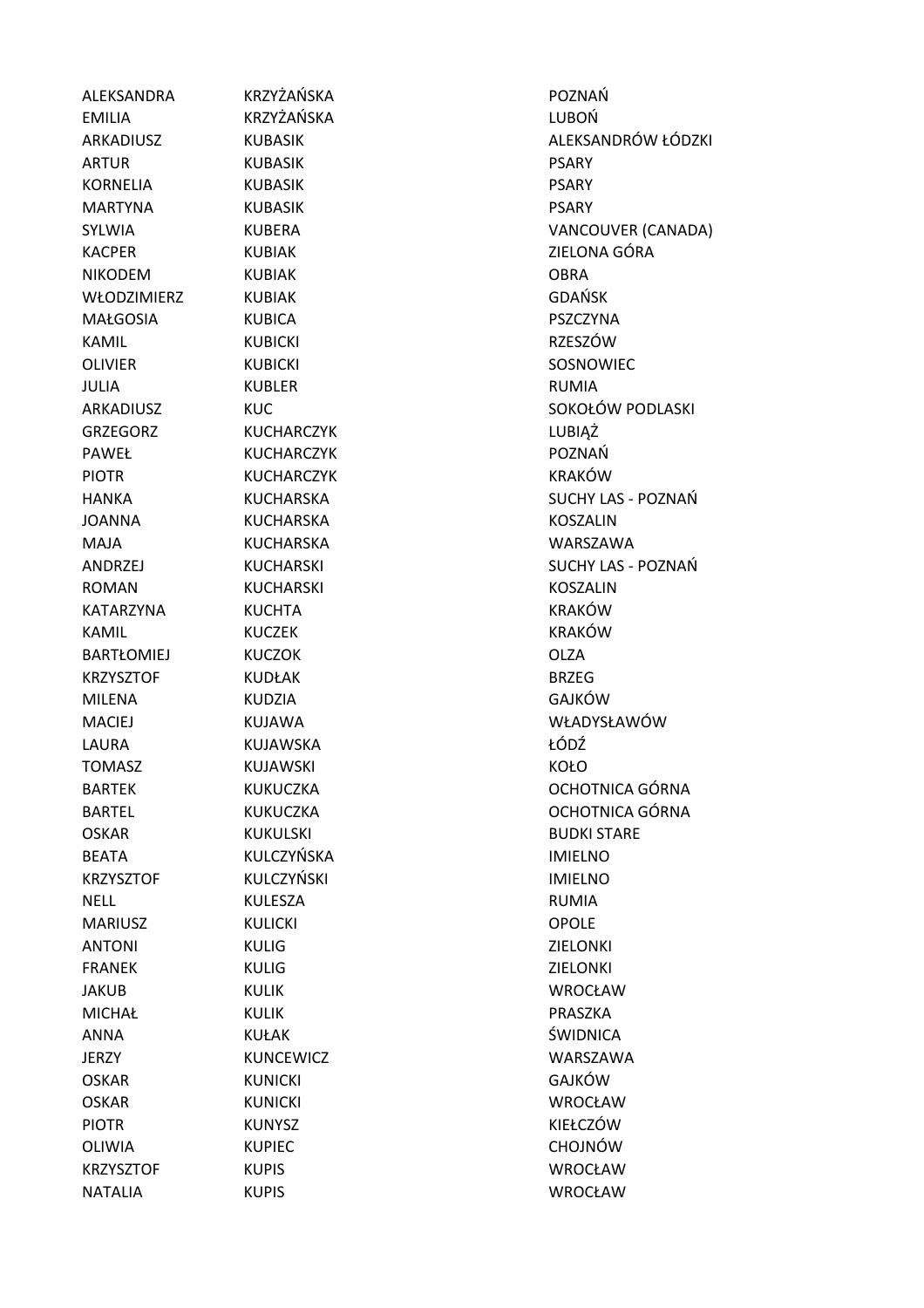MARCIN KURASIEWICZ BRZEZIA ŁAKA ADAM KURASZ PIŁA PAULINA KURASZ PIŁA ŁUKASZ KURCWEIL WARSZAWA MICHAŁ KURCZABA WROCŁAW MAKSYMILIAN KUREK BUCZKOWICE DOMINIKA KURGAN WROCŁAW PATRYK KUROŃ CZĘSTOCHOWA AGNIESZKA KUROWSKA RYBNICA TOMASZ KUROWSKI RYBNICA IZABELA KURPIŃSKA CZĘSTOCHOWA EMILIAN KURPIŃSKI CZĘSTOCHOWA WITALIJ KUSHNERIK WROCŁAW PAULINA KUSKA KUSKA SZCZEJKOWICE PIOTR KUSZ WARSZAWA MAŁGORZATA KUŚ-PYTLIK PSZCZYNA KAROLINA KUŚMIEREK WROCŁAW SEBASTIAN KUTY KOŁO MARCIN KUTYNA WARSZAWA OLKA KUZAJEWSKA WROCŁAW SERHII KUZMENKO LEGNICA LEONARD KUŹNIAR WROCŁAW RADOSŁAW KWAPISZ WROCŁAW PAULINA KWAŚNIAK PAULINA PIŁA WALDEMAR KWAŚNIAK PIŁA MARYSIA KWIATKOWSKA OSTRZESZÓW JERZY KWIATKOWSKI OSTRZESZÓW MAREK KWIATKOWSKI ILKESTON MAGDALENA KWIDZIŃSKA SŁUPSK KLAUDIA KWIECIEŃ PIERZCHNICA MAJA KWIECIEŃ PIERZCHNICA SZYMON KWIECIŃSKI BRZEG PATRYCJA KWIEK WROCŁAW GLEB LAKTIONOV WROCŁAW ARTUR LALEWICZ JEDLIŃSK LIDIA LAMBOR WIELICZKA BEATA LANDSBERG POZNAŃ POLA LANDSBERG POZNAŃ DAVID LASKOVY WROCŁAW RADOSŁAW LASKOWSKI ZARADOSŁAW LASKOWSKI TOMASZ LASKUS LASKUS SŁUPSK WANDA LASKUS LASKUS SŁUPSK WIKTORIA LASOTA POWIERCIE WIKTORIA LASOWA WROCŁAW KINGA LAZAR PSZCZYNA

ŁUKASZ KURANT WROCŁAW

ŁUKASZ KURIATA SZCZAWNO ZDRÓJ MARZENA LASKOWSKA SWIETOCHŁOWICE MIŁOSZ LATOSZEK REJOWIEC FABRYCZNY SHERRIE MAE LAVOIE **LANDIE EN ENGLISHER VANCOUVER (CANADA)**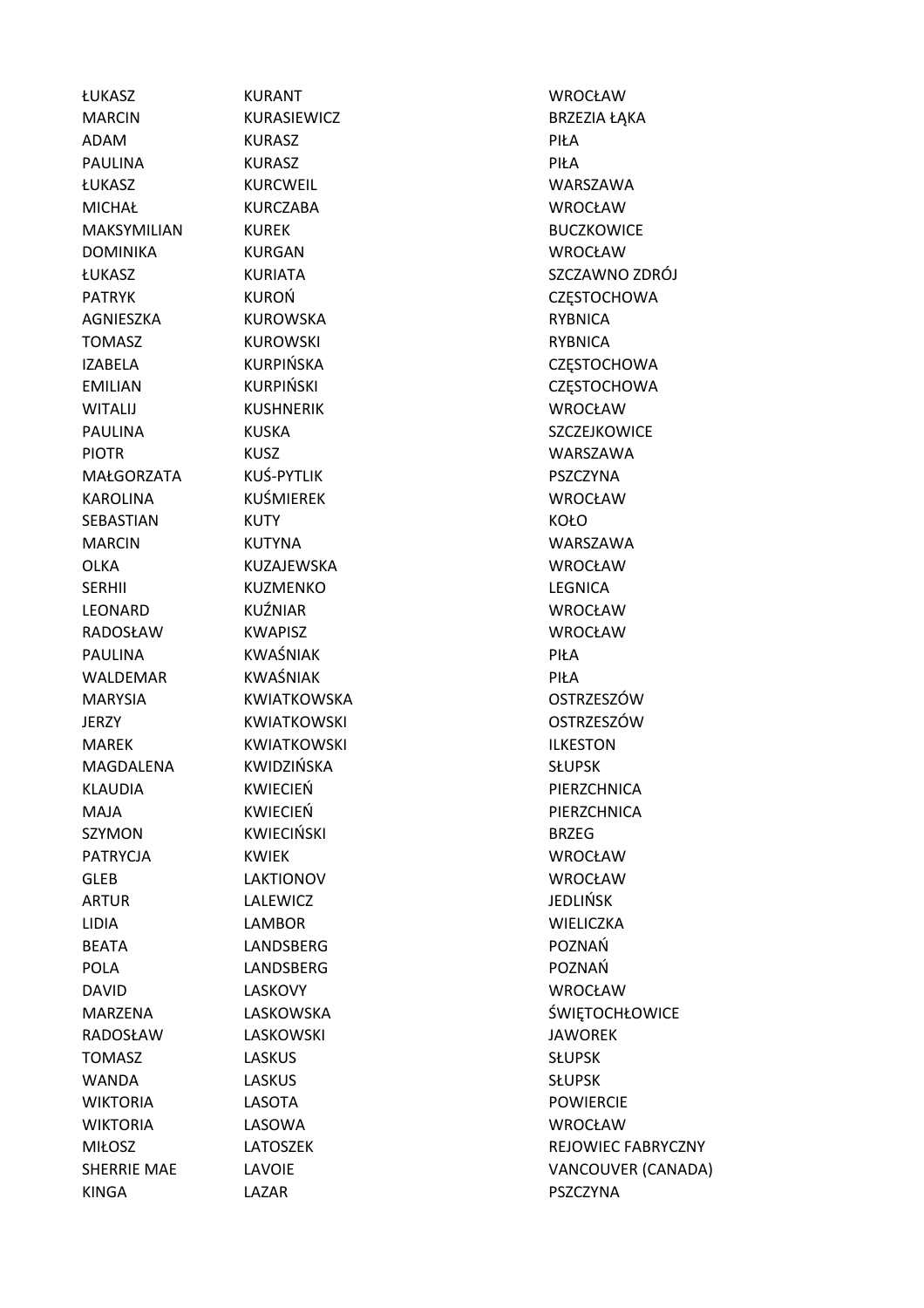MONIKA LEBEDZIŃSKA WROCŁAW

SANDRA LEBIODA KOŁO NATALIA LECIEJ RUSZOWICE ANDRZEJ LEGINOWICZ WROCŁAW KAROL LEKACZ BRZESZCZE TOMASZ LEKACZ BRZESZCZE LIDIA LEMAŃSKA SŁUPSK JAROSLAW LENARCZYK ASCHEBERG HANNA LENARTOWICZ ŚLADKÓW DUŻY RYSZARD LENKIEWICZ WYDMINY SZYMON LENKIEWICZ RADZIĄC ANDRZEJ LESSNAU KOSZALIN JOANNA LESSNAU KOSZALIN GRZEGORZ LESZCZYŃSKI SYCÓW PATRYK LESZCZYŃSKI SYCÓW KAZIMIERZ LEŚNIAK BAGNO JOANNA LETKIEWICZ-ZAMORA PIEKARY ŚLĄSKIE JOLANTA LEWANDOWSKA WROCŁAW JULIA LEWANDOWSKA OŁAWA WIKTORIA LEWANDOWSKA WROCŁAW ADAM LEWANDOWSKI WROCŁAW DAWID LEWANDOWSKI KRAKÓW ŁUKASZ LEWANDOWSKI GNIEZNO ŁUKASZ LEWANDOWSKI WARSZAWA MAREK LEWANDOWSKI KRAKÓW MARTIN LEWANDOWSKI GOLĘDZINÓW ZBIGNIEW LEWANDOWSKI WROCŁAW MAJA LEWERA BIAŁA WIKTORIA LEWIŃSKA CHOGÓW DAWID LEWIŃSKI LEWING DAWID JELENIA GÓRA PIOTR LEWOWICKI LEWOWICKI HEREFORD JULIA LEWUCHA MILICZ KATARZYNA LEWUCHA WROCŁAW MAŁGORZATA LIGARSKA WROCŁAW ANNA LIGIŻYŃSKA WROCŁAW PAWEŁ LIGIŻYŃSKA WROCŁAW MAGDALENA LIPIŃSKA ZAROCINA ZAROCIN BARTOSZ LIPIŃSKI KOSZALIN ANGELIKA LIS WROCŁAW ANTONI LIS LIS MOJECICE DARIUSZ LIS PSZCZYNA JACEK LIS MOJĘCICE SZYMON LIS LIS MOJECICE PIOTR LISEWSKI WROCŁAW KAMIL LISICZYNSKI GIŻYCKO

RYAN LECKY LECKY ADAMSTOWN (AUSTRALIA) RAFAŁ LEMAŃSKI WOLA RASZTOWSKA JERZY LIS BRZEG DOLNY/ŁÓDŹ WOJCIECH LIS GRODZISK MAZOWIECKI MARZENA LISIŃSKA CZĘSTOCHOWA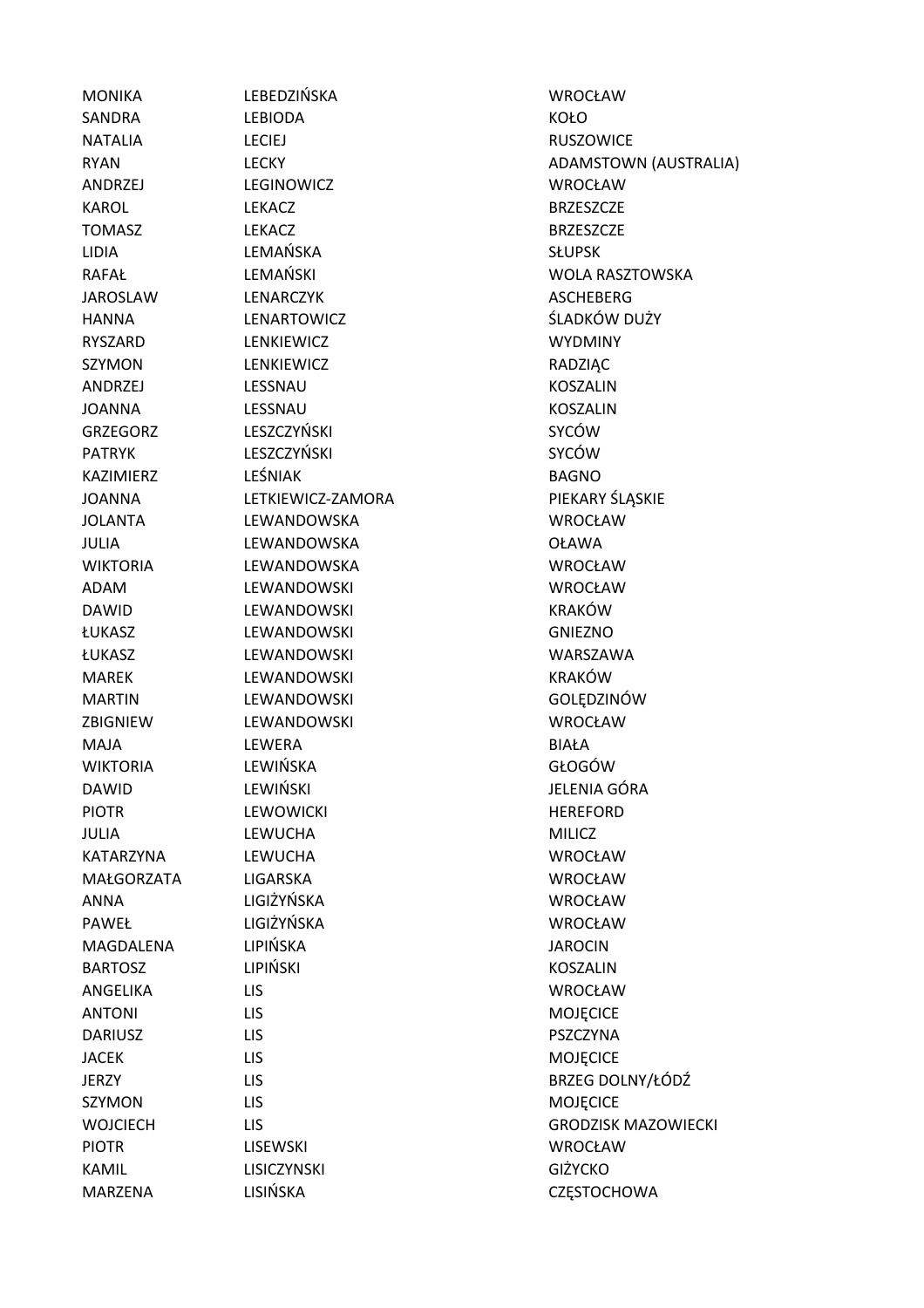LECH LISIŃSKI CZESTOCHOWA DOMINIKA LISOWSKA LISOWSKA WODZISŁAW ŚLĄSKI PRZEMYSŁAW LISOWSKI KATY WROCŁAWSKIE ADAM LISZCZ JAROSZÓW ADAM LITWA KRAKÓW EWA LITWA ZABIERZÓW MICHAŁ LITWA STRZELIN MAREK LITWIN BORKOWO COOPER LLOYD LUOYD ADAMSTOWN (AUSTRALIA) JACEK LOKŚ LESZNO WIKTOR LOKŚ LESZNO KLAUDIA LOREK TRĘBACZÓW AGNIESZKA LU LU ZURYCH (SZWAJCARIA) ANETA LUBIŃSKA KOSZALIN ZENON LUBIŃSKI KOSZALIN ALEKSANDRA RÓŻA LUBOWICZ WROCŁAW NATALIA LUBRANO MICHAŁ LUDMANN WROCŁAW BARTOSZ LUDOWICZ WROCŁAW SARA LUDWIG RUDA ŚLĄSKA ADA LUDWIKOWSKA BIELSKO-BIAŁA MAJA LUKASEK JANKOWICE ASHA LUNARZEWSKI ADAMSTOWN (AUSTRALIA) TADEUSZ LUTY TRZEBNICA RAFAŁ LUŻYŃSKI KRAKÓW VLADYSLAV LYASHENKO WROCŁAW VALERII LYPKO WROCŁAW IGNACY ŁABANOWSKI PRUSZKÓW MACIEJ ŁABUŚ ZABRZE MIKOŁAJ ŁACIAK BUDZYŃ TOMASZ ŁACIAK BUDZYŃ MARCIN **LADECKI FREIBURG (NIEMCY)** MARCIN ŁAGIEWA OPOLE PAWEŁ ŁAMIK CHORZÓW ARTUR ŁASKAWIEC ŚWIĘTOCHŁOWICE ANDRZEJ ŁASKI WOLBÓRZ ANDRZEJ ŁASKO LUBLIN ŁUKASZ ŁASKO LUBLIN MICHAŁ ŁATACZ PRZEDBÓRZ ANDRZEJ ŁAZIŃSKI ŁÓDŹ ANDRZEJ ŁAZIŃSKI ŁÓDŹ MAREK ŁĄCKI *L*amborg († 1915) DAWID ŁĄCZ tam za zamienia za zamienia za zamienia za zamienia za zamienia za zamienia za zamienia za zamienia MAREK ŁĄCZ ŁĄCZ HÜRTH / NIEMCY BARBARA ŁĄTKOWSKA POZNAŃ GABRIELA ŁATKOWSKA POZNAŃ JULIAN ŁEBEK RADWANICE MAGDALENA ŁOCHOWSKA EŁK JAKUB ŁOCHOWSKI EŁK LESZEK ŁOCHOWSKI EŁK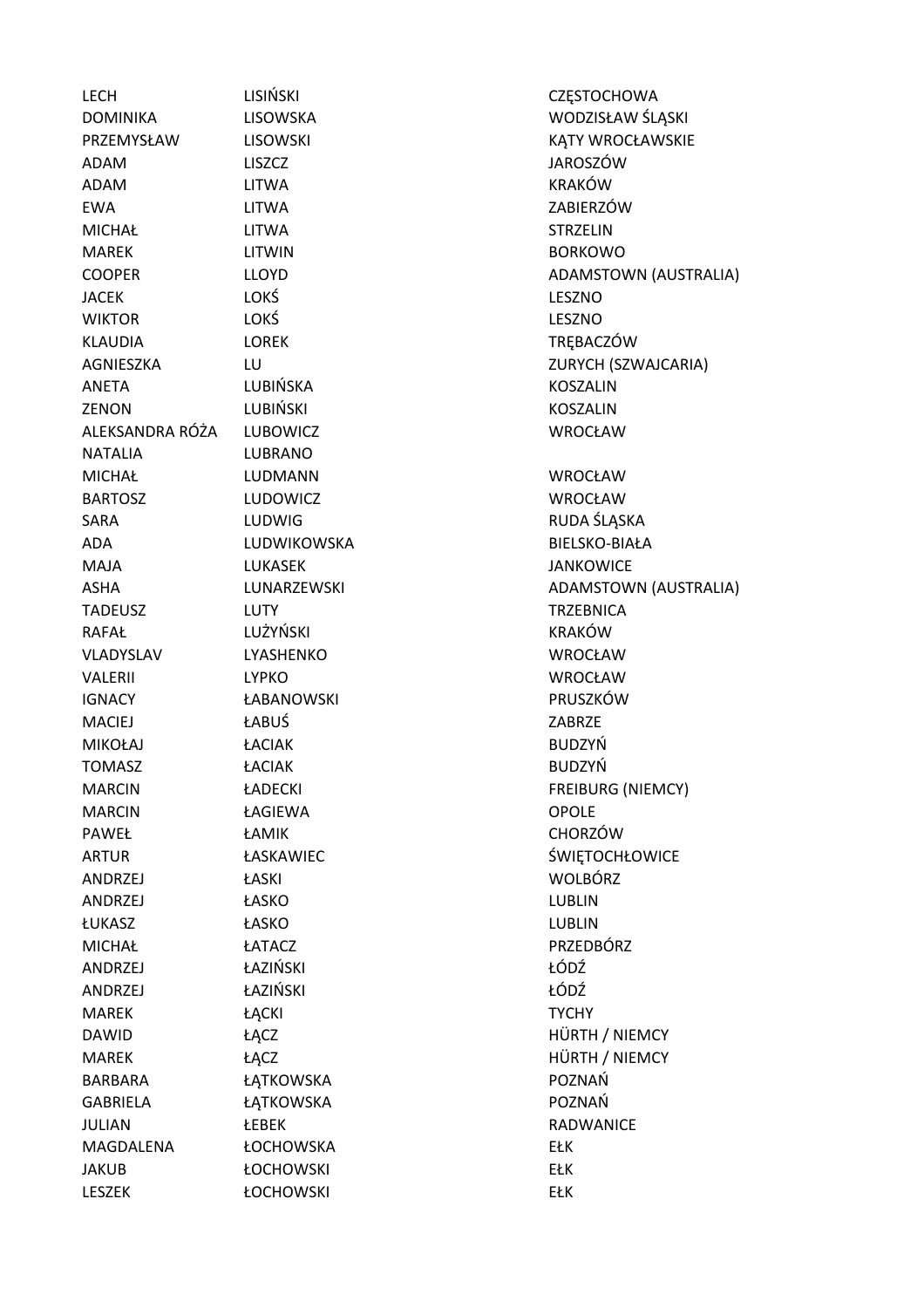ROBERT ŁODOŻYŃSKI WROCŁAW WIESŁAW ŁOPACIUK WARSZAWA OLGIERD ŁOTOCZKO WROCŁAW PAWEŁ ŁUBKOWSKI WROCŁAW JAKUB ŁUCZAK ŚWIDNICA EMMA ŁUCZKOWIEC WROCŁAW JULIA ŁUCZYŃSKA OŁAWA GRZEGORZ ŁUCZYŃSKI ŁÓDŹ DANIEL ŁUKASZEWSKI CZYSTROŁĘKA Z POSTROŁĘKA KONRAD ŁUKASZEWSKI WIERZBICE DANIEL ŁUKASZRWSKI OSTROŁĘKA JACEK ŁUKAWSKI WROCŁAW ROMUALD ŁUKOMSKI GNIEZNO MACIEJ ŁUŻYŃSKI LUBSZA ŁUKASZ ŁYCZKOWSKI RAFAŁ ŁYSIO WROCŁAW JACEK ŁYSZCZARZ BYTOM RAFAŁ ŁYŻWA PIESZYCE MACIEJ MACEDOŃSKI WĄSOSZ OLAF MACHALSKI WIELICZKA KRZYSZTOF MACIAK DEBLIN DARIA MACIAG MACIAG OPOLE DOMINIKA MACIEJEWSKA WROCŁAW JULIA MACIEJEWSKA BYTOM MACIEJ MACIEJEWSKI WROCŁAW MIROSŁĄW MACIEJEWSKI WADOWICE KALINA MACIOSZEK ŁECZNA TOMASZ MACIOSZEK **ARACIOSZEK WACIOSZEK NA** ALICJA MADERA WROCŁAW MARIUSZ MAGDOWSKI RYBNIK HONORATA MAJCHRZAK ŁÓDŹ JAN MAJERCZAK ŁAPSZE NIŻNE AGATA MAJEWSKA WROCŁAW JOANNA MAJEWSKA ŁOMNICA KRZYSZTOF MAJEWSKI Z KODŹ PATRYK MAJEWSKI CHEMICZNY LUBOŃ RAFAŁ MAJEWSKI CHORZÓW SŁAWEK MAJEWSKI + 1. NORTOWY NAJEWSKI + 1. NORTOWY NAJEWSKI + 1. NORTOWY NAJEWSKI + 1. NORTOWY NAJEWSKI + 1. NO TOMASZ MAJEWSKI WROCŁAW AGATA MAJKOWSKA GDAŃSK ROBERT MAKIOLA DOBRA

MATEUSZ ŁOCHOWSKI EŁK

JACEK **ŁYP CZESTOCHOWA** PRZEMYSŁAW MACHAJEK CECYLÓWKA-BRZÓZKA FILIP MACIASZEK PIETRZYKOWICE ARTUR MAGDZIAREK PUSZCZYKOWO KAMIL MAJCHRZAK NOWE SKALMIERZYCE MARCELINA MAJKA NOWY TOMYŚL JACEK MAJKRZAK KĘDZIERZYN-KOŹLE PIOTR MAJOWSKI PIEKARY ŚLĄSKIE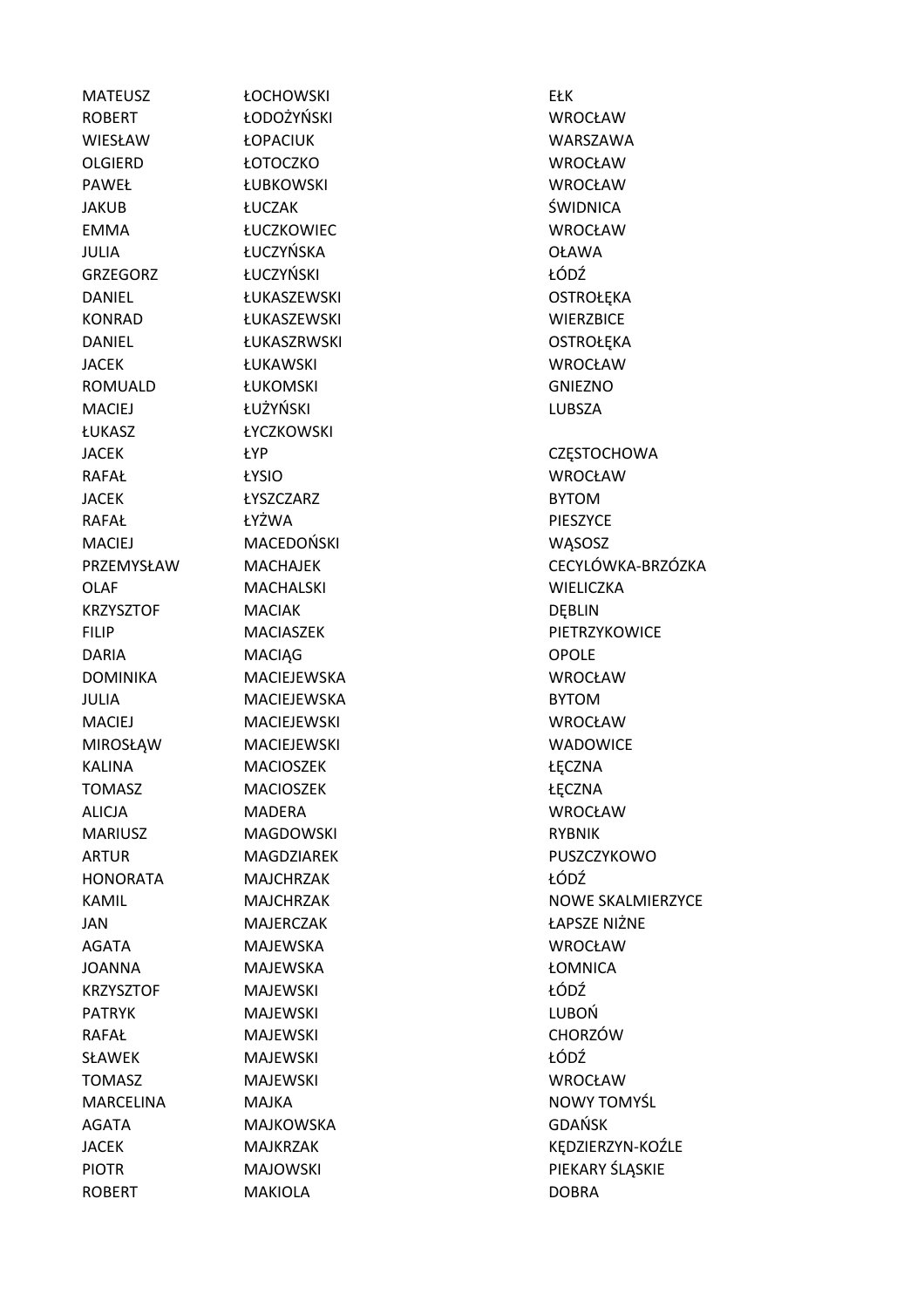| <b>MARCIN</b>    | <b>MAKOTA</b>       | <b>PABIANICE</b>    |
|------------------|---------------------|---------------------|
| <b>MONIKA</b>    | <b>MAKOWIECKA</b>   | <b>WARSZAWA</b>     |
| <b>MARCIN</b>    | <b>MAKSYMCZAK</b>   | <b>OLEŚNICA</b>     |
| MAGDALENA        | <b>MAKSYMIEC</b>    | WROCŁAW             |
| <b>ANNA</b>      | <b>MAKUL</b>        | <b>WROCŁAW</b>      |
| <b>JAROSŁAW</b>  | <b>MAKUL</b>        | <b>KARCZYCE</b>     |
| <b>MIROSŁAW</b>  | <b>MAKUL</b>        | <b>WROCŁAW</b>      |
| <b>KRZYSZTOF</b> | MAKUSZYŃSKI         | <b>WROCŁAW</b>      |
| <b>PIOTR</b>     | <b>MALANOWSKI</b>   | WROCŁAW             |
| <b>DAMIAN</b>    | <b>MALCHAREK</b>    | PSZCZYNA            |
| ZDZISŁAWA        | <b>MALIK</b>        | <b>STOBNO</b>       |
| <b>MARTA</b>     | <b>MALINOWSKA</b>   | <b>OŁAWA</b>        |
| <b>WERONIKA</b>  | <b>MALINOWSKA</b>   | <b>OLEŚNICA</b>     |
| ZUZANNA          | <b>MALINOWSKA</b>   | POZNAŃ              |
| <b>HUBERT</b>    | <b>MALINOWSKI</b>   | <b>JANKOWICE</b>    |
| <b>ROBERT</b>    | <b>MALINOWSKI</b>   | <b>OLEŚNICA</b>     |
| <b>RYSZARD</b>   | <b>MALINOWSKI</b>   | ŁÓDŹ                |
| <b>KATARZYNA</b> | MALISZEWSKA         | LESZNO              |
| <b>PIOTR</b>     | MALISZEWSKI         | <b>MIKOŁÓW</b>      |
| <b>IAN</b>       | <b>MALOY</b>        | <b>WROCŁAW</b>      |
| <b>KAROL</b>     | <b>MAŁACHOWSKI</b>  | <b>TURZNO</b>       |
| ŁUKASZ           | MAŁAŃCZUK           | <b>ZABRZE</b>       |
| <b>KALINA</b>    | <b>MAŁECKA</b>      | ŚWIEBODZIN          |
| <b>NINA</b>      | <b>MAŁECKA</b>      | ŚWIEBODZIN          |
| ALEKSANDER       | <b>MAŁECKI</b>      | <b>WROCŁAW</b>      |
| <b>BARTOSZ</b>   | <b>MAŁECKI</b>      | <b>WROCŁAW</b>      |
| PAWEŁ            | <b>MAŁECKI</b>      | <b>WARSZAWA</b>     |
| <b>MICHAŁ</b>    | <b>MAŁEK</b>        | <b>LONDYN</b>       |
| <b>EMILIA</b>    | <b>MAŁYS</b>        | <b>WROCŁAW</b>      |
| <b>KAROLINA</b>  | <b>MAŁYS</b>        | <b>WROCŁAW</b>      |
| <b>MARIUSZ</b>   | <b>MANIAK</b>       | <b>WROCŁAW</b>      |
| <b>ADRIAN</b>    | MANIARSKI           |                     |
| <b>IGA</b>       | <b>MANIEWSKA</b>    | <b>WROCŁAW</b>      |
| YULIIA           | <b>MANKIVSKA</b>    | <b>WROCŁAW</b>      |
| <b>WASYL</b>     | <b>MARCHEWA</b>     | ŁÓDŹ                |
| <b>WOJCIECH</b>  | <b>MARCHEWA</b>     | <b>WROCŁAW</b>      |
| ŁUKASZ           | <b>MARCHEWKA</b>    | <b>WROCŁAW</b>      |
| ADAM             | <b>MARCINIAK</b>    | <b>WISZNIA MAŁA</b> |
| ANNA SARA        | <b>MARCINIAK</b>    | ZIELONA GÓRA        |
| <b>KRZYSZTOF</b> | <b>MARCINIAK</b>    | WRZEŚNIA            |
| <b>PATRYK</b>    | <b>MARCINIAK</b>    | <b>WISZNIA MAŁA</b> |
| <b>ROBERT</b>    | <b>MARCINIAK</b>    | ZIELONA GÓRA        |
| <b>TADEUSZ</b>   | MARCINKIEWICZ       | <b>WROCŁAW</b>      |
| <b>MARTA</b>     | <b>MARCINKOWSKA</b> | POZNAŃ              |
| PRZEMYSŁAW       | <b>MARCINKOWSKI</b> | <b>WROCŁAW</b>      |
| <b>JAGODA</b>    | <b>MARCZAK</b>      | ZĄBKI               |
| <b>PIOTR</b>     | <b>MARCZAK</b>      |                     |
| <b>FILIP</b>     | <b>MARCZEWSKI</b>   | <b>WROCŁAW</b>      |
| <b>ANNA</b>      | MARIANKOWSKA        | <b>RADOMSKO</b>     |
| <b>PATRYCJA</b>  | <b>MARKOWSKA</b>    | WARSZAWA            |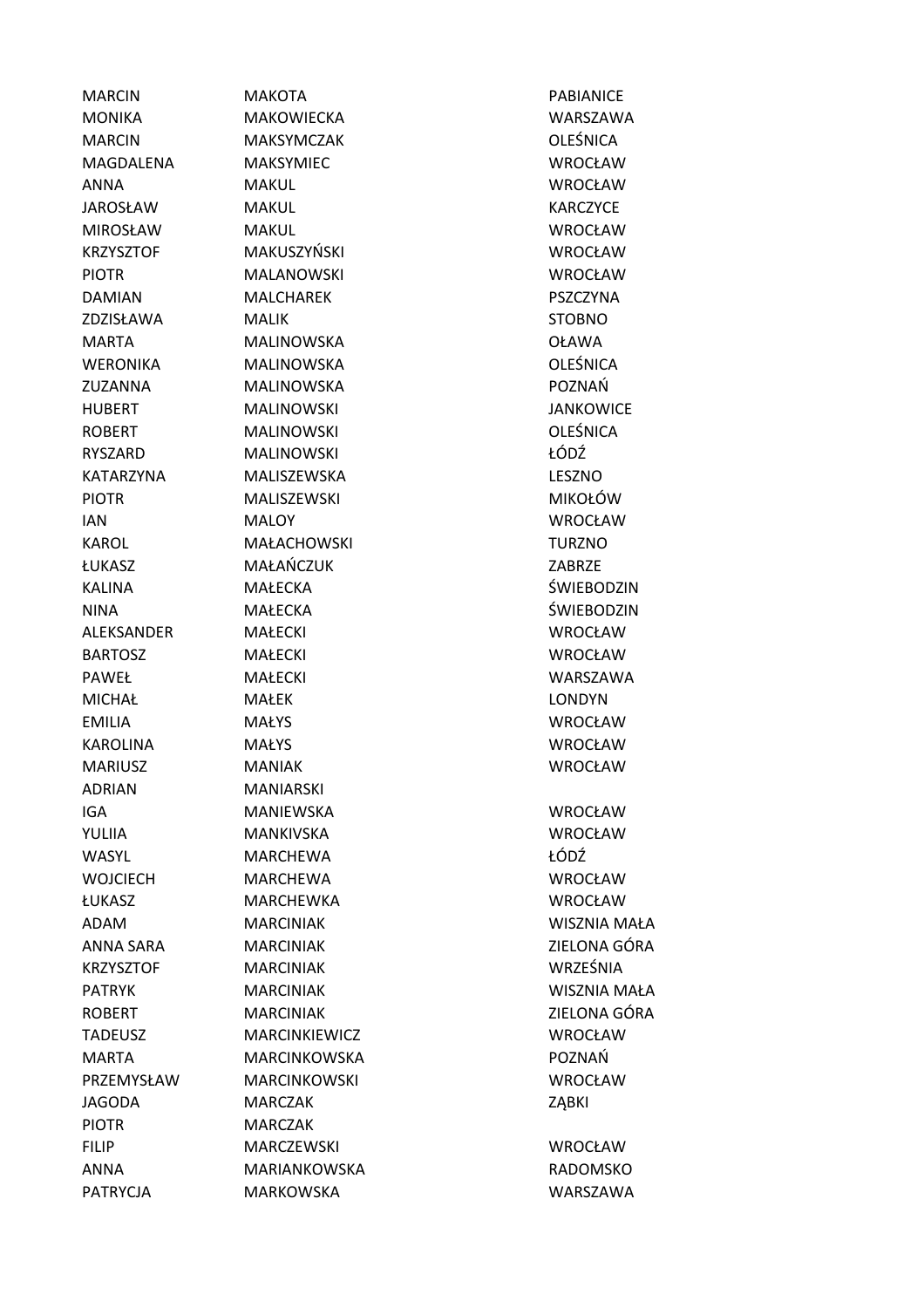| <b>GRZEGORZ</b>        | <b>MARKOWSKI</b>   | WARSZAWA                |
|------------------------|--------------------|-------------------------|
| <b>KAROLINA</b>        | MARSZAŁEK -DUDA    | <b>LEGNICA</b>          |
| <b>KAROLINA</b>        | MARSZAŁEK-DUDA     | <b>LEGNICA</b>          |
| <b>MARTA</b>           | MART-DYLEWSKA      | SŁAWKÓW                 |
| ANDRZEJ                | <b>MARTUL</b>      | <b>BARTOSZYCE</b>       |
| <b>KOSTEK</b>          | <b>MARTYNIUK</b>   | KIEŁCZÓW                |
| <b>WIKTOR</b>          | <b>MARTYNIUK</b>   | KIEŁCZÓW                |
| <b>SZYMON</b>          | <b>MARZOCH</b>     | ZĄBKI                   |
| <b>DARIA</b>           | <b>MASIAKOWSKA</b> | LUBOŃ                   |
| <b>PIOTR</b>           | <b>MASŁOWSKI</b>   | WROCŁAW                 |
| <b>GABRIELA</b>        | <b>MASTALERZ</b>   | <b>OŁAWA</b>            |
| <b>FILIP</b>           | MAŚLACZYK          | <b>WOLSZTYN</b>         |
| <b>WIKTORIA</b>        | MAŚLACZYK          | WOLSZTYN                |
| <b>MARCEL</b>          | MAŚLAK             | WROCŁAW                 |
| <b>MARCIN</b>          | MAŚLAK             | WROCŁAW                 |
| <b>GRZEGORZ</b>        | MAŚLANKA           | WROCŁAW                 |
| PAWEŁ                  | MAŚLANKA           | WROCŁAW                 |
| <b>TOMASZ</b>          | MAŚLANKA           | <b>WROCŁAW</b>          |
| PAWEŁ                  | <b>MATECKI</b>     | WROCŁAW                 |
| <b>MARCIN</b>          | <b>MATERNIAK</b>   | <b>MŁODÓW</b>           |
| <b>MONIKA KRYSTYNA</b> | <b>MATERNIAK</b>   | MŁODÓW                  |
| <b>MACIEJ</b>          | MATEUSZÓW          | <b>WROCŁAW</b>          |
| <b>FILIP</b>           | <b>MATLA</b>       | <b>WROCŁAW</b>          |
| <b>MILAN</b>           | <b>MATŁOSZ</b>     | <b>NADOLICE WIELKIE</b> |
| <b>WERONIKA</b>        | <b>MATUSIAK</b>    | WROCŁAW                 |
| MAGDALENA              | <b>MATUSIK</b>     | WROCŁAW                 |
| <b>ANTONINA</b>        | <b>MATUSZAK</b>    | <b>CIECHOCINEK</b>      |
| <b>TYMOTEUSZ</b>       | <b>MATUSZAK</b>    | <b>CIECHOCINEK</b>      |
| ANNA                   | MATUSZEWICZ        | GRUDZIĄDZ               |
| <b>KINGA</b>           | MATUSZEWICZ        | GRUDZIĄDZ               |
| JERZY                  | <b>MATUSZEWSKI</b> | WARSZAWA                |
| ANIELA                 | MATUSZKOWIAK       | POZNAŃ                  |
| PAWEŁ                  | <b>MATYJA</b>      | <b>KOŚCIAN</b>          |
| SEBASTIAN              | <b>MATYJA</b>      | SOSNOWIEC               |
| <b>WOJTEK</b>          | <b>MATYSEK</b>     | <b>BRZEG DOLNY</b>      |
| JAKUB                  | <b>MATYSIAK</b>    | WROCŁAW                 |
| RADOSŁAW               | <b>MAZER</b>       | <b>KRAKÓW</b>           |
| ALEKSANDRA             | <b>MAZUR</b>       | <b>WROCŁAW</b>          |
| ANNA                   | <b>MAZUR</b>       | WAŁBRZYCH               |
| <b>DOMINIK</b>         | <b>MAZUR</b>       | <b>SUTTON</b>           |
| <b>ERNEST</b>          | <b>MAZUR</b>       | <b>SUTTON</b>           |
| <b>GRZEGORZ</b>        | <b>MAZUR</b>       | RZESZÓW                 |
| <b>JAKUB</b>           | <b>MAZUR</b>       | <b>KOSZALIN</b>         |
| <b>MATEUSZ</b>         | <b>MAZUR</b>       | <b>SUTTON</b>           |
| <b>MATEUSZ</b>         | <b>MAZUREK</b>     | MOŚCISKA                |
| <b>BEATA</b>           | MAZURKIEWICZ       | SMOLEC                  |
| <b>LEONARD</b>         | MAZURKIEWICZ       | ZĄBKI                   |
| <b>MAREK</b>           | MAZURKIEWICZ       | <b>BIRMINGHAM</b>       |
| MARCELA                | MĄCZKA             | <b>WOLSZTYN</b>         |
| <b>DAMIAN</b>          | MĄDRY              | CHRZĄSTAWA WIELKA       |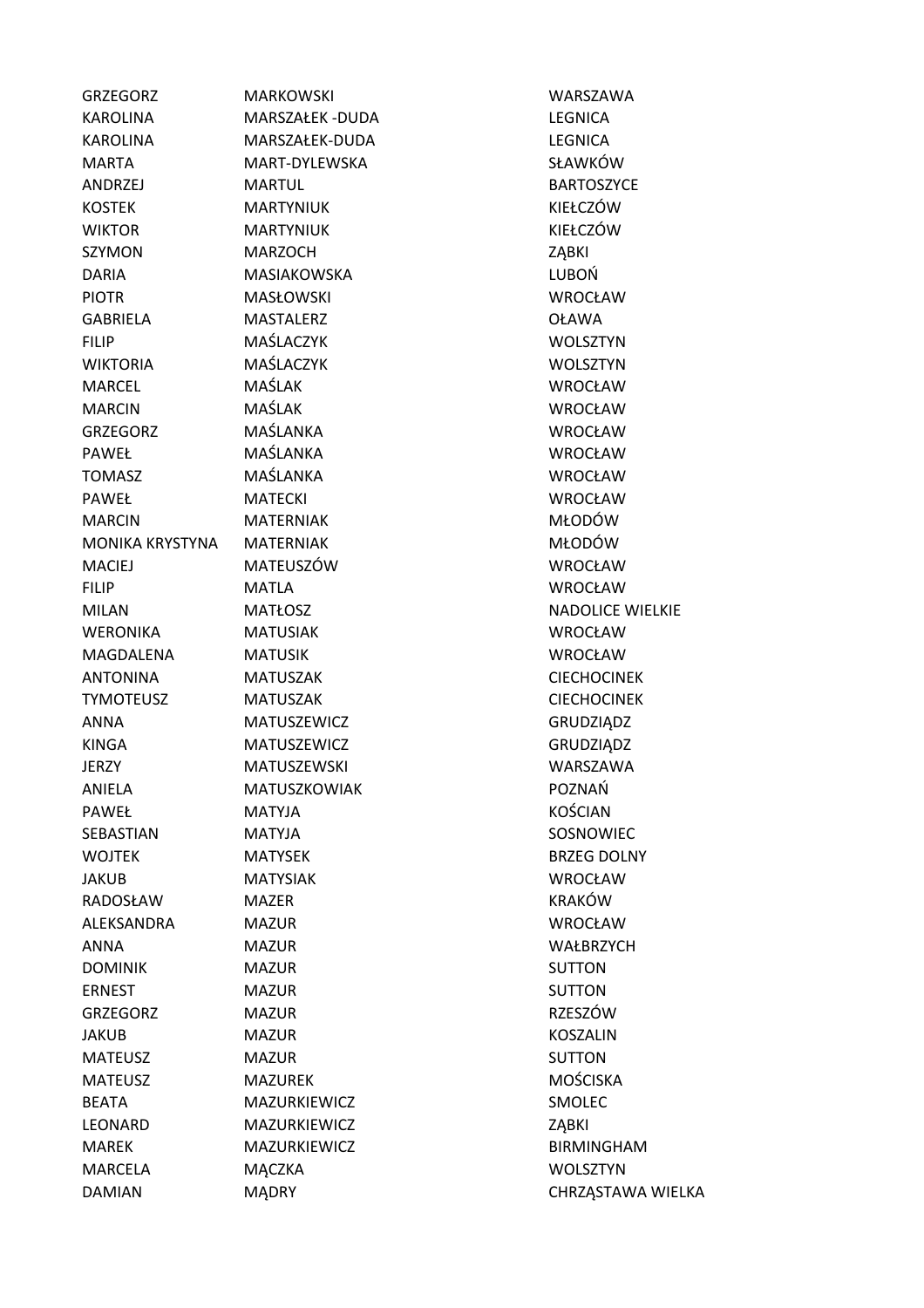GRZEGORZ MIODEK OŁAWA

CASSANDRA MCCORMAC ADAMSTOWN (AUSTRALIA) SAMUEL **MCKAY-CLERKE ADAMSTOWN (AUSTRALIA**) JAMES MCTIRE ADAMSTOWN (AUSTRALIA) PRZEMYSLAW MEDYK VANCOUVER (CANADA) JAN MEJERCZAK ŁAPSZE NIŻNE KAMILA MEJRAN WARSZAWA MICHAŁ MELLER **MELLER** RYBNIK PAWEŁ MELSKI WROCŁAW DAMIAN MENDLIKOWSKI POZNAŃ KINGA MENDYKA KRAJEWICE SYLWESTER MENDYKA KRAJEWICE ANTONI MERECKI KOSZALIN ARTUR MERES ŚWIĘTOCHŁOWICE WOJCIECH MERTA BIELSKO-BIAŁA MARIA METELIUK ZABKI LUCJAN METRYKA INOWROCŁAW MARTA MEWES CHLASTAWA ALEKSANDRA MĘDREK KIELCE KAROLINA MĘDREK LUBLIN ZOFIA MĘŻYK WIELICZKA ANDRZEJ MICHALAK WROCŁAW KRZYSZTOF MICHALAK JAWOR MAJA MICHALAK WROCŁAW MARIUSZ MICHALKIEWICZ EDYNBURG KATARZYNA MICHALSKA-ROJEK JELCZ-LASKOWICE BOGUSŁAW MICHALSKI WROCŁAW MARTYNA MICHAŁCZAK- BOJKOWSKA MYSŁOWICE MARZENA MICHNIEWICZ ŁAGIEWNIKI ZOFIA MICHNIEWICZ ŁAGIEWNIKI JULIA MICHNIEWSKA KRAKÓW ROBERT MICHNIOWSKI IN BRITHLINGBOROUGH HUBERT MICOREK MIŁOSZYCE KAJETAN MIELCARSKI WILCZYCE MIESZKO MIELCARSKI WROCŁAW FELICJA MIELCZAREK KOPANINY IWONA MIELCZAREK-JAGODZIŃSKA LESZNO IRENEUSZ MIELNIK NYSA KRZYSZTOF MIELNIK NYSA NYSA JULIA MIESZAŁA OSIEK ŁUKASZ MIETEŃ WARSZAWA MONIKA MIGASIEWICZ TRZEBNICA MIKHAIL MIKHALKINSKI NOWOPŁOCK BARTOSZ MIKLASZEWSKI WOŁOMIN JOANNA MIKOŁAJCZAK-ORWAT WOLSZTYN ADRIAN MIKOS ŻYTNIÓW MARIUSZ MIKUSZEWSKI WROCŁAW MIKOŁAJ MILEWSKI WARSZAWA RAFAŁ MILEWSKI JELENIA GÓRA ADRIAN MINIARSKI KALISZ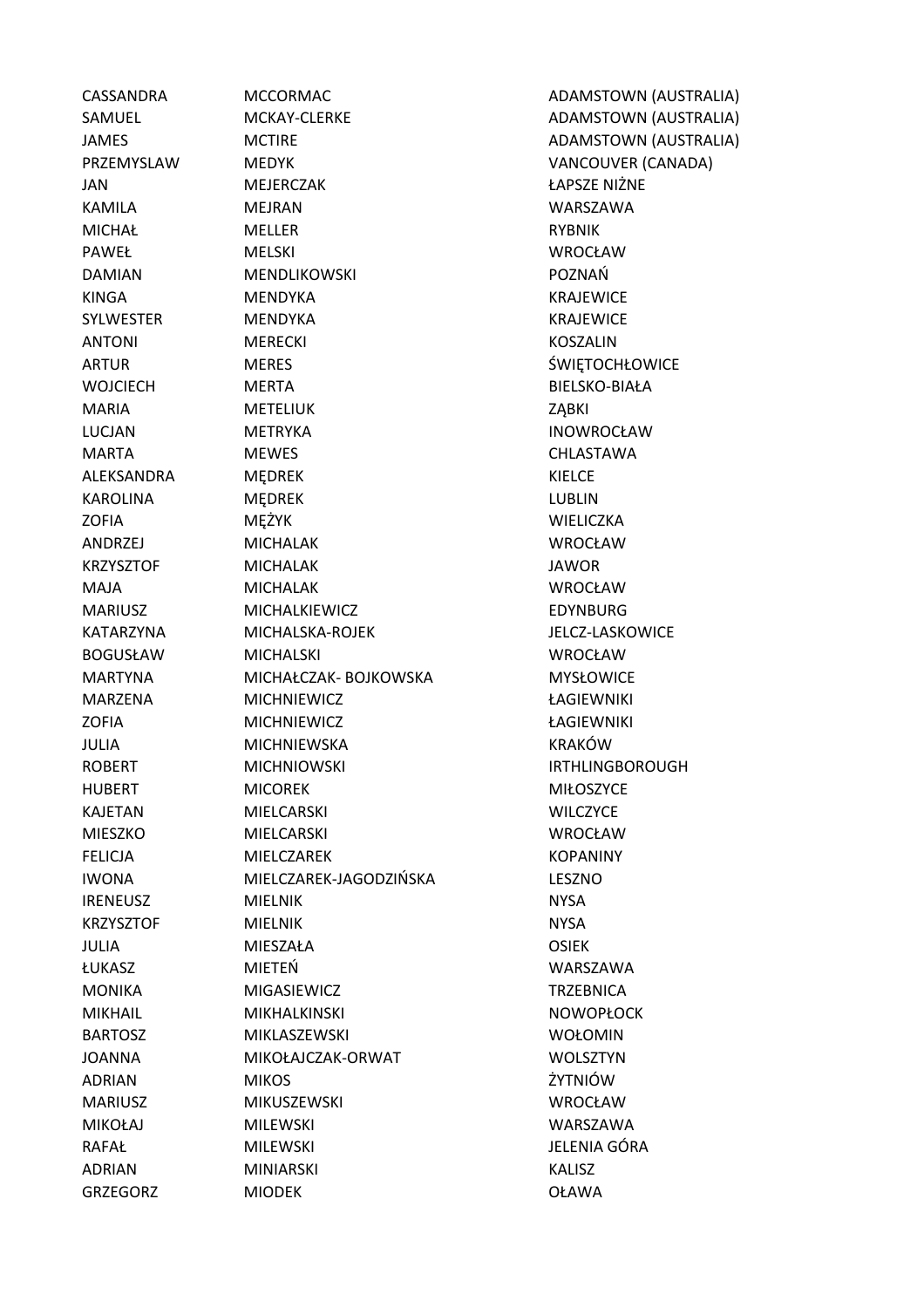TOMEK MUSIAŁ MUSIAŁ STARE BABICE

GEORGE MIRCHUK WROCŁAW MARIUSZ MISA CHOCIANÓW KRZYSZTOF MISIAK PŁOCK MAJA MISZTAL WROCŁAW RYSZARD MISZTAL WROCŁAW PIOTR MIŚ MIŚ RUDA ŚLĄSKA MARCIN MIŚKIEWICZ WIELICZKA ŁUKASZ I BRUNO MŁYNARCZYK CHOSZCZNO BŁAŻEJ MOCH WROCŁAW MATELISZ MOCHNIAK BRZEG BEATA MODRZEJEWSKA-JABŁOŃSKA KRUPNIKI DAWID MOLENDA WROCŁAW TOMASZ MOMOT WROCŁAW JAKUB MORAWIŃSKI WROCŁAW MICHALINA MORDALSKA WIELUŃ ARKADIUSZ MORKA KLUCZBORK KORNELIA MORKA TWARDOGÓRA ADAM MOSIŃSKI KIEŁCZÓW STANISŁAW MOSIŃSKI KIEŁCZÓW RAFAŁ MOTRIUK WROCŁAW BEATA MOTYKA KRAKÓW DARIUSZ MOTYKA KRAKÓW JOLANTA MOTYL PRZYSUCHA SEBASTIAN MOTYL MOTYL PRZYDUCHA ROGER DAVID MOWAT VANCOUVER (CANADA) RAFAL MROCZKOWSKI MOSS MARCIN MROZOWSKI KRAKÓW ALEKSANDER MROŻEK WROCŁAW MARIA MRÓWCZYŃSKA POBIEDZISKA ADAM MRÓWCZYŃSKI POBIEDZISKA RAFAŁ MRÓWCZYŃSKI POBIEDZISKA MARCIN MRÓWKA ZIELONA GÓRA MICHAŁ MRÓZ KOSZALIN TOMASZ MUCHA WROCŁAW KAROLINA MULEWSKA WROCŁAW ANNA MURACZEWSKA WILCZKÓW MICHALINA MURACZEWSKA WILCZKÓW GRZEGORZ MURACZEWSKI WILCZKÓW KRZYSZTOF MURAWSKI POŁCZYNO MICHAŁ MURAWSKI POŁCZYNO PIOTR MURAWSKI POŁCZYNO PATRYK MURDZA POZNAŃ KAMIL MUSIAŁ WROCŁAW KRZYSZTOF MUSIAŁ KRAKÓW

PRZEMYSŁAW MISZCZUK NOWY DWÓR MAZOWIECKI MAX MITCHELL MITCHELL ADAMSTOWN (AUSTRALIA) THOMAS MOONEY MOONEY ADAMSTOWN (AUSTRALIA) CALEN MORAN MORAN ADAMSTOWN (AUSTRALIA) HARPER MORGAN MORGAN ADAMSTOWN (AUSTRALIA)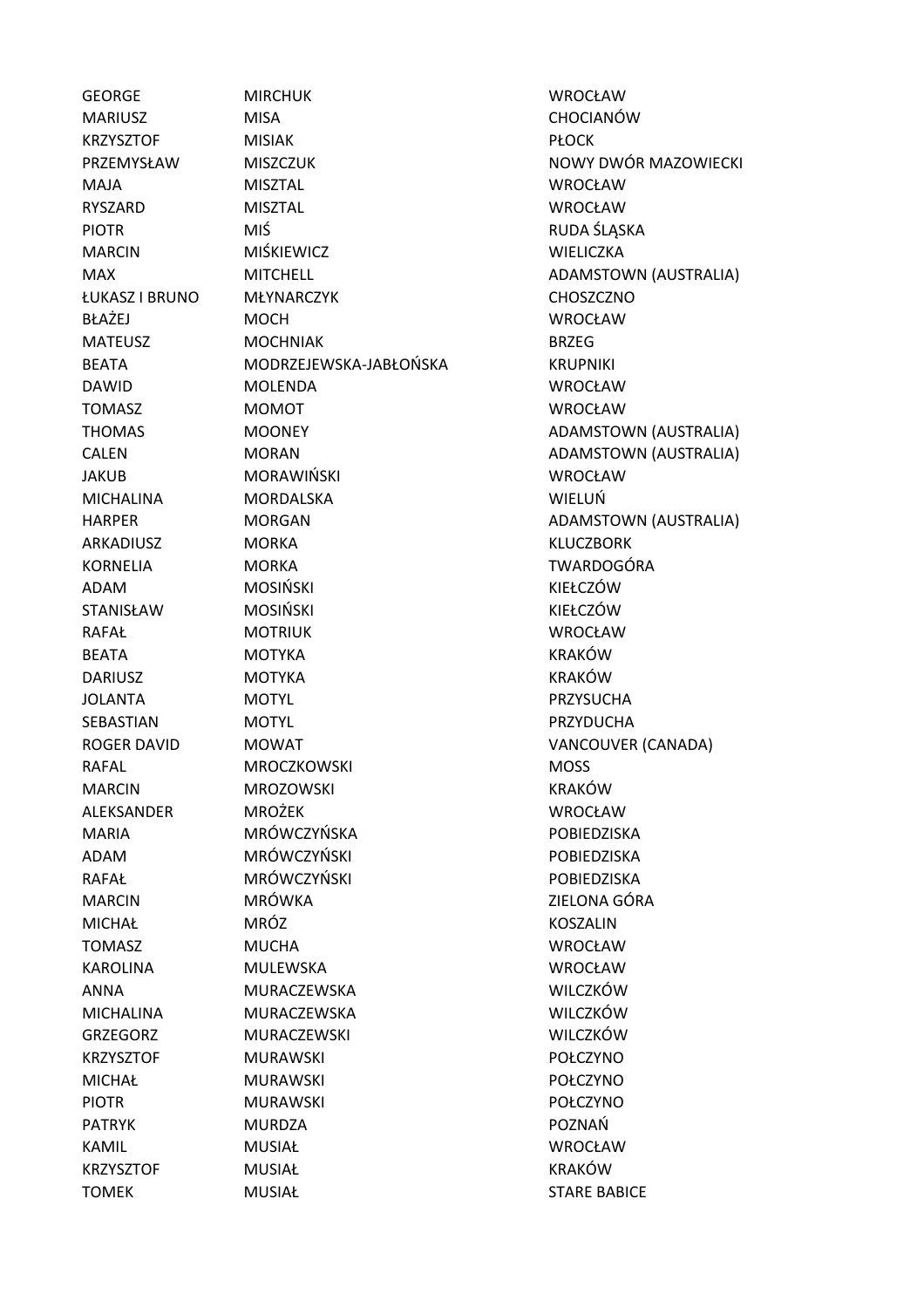RAFAŁ NAWROCKI TYMON NOWACZYK KOSZALIN

WERONIKA MUSIAŁ SZCZECNO ZUZANNA MUSIAŁ POWIERCIE MAGDALENA MUZYCZKA WARSZAWA JERZY MYŚLIWY SZCZECIN ARTUR NADOLNY NADOLNY NORMANTON ŁUKASZ NADZIEJA WROCŁAW RADOSŁAW NAGIEWICZ POZNAŃ AGATA NAGLEWSKA NAGREWSKA TUREK JAKUB NAHAJOWSKI WROCŁAW KRZYSZTOF NAJMAN GDYNIA PIOTR NAMYŚLAK GOZDÓW PIOTR NAPIERAJ KOSZALIN JAN NAWALANY TYCHY JACEK NAWARA OLKUSZ MICHAŁ NAWŁOKA DOMANIÓW MARCEL NAWROCKI SOMPOLNO WIKTOR **NAWROT BRZEG DOLNY** ADRIAN NAZAR WROCŁAW ANNA NAZAR WROCŁAW KAMILA NAZAREWSKA WROCŁAW MARTYNA NEJMAN LUBIĄŻ WOLFGANG NEUMANN AACHEN CEZARY NICKEL POZNAŃ MARIUSZ NICPOŃ WYCZECHY GRACJAN NICZYJ WROCŁAW TERESA NIEDZIELSKA RACIBÓRZ MAREK NIEDZIELSKI RACIBÓRZ HANNA NIEDŹWIEDŹ WROCŁAW ANNA NIEKURZEK HAWORZNO MARIA NIEKURZEK JAWORZNO GABRIELA NIELIPOWICZ OLSZTYN WERONIKA NIEWCZAS SADOKRZYCE JOLA NIEZGÓDKA WROCŁAW ZBYSZEK NIEZGÓDKA WROCŁAW VANESSA NIKIEL DESINICA ZOSIA NIWCZYK ZIELONA WIEŚ ZUZANNA NOCOŃ WISŁA WIELKA BOGUSŁAW NOJI WROCŁAW PRZEMYSŁAW NOJI WROCŁAW JAN NOSEK WARSZAWA JOANNA NOSEK WARSZAWA ROBERT NOSEK WARSZAWA

WALDEMAR MUSIAŁ DABROWA GÓRNICZA GRZEGORZ NACHMAN CZĘSTOCHOWA KINGA NAPIÓRKOWSKA KLEBARK WIELKI AARON NGAIKA ADAMSTOWN (AUSTRALIA) DAWID NIEZGODA SKARBIMIERZ-OSIEDLE KACPER NOGA TOMASZÓW MAZOWIECKI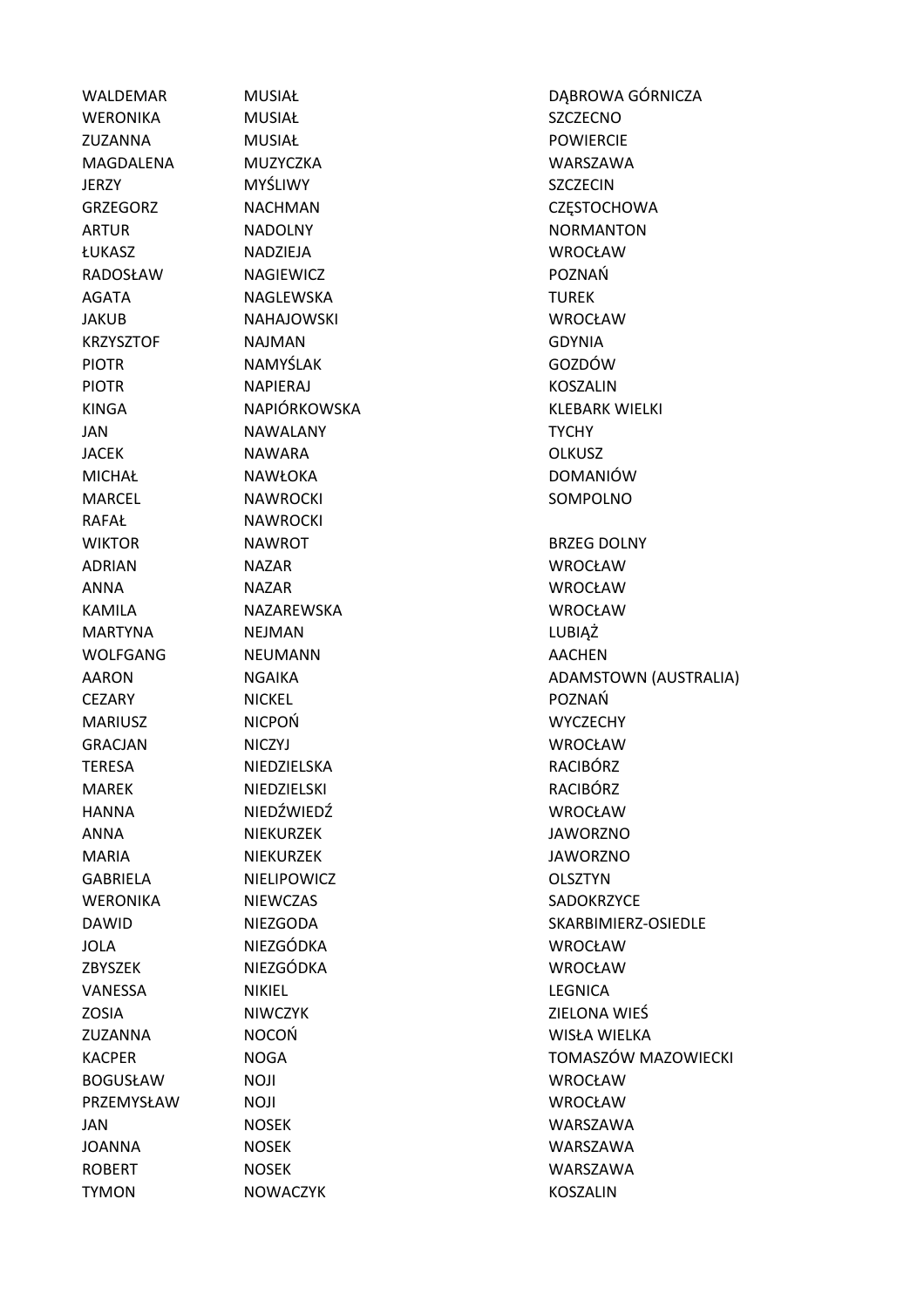KRZYSZTOF NOWAK GDAŃSK ŁUKASZ NOWAK WROCŁAW MACIEJ NOWAK WARSZAWA MAJA NOWAK KOŁO MARIA NOWAK PSZCZYNA MICHALINA NOWAK PSZCZYNA MICHAŁ NOWAK RADWANICE MILENA NOWAK MROZÓW OKTAWIA NOWAK WILCZYCE TOMASZ NOWAK ŻNIN WOJCIECH NOWAK RATAJNO ADRIANNA NOWAKOWSKA WROCŁAW ALEKSANDRA NOWICKA KALISZ GRZEGORZ NOWICKI LEGNICA IGOR NOWICKI CZAPURY JAN NOWICKI KOSZALIN KRZYSZTOF NOWICKI CZAPURY DAMIAN NUSZKOWSKI BYDGOSZCZ JAREK NYCKOWSKI AGNIESZKA NYGA WIĄZÓW JACEK NYGA WIĄZÓW IVAN NYSHPORSKYI WROCŁAW MARTYNA OBODYŃSKA WROCŁAW WIOLETTA OBRYCKA WROCŁAW ADRIAN OBST WROCŁAW IGNACY OCHODEK PSZCZYNA MALWINA OCZKOWSKA WROCŁAW ŁUKASZ ODWROT SULECHÓW SYLWIA OGONOWSKA WROCŁAW TOMASZ OGONOWSKI KOSZALIN WOJCIECH OGRODNICZAK JAWOR MIROSŁAW OKNIAŃSKI PISARZOWICE DOROTA OKULOWSKA WROCŁAW DOROTA OKULOWSKA RACIBÓRZ IZABELA OKULOWSKA WROCŁAW PAWEŁ OKULOWSKI WROCŁAW PAWEŁ OKULOWSKI RACIBÓRZ KAMIL OLECHNO NAMIL OLECHNO DAMIAN OLEJNICZAK ŁÓDŹ WOJTEK OLEJNICZENKO WROCŁAW WERONIKA OLEJNIK WROCŁAW WIESŁAW OLEKSY TARNÓW

ADAM NOWAK RATAJNO MAGDALENA NOWAK ŚWIĘTOCHŁOWICE MAREK NOWAK NOWA NOWAR STARE BOGACZOWICE DAMIAN NOWICKI NOWICKI CZESTOCHOWA PAWEŁ NOWOTARSKI BIELSKO-BIAŁA MIKOŁAJ OBARA RUNOWO KRAJEŃSKIE LEON OCHOCKI ZIELONA GÓRA ARLETA OLECH COLONIA OLECH STRYJNO KOLONIA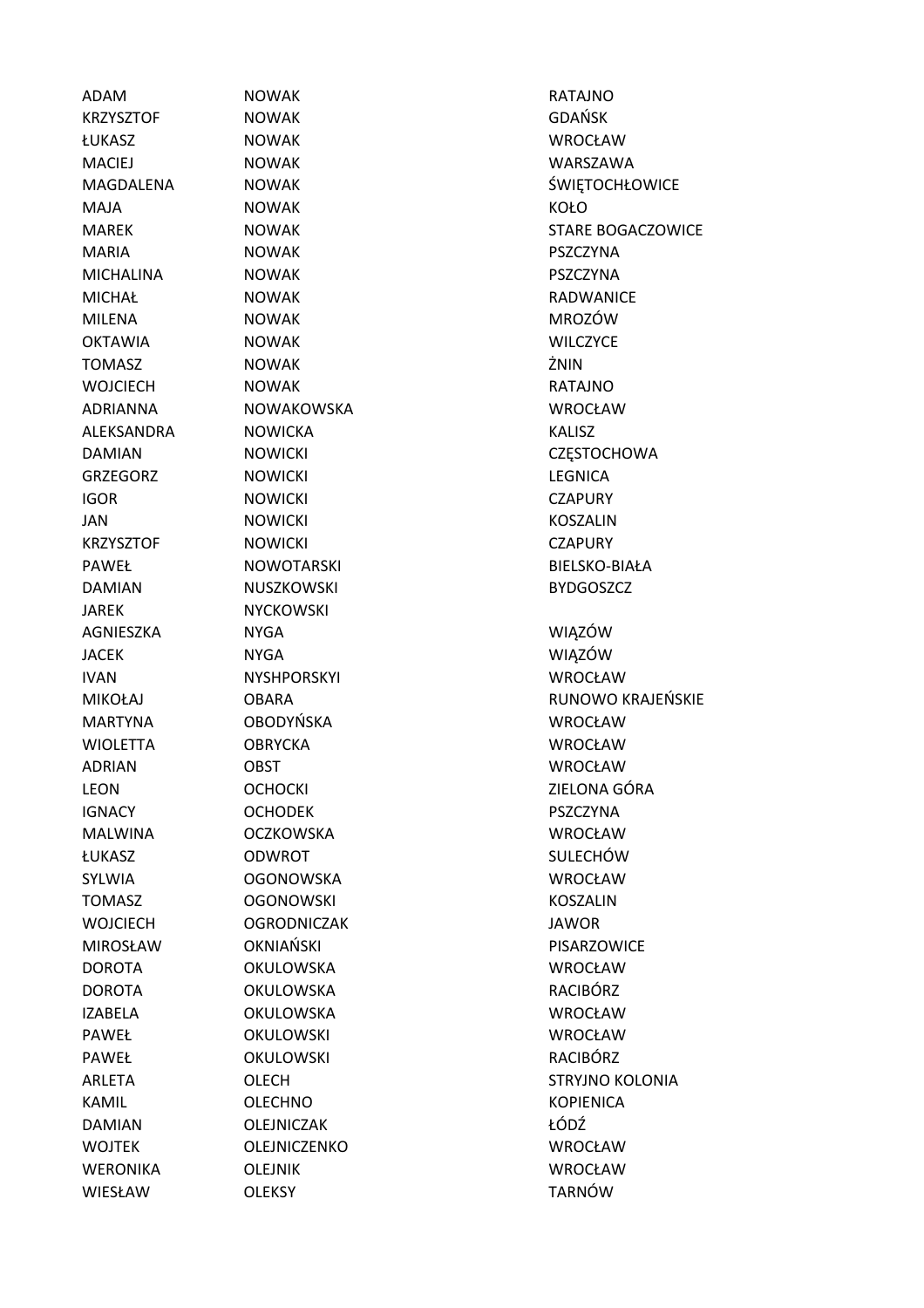DOMINIKA OLEŚIŃSKA SOSNOWIEC ALEKSANDRA OLSZAK KOMORNIKI KAMIL OLSZAK KOMORNIKI PAWEŁ OLSZAK OLSZTYN KAROLINA OLSZOWIEC PIASEK MARTYNA OLSZOWIEC PIASEK MAŁGORZATA OMILIAN WARSZAWA MAREK OMILIAN WARSZAWA PIOTR ONDYCZ SZYMON OPARA **SZYMON** SULECHÓW OLIVER OPUSTIL TERESA ORLAK OLEŚNICA MARLENA ORLIK WROCŁAW VIOLETTA ORSKA WROCŁAW JOANNA ORSZULAK STRZEGOM HUGO ORTON STEVENAGE ALICJA ORZECHOWSKA REDA JACEK ORZECHOWSKI SZCZECIN PAWEŁ ORZECHOWSKI STRZAŁKÓW PAULINA ORZEŁ KANIÓW BARBARA OSADNIK WROCŁAW TYMOTEUSZ OSADNIK WROCŁAW MAREK OSIECKI DYSZOBABA MAJA OSKROBA WROCŁAW KORNELIA OSMAN PIERZCHNICA MAGDALENA OSMAN SŁUPSK MIKOŁAJ OSMAN SŁUPSK ZOFIA OSTROMĘCKA WROCŁAW HANNA OSTROUCH KOŁO MARCIN OSTROWSKI KOSZALIN MAREK OSTROWSKI WROCŁAW SEBASTIAN OSTROWSKI TORUŃ ALEKSANDRA OŚMIAŁOWSKA WROCŁAW MICHALINA OTRĘBA WROCŁAW BORYS OTYCH ŻARY ANTONI OWSIANIK WROCŁAW PIOTR OWSIANIK WROCŁAW MACIEJ OZAR OZAR RADOM HUBERT OŻGA SZCZECIN

PAWEŁ OLENDER BIELANY WROCŁAWSKIE TYMOTEUSZ ONYŚKÓW BORUJA KOŚCIELNA MAKSYMILIAN OPERACZ GORZÓW WIELKOPOLSKI KRZYSZTOF ORLEWSKI BIELSKO-BIAŁA KRZYSZTOF ORLIK BIESTRZYKÓW MARTYNA ORMIANEK JELENIA GÓRA SEBASTIAN OSADNIK SEBASTIAN OSADNIK SEBASTIAN SEBASTIAN OSADNIK OLIWIA OSTROWSKA DABROWA GÓRNICZA PAULINA OSTROWSKA REJOWIEC FABRYCZNY JERZY OWCZAK OSTRÓW WIELKOPOLSKI PIOTR OWCZAK OSTRÓW WIELKOPOLSKI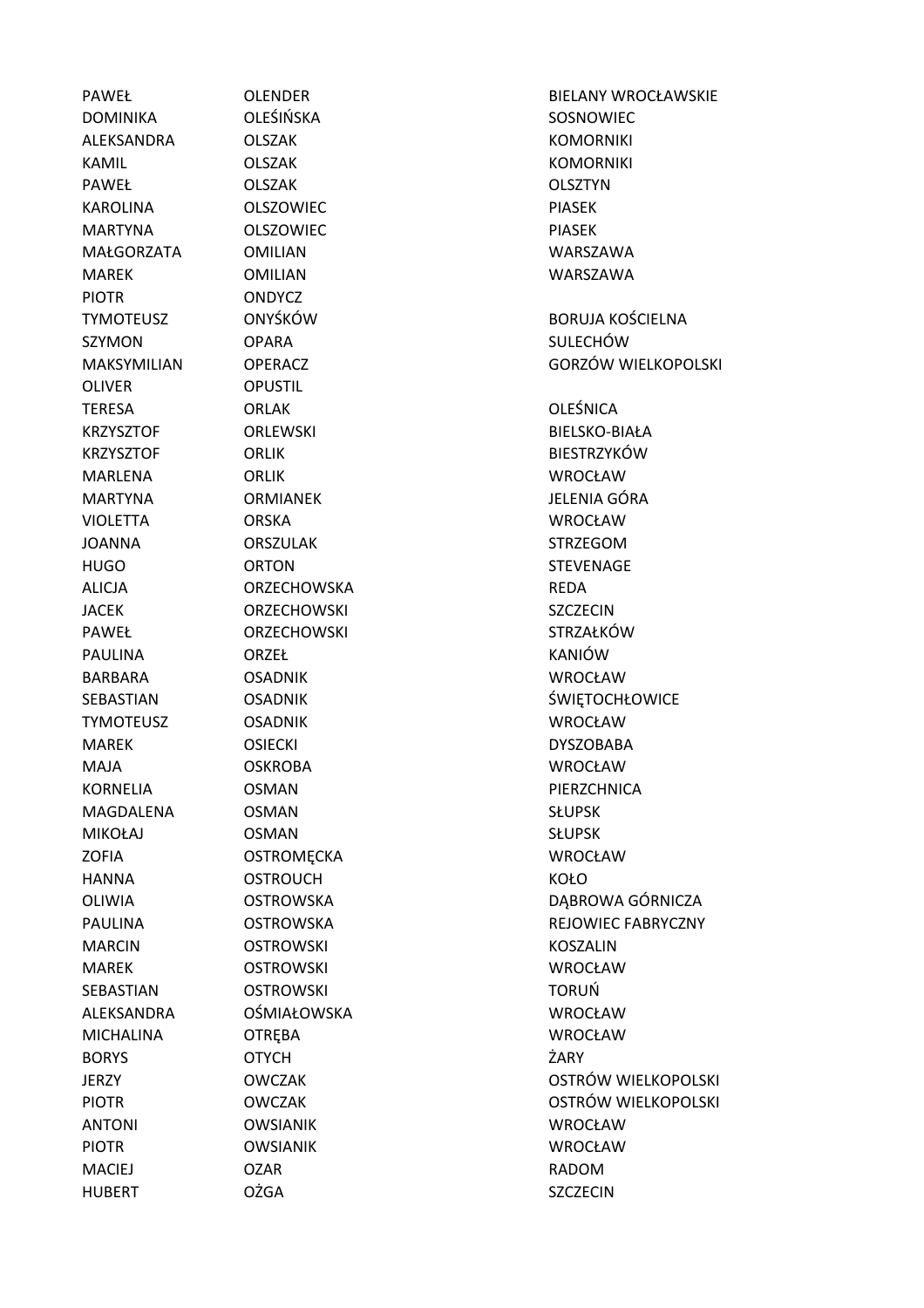ADAM PALMA

MATEUSZ PACAN WOJCIECHOWICE JULIANNA PACEK BYDGOSZCZ MAREK PACHOLSKI BIELSKO-BIAŁA KATARZYNA PACYGA WROCŁAW AREK PACYŃSKI WROCŁAW BRUNO PACYŃSKI WROCŁAW JULIA PADARZ WROCŁAW DAVI PAIVA WROCŁAW KAZIMIERZ PAJĄK PAJĄK DOBRA MAREK PAJĄK WROCŁAW OSKAR PAJĄK PSZCZYNA WALDEMAR PAJĄK WAŁCZ GRZEGORZ PAJKA GLIWICE JAREK PAKULSKI ŁÓDŹ SZYMON PAL PAL PRZYSUCHA AGATA PALA-SADZA PSZCZYNA ANNA PALONEK BOGUSZÓW-GORCE PRZEMEK PALONEK BOGUSZÓW-GORCE FILIP PALUCH WARSZAWA RYSZARD PAŁYS CHORZÓW DAWID PAMULSKI KULESZEWO JAROSŁAW PANEK COLCHESTER (UK) KRZYSZTOF PANKOWSKI DRAWSKO ALEKSANDER PAPIERNIK BIELSKO-BIAŁA DANIEL PAPIERNIK WROCŁAW MARIUSZ PAPIS PAPIS MARKI OLIVIA PAPPAS ZAWIERCIE FILIP PAPROCKI SŁUPSK MICHAŁ PAPROTNY WROCŁAW ADRIANNA PARADOWSKA WARSZAWA MARTIN PARKER KOSZALIN WIKTORIA PARKITA OSIECZNICA ŁUKASZ PARLICKI MIŁKOWICE JAROSŁAW PARUS WROCŁAW BOGDAN PARYSEK KROTOSZYN PIOTR PARZYSZEK WARSZAWA WERONIKA PASIŃSKA ŁASKAWIEC SWIETOCHŁOWICE MAKSYMILIAN PASIŃSKI START SWIETOCHŁOWICE NATALIA PASZKOWSKA ŻODYŃ KRZYSZTOF PASZKOWSKI WROCŁAW KRZYSZTOF PATELA WARSZAWA ANNA PATER SIEDLISKA ANNA PATER ZĄBKI ANNA PATRALSKA WROCŁAW KRZYSZTOF PATRALSKI WROCŁAW

BARTOSZ PACZKOWSKI RAWA MAZOWIECKA JOSEPH PAISLEY PAISLEY ADAMSTOWN (AUSTRALIA) FRANKIE PARRIS PARRIS PARRIS ADAMSTOWN (AUSTRALIA) MATEUSZ PATRALSKI WROCŁAW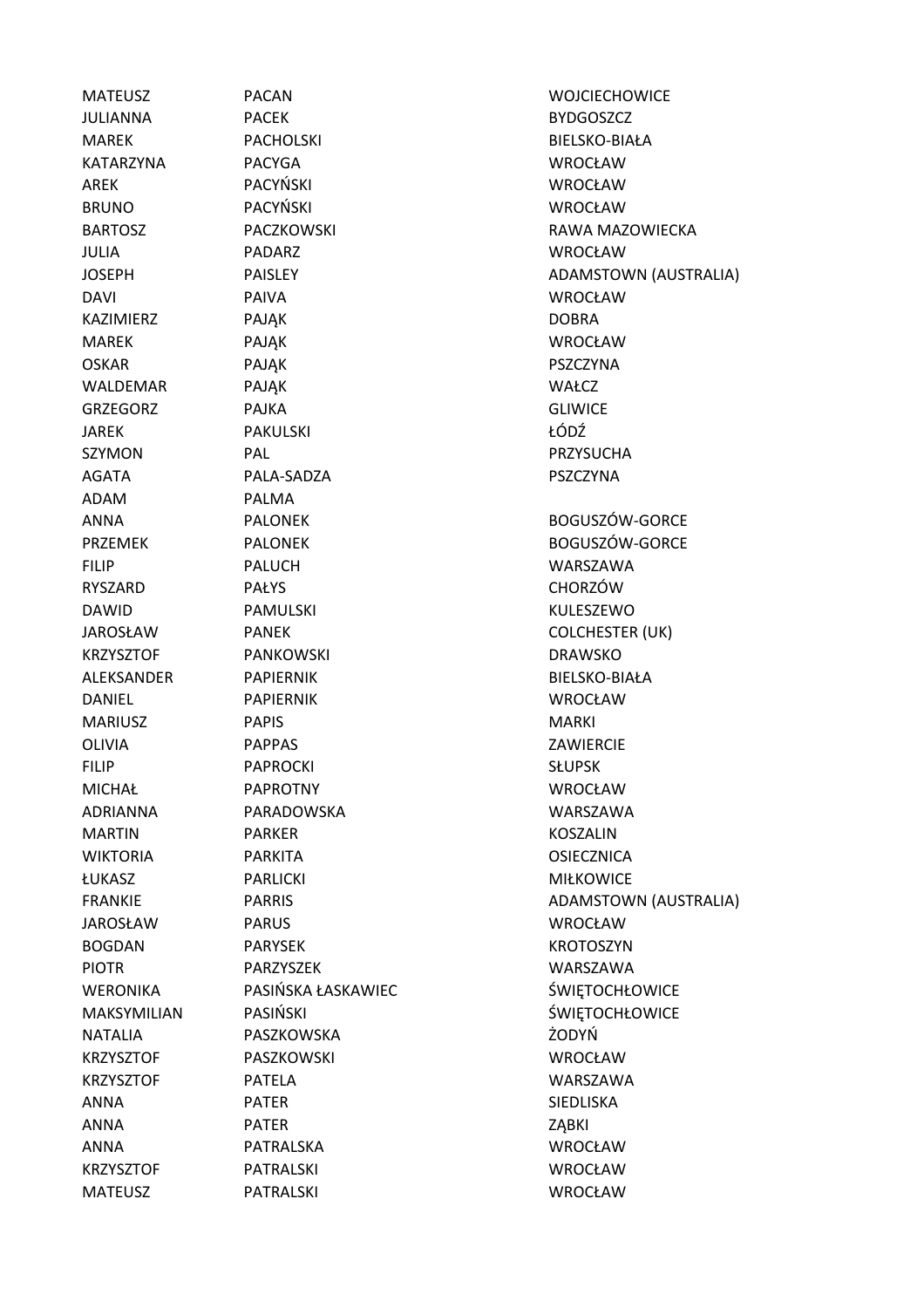| <b>MIŁOSZ</b>        | <b>PATRALSKI</b>  | WROCŁAW          |
|----------------------|-------------------|------------------|
| <b>SYLWIA</b>        | <b>PATYNA</b>     | <b>LUBLINIEC</b> |
| <b>ADRIANNA</b>      | <b>PAWEŁEK</b>    | <b>WROCŁAW</b>   |
| OLIWIA               | PAWEŁOSZEK        | PABIANICE        |
| <b>JAKUB</b>         | PAWLACZYK         | <b>WROCŁAW</b>   |
| <b>ALICJA</b>        | <b>PAWLAK</b>     | <b>WARSZAW</b>   |
| <b>IZABELA</b>       | <b>PAWLAK</b>     | SULIRADZIC       |
| JAN                  | <b>PAWLAK</b>     | <b>BUKOWICE</b>  |
| MAŁGORZATA           | PAWLAK            | SYCÓW            |
| <b>MATEUSZ</b>       | PAWLAK            | SULIRADZIC       |
| SANDRA               | PAWLASZCZYK       | <b>WODZISŁA\</b> |
| <b>PIOTR</b>         | <b>PAWLIK</b>     | LEGIONOW         |
| <b>RAFAŁ</b>         | <b>PAWLIK</b>     | <b>BUCZYNY</b>   |
| <b>TOMASZ</b>        | <b>PAWLIK</b>     | PIERZCHNIC       |
| <b>SEWERYN</b>       | PAWLIKOWSKI       | SMOLEC           |
| <b>TADEK</b>         | <b>PAWLINA</b>    | PRUSZKÓW         |
| <b>TADEUSZ</b>       | PAWLINA           | PRUSZKÓW         |
| <b>TOMEK</b>         | <b>PAWLINA</b>    | PRUSZKÓW         |
| <b>TONEK</b>         | <b>PAWLINA</b>    | PRUSZKÓW         |
| <b>PIOTR</b>         | <b>PAWLITA</b>    | <b>LIPKI</b>     |
| MAŁGORZATA           | PAWŁOWSKA         | SZCZECIN         |
| <b>DAROSŁAW</b>      | PAWŁOWSKI         | SZCZECIN         |
| <b>PAWEŁ</b>         | PAŹDZIOR          | <b>TOPORÓW</b>   |
| <b>EDWARD</b>        | <b>PEARSON</b>    | <b>ADAMSTOV</b>  |
| <b>KASIA</b>         | PEC.              | <b>WROCŁAW</b>   |
| <b>JULIA</b>         | <b>PEISERT</b>    | <b>WROCŁAW</b>   |
| <b>EWA</b>           | <b>PELC</b>       | WROCŁAW          |
| <b>IZABELA</b>       | <b>PELC</b>       | PRZEMYŚL         |
| <b>MARCIN</b>        | PELC              | PRZEMYŚL         |
| <b>TOMASZ</b>        | PELCZAR           | KRAKÓW           |
| MARIUSZ I FRANEK     | PELECHATY         | <b>NOWA WIE</b>  |
| <b>MONIKA</b>        | PEREGRYM          | POZNAŃ           |
| <b>SABINA</b>        | PERYKASZA         | WÓLKA PEŁ        |
| <b>MARIA</b>         | PERZYŃSKA         | KOŁO             |
| <b>EVE</b>           | <b>PETROHELOS</b> | ADAMSTOV         |
| ANI                  | PETROSYAN         | <b>WROCŁAW</b>   |
| <b>DMYTRO</b>        | <b>PETUSHKOV</b>  | <b>WROCŁAW</b>   |
| <b>MARTYNA</b>       | PĘDZIACH          | <b>WROCŁAW</b>   |
| <b>IZABELA</b>       | PEKALA            | <b>WODZISŁA\</b> |
| <b>NINA</b>          | <b>PEPEK</b>      | <b>CZECHOWI</b>  |
| ADAM                 | <b>PETKOWSKI</b>  | <b>WROCŁAW</b>   |
| <b>HANNA</b>         | <b>PIASECKA</b>   | <b>KALNO</b>     |
| <b>JAGODA</b>        | <b>PIASECKA</b>   | <b>KALNO</b>     |
| <b>KLAUDIA MARIA</b> | <b>PIASECKA</b>   | KALNO            |
| <b>PATRYCJA</b>      | <b>PIASECKA</b>   | <b>WROCŁAW</b>   |
| SABINA               | <b>PIASECKA</b>   | <b>KALNO</b>     |
| <b>AGATA</b>         | PIASKOWSKA        | <b>GDYNIA</b>    |
| <b>PATRYK</b>        | <b>PIATEK</b>     | <b>WROCŁAW</b>   |
| <b>JACEK</b>         | <b>PIATKOWSKI</b> | <b>KRAKÓW</b>    |
| <b>MARIUSZ</b>       | PIĄTEK            | WAŁCZ            |

LUBLINIEC. **WROCŁAW** PABIANICE WROCŁAW WARSZAWA SULIRADZICE **BUKOWICE** SULIRADZICE WODZISŁAW ŚLĄSKI LEGIONOWO **BUCZYNY** PIERZCHNICA SMOLEC PRUSZKÓW PRUSZKÓW PRUSZKÓW PRUSZKÓW SZCZECIN **SZCZECIN TOPORÓW** ADAMSTOWN (AUSTRALIA) WROCŁAW WROCŁAW **WROCŁAW** PRZEMYŚL PRZEMYŚL KRAKÓW NOWA WIEŚ UJSKA POZNAŃ WÓLKA PEŁKIŃSKA ADAMSTOWN (AUSTRALIA) **WROCŁAW** WROCŁAW WROCŁAW WODZISŁAW CZECHOWICE-DZIEDZICE WROCŁAW WROCŁAW WROCŁAW KRAKÓW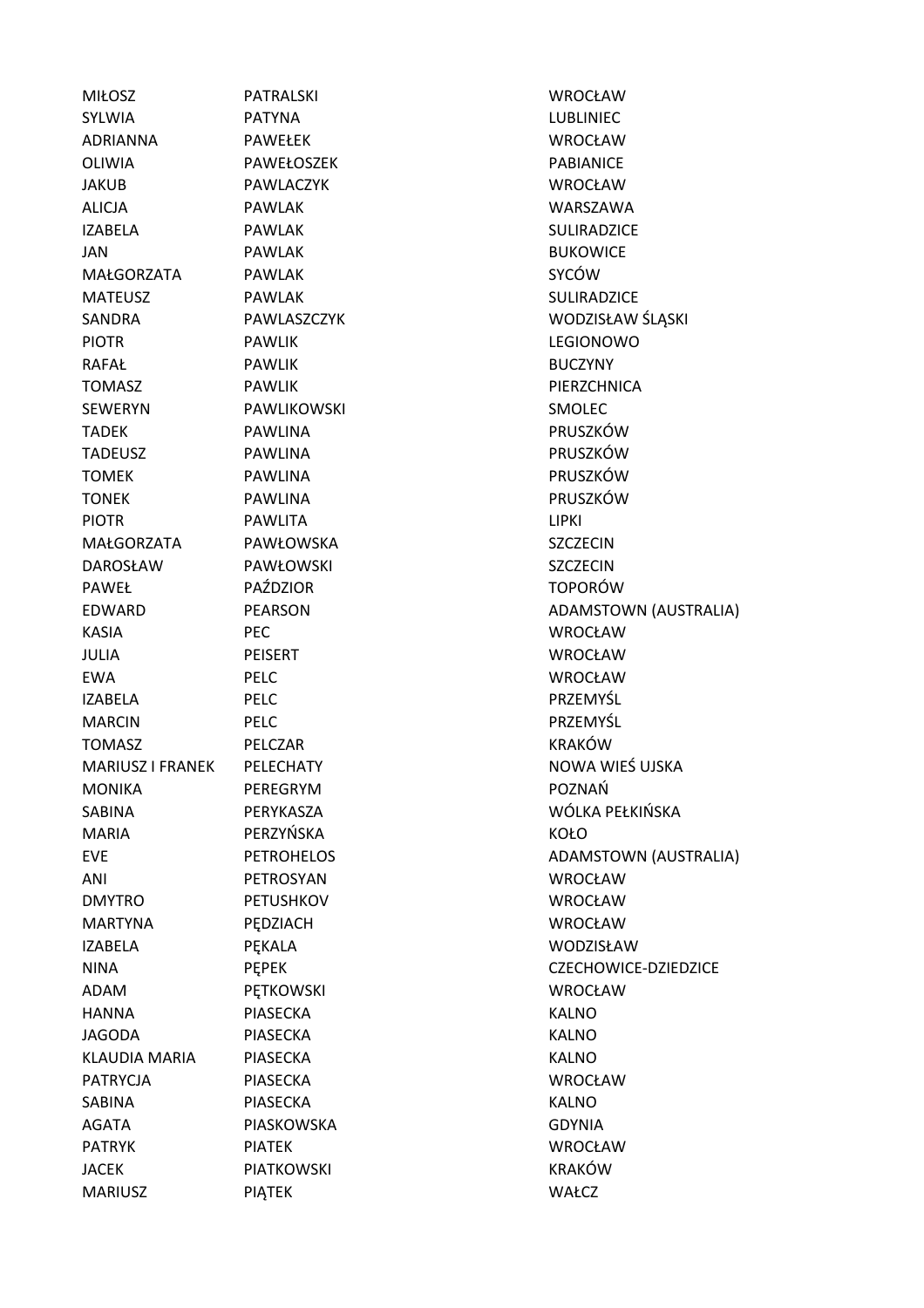| <b>MIKOŁAJ</b>            | PIĄTEK              | WAŁCZ              |
|---------------------------|---------------------|--------------------|
| <b>TADEUSZ</b>            | PIĄTEK              | WROCŁ              |
| <b>DAMIAN</b>             | PIATKOWSKI          | <b>WROCŁ</b>       |
| <b>JACEK</b>              | PIĄTKOWSKI          | <b>KRAKÓ</b>       |
| ADAM                      | PIĄTYSZEK           | <b>BORÓW</b>       |
| <b>PIOTR</b>              | PIATYSZEK           | KALISZ             |
| <b>PIOTR</b>              | PIECZONKA           | LOS AN             |
| <b>JERZY</b>              | PIEKARSKI           | <b>SŁUPSK</b>      |
| <b>TOMASZ</b>             | PIEKARSKI           | <b>SŁUPSK</b>      |
| <b>JULIA</b>              | PIEŃKOWSKA          | <b>WARSZ</b>       |
| <b>HENRYK</b>             | <b>PIERUCKI</b>     | <b>OLEŚNI</b>      |
| ADAM                      | PIERWOLA ( ADAMSKI) | <b>NIEDZIC</b>     |
| <b>AGATA</b>              | PIERWOŁA            | <b>NIEDZIC</b>     |
| BARTŁOMIEJ                | PIERWOŁA            | <b>NIEDZIC</b>     |
| <b>MACIEJ</b>             | PIERWOŁA            | <b>NIEDZIC</b>     |
| <b>OSKAR</b>              | <b>PIERZ</b>        | <b>NOWA</b>        |
| TOMASZ                    | PIESIEWICZ          | <b>WROCŁ</b>       |
| <b>DAWID</b>              | PIETKIEWICZ         | <b>WROCŁ</b>       |
| <b>DAWID</b>              | PIETRALCZYK         | <b>KOMOF</b>       |
| ŁUKASZ                    | PIETRALCZYK         | <b>MIKSTA</b>      |
| ADRIAN,, KOCURR,, PIETRAS |                     | <b>BIELOW</b>      |
| <b>JOWITA</b>             | <b>PIETRAS</b>      | <b>MIELEC</b>      |
| <b>KACPER</b>             | <b>PIETRAS</b>      | <b>GRZYM</b>       |
| <b>KONRAD</b>             | <b>PIETRAS</b>      | KOZY               |
| <b>PIOTR</b>              | <b>PIETRONA</b>     | <b>WROCŁ</b>       |
| <b>NORBERT</b>            | PIETROŃ             | <b>OCHOD</b>       |
| <b>DAREK</b>              | PIETROWSKI          | <b>WROCŁ</b>       |
| <b>JAKUB</b>              | PIETRUCHA           | <b>NADOL</b>       |
| <b>MACIEJ</b>             | PIETRUSZA           | <b>KRAKÓ</b>       |
| ALEKSANDRA                | PIETRZAK            | <b>JAWOR</b>       |
| ANNA                      | <b>PIETRZAK</b>     | VANCO              |
| <b>KRYSTIAN</b>           | PIETRZAK            | KOŁO               |
| <b>IGNACY</b>             | <b>PIETRZYK</b>     | <b>MIŁKO\</b>      |
| <b>ROZALIA</b>            | <b>PIETRZYK</b>     | <b>MIŁKO\</b>      |
| <b>TOMASZ</b>             | <b>PIETRZYK</b>     | <b>MIŁKO\</b>      |
| KATARZYNA                 | <b>PIKUL</b>        | DĄBRO'             |
| <b>PATRYCJA</b>           | <b>PIKUL</b>        | DABRO <sup>®</sup> |
| <b>DOROTA</b>             | PILARSKA            | <b>OSTRÓ</b>       |
| <b>JUSTYNA</b>            | PILARSKA            | <b>KRZYDL</b>      |
| <b>PIOTR</b>              | <b>PILARSKI</b>     | <b>OSTRÓ</b>       |
| <b>EWA</b>                | PILCZUK-ZYDORCZAK   | <b>WROCŁ</b>       |
| <b>WOJCIECH</b>           | PILICHOWSKI         |                    |
| <b>PIOTR</b>              | <b>PILIPIONEK</b>   | <b>BOGAT</b>       |
| ANDRZEJ                   | <b>PIŁATOWSKI</b>   | ŁODYG              |
| <b>ANNA</b>               | <b>PIOTROWSKA</b>   | KALISZ             |
| <b>LENA</b>               | <b>PIOTROWSKA</b>   | <b>OBORN</b>       |
| <b>JAROSŁAW</b>           | <b>PIOTROWSKI</b>   | <b>OBORN</b>       |
| <b>KRYSTIAN</b>           | <b>PIOTROWSKI</b>   | <b>WROCŁ</b>       |
| <b>MAKSYMILIAN</b>        | <b>PIOTROWSKI</b>   | KOSZAL             |
| <b>MARCIN</b>             | <b>PIOTROWSKI</b>   | ŁÓDŹ               |
|                           |                     |                    |

WROCŁAW WROCŁAW KRAKÓW **BORÓWIEC** LOS ANGELES WARSZAWA **OLEŚNICA NIEDZICA** NIEDZICA NIEDZICA **NIEDZICA NOWA GORZELNIA** WROCŁAW WROCŁAW KOMORÓW **MIKSTAT BIELOWICE OPOCZNO GRZYMALIN WROCŁAW** OCHODZE WROCŁAW NADOLICE WIELKIE KRAKÓW VANCOUVER (CANADA) **MIŁKOWICE MIŁKOWICE** MIŁKOWICE DĄBROWA TARNOWSKA DĄBROWA TARNOWSKA OSTRÓW WIELKOPOLSKI KRZYDLINA MAŁA OSTRÓW WIELKOPOLSKI WROCŁAW **BOGATYNIA** ŁODYGOWICE **OBORNIKI OBORNIKI** WROCŁAW KOSZALIN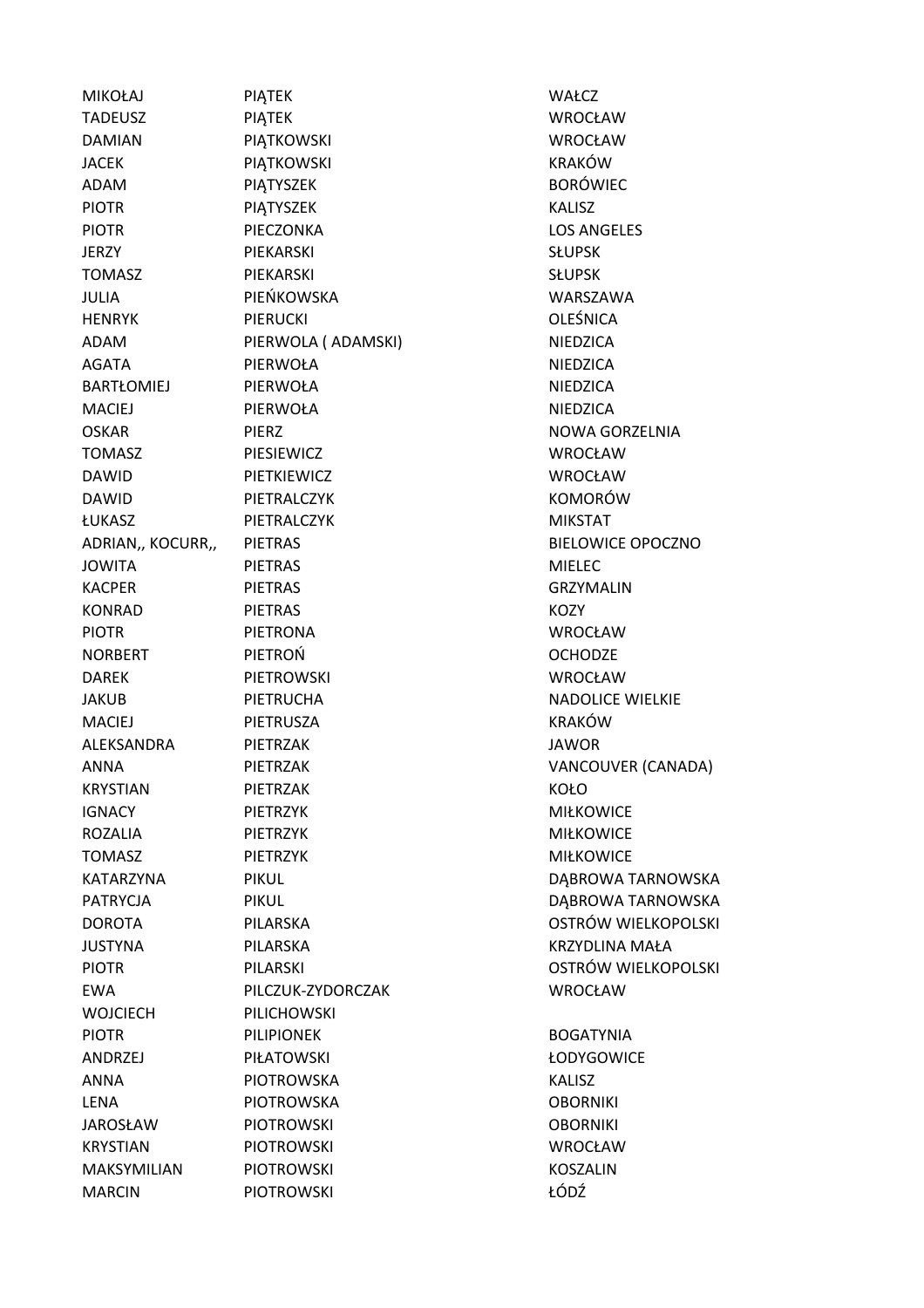ROBERT PIOTROWSKI PIOTROWSKI KOSZALIN MIKOŁAJ PIÓRKO PSZCZYNA NATALIA PIREK WROCŁAW KAJA PIRÓG PIRÓG PIERZCHNICA IRENEUSZ PIS WROCŁAW GRZEGORZ PISANY PISANY ROGLING HALINA PISOWADZKA BIELSKO-BIAŁA MAŁGORZATA PISOWADZKA BIELSKO-BIAŁA KRZYSZTOF PISTELOK PISTELOK RUDA ŚLĄSKA OLA PISU WROCŁAW TOMASZ PIWONSKI PIWONSKI ALDINGEN JAN PIWOWAR BIAŁA RAWSKA DAREK PIZIOR PRZEMYŚL NATALIA PLAGA KOSZALIN KRZYSZTOF PLEBANEK SŁUPSK JAGODA PLEWCZYŃSKA WROCŁAW WŁODZIMIERZ PLEWCZYŃSKI WARSZAWA JAN PLUCHRAT POWIERCIE JAGODA PLUCINSKA WROCŁAW KALINA PLUCINSKA WROCŁAW MARCIN PLUCINSKI WROCŁAW ŁUCJA PLUCIŃSKA GRZEGORZEW RITA PILICIŃSKA GRZEGORZEW ADRIAN PLUTA KOSZALIN PIOTR PŁACZKIEWICZ WROCŁAW WANDA PŁANETA JASŁO NATALIA PŁASZCZYŃSKA Z PRZYKORZY PŁASZCZYŃSKA Z PRZYKORZY PRZYKORZY MACIEK PŁATEK PŁATEK LUKSEMBURG JUSTYNA PŁAWIŃSKA WROCŁAW DAWID PŁOCIENIAK WROCŁAW MIROSŁAW PŁOCIENIAK WROCŁAW JULIA PŁOMIŃSKA WROCŁAW ERYK PŁOTKA SWAROŻYN IRENEUSZ PŁOTKA SIERAKOWICE WALDEMAR PO.ARAŃSKI CPOLE OLGA POCHOPIN LUBLINIEC PATRYK POCHOPIN LUBLINIEC TOMASZ POCHOPIN LUBLINIEC TOMASZ POCZWARDOWSKI GDAŃSK MARIUSZ PODEDWORNY ŁASK ANDRZEJ PODGÓRNY WYSOKA DOMINIKA PODGÓRSKA WIELUŃ MARTYNA PODGÓRSKA DZIKOWIEC

PIOTR PIOTROWSKI WROCŁAW MATEUSZ PLEWA TRAWNIKI

PRZEMYSLAW PLEWA NADOLICE WIELKIE STEFAN PLOCIENIAK NADOLICE WIELKIE ANDRZEJ PLUTA PLUTA BYSTRZYCA KŁODZKA MICHAŁ PLUTA TOMASZÓW MAZOWIECKI EMILIA PŁONKA ŚWIĘTOCHŁOWICE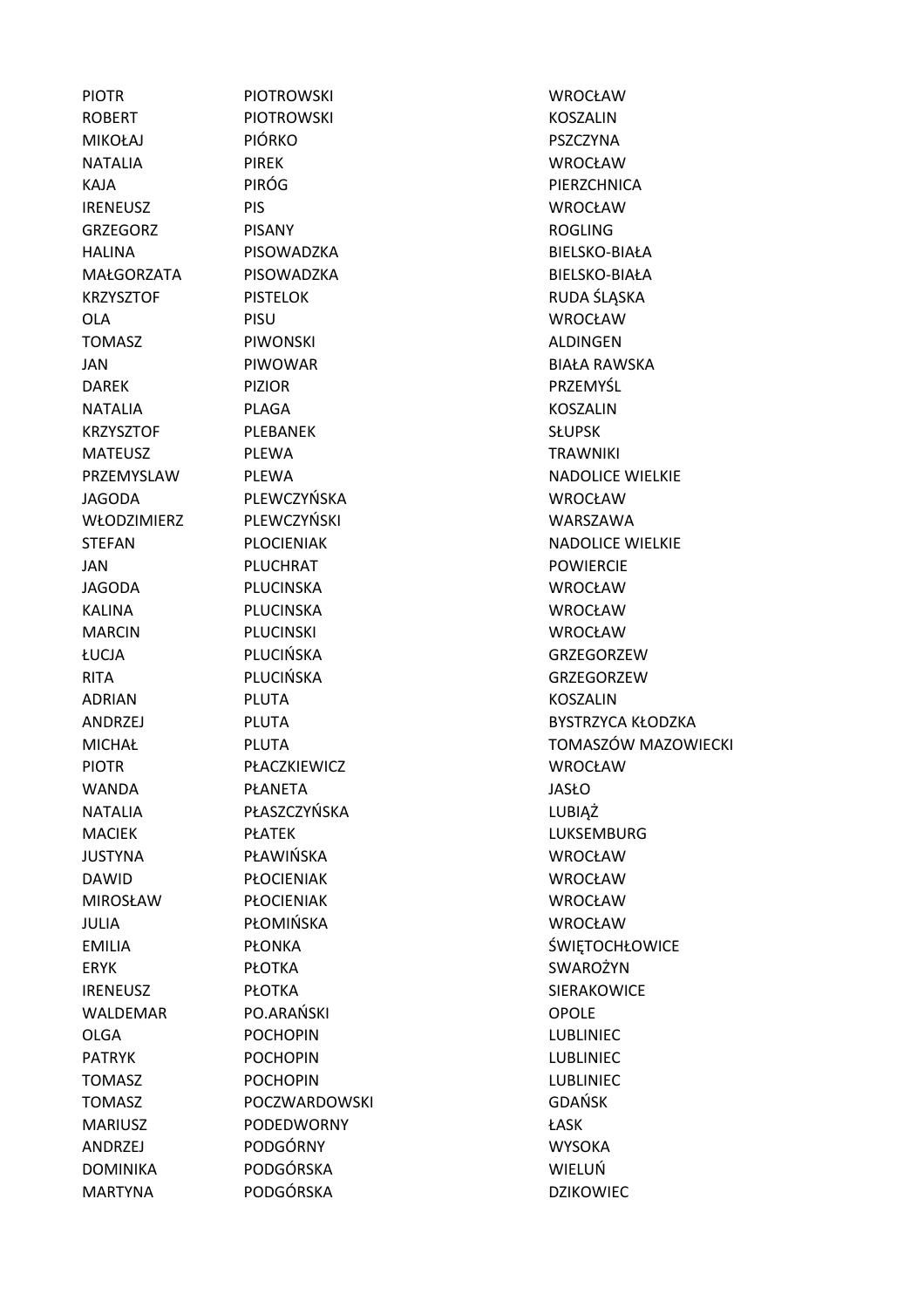MIRA PODKOWKA SZCZECINEK IRWIN PODOLAK OLSZTYN ADAM POGODA WROCŁAW PIOTR POGRZEBA ZABRZE MIŁOSZ POKACZAJŁO GORZÓW WIELKOPOLSKI TOMASZ POLAK WROCŁAW WIKTORIA POLAK POLAK DALACHÓW MACIEJ POLAŃSKI WEJHEROWO IZABELA POLINIERSKA TRING JAGODA POLINIERSKA TRING MARIA POLISZUK WROCŁAW PAWEŁ POLISZUK WROCŁAW OLIWIA POMIANEK CZUDEC ANTEK POPEK PŁOCK SZYMON POPEK POPEK PŁOCK WITOLD POPIEL PACZKÓW MIKOŁAJ POPIELARZ TRZEBNICA PRZEMEK POPIELARZ TRZEBNICA MAREK POPOW WROCŁAW MARZENA PORAZIŃSKA ZGORZELEC KAMIL PORAZIŃSKI ZGORZELEC MIKOŁAJ POTEREK JAWORZE DOMINIKA POTOK TWARDOGÓRA PIOTR POTYRA TORUŃ JAN POZNAŃSKI BOLECHÓWKO WOJTEK POZNIAK POZNIAK PSZCZYNA JERZY POŻOGA WROCŁAW MAGDALENA PÓŁTORAK KALISZ ANNA PRABUCKA STAROGARD GDAŃSKI MACIEJ PRADUŃ WROCŁAW OSKAR PRADUŃ WROCŁAW DAVID PRICE KLAUDIA PROCHACKA SZCZECIN BOGUSLAW PROCHERA ŚWIDNICA FLORENTYNA PROKOP KOBIERZYCE SEWERYN PROKOP NEWSLEET WAARD ENGINEERZYCE TOMASZ PROKOP PROKOP KOBIERZYCE ALEKSANDER PRUS NOWA SÓL MIŁOSZ PRUSINOWSKI POZNAŃ NATALIA PRUSZKIEWICZ POŁCZYN ZDRÓJ ADAM PRYNDA GELDERN ETHAN PRYOR PRYOR ADAMSTOWN (AUSTRALIA) JAKUB PRZĄDKA PSZCZYNA WOJCIECH PRZĄDKA PSZCZYNA JAKUB PRZĄDKIEWICZ RACIBÓRZ ROBERT PRZEDPEŁSKI WARSZAWA JERZY PRZYBOROWSKI KOŁBIEL NATALIA PRZYBYLAK LESZNO NATALIA PRZYBYLSKA PRZYBYLSKA RZESZÓW MIKOŁAJ PRZYBYLSKI PRZYBYLSKI PRZESZÓW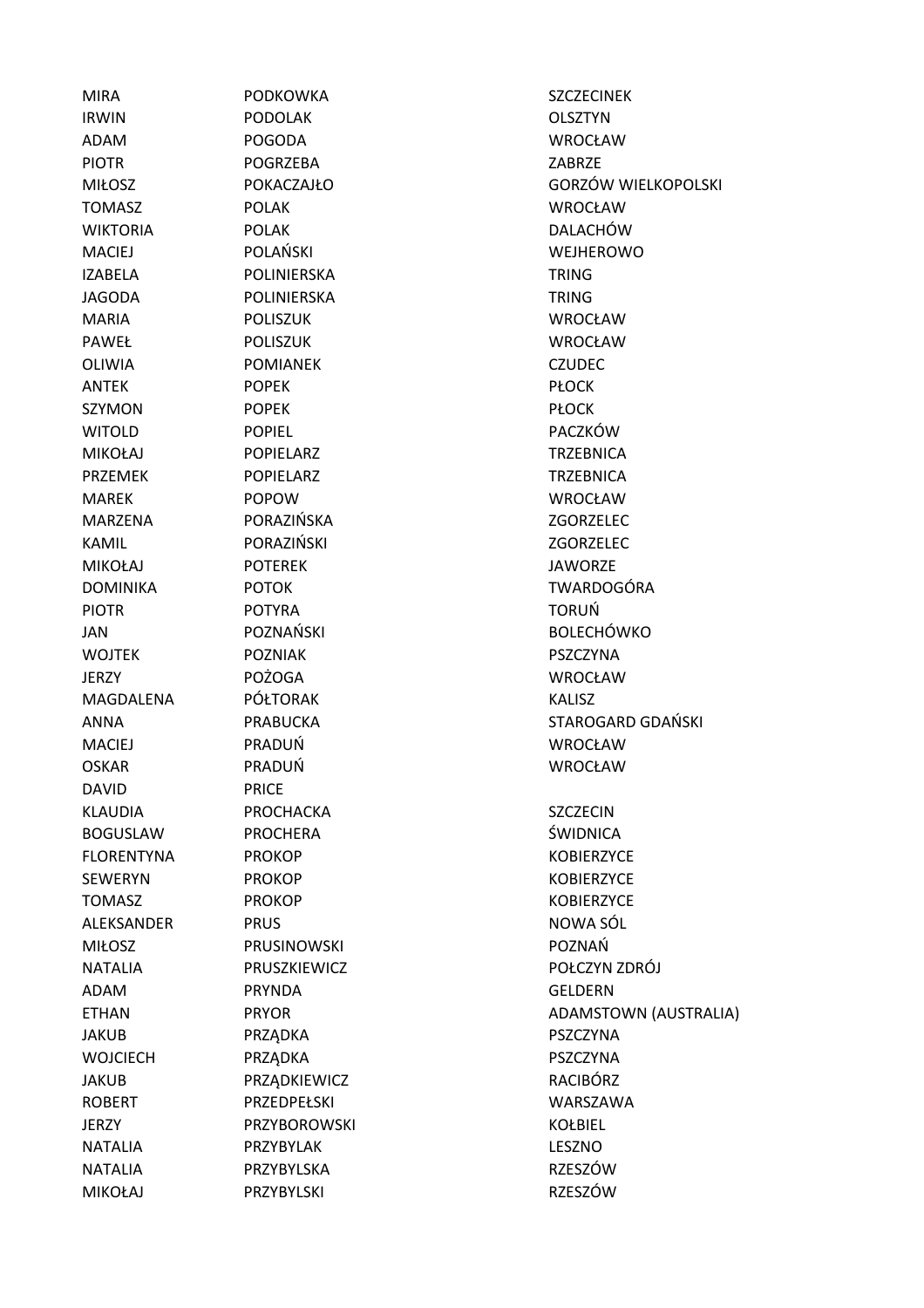PIOTR PRZYBYLSKI PRODUCH PRZYBYLSKI POTR MARIAN PRZYBYSZ ŁÓDŹ MAŁGORZATA PRZYCZYNEK POZNAŃ ZOFIA PRZYCZYNEK POZNAŃ MACIEJ PRZYTUŁA WROCŁAW MARCEL PRZYWÓZKI TYNIEC MAŁY IGOR PSZENNY WARSZAWA PIOTR PTASZYŃSKI PIOTR PIŁA EUGENIUSZ PUDALI WROCŁAW MICHAŁ PUDEŁKO STUDZIENICE PATRYK PUDEŁKO GRZAWA ZBIGNIEW PUDEŁKO GRZAWA KRZYSZTOF PULKOWSKI WROCŁAW EDYTA PURGAL WROCŁAW IGA PUSIAK TUCHORZA KRYSTIAN PUSTELAK WROCŁAW AGNIESZKA PUT BYTOM SERHII PYNCHUK LEGNICA ALDONA PYREK WYSOKA GRZEGORZ PYRTEK ŚWIĘTOCHŁOWICE ALICJA PYTELEWSKA WROCŁAW STANISŁAW PYTELEWSKI WROCŁAW MICHALINA PYTLIK PSZCZYNA ANDRZEJ PYZA WROCŁAW RENATA PYZAŁKA PYZAŁKA BARCICE JAROSŁAW RABCZENKO LEGNICA KRYSIA RACHMAJDA MARKI KRZYSZTOF RACHMAJDA MARKI RAFAŁ RACZKOWSKI PRUDNIK WALDEMAR RACZYŃSKI SŁAWKÓW ANDRZEJ RADEK KASZYCE MILICKIE PAWEŁ RADOMSKI LEGNICA JERZY RADOSZ ZAWIERCIE MAREK RADWAŃSKI NAMYSŁÓW RAFAŁ RADZIEWICZ-WINNICKI GLIWICE ADAM RADZISZEWSKI NAMYSŁÓW TOMASZ RADZIUK KOBYLNICA MANISH RAJ WROCŁAW TOMASZ RAJCZAKOWSKI BOLESŁAWIEC PRZEMYSLAW RAJZER WROCŁAW PIOTR RAKOWSKI SOPOT DARIUSZ RATAJ KOSZALIN MARIA RATAJCZAK WROCŁAW NATALIA RATAJCZAK WILKOWICE MACIEJ RATAJSKI WROCŁAW KRZYSZTOF RATMAN SZCZECIN SŁAWOMIR RAZIK SZCZECIN

AGNIESZKA RACZYŃSKA ZURYCH (SZWAJCARIA) DAMIAN RAPEŁA RAPEŁA NOWOGRÓD BOBRZAŃSKI STANISŁAW RAZMUS RYBNICA - STARA KAMIENICA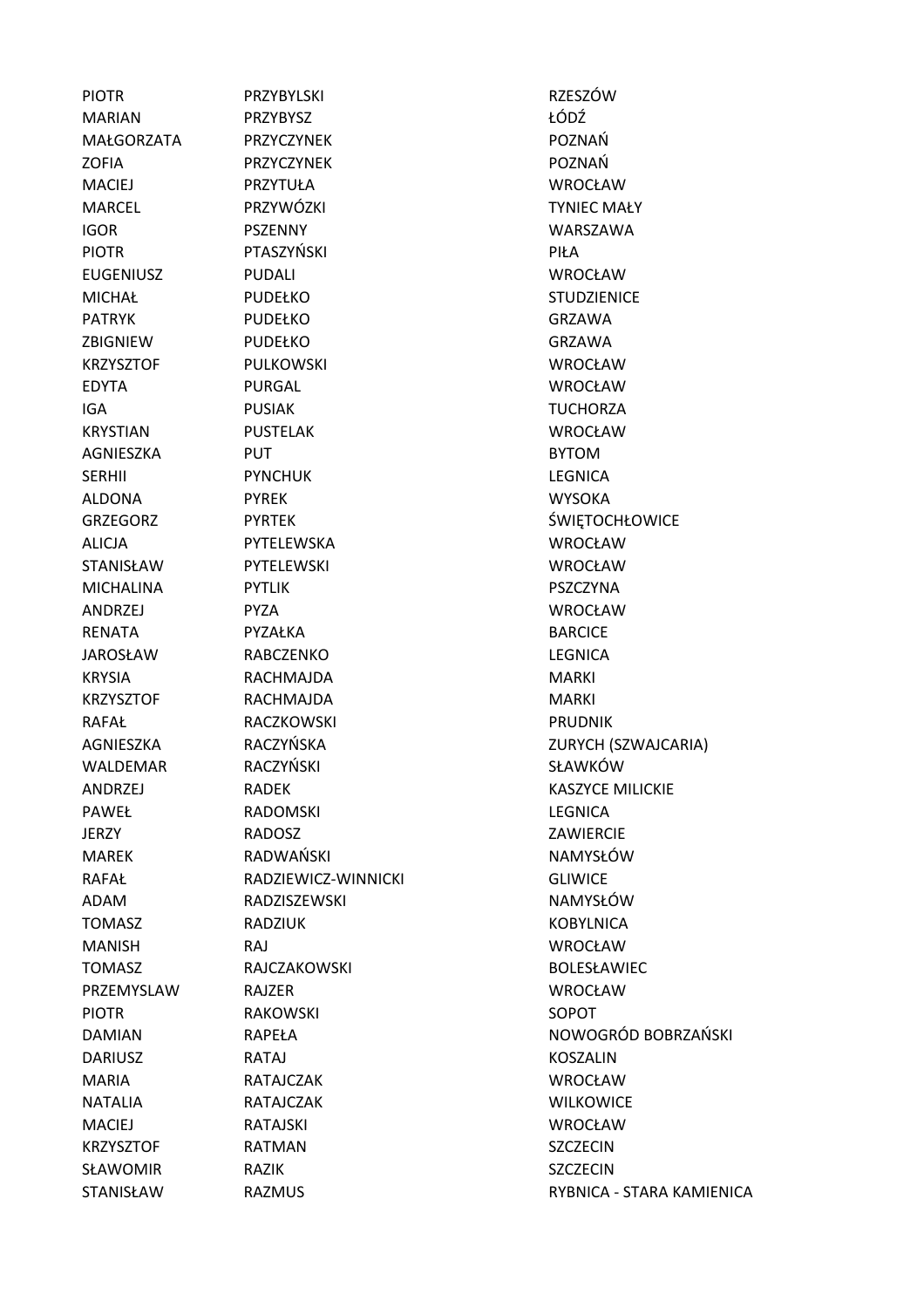ROBERT RECZKOWSKI ROBERT WROCŁAW MATEUSZ REDEL WYSZKÓW BARTEK REGUS REGUS POZNAŃ MAREK REJMAN REJMAN CISIEC NATALIA REJMAN CISIEC DAWID REPCZAK KOSTOMŁOTY LILA RESZKE WROCŁAW ROLAND REYLANDER MEDIOLAN MICHAŁ RITTER WROCŁAW PATRYK ROCH ROCH LEGNICA ANDRZEJ ROCZNIAK GARBATKA-LETNISKO TOMEK RODZIEWICZ WARSZAWA WOJCIECH ROGOWSKI WARSZAWA GRZEGORZ ROJEK JELCZ-LASKOWICE MACIEJ ROJEK WARSZAWA KATARZYNA ROK RÓW MYSZKÓW KAROL **ROMAN** ROMAN SIECHNICE MAGDALENA ROMANOWSKA GDAŃSK ADAM ROMANOWSKI GDAŃSK PIOTR **ROMANOWSKI** PLOCK ROBERT ROMANOWSKI TORUŃ JAVIER ROMERO LOPEZ SANT JUST DESVERN ROŻA ROSIAK ŻYRARDÓW RAFAŁ ROSIŃSKI KOSZALIN TOMASZ ROSIŃSKI WROCŁAW KINGA ROSŁANIEC WROCŁAW KINGA ROSMANIEEC WROCŁAW MICHAŁ ROSSA CZOŁOWO NIKOLA ROSSA KALISZ JULIA ROSTKOWSKA SŁUPSK ZBIGNIEW ANTONI ROSZAK **OLEŚNICA** RYSZARD ROSZKIEWICZ SZCZECIN ANNA ROSZKOWSKA WROCŁAW OLIWIER ROSZKOWSKI WROCŁAW DARIUSZ ROTER DĄBROWA GÓRNICZA WŁODZMIERZ ROTKO WROCŁAW MAGDALENA ROŻEK LUBLIN STANISŁAW RUCHAŁA RACIBÓRZ WOJCIECH RUCHAŁA RACIBÓRZ MARIA RUCIŃSKA WROCŁAW MAŁGORZATA RUDY WROCŁAW HANIA RUDZIAK CHOJNÓW DOMINIK RUDZIK WROCŁAW

JACEK REGINIA FUERTEVENTURA PUERTO DE ROSARIO MARLI REILLY REILLY REILLY ADAMSTOWN (AUSTRALIA) TYLER RELF RELF ADAMSTOWN (AUSTRALIA) TAJ RIDDLE RIDDLE ADAMSTOWN (AUSTRALIA) TAHNEE ROBERTS ADAMSTOWN (AUSTRALIA) SAM ROBINSON ROBINSON ADAMSTOWN (AUSTRALIA) JAKE ROXBY ROXBY ADAMSTOWN (AUSTRALIA)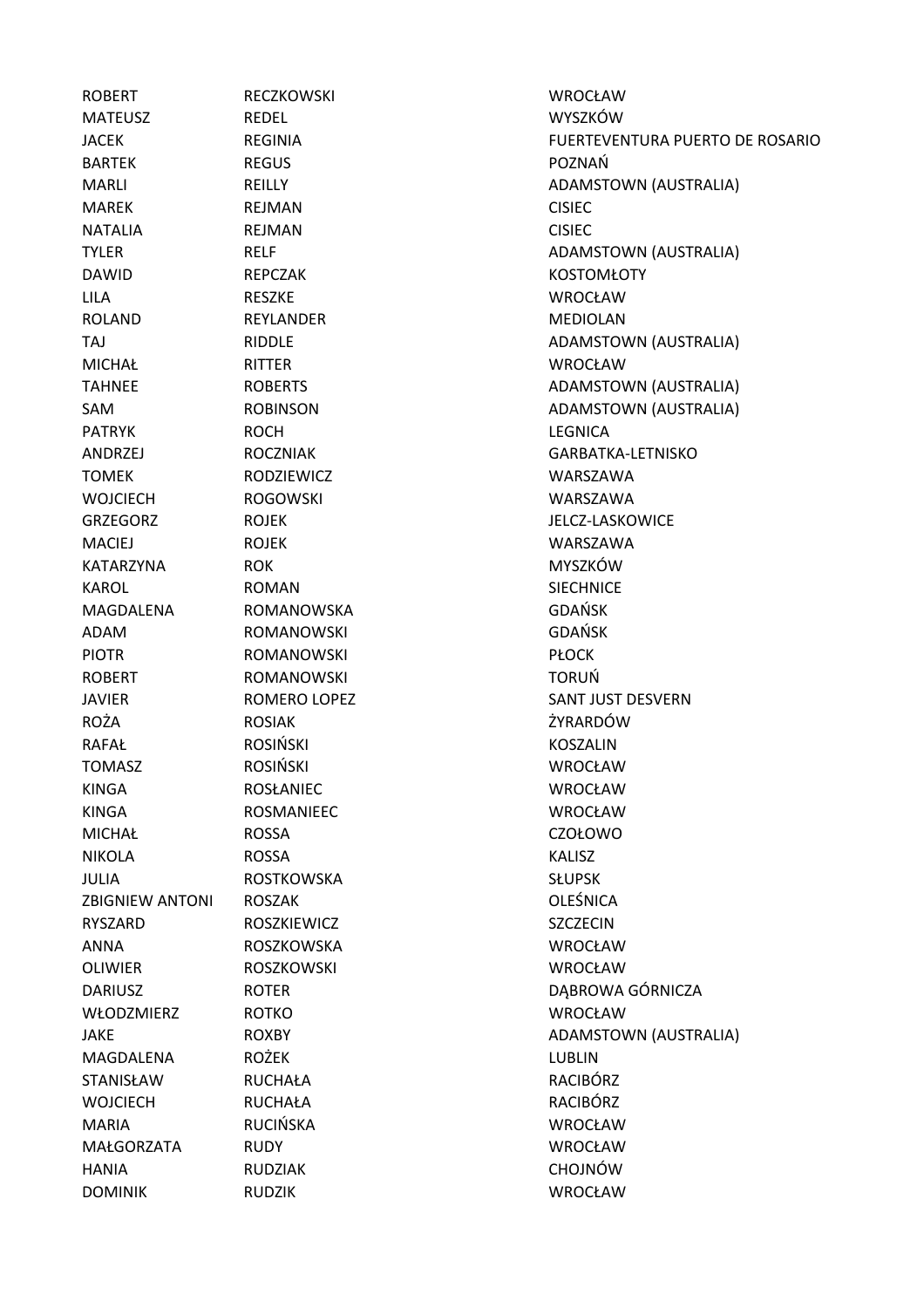HUBERT RUTKOWSKI SŁUPSK PIOTR **RUTYNA** RUTYNA **POLICE** JACEK RYBACKI ŻURAWINIEC MAJA RYBAK SŁUPSK JACEK RYBAKOWSKI SŁUPSK GABRIELA RYBICKA WROCŁAW MAREK RYBICKI WROCŁAW ROMAN RYBICKI ROMAN RYBICKI WROCŁAW SYLWESTER RYBICKI NAMES AND RYBICKI NAMES AND RYBICKI MAJA RYBKA WROCŁAW DANIEL RYBKOWSKI SKIERNIEWICE ZUZANNA RYBOTYCKA WROCŁAW PAULINA RYCAK WROCŁAW DANUTA RYDYGIER WARSZAWA KRZYSZTOF RYDZAK BRZEG DOLNY MARIA RYGALSKA WARSZAWA BARTOSZ RYGALSKI WARSZAWA ADRIANNA RYKALUK KACZORY KATARZYNA RYNASIEWICZ LUBLIN PIOTR **RYPEL** RYPEL **RYPEL RYPEL RYPEL RYPEL RYPEL** WERONIKA RYPEL RYPEL RYPEL NOWY TARG ZOFIA RYPEL NOWY TARG BARTOSZ RYS OBORNIKI MARIA RZEŃSIOWIECKA WROCŁAW PIOTR **RZEPECKI RZEPECKI COOUITLAM** ŁUKASZ RZEPKA CHLEBÓWKA PAWEŁ SABAT WROCŁAW JULIA SABATOWSKA HUTA KRZYSZTOF SADECKI TORUŃ RUE SADOWSKA CZERNIKOWO DAMIAN SADOWSKI SADOWSKI MOJĘCICE SŁAWOMIR SADOWSKI WROCŁAW JADZIA SADZA PSZCZYNA STAŚ SADZA PSZCZYNA MARTYNA SADZAWIEC WROCŁAW SYLWIA SAFONÓW WARSZAWA MATEUSZ SAGAN ZAMOŚĆ JULIA SAKOVICH WROCŁAW DMITRI SAKOVITCH WROCŁAW KLAUDIA SALOMOŃSKA WROCŁAW DOMINIK SAŁDAN **SALDAN** ŁĘKI DOLNE NATALIA SANIEWSKA-FIUK LUBOGOSZCZ JAKUB SAPILAK WROCŁAW KRZYSZTOF SAPILAK WROCŁAW NATALIA SARBICKA SULECIN MARIUSZ SASIAK BIAŁYSTOK BENIAMIN SAWCZAK WROCŁAW MATTHEW SAWCZUK WROCŁAW

NATALIA RUTKOWSKA MARGONIN JUSTYNA SALIJ SALIJ KATY WROCŁAWSKIE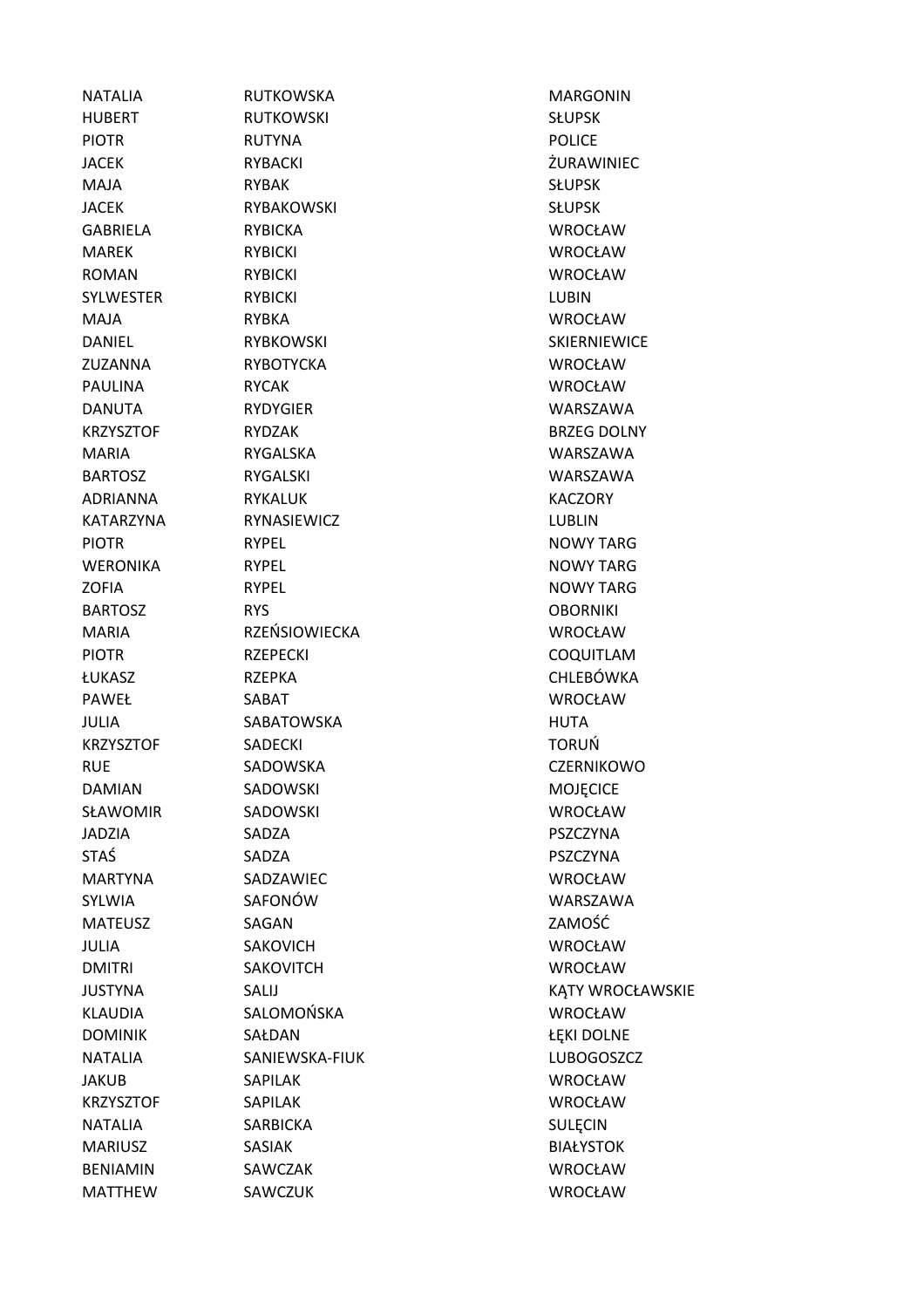AGNIESZKA SAWICKA SADOKRZYCE NATALIA SAWICKA ŁASK KACPER SAWICKI SAWICKI LUBIN PIOTR SAWICKI SADOKRZYCE MARIA SCHMIDT SCHMIDT KONIN JACEK SCHMULAND ŁAGIEWNIKI PATRYCJA SCHNEIDER SIECHNICE IVO SCHRAMM POZNAŃ TOMASZ SCHROEDER KRAKÓW LUKAS SCHULZ SCHULZ SZCZECIN ANNA SERAFIN LONDYN DAWID SERAFINSKI WROCŁAW TOMASZ SERAFINSKI WROCŁAW MAJA SERAFIŃSKA WROCŁAW KASIA SERBICKA SULECIN HUBERT SEREWIS KOSZALIN MARYNA SEROZHENKOVA WROCŁAW DYLAN SERRARENS LWÓWEK ALEKSANDER SEWERYNIAK WROCŁAW MIŁOSZ SĘDZIAK WARSZAWA GRIGOR SHAGOYAN DRESDEN OLGA SHATINA KALININGRAD ANNA SIBERA WROCŁAW JOANNA SIBERA WROCŁAW MATEUSZ SIEDLECKI SIEDLECKI WARSZAWA ZBIGNIEW SIEDLECKI EŁK PIOTR SIEKANOWICZ WROCŁAW EWA SIEMASZKO BRZEG MARTA SIEMBIDA GLINIANY JULIAN SIENKIEWICZ WARSZAWA WOJCIECH SIERADZAN WROCŁAW ADAM SIKORA WARSZAWA BARBARA SIKORA WROCŁAW GABRIEL SIKORA STRYSZAWA MARIUSZ SIKORA WROCŁAW SEBASTIAN SIKORA WROCŁAW SLAWOMIR SIKORA *L*ÓDŹ WOJTEK SIKORA ŁAGIEWNIKI ANETTA SIKORSKA WAŁBRZYCH PATRYCJA SIKORSKA WAŁBRZYCH JAROSŁAW SIKORSKI WAŁBRZYCH EDUARD SIMONIAN WROCŁAW ABEER SINGH WROCŁAW KARNI SINGH WROCŁAW RUSLAN SIRENKO WROCŁAW ROBERT SIUDAK SIUDA SIUDA SIUDA NEWSLET DOBROGOSZCZ

DARIUSZ SAWEL PUCHHEIM - MÜNCHEN KINGA SERAFIN SERAFIN PIOTRKÓW TRYBUNALSKI SYLWIA SEREDA SEREDA VANCOUVER (CANADA) ARKADIUSZ SEK SEK PIOTRKÓW TRYBUNALSKI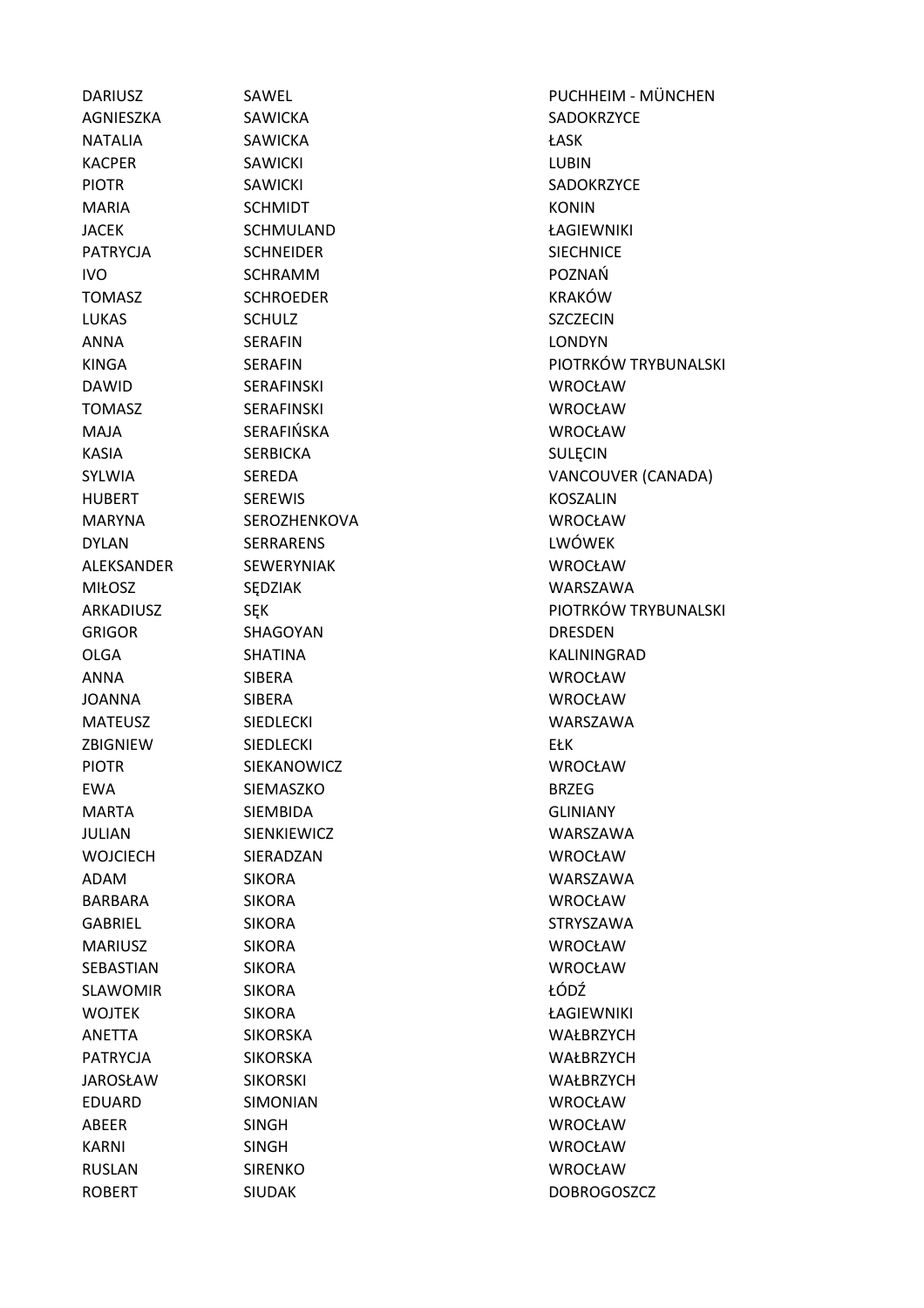AGNIESZKA SIWAK SIWA SULECIN GRAŻYNA SKALSKA WROCŁAW MARIAN SKALSKI WROCŁAW ZDZISŁAW SKATUŁA RYBNIK GRZEGORZ SKAWIŃSKI WARSZAWA MAJA SKOCZEK WROCŁAW KACPER SKOŁYSZ SKOŁYSZ SŁUPSK KRZYSZTOF SKORACKI POZNAŃ AGNIESZKA SKOROPADA KRÓLIKOWICE ALICJA SKOWROŃSKA BIELSKO-BIAŁA PIOTR SKÓRA SKÓRA SŁUPSK JAN SKRUTEK WROCŁAW ALIAKSEI SKRYPNIK WROCŁAW MARIUSZ SKRZEK WROCŁAW JANUSZ SKRZYPA WROCŁAW AGATA SKRZYPCZAK SZAMOTUŁY MACIEJ SKRZYPCZAK SZAMOTUŁY MATEUSZ SKRZYPCZAK SZAMOTUŁY MICHAL SKRZYPECKI OPOLE MAJA SKULIMOWSKA EŁK MACIEJ SKURA WROCŁAW MARIAN SŁOWIK SANDOMIERZ DAWID SMAJDOR KARWIANY WOJCIECH SMARZEWSKI WROCŁAW TRISTAN SMOŁKA WROCŁAW PRZEMYSŁAW SMYCZEK BIELSKO-BIAŁA WOJCIECH SMYKAL WROCŁAW ALISA SMYRNOVA WROCŁAW MATEUSZ SOBALA WROCŁAW ZBIGNIEW SOBALA WROCŁAW ADAM SOBCZYK KOMORNIKI KONRAD SOBCZYK WROCŁAW MARTA SOBCZYK WROCŁAW TOMASZ SOBIECHOWSKI BOGATYNIA JAGODA NADIA SOBIERAJ KOSZALIN JULIA SOBIESKA PAWŁOWICE NATALIA SOBOCIŃSKA NOWA SÓL MACIEJ SOBOŃ RADZIADZ JACEK SOCHA ŁÓDŹ MARIOLA SOCHA +ÓDŹ PAWEŁ SOCHAJ WARSZAWA

JEDRZEJ SIUDZIŃSKI SIEDRZEJ RAWA MAZOWIECKA SZYMON SIWAK SIWAK SIWAK KEDZIERZYN-KOŹLE DAWID SKALSKI SKALSKI DABROWA GÓRNICZA MARTYNA SKIBA SKIBA KĄTY WROCŁAWSKIE ALEKSANDER SKROK SKROK BRZEZIE K. SULECHOWA ARTUR SKROK SKROK BRZEZIE K. SULECHOWA JUSTYNA SKWARSKA NADOLICE WIELKIE IGNACY SKWARSKI NADOLICE WIELKIE ANNA SŁADEK WODZISŁAW ŚLĄSKI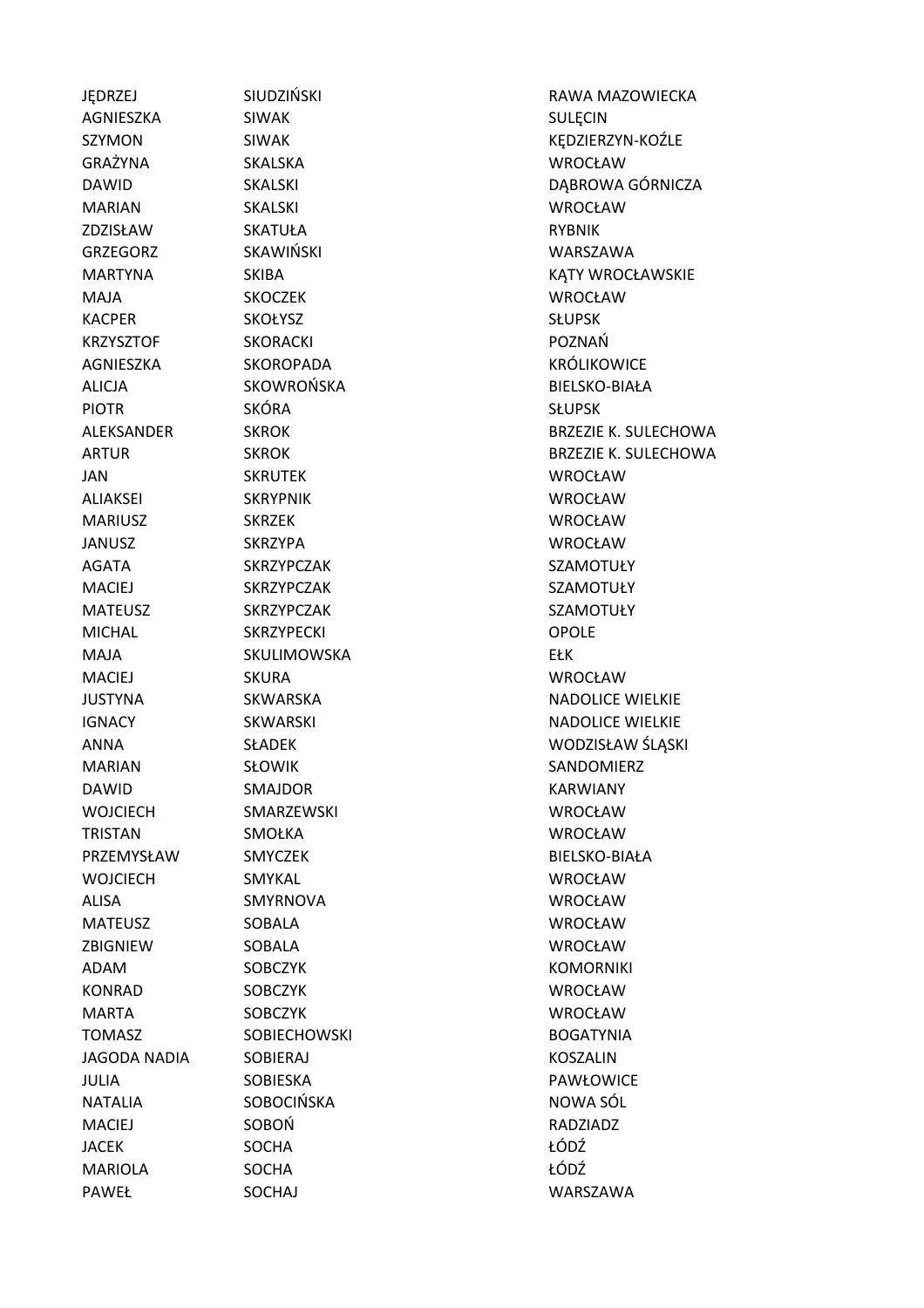| <b>MIROSŁAW</b>   | SOJA              | WROCŁAW              |
|-------------------|-------------------|----------------------|
| <b>ŁUKASZ</b>     | <b>SOJKA</b>      | <b>WROCŁAW</b>       |
| ŁUKASZ            | <b>SOJKA</b>      |                      |
| <b>MARCIN</b>     | <b>SOJKA</b>      | <b>WROCŁAW</b>       |
| <b>WOJCIECH</b>   | <b>SOJKA</b>      | <b>WROCŁAW</b>       |
| SEBASTIAN         | <b>SOKALSKI</b>   | <b>KOSZALIN</b>      |
| <b>WOJCIECH</b>   | <b>SOKOLNICKI</b> | ŁASIN                |
| <b>MARTYNA</b>    | SOKOŁOWSKA        | ZIMNA WODA           |
| <b>ZUZANNA</b>    | SOKOŁOWSKA        | <b>SOBÓTKA</b>       |
| <b>ARTUR</b>      | SOKOŁOWSKI        | <b>KOSZALIN</b>      |
| <b>JAKUB</b>      | SOKOŁOWSKI        | GRAJEWO              |
| <b>URSZULA</b>    | SOKÓŁ             | <b>SETSKOG</b>       |
| <b>LEON</b>       | SOLANO            | <b>WROCŁAW</b>       |
| <b>ROBINSON</b>   | SOLANO            | <b>WROCŁAW</b>       |
| <b>LESZEK</b>     | <b>SOLECKI</b>    | <b>KOSZALIN</b>      |
| <b>ANNA</b>       | SOLONYNKA         | ŻYTOMIERZ            |
| <b>VERONIKA</b>   | SOLONYNKA         | <b>WROCŁAW</b>       |
| <b>TADEUSZ</b>    | <b>SOŁTYS</b>     | <b>NOWY SACZ</b>     |
| AGNIESZKA         | <b>SOŁTYSIAK</b>  | <b>KRUSZWICA</b>     |
| <b>ŁUKASZ</b>     | <b>SOŁTYSIAK</b>  | <b>KRUSZWICA</b>     |
| SEBASTIAN         | <b>SOŁTYSIAK</b>  | <b>JAROCIN</b>       |
| <b>ZOFIA</b>      | <b>SOŁTYSIAK</b>  | <b>TARNÓWKA</b>      |
| WALDEMAR          | <b>SOPEL</b>      | ŁAŃCUT               |
| <b>MIŁOSZ</b>     | <b>SOPRYCH</b>    | <b>STRZEGOM</b>      |
| <b>MAŁGORZATA</b> | SOSNOWSKA         | NOWA SÓL             |
| <b>MAREK</b>      | <b>SOSZYŃSKI</b>  | <b>LEGNICA</b>       |
| <b>MONIKA</b>     | SOWA              | ZŁOTORYJA            |
| <b>PIOTR</b>      | <b>SOWIŃSKI</b>   | <b>PIASKI</b>        |
| <b>GABRIEL</b>    | SÓWKA             | ŻERKÓW               |
| <b>JAKUB</b>      | SPARNIUK          | <b>TORUŃ</b>         |
| PAWEŁ             | <b>SPARNIUK</b>   | <b>BRONIEWICE</b>    |
| SEBASTIAN         | SPECHT            | WROCŁAW              |
| <b>MATEUSZ</b>    | <b>SPEK</b>       | <b>PSZCZYNA</b>      |
| <b>DAWID</b>      | SPENDEL           | <b>ORZESZE</b>       |
| <b>BEATA</b>      | SPRANCEL          | <b>OPOLE</b>         |
| <b>BOGUMIŁ</b>    | SPRUSIŃSKI        | WARSZAWA             |
| <b>OLGA</b>       | SROCZYŃSKA        | <b>JAROCIN</b>       |
| <b>LUCJAN</b>     | SROCZYŃSKI        | <b>GDAŃSK</b>        |
| JAN               | <b>SROKA</b>      | <b>KARWIANY</b>      |
| <b>LUNE</b>       | <b>SROKA</b>      | <b>WROCŁAW</b>       |
| <b>PAWEŁ</b>      | <b>SROKA</b>      | <b>WROCŁAW</b>       |
| <b>TOMASZ</b>     | <b>SROKA</b>      | <b>GLIWICE</b>       |
| <b>JANINA</b>     | <b>STACHAL</b>    | <b>WROCŁAW</b>       |
| <b>PIOTR</b>      | <b>STACHNIK</b>   | <b>BASSUM</b>        |
| ZUZANNA           | <b>STACHNIK</b>   | KACZANOWO            |
| <b>JOANNA</b>     | <b>STACHOWIAK</b> | <b>MOSINA</b>        |
| MAJA              | <b>STACHOWIAK</b> | POZNAŃ               |
| <b>MARCIN</b>     | <b>STACHOWIAK</b> | POZNAŃ               |
| ZBIGNIEW          | <b>STACHOWSKI</b> | <b>GESINIEC</b>      |
| JAN               | <b>STACHURA</b>   | <b>BIELSKO-BIAŁA</b> |
|                   |                   |                      |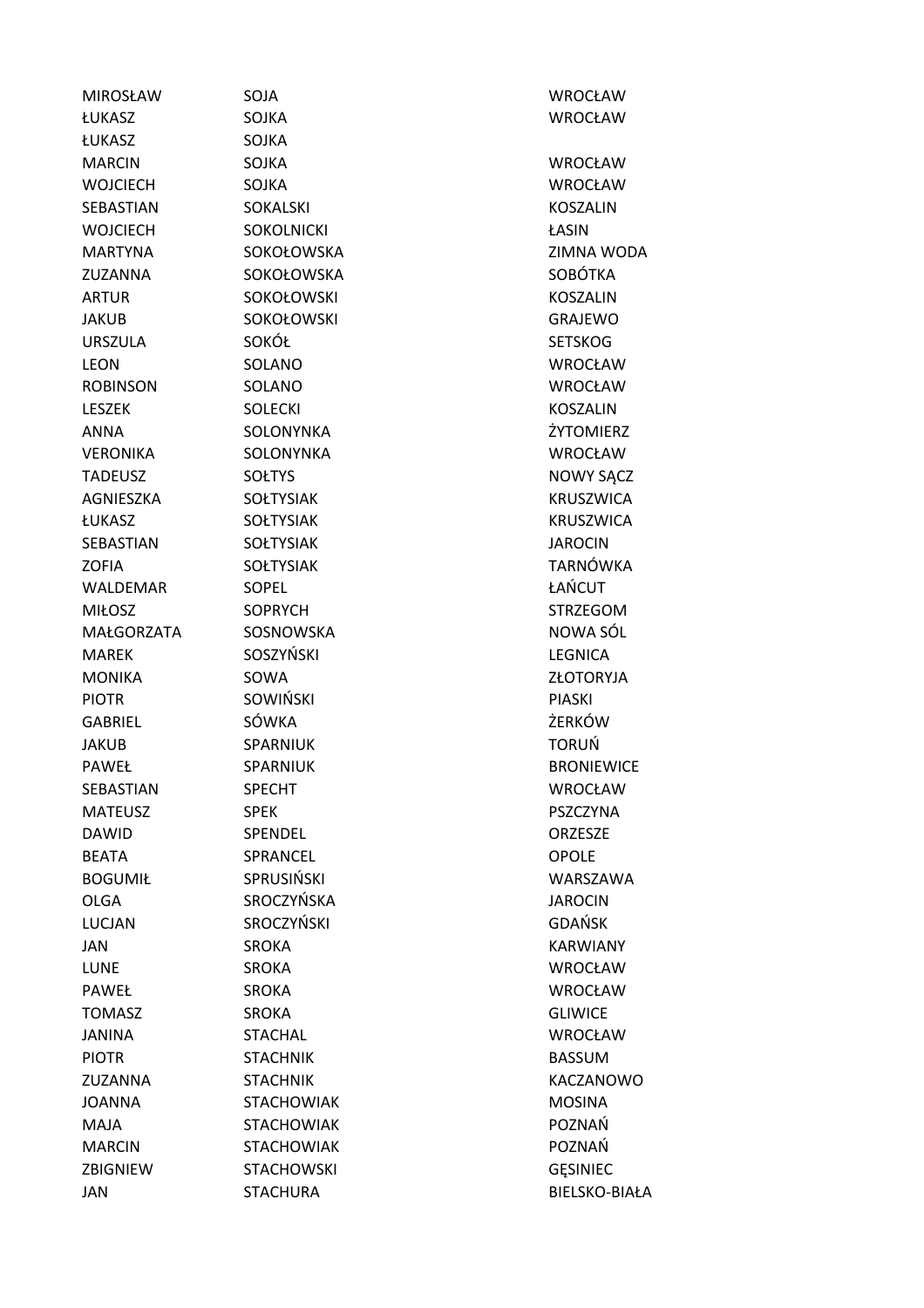MAŁGORZATA STACHURA BIELSKO-BIAŁA DOMINIKA STADNICKA WIELICZKA NORBERT STANCZAK TULLOW ELLIOT STANDING STANDING ADAMSTOWN (AUSTRALIA) AGNIESZKA STANIEC WROCŁAW JAN STANIEC WROCŁAW EMILIA STANISŁAWSKA MILICZ EMILIA STANISŁAWSKA WROCŁAW KATARZYNA ELŻBIETA STANISŁAWSKA WROCŁAW MATEUSZ STANKIEWICZ BIELSKO-BIAŁA WIKTOR STANKIEWICZ KOSTOMŁOTY EVE STANTON STANTON ADAMSTOWN (AUSTRALIA) LIDIA STAŃCZYK KWIDZYN MAREK STAŃCZYK WROCŁAW TOMASZ STAŃCZYK KWIDZYN NIKOLA STASIAK ŁÓDŹ KAMIL STASIO KIEŁCZÓW MAGDALENA STASIO KIEŁCZÓW PIOTR STASIO PIOTRKÓW TRYBUNALSKI BEATA STASZCZUK OSTROŁEKA KONRAD STASZEWSKI START STASZEWSKI STASZÓW MAŁGORZATA STASZKIEWICZ WROCŁAW RAFAŁ STASZKIEWICZ GARBY BOGUSŁAW STASZYŃSKI WROCŁAW KRZYSZTOF STASZYŃSKI WROCŁAW PIOTR STAWARCZYK GDÓW KAMILA STAWARSKA GORZÓW WIELKOPOLSKI GABRIELA STAWICKA BOGUSZYNIEC STEFAN STAWICKI STAWICKI JANKOWICE ZOFIA STAWOWSKA PSZCZYNA SZYMON STAWOWSKI PSZCZYNA JAKUB STEC WOLA ZARADZYŃSKA JOANNA STEC-CYBULSKA OSTRÓW K. PRZEMYŚLA ANNA STEFANOWICZ WROCŁAW PATRYCJA STEFANOWSKA MASŁOWO JAKUB STEFANOWSKI ŻMIGRÓDEK MICHAŁ STEFANOWSKI ŻMIGRÓD MICHAŁ STEFANOWSKI SŁUPSK ANDRZEJ STEFAŃCZYK WROCŁAW WOJCIECH OLIWIER STEFAŃCZYK **BOLESŁAWIEC** MARCIN STEFAŃSKI BIELSKO-BIAŁA WALDEMAR STELMASIAK POZNAŃ MAKSYMILIAN STĘCHŁY RADOMIERZYCE MAGDALENA STĘPIEŃ WROCŁAW PATRYK STĘPIEŃ STEPIEŃ WROCŁAW ZDZISŁAW STEPIEŃ CIEPŁOWODY MAREK STĘPNIAK WOŁOMIN ZUZANNA STĘPNIAK WOŁOMIN MATEUSZ STEPNICKI STEPNICKI SMOLEC PIOTR STOBA STOBA KRZYŻOWICE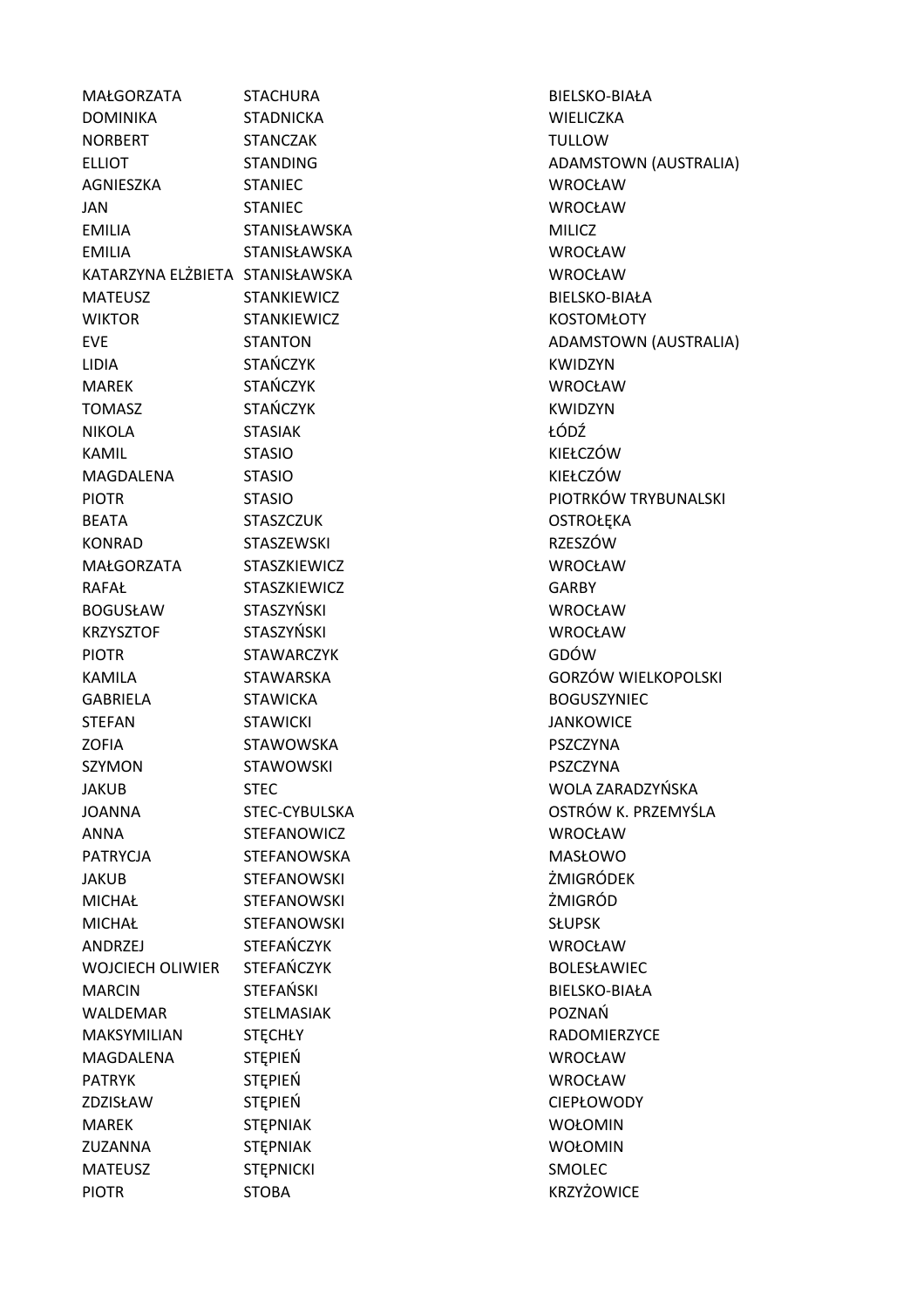ANELIA STOJCZEW WROCŁAW MARCIN STOKŁOSA WROCŁAW TOMASZ STOKŁOSA WROCŁAW SŁAWOMIR STOLARSKI WROCŁAW SŁĄWOMIR STOLARSKI WROCŁAW BARTOSZ STOLIŃSKI KRAKÓW PIOTR STOPA STOPA KRZYŻOWICE ZUZANNA STOPA KRZYŻOWICE JOLANTA STOPYRA OTMUCHOW ŁUKASZ STORY CHOMIĄŻA EDYTA STOSIAK WROCŁAW MARIA STOSIAK WROCŁAW KRZYSZTOF STRADOMSKI JĘDRZEJÓW JULIA STROIŃSKA OBORNIKI MARIA STROIŃSKA OBORNIKI JACEK STROJWĄS TRZCIANKA TOMASZ STROKOL STROKOL RYBNIK BEATA STRUGAŁA WROCŁAW PAULINA STRUKIEL WROCŁAW MAREK STRYPLING BIELSKO-BIAŁA SZYMON STRYPLING BIELSKO-BIAŁA ZUZANNA STRYPLING BIELSKO-BIAŁA DAWID STRZAŁKA WROCŁAW MATEUSZ STRZELCZYK WROCŁAW PAULINA ANNA STUDNICZKA WROCŁAW DANIEL STUKUS STUKUS STUKUS NOWA RUDA JAKUB STYCZEŃ WROCŁAW JERZY STYCZYŃSKI OLIWIA SUBOCZEWSKA WROCŁAW IGA SUCHARA BIELSKO-BIAŁA WIKTOR SUCHOCKI JAKUBÓW IWONA SUCHOREBRUK NYSA ROBERT SUCHOREBRUK NYSA ALEKSANDRA SUCZILIN LUBOŃ MAREK SUCZILIN SUMMAREK LUBOŃ SEBASTIAN SUGALSKI KOSZALIN JACEK SULKOWSKI TUREK LUCAS SULTAN GLASGOW MAREK SULWIŃSKI BIEDRUSKO

ZUZANNA STOBA KRZYŻOWICE MAKSYM STOŁYCIA STOŁYCIA BIELANY WROCŁAWSKIE ZOFIA STOŁYCIA BIELANY WROCŁAWSKIE MARCIN STROJEC STROJEC STROJECTES STROJECTES STROJECTES STROJECTES STROJECTES STROJECTES STROJECTES STROJECTES KRZYSZTOF STRUKOWSKI STRUKOWSKI KAMIENNA GÓRA GRZEGORZ STRYCHALSKI ZIELONA GÓRA MATEUSZ SUCHY SUCHY SIEMIANOWICE ŚLĄSKIE DOMINIK SUGAJSKI SUGAJSKI SUGAJ SUGAJ SA SARA SUGAJ SUGAJ SA SARA JELCZ-LASKOWICE KRYSTIAN SULINSKI VANCOUVER (CANADA) PATRYK SUMARA SUMARA DOBRZYKOWICE ANABEL SUMINOSKI ADAMSTOWN (AUSTRALIA)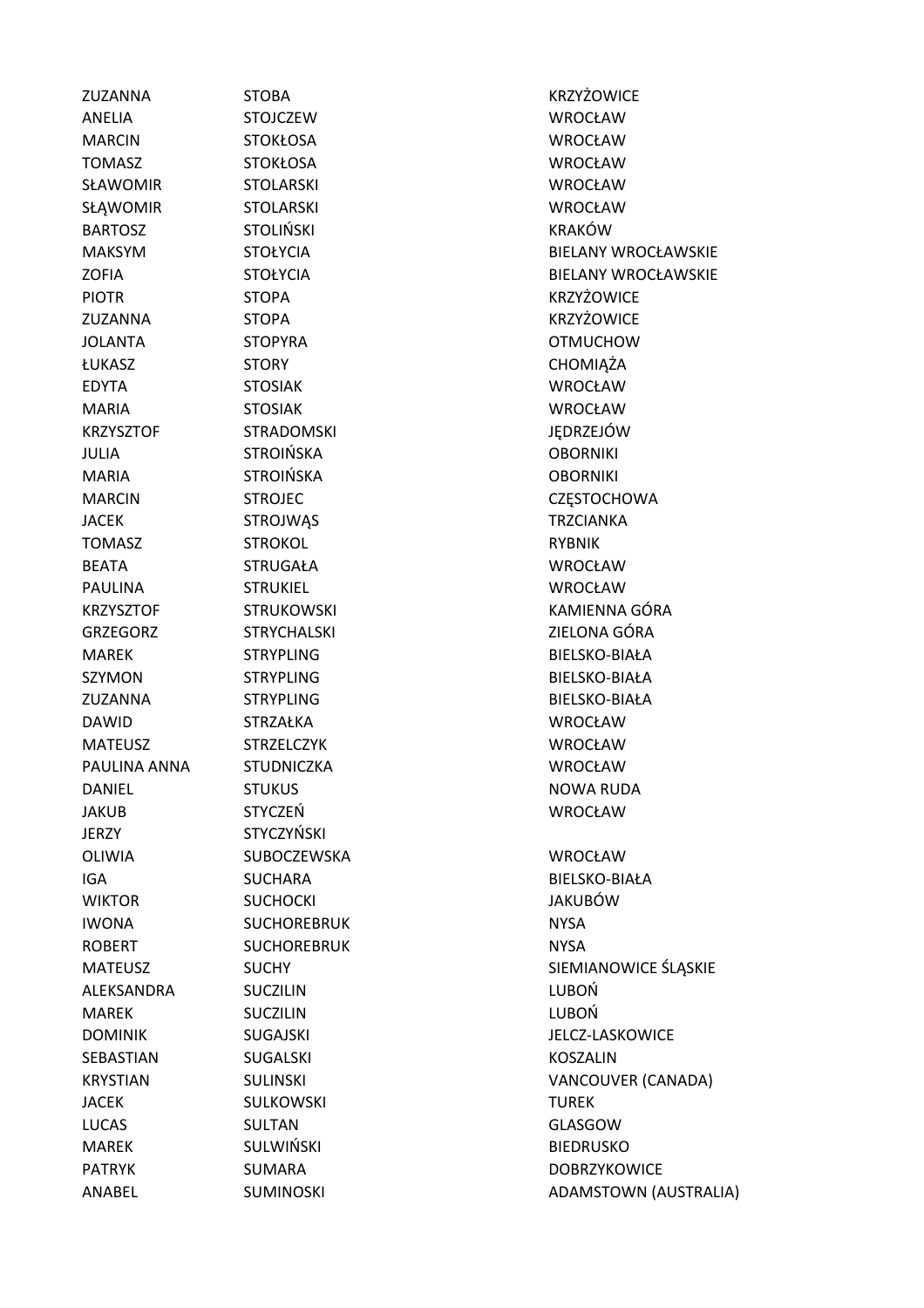KAROLINA SZMIDT SZMIDT SZMIDNICA

ALEKSANDRA SUTKOWSKA WROCŁAW KRZYSZTOF SWACZYNA GÓRA KINGA SWOROWSKA WOLSZTYN DOMINIKA SYCZ WARSZAWA ARKADIUSZ SYLWESTRZAK PŁOCK ANDRZEJ SYNIUK WARSZAWA MARIOLA SYREK WROCŁAW GABRIELA SYTNIK GLIWICE MARTYNA SZABLA KOSZALIN KATARZYNA SZAFRAN **zamoratów szamoratów (zm. 1988)** MARCIN SZAFRAN WROCŁAW LAURA SZAFRAŃSKA KOŁO KRZYSZTOF SZAŁĘGA WROCŁAW KAROLINA SZANDOR MARKUZY WOJCIECH SZARGAŁA WROCŁAW ALICJA SZATKOWSKA WROCŁAW DARIUSZ SZAUMKESSEL POZNAŃ WIKTORIA SZCZECIŃSKA KARPICKO PATRYCJA SZCZEPANIAK ŚWIDWIN WIKTOR SZCZEPANIAK KARSIBÓR AMELIA SZCZEPANIK WROCŁAW BARTŁOMIEJ SZCZEPANIK **BRALIN** JULIA SZCZEPANIK BRZEZIE SEBASTIAN SZCZEPAŃSKI WROCŁAW KRZYSZTOF SZCZUKA OPOLE PIOTR SZCZUKOWSKI BYDGOSZCZ KINGA SZCZYPIŃSKA WROCŁAW MATEUSZ SZELĄG WROCŁAW BARTOSZ SZEWCZYK SZEWEZYK SZCZEGLINO DAMIAN SZEWCZYK WROCŁAW EMILIA SZEWCZYK SZEWCZYK SZCZEGLINO JAKUB SZEWCZYK KRAKÓW FRANCISZEK SZKLARZ WROCŁAW KAROLINA SZKLIŃSKA WROCŁAW HANNA SZLACHTYCZ WROCŁAW OLEG SZLACHTYCZ WROCŁAW ALEKSANDER SZLAGA WROCŁAW OLGA SZLAUER PSZCZYNA ALEKSANDRA SZMATULA WOLSZTYN ALEKSANDRA SZMATUŁA WOLSZTYN ŁUKASZ SZMEIL ANDRYCHÓW

CR SUNNY KOLKATA (INDIA) PIOTR SZAREK SZÁREK KRAKÓW/WRZĄSOWICE PAULINA SZCZEPAN BIELSKO-BIAŁA WIKTORIA SZCZUR SZCZUR RAWA MAZOWIECKA JAKUB SZCZYGIEŁ KRÓLIKOWICE ZBIGNIEW SZCZYGŁOWSKI PROCHOWICE LESZEK SZEWCZUGA BIELSKO-BIAŁA VICTORIA SZEWCZUGA BIELSKO-BIAŁA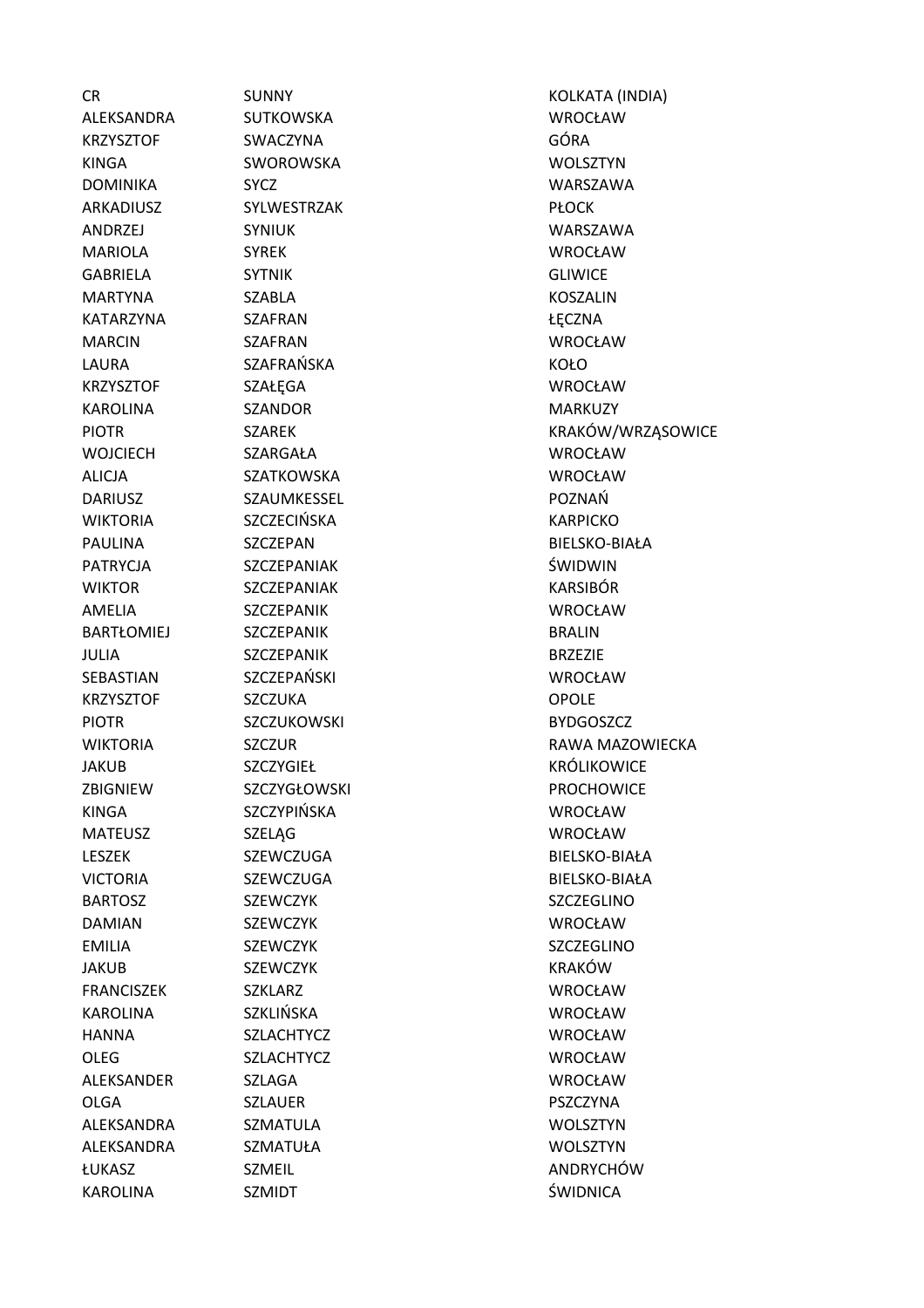| <b>ALICJA</b>     | SZMIGIELSKA        | WIELOWIEŚ             |
|-------------------|--------------------|-----------------------|
| LILIANA           | <b>SZMIGIELSKA</b> | <b>WIELOWIEŚ</b>      |
| <b>GRZEGORZ</b>   | <b>SZMIGIELSKI</b> | <b>WIELOWIEŚ</b>      |
| <b>WITOLD</b>     | <b>SZOCHNER</b>    | <b>PŁOCK</b>          |
| PRZEMYSLAW        | <b>SZOTKIEWICZ</b> | ANNALONG              |
| <b>JAKUB</b>      | <b>SZPAK</b>       | <b>WROCŁAW</b>        |
| KATARZYNA         | <b>SZPAK</b>       | <b>OLEŚNICA</b>       |
| <b>MAREK</b>      | <b>SZPAK</b>       | <b>WROCŁAW</b>        |
| <b>NICOLA</b>     | <b>SZPAK</b>       | <b>OLEŚNICA</b>       |
| <b>PAWEŁ</b>      | <b>SZPAK</b>       | <b>WROCŁAW</b>        |
| <b>NATALIA</b>    | <b>SZPIECH</b>     | <b>NYSA</b>           |
| <b>WIKTOR</b>     | SZPUNTOWICZ        | <b>KOSZALIN</b>       |
| <b>ANTONINA</b>   | <b>SZPYTMA</b>     | WROCŁAW               |
| <b>KACPER</b>     | <b>SZTULPA</b>     | <b>SUCHY LAS</b>      |
| <b>PATRYK</b>     | <b>SZTULPA</b>     | ZIELĄTKOWO            |
| <b>ROBERT</b>     | <b>SZTYKIEL</b>    | ZAWIERCIE             |
| <b>FRANCISZEK</b> | <b>SZUBERT</b>     | ARMADALE              |
| <b>MARCIN</b>     | <b>SZULC</b>       | WROCŁAW               |
| ARKADIUSZ         | <b>SZULICH</b>     | MIEDZYLEŚ             |
| ANDRZEJ           | <b>SZULIK</b>      | WARSZAWA              |
| <b>MICHAŁ</b>     | SZUMIŃSKI          | WROCŁAW               |
| <b>ANNA</b>       | <b>SZUMNIAK</b>    | LUBIĄŻ                |
| MAŁGORZATA        | <b>SZUMNIAK</b>    | LUBIĄŻ                |
| <b>EDYTA</b>      | SZURA-ZAWADZKA     | <b>GDYNIA</b>         |
| <b>NIKODEM</b>    | <b>SZUSTER</b>     | <b>RZESZÓW</b>        |
| <b>TOMASZ</b>     | SZWEDO             | WYMYSŁOWO SZLACHECKIE |
| <b>MIKOLAJ</b>    | <b>SZYDELSKI</b>   | BIELSKO-BIAŁA         |
| <b>WITOLD</b>     | <b>SZYDELSKI</b>   | BIELSKO-BIAŁA         |
| <b>SYLWIA</b>     | <b>SZYDEŁKO</b>    | WROCŁAW               |
| JEŻY              | SZYDŁOWSKI         | <b>WROCŁAW</b>        |
| PAWEŁ             | SZYMANEK           | ŻYRZYN                |
| <b>WIESŁAW</b>    | SZYMANOWICZ        | GRĘDZINA              |
| ALCJA             | SZYMAŃSKA          | STARY BOJANÓW         |
| MAGDALENA         | SZYMAŃSKA          | STARY BOJANÓW         |
| <b>WIKTORIA</b>   | SZYMAŃSKA          | <b>WROCŁAW</b>        |
| <b>BARTOSZ</b>    | <b>SZYMAŃSKI</b>   | <b>SMOLEC</b>         |
| <b>DAMIAN</b>     | SZYMAŃSKI          | <b>STARE BOJANOWO</b> |
| <b>MACIEJ</b>     | <b>SZYMAŃSKI</b>   | <b>WROCŁAW</b>        |
| <b>RAFAŁ</b>      | <b>SZYMAŃSKI</b>   | <b>STARGARD</b>       |
| <b>AGATA</b>      | <b>SZYMCZAK</b>    | <b>INOWROCŁAW</b>     |
| <b>BRUNO</b>      | <b>SZYMCZAK</b>    | WROCŁAW               |
| <b>IZABELA</b>    | SZYMCZAK           | ŚWIĘTOCHŁOWICE        |
| <b>JACEK</b>      | SZYMCZAK           | ŁÓDŹ                  |
| <b>JULIA</b>      | <b>SZYMCZAK</b>    | <b>ŚREM</b>           |
| <b>KAROLINA</b>   | <b>SZYMCZAK</b>    | <b>GESINIEC</b>       |
| <b>KEWIN</b>      | <b>SZYMCZAK</b>    | LWÓWEK WIELKOPOLSKI   |
| <b>KRZYSZTOF</b>  | SZYMCZAK           | SKARBIMIERZ           |
| <b>LESZEK</b>     | <b>SZYMCZAK</b>    | <b>INOWROCŁAW</b>     |
| <b>MARYSIA</b>    | <b>SZYMCZAK</b>    | ŚREM                  |
| <b>PIOTR</b>      | SZYMCZAK           | ŚWIĘTOCHŁOWICE        |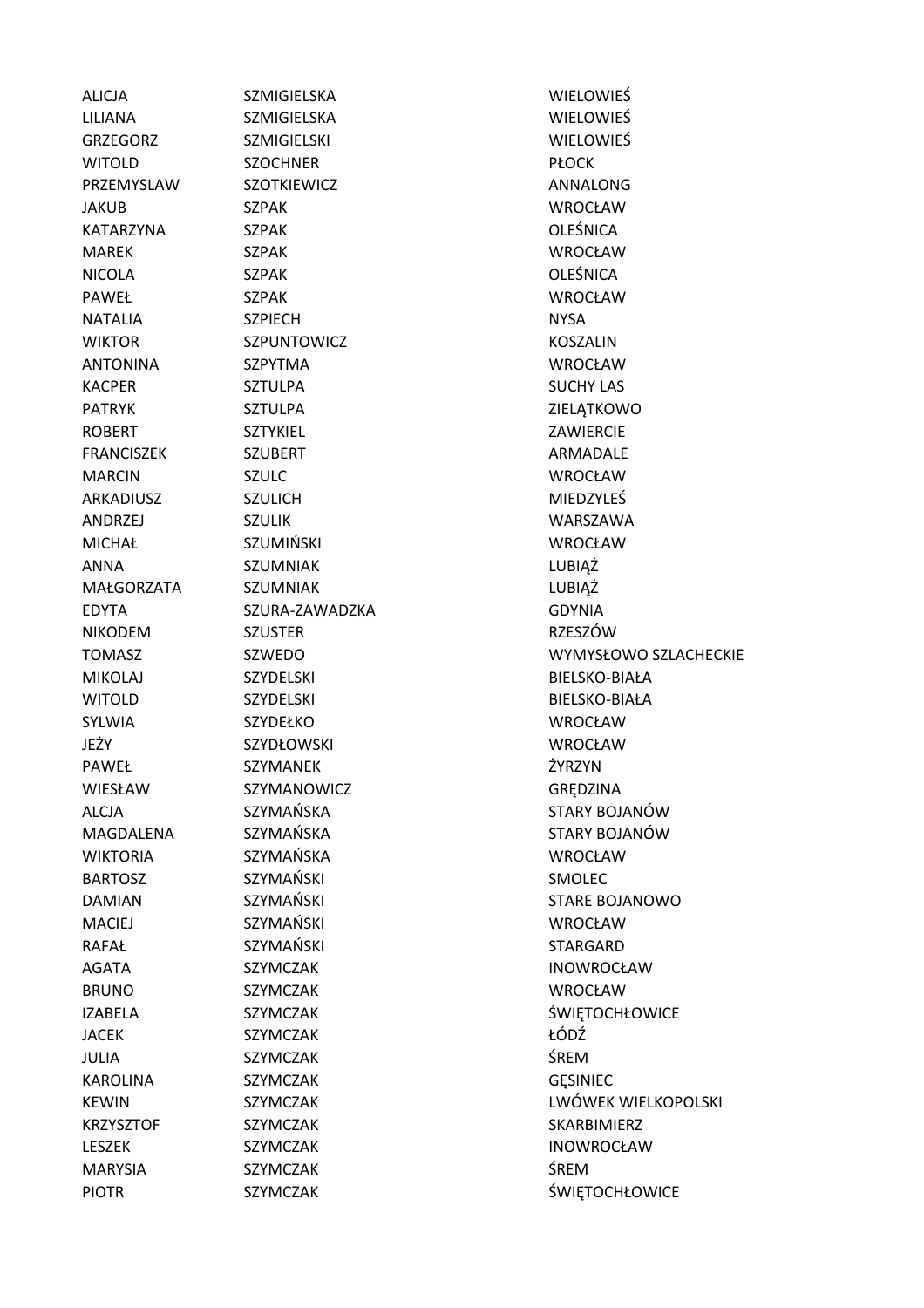JULIA TARCZYŃSKA WROCŁAW

SŁAWEK SZYMCZAK SZYMERAK ŚREM WIKTOR SZYMCZAK ZABKI WOJCIECH SZYMCZAK WROCŁAW KRZYSZTOF SZYMCZYK PRUSZKÓW NATALIA SZYMKOWIAK ZIELONA GÓRA IGA SZYMKOWSKA WROCŁAW URSZULA SZYMULA WROCŁAW ADAM SZYMURA CHORZÓW BOGUSŁAW SZYMURA PSZCZYNA MICHAŁ SZYPEK GŁOGÓW KAMIL SZYRNY WROCŁAW DARIUSZ SZYSZKA GLIWICE SŁAWOMIR SZYSZŁO WROCŁAW KATARZYNA ŚCIBISZ-MORDELSKA WARSZAWA ADAM ŚCIGALSKI CHROBRÓW JAKUB ŚCIGALSKI CHROBRÓW IRENA ŚLEDZIŃSKA ŚWIEBODZIN MACIEJ ŚLEDŹ ŻMIGRÓD PRZEMYSŁAW ŚLEDŹ POZNAŃ WITOLD SLENDAKOWSKI STARA IWICZNA WIKTORIA ŚLEZAK CZESTOCHOWA BARTŁOMIEJ ŚLIWA WROCŁAW NATALIA ŚLIWIŃSKA LEGNICA MARCELINA ŚLÓSARZ KOZY MATEUSZ ŚMIATACZ CZĘSTOCHOWA REGINA ŚMIGIELSKA WĘGLINIEC ADAM ŚMIGIELSKI WĘGLINIEC ZUZANNA ŚMIGIELWSKA KOŁO SEBASTIAN ŚNIECIKOWSKI WARSZAWA BARTOSZ ŚPIEWAK **BARTOSZ ŚPIEWAK SZCZESNI** BYSTRA MAGDALENA ŚWIATŁOŃ KRAKÓW JAN ŚWIATKOWSKI RYDUŁTOWY KASPER ŚWIDNICKI POZNAŃ JAREMI ŚWIERCZOK WROCŁAW JERZY ŚWIERK KRAKÓW VANESSA ŚWIĘTEK WROCŁAW JAN ŚWINIARSKI WOLSZTYN MACIEJ TABOR WARSZAWA VÍTĚZSLAV TAČÍK NOVÉ BRÁNICE ROBERT TACIKIEWICZ ŚRODA ŚLĄSKA KAMIL TADAJEWSKI WROCŁAW MICHAŁ TALMAGE LEIGH-ON-SEA AGNIESZKA TAŃSKA ŁÓDŹ ROBERT TARARAKO KUDOWA ZDRÓJ TATIANA TARASIUK **KIEV** KIEV

ALEKSANDRA SZYNDLER DABROWA GÓRNICZA TOMSZ SZYNDLER DABROWA GÓRNICZA EMILIA ŚLIWKA ŚLIWKA ŚWIĘTOCHŁOWICE MICHAŁ ŚLUSARCZYK NADOLICE WIELKIE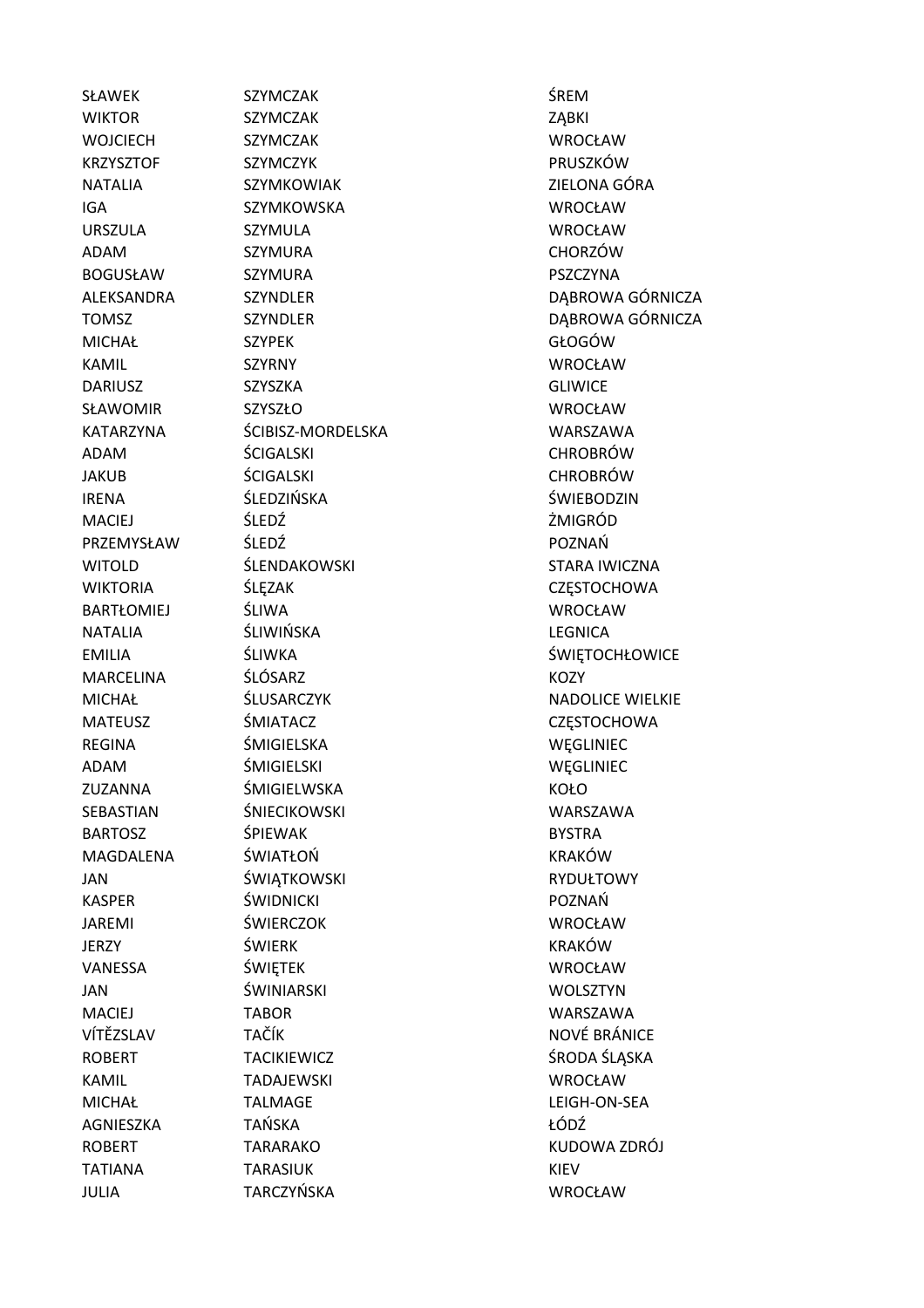WINCENTY TUCZYŃSKI WINCENTY RUMIA

ANTHONY TARKA MAIDSTONE ANHELINA TARKIVSKA ZABKI WIKTOR TARMAWA PSZCZYNA ZUZANNA TARNAWA PSZCZYNA EWA TCHOROWSKA WROCŁAW ANGELIKA TEICHER LEGNICA MATYLDA TERECHOWICZ WROCŁAW TERESA ORLAK TERESA ORLAK OLEŚNICA ANTONINA TEUERLE ŚWIDNICA JACEK THIEM WROCŁAW PATRYCJA THOMALLA TOSZEK JAKUB TKACZ WYMYSŁÓW MARCELINA TKACZYK REGNÓW MARZENA TKACZYK KOSZALIN PRZEMYSŁAW TKACZYSZYN WROCŁAW LUCYNA TOCHOWICZ OPOLE MATEUSZ TOKARCZYK SZUBIN BARBARA TOKARSKA BRZEG JAN TOM WROCŁAW IRENA TOMAL BIELSKO-BIAŁA ADAM TOMASZEWSKI KIEŁPINO MACIEJ TOMASZEWSKI WARSZAWA PIOTR TOMCZYK TOWN TYCHY MATEUSZ TOMIAK KOSZALIN MARCIN TOMKOWIAK SZUBIN BOGUSŁAW TOMPOL WROCŁAW HELENA TOMPOL WROCŁAW ZBIGNIEW TOMYS WROCŁAW WOJCIECH TOPOLSKI SOPOT JACEK TRAJDOS NÜRNBERG WIESŁAW TRĄBSKI TRODATY TRZCIANKA ANTEK TRELKA WROCŁAW MARIUSZ TREMBECKI WROCŁAW EMIL TROCZYŃSKI KRAKÓW ANDRZEJ TRUSKOWSKI WROCŁAW MARIUSZ TRYBA KROTOSZYN BLANKA TRYBUSZ WROCŁAW MAGDALENA TRYKA KŁOBUCK PAWEŁ TRYKA KŁOBUCK SYLWIA TRYKA TRYKA TROSKOLASY WIKTORIA TRZEŚNIEWSKA WROCŁAW MARCIN TRZEWIK WROCŁAW KAROLINA TRZYNA WROCŁAW VITALII TSELUIKO WROCŁAW VLADYSLAV TSYBENKO WROCŁAW BARBARA TUCZYŃSKA IMIELNO JAGNA TUCZYŃSKA RUMIA MAREK TUCZYŃSKI IMIELNO

MARTYNA TARNOWSKA MOKRONOS DOLNY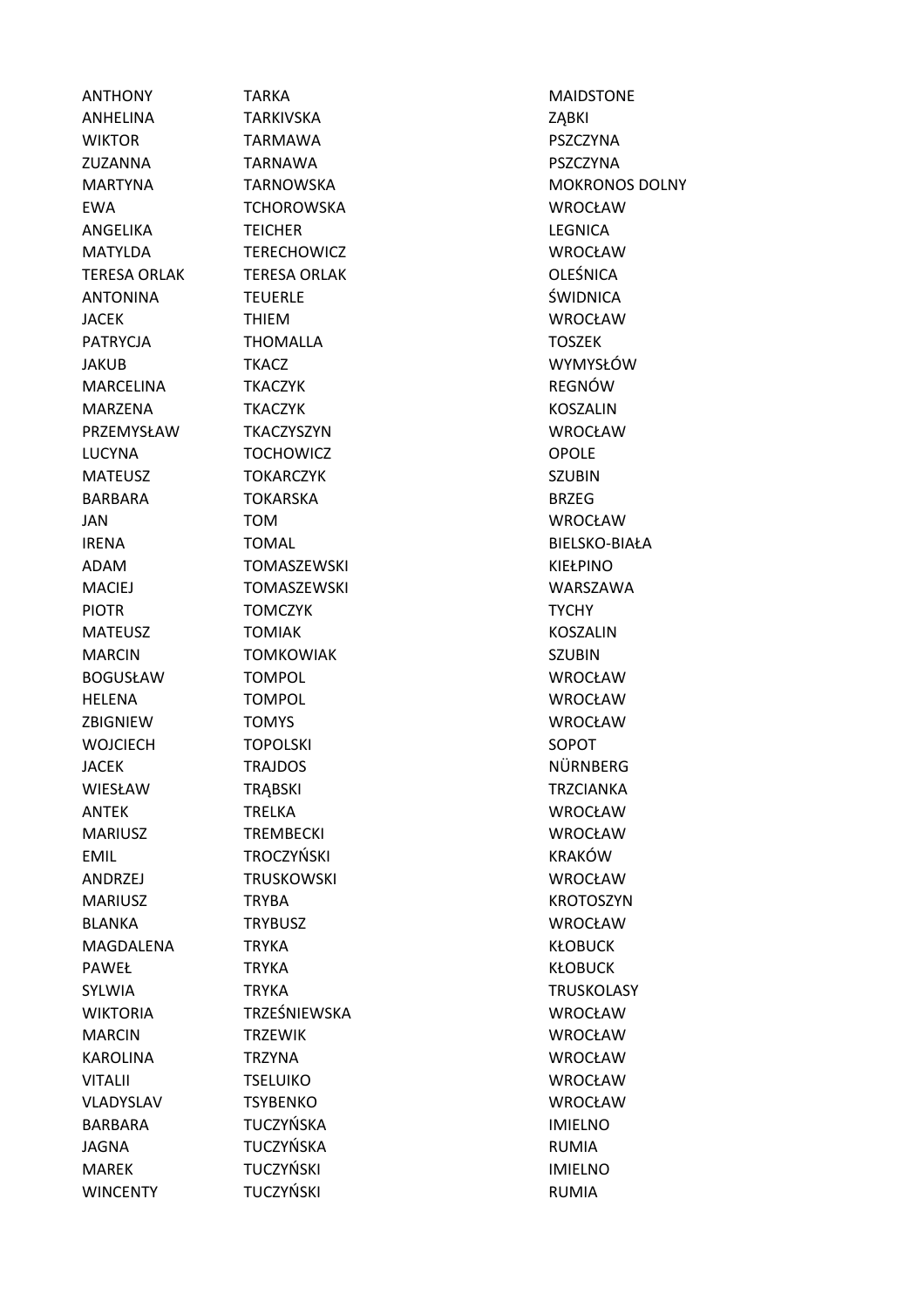SZYMON TUMIELEWICZ WROCŁAW JAN TURCZYN KOSZALIN WOJCIECH TUREK TWO WADOWICE ELŻBIETA TUROSTOWSKA DREZDENKO XAWERY TUROSTOWSKI DREZDENKO MACIEJ TURSKI SZCZYTNO BEATA TWARDOSZ DOBCZYCE KLAUDIA TWARDOSZ DOBCZYCE ALICJA TWARDOWSKA MNIEWO PAULINA TWARDOWSKA POZNAŃ PAWEŁ TWORZEWSKI KRAKÓW JONASZ TYCZYŃSKI WROCŁAW YURII TYMOSHCHUK OŁAWA JERZY TYNIECKI PRZASNYSZ TOMASZ TYRNA ZABRZE VADYM TYSYBENKO UKRAINA DIMA TYTARENKO LEGNICA JAKUB UCHNAST SOSNOWIEC ALEKSANDRA UDZIŃSKA SŁUPSK KARINA ULANOWSKA ŁASK TYMOTEUSZ ULCZAK PSZCZYNA PIOTR ULMAN ŁÓDŹ MICHAŁ URBANIAK GLENKA GRZEGORZ URBANOWICZ KOSZALIN IZABELA URBANOWICZ WROCŁAW MAJA URBANOWICZ KOSZALIN ROBERT URBANOWICZ WROCŁAW WIKTORIA URBAŃSKA WROCŁAW KAMILA URDAS WROCŁAW DAMIAN URTNOWSKI SŁUPSK KRZYSZTOF URTNOWSKI *kodź* JAKUB URUSKI SANOK DAGMARA UTRATNY LIPKI IGA UŻYŃSKA WROCŁAW ANTON VELYCHYNSKI KIJÓW MARIA VIUSHYN WROCŁAW ANDRII VOLKOV WROCŁAW SERHII VOVK WROCŁAW ANNA WABIK WROCŁAW WIKTOR WACHOLC KOSZALIN MAŁGORZATA WACHOWICZ WROCŁAW KRZYSZTOF WAJDA KATOWICE RENATA WAJDZIK BIELSKO-BIAŁA JAN WALA WISŁA WIELKA ANKA WALASZEK GILOWICE ILONA WALASZEK GILOWICE PIOTR WALBURG WARSZAWA

ZBIGNIEW TUŁACZ TYNIEC LEGNICKI JAMES VILDER **VILDER** ADAMSTOWN (AUSTRALIA) DARIA WALCZEWSKA PRZYTYK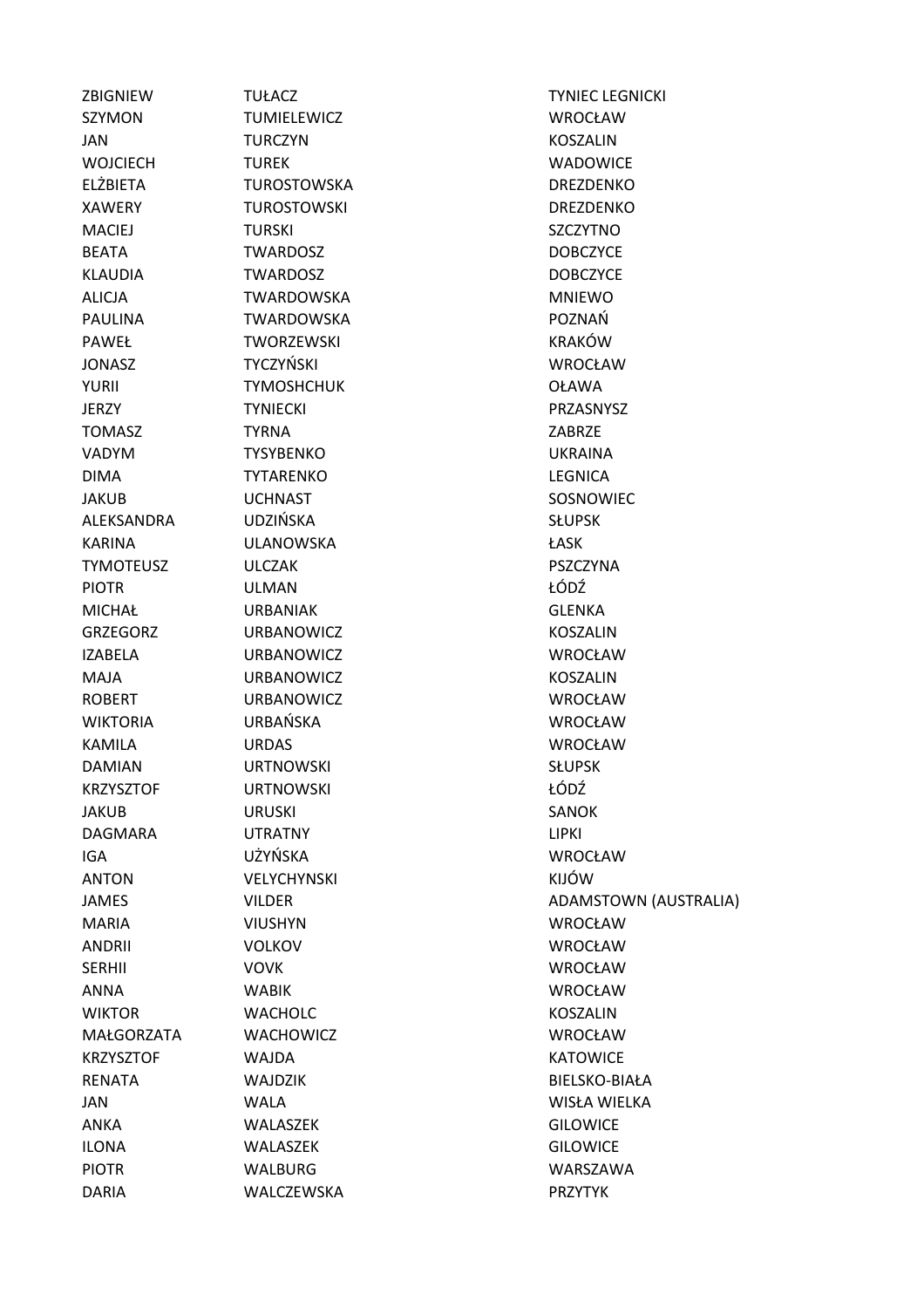MAGDALENA WALENCZAK CZERSK OLGA WALERON RAWICZ SEBASTIAN WALIGÓRA DZIEKANOWICE PATRYK WALIGÓRSKI BRZEG JULIA WANECKA MOGILNO ASIA WARAKSA WROCŁAW PAULINA WARYCH WEOCŁAW MAGDALENA WASYLUK WIJEWO LESZEK WAŚKO KRAKÓW TOMASZ WAŚKO ZIELONKI MAJA WAŚNIEWSKA RADOM KATARZYNA WAWAK WROCŁAW RAFAŁ WAWRZEŃ WROCŁAW MAKSYMILIAN WAWRZYNIAK WROCŁAW MATEUSZ WAWRZYNIAK KOBIERZYCE WIKTORIA WAWRZYNIAK ŻARÓW JULIA WAŹBIŃSKA WARSZAWA MIKOŁAJ WAŻNY WROCŁAW MAGDALENA WASALA WASALA JELENIA GÓRA STEPHEN WEBSTER GOOLE DAMIAN WELKA WELKA RAWICZ JULIA WERESZ PSZENNO BARBARA WERWIŃSKA WROCŁAW DOMINIK WESOŁOWSKI KIELCE MACIEJ WESOŁOWSKI CHMIELNIK MARIUSZ WESOŁOWSKI WARSZAWA RYSZARD WESOŁOWSKI KIELCE MAGDALENA WESZCZAK SADOKRZYCE SZYMON WĘGIEL WEGIEL WERD WROCŁAW DAWID WĘGLIŃSKI LEGNICA ŁUKASZ WĘGRZYN WROCŁAW MAŁGORZATA WĘGRZYN WROCŁAW AGNIESZKA WIADUCH WROCŁAW PIOTR WICIAK PLEWISKA ALEKSANDRA WIDCZAK WROCŁAW ANDRZEJ WIDERA ZAWIERCIE ANDRZEJ WIECZOREK WROCŁAW FRANEK WIECZOREK WARSZAWA MAŁGORZATA WIECZORKIEWICZ MNICHOWICE KONSTANTY WIELĄDEK WARSZAWA MARIUSZ WIELEMBERG ZIELONA GÓRA

KAROL WALCZYŃSKI OLEŚNICA

MARCIN WANDZIK ŚWIĘTOCHŁOWICE ARTUR WARWAS WARWAS OŁOBOK GM. SKĄPE JULIA WASILEWSKA RAWA MAZOWIECKA LUCY **WELDON** WELDON ADAMSTOWN (AUSTRALIA) WIKTR WEGLIŃSKI PIOTRKÓW TRYBUNALSKI ŁUKASZ WICZOŁEK CZOŁOWO KOLONIA KLAUDIA WIECZOREK ŚWIETOCHŁOWICE PIOTR WIECZORSKI SKARŻYSKO KAMIENNA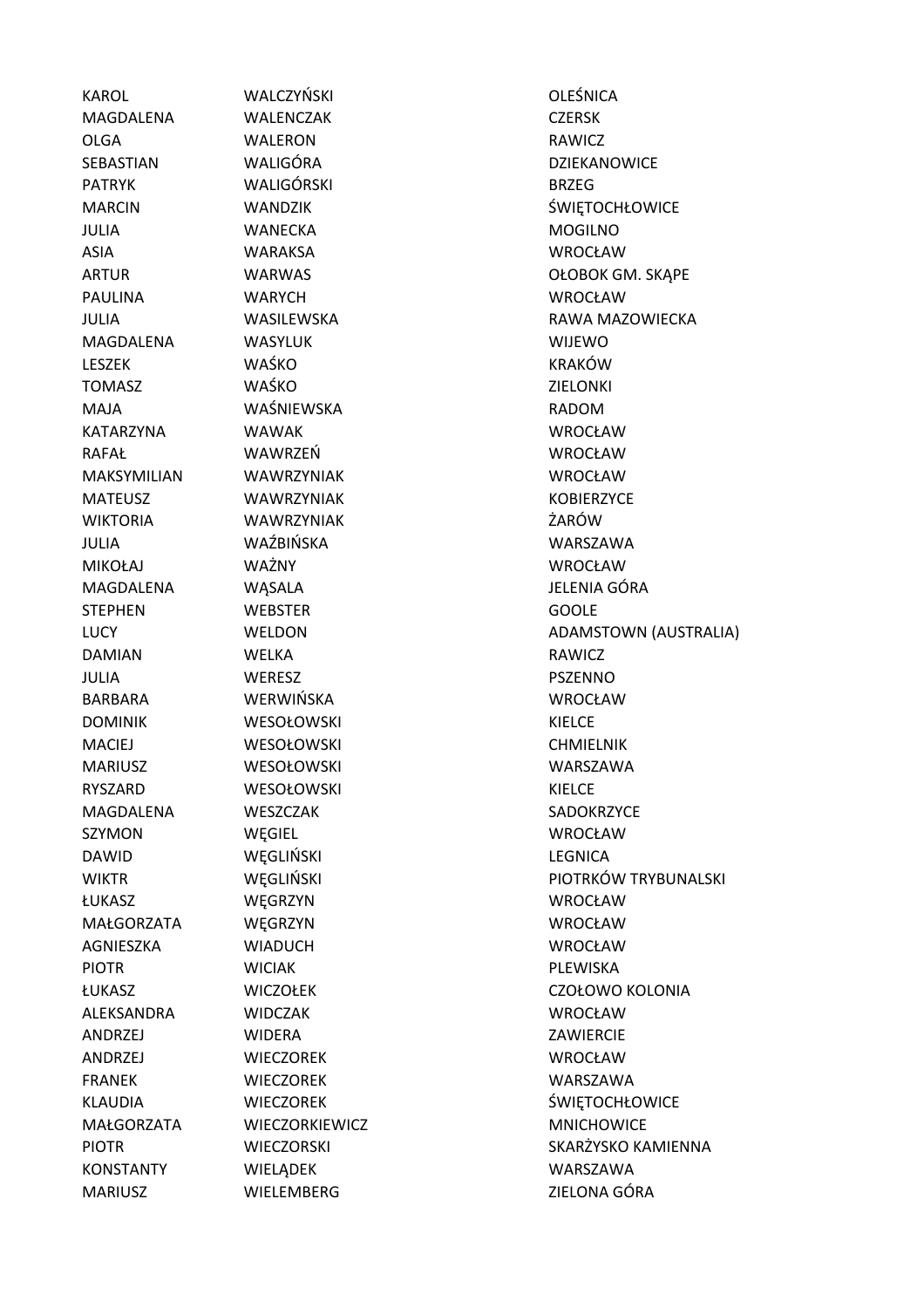DANIEL WIELGOSZ ZABRZE KAZIMIERZ WIERCIŃSKI KUNICE DAMIAN WIERTEL HANOVER BARTEK WIERZBICKI WROCŁAW KATARZYNA WIĘCEK LUBIN DOROTA WIĘCKOWICZ PRUSZKÓW KRZYSZTOF WIECKOWICZ PRUSZKÓW NINA WIĘTCZAK WĄGRODNO ZDZISŁAW WIITKOWSKI WROCŁAW LESZEK WILK WROCŁAW TADEUSZ WILK WILCZYCE WIKTORIA WILK WROCŁAW WALDEMAR WILKOŁEK LUBLIN TOMASZ WILKOSZ KRAKÓW JAN WINIARCZYK KACZYCE KRZYSZTOF WISKI WIELENIA GÓRA MIROSŁAW WIŚLICKI SZCZECIN HANNA WIŚNIEWSKA KIELCE MAŁGORZATA WIŚNIEWSKA Z SZCZECIN MONIKA WIŚNIEWSKA ZIELONA GÓRA KRZYSZTOF WIŚNIEWSKI PSZCZYNA MACIEJ WIŚNIEWSKI SZCZECIN MAREK WITCZAK WROCŁAW PIOTR WITEK WROCŁAW DANIEL WITKE JAWOR DOMINIKA WITKIEWICZ WROCŁAW CELA JULIETTA WITKOWSKA WROCŁAW ANDRZEJ WITTERSHEJM ŚWIDNICA JOANNA WITUSZYŃSKA OŁAWA PATRYK WIŻDŻ WROCŁAW JULIA WŁODARCZYK KOŁO PAUL WŁODARCZYK CHICAGO PETER WŁODARCZYK CHICAGO RAFAŁ WŁODARCZYK WROCŁAW ZOFIA WŁODARCZYK KOŁO MARCIN WŁODARSKI WARSZAWA DOROTA WŁODARZ CZĘSTOCHOWA JACEK WŁODARZ CZESTOCHOWA

SZYMON WIĘCKOWSKI PIEKARY ŚLĄSKIE NADIA WIKA OSIEK NAD NOTECIĄ KRZYSZTOF WINCZA KAMIENNA GÓRA ANTEK WINIARSKI STARY ŚLESZÓW JULIUSZ WINIARSKI STARY ŚLESZÓW MARCIN WIŚNIEWSKI BIAŁA PODLASKA IWONA WITUSZYŃSKA JELCZ-LASKOWICE MARCIN WLAŹLAK ŚRODA WIELKOPOLSKA JULIANNA WŁODARCZYK KĘDZIERZYN-KOŹLE MAŁGORZATA WŁODARCZYK KEDZIERZYN-KOŹLE PAWEŁ WŁODARCZYK KĘDZIERZYN-KOŹLE KAROLINA WODECKA WROCŁAW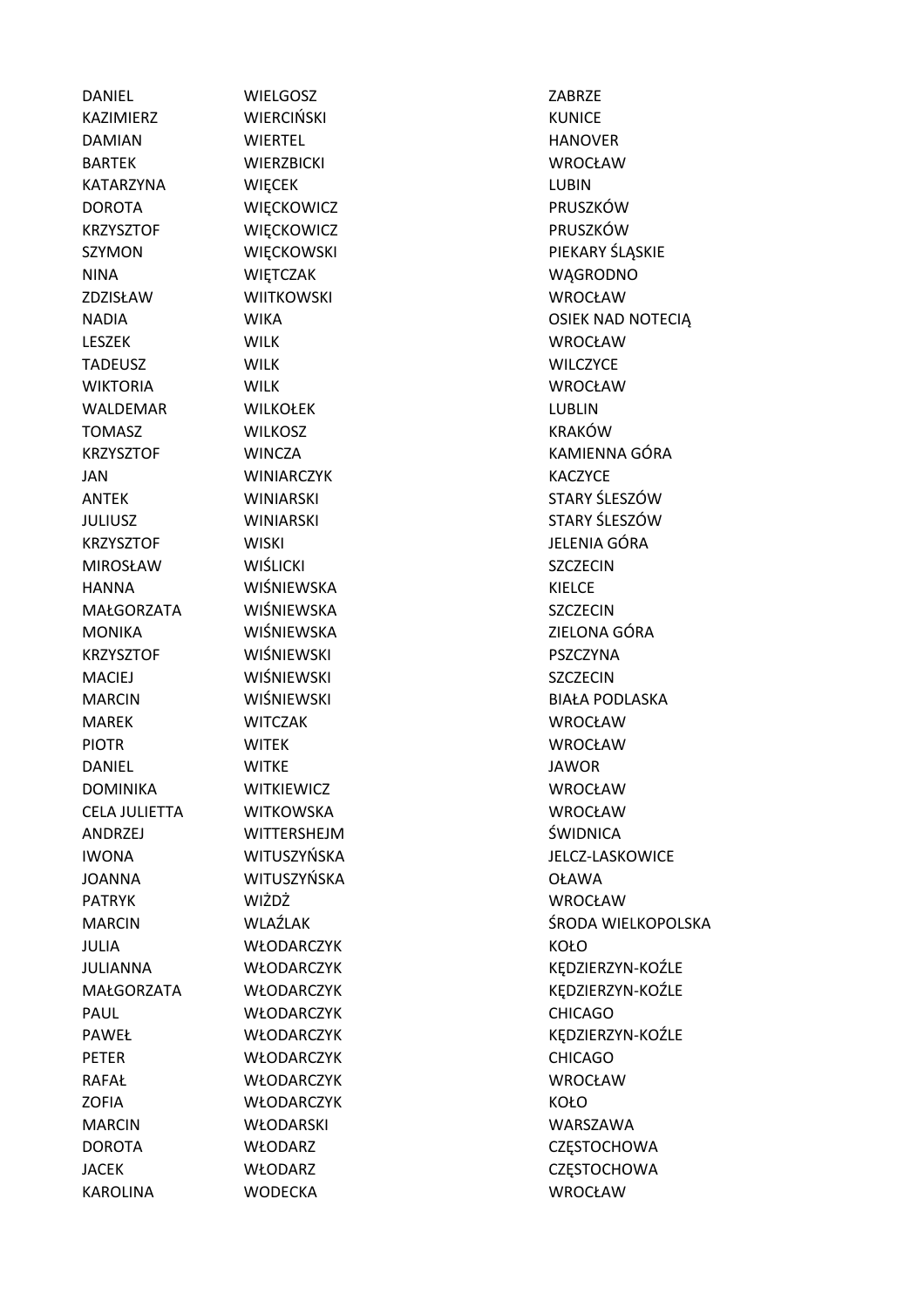| <b>KAROLINA</b>  | <b>WOIŃSKA</b>       | <b>WROCŁAW</b>              |
|------------------|----------------------|-----------------------------|
| <b>ANNA</b>      | <b>WOJCIECHOWICZ</b> | <b>LEGNICA</b>              |
| <b>OLIWIA</b>    | <b>WOJCIECHOWSKA</b> | <b>BYDGOSZCZ</b>            |
| <b>DAVID</b>     | <b>WOJCIECHOWSKI</b> | <b>JAWOR</b>                |
| <b>MARCIN</b>    | <b>WOJCIECHOWSKI</b> | WARSZAWA                    |
| <b>DOMINIKA</b>  | <b>WOJDACZ</b>       | <b>INOWROCŁAW</b>           |
| <b>MAREK</b>     | <b>WOJDYGA</b>       | <b>WROCŁAW</b>              |
| SEBASTIAN        | WOJDYŁA              | <b>WROCŁAW</b>              |
| <b>ALICJA</b>    | <b>WOJNAROWSKA</b>   | <b>RZESZÓW</b>              |
| <b>ARTUR</b>     | WOJNAROWSKI          | <b>RZESZÓW</b>              |
| <b>NATALIA</b>   | <b>WOJNOWSKA</b>     | PIERZCHNICA                 |
| ZUZANNA          | <b>WOJNOWSKA</b>     | PIERZCHNICA                 |
| <b>PIOTR</b>     | <b>WOJSIAT</b>       | <b>DOBRZYKOWICE</b>         |
| <b>SLAWOMIR</b>  | <b>WOJT</b>          | <b>LIVERPOOL</b>            |
| <b>ANETA</b>     | <b>WOJTCZAK</b>      | SOSNOWIEC                   |
| <b>MARIUSZ</b>   | <b>WOJTCZAK</b>      | SOSNOWIEC                   |
| <b>WERONIKA</b>  | <b>WOJTCZAK</b>      | SOSNOWIEC                   |
| <b>ANNA</b>      | <b>WOJTKOWIAK</b>    | <b>EDINBURGH</b>            |
| <b>MICHAŁ</b>    | <b>WOJTKOWSKI</b>    | SOKOŁÓW PODLASKI            |
| <b>DOMINIKA</b>  | <b>WOJTOWICZ</b>     | <b>WROCŁAW</b>              |
| <b>CEZARY</b>    | <b>WOJTUŚ</b>        | <b>WROCŁAW</b>              |
| <b>JAKUB</b>     | <b>WOJTYSIAK</b>     | <b>WROCŁAW</b>              |
| <b>MARCIN</b>    | <b>WOJTYSIAK</b>     | <b>WROCŁAW</b>              |
| <b>MARCIN</b>    | <b>WOJTYSIAK</b>     | WROCŁAW (WROCŁAW-PSIE POLE) |
| <b>MICHAŁ</b>    | <b>WOJTYSIAK</b>     | <b>WROCŁAW</b>              |
| <b>MARCIN</b>    | <b>WOKAN</b>         | <b>WROCŁAW</b>              |
| <b>EMILIA</b>    | <b>WOLAK</b>         | <b>KRZYŻOWICE</b>           |
| <b>MACIEJ</b>    | <b>WOLAK</b>         | KRZYŻOWICE                  |
| SZCZEPAN         | <b>WOLANCZYK</b>     | <b>WROCŁAW</b>              |
| <b>TOMASZ</b>    | <b>WOLBISZ</b>       | <b>WROCŁAW</b>              |
| <b>MONIKA</b>    | <b>WOLF</b>          | WROCŁAW                     |
| <b>JOANNA</b>    | WOLIKOWSKA           | <b>WROCŁAW</b>              |
| MAGDALENA        | <b>WOLNIAK</b>       | <b>WROCŁAW</b>              |
| <b>MARCIN</b>    | <b>WOLNICKI</b>      | <b>WROCŁAW</b>              |
| <b>ADRIANNA</b>  | <b>WOLNY</b>         | <b>BIELSKO-BIAŁA</b>        |
| <b>DARIA</b>     | <b>WOLNY</b>         | <b>BIELSKO-BIAŁA</b>        |
| <b>PIOTR</b>     | <b>WOLNY</b>         | <b>BIELSKO-BIAŁA</b>        |
| <b>TOMASZ</b>    | <b>WOLNY</b>         | <b>ŚWIĘTOCHŁOWICE</b>       |
| <b>KAROLINA</b>  | <b>WOLSKA</b>        | <b>KRAKÓW</b>               |
| <b>MIROSŁAW</b>  | <b>WOLSKI</b>        | ŁABUNIE                     |
| RAFAŁ            | <b>WOLSKI</b>        | <b>WROCŁAW</b>              |
| <b>JAKUB</b>     | <b>WOŁEK</b>         | <b>WROCŁAW</b>              |
| JĘDRZEJ          | <b>WOŁK</b>          | <b>WROCŁAW</b>              |
| <b>KRZYSZTOF</b> | WOŁOWIEC             | <b>WROCŁAW</b>              |
| <b>EWA</b>       | <b>WORONIEC</b>      | WROCŁAW                     |
| <b>GRZEGORZ</b>  | <b>WORONIEC</b>      | <b>WROCŁAW</b>              |
| <b>DARIUSZ</b>   | <b>WOS</b>           | <b>BOLESŁAWIEC</b>          |
| <b>WIKTOR</b>    | <b>WOSZCZYK</b>      | MYSZKÓW                     |
| ZUZANNA          | <b>WOWAK</b>         | <b>RUMIA</b>                |
| <b>BARTOSZ</b>   | <b>WOŹNIAK</b>       | <b>PŁOCK</b>                |
|                  |                      |                             |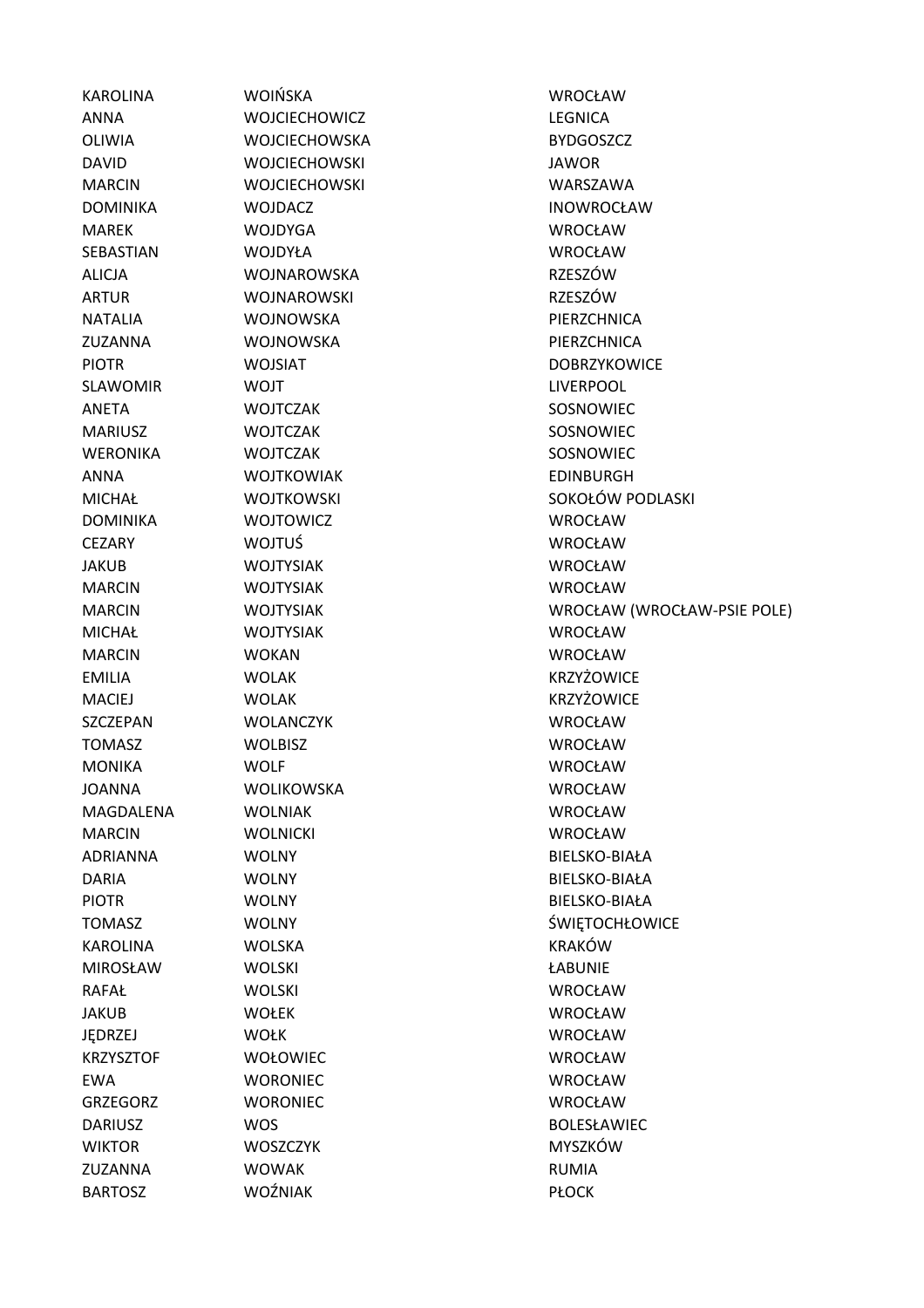EWELINA ZAGOŻDŻON ŁÓDŹ

KATARZYNA WOŹNIAK PŁOCK MIŁOSZ WOŹNIAK PŁOCK NATALIA WOŹNIAK PŁOCK WALDEMAR WOŹNIAK PŁOCK ZBIGNIEW WOŹNIAK GNIEZNO JACEK WOŹNICKI WOŻENICKI WŁOCŁAWEK ALEKSANDRA WÓDKIEWICZ WROCŁAW ANNA WÓJCIK NYSA BARTOSZ WÓJCIK KRAKÓW IWONA WÓJCIK WROCŁAW MACIEJ WÓJCIK WROCŁAW MICHAŁ WÓJCIK WROCŁAW NATALIA WÓJS ŚWIDNICA ALICJA WRONA WROCŁAW IZABELA WRONA WROCŁAW PAWEŁ WRONA TARNÓW MAKSYMILIAN WRÓBEL GAIKÓW JERZY WRÓBLEWSKI PSZÓW KAROL WRÓBLEWSKI OBORNIKI ŚLĄSKIE KRYSTYNA EWA WRZESIEŃ KOSZALIN MARIA WRZESZCZ PSZCZYNA WALDEMAR WRZESZCZ MALBORK EMILIA WYGLENDA RYBNIK LAURA WYLOT WROCŁAW MICHAŁ WYPART CZESTOCHOWA GRZEGORZ WYPYCH KOSZALIN MAGDA WYPYCH KOSZALIN SZYMON WYPYCH **WYPYCH KOSZALIN** HALINA WYPYSKA KIEŁCZÓW JERZY WYPYSKI KIEŁCZÓW ANNA WYRWIŃSKA BYDGOSZCZ ROKSANA WYSOCKA PODLESIE WIKTORIA WYSOCKA PODLESIE DANIEL WYSOCKI RUDA ŚLĄSKA IZABELA WYSZOGRODZKA-BIENIEK KOTTGEISERING PLATON YUZYFOVYCH WROCŁAW KASIA ZABOROWSKA WAŁCZ MAJA ZABOROWSKA LESZNO GRZEGORZ ZABOROWSKI RADOM PIOTR ZABUSKI POZNAŃ TOMASZ ZACHAROW JELENIN PATRYK ZACHWIEJ ZACHWIEJ ZACHWIEJ ZA ZA ZA ZAKOBRZEG ANNA ZAGOZDA WROCŁAW

TADEUSZ WOŹNIAK SŁUPIA POD KĘPNEM TOMASZ WÓJTOWICZ SIEMIANOWICE ŚLĄSKIE KORNELIA WRÓBEL RAWA MAZOWIECKA LILA WYCHOWANIEC KĄTY WROCŁAWSKIE KRZYSZTOF WYDRO TARNOWSKIE GÓRY MAGDALENA ZABIEGŁY WIELOPOLE SKRZYŃSKIE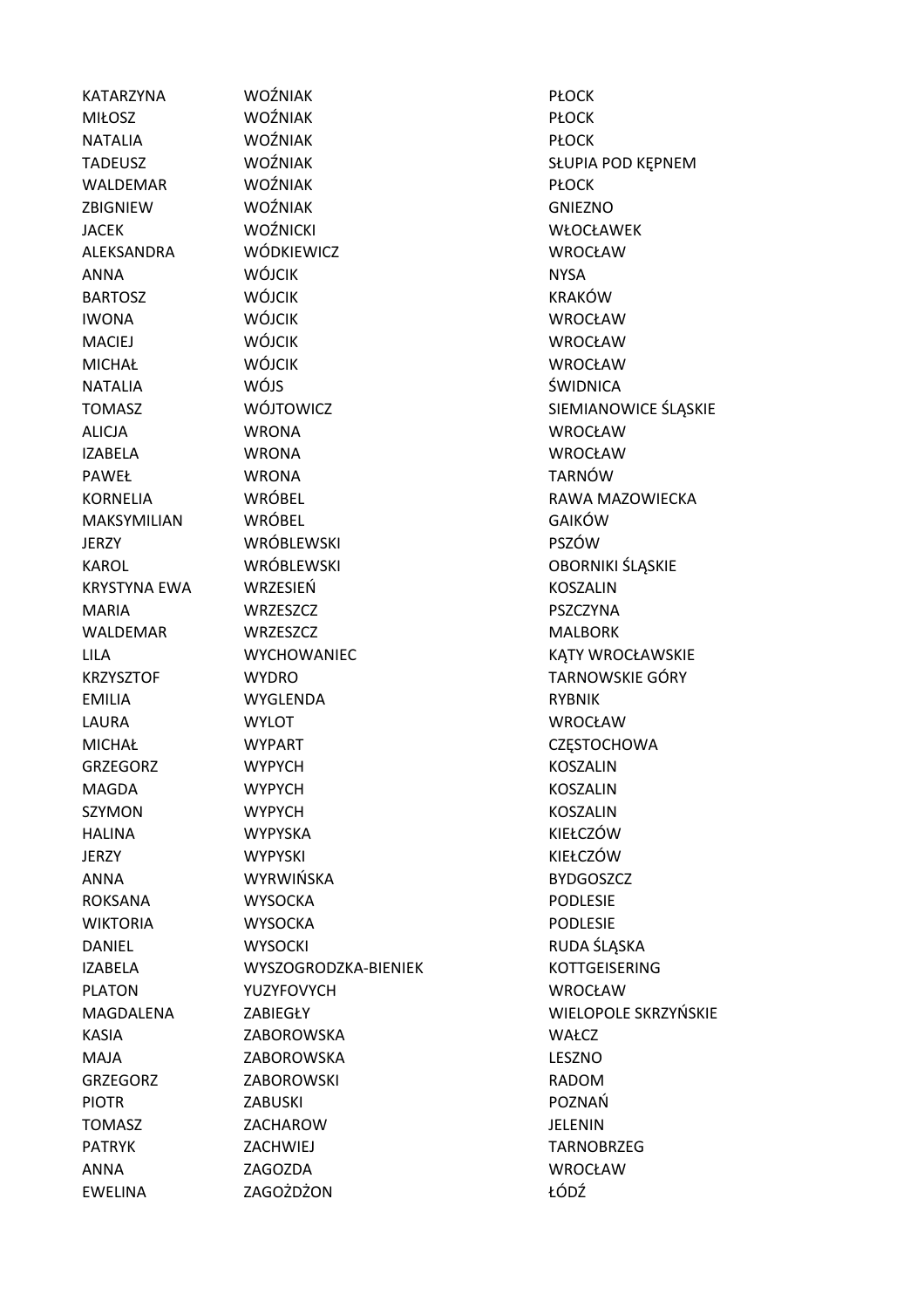LENA ZAGÓRSKA KATOWICE MONIKA ZAGÓRSKA KATOWICE MAREK ZAGUMNY WARSZAWA ARTUR ZAJĄC DĄBIE ELŻBIETA ZAJĄC KRAKÓW GRZEGORZ ZAJĄC ZAJĄC DĄBIE HELENA ZAJĄC PSZCZYNA JUSTYNA ZAJĄC DĄBIE KAROLINA ZAJĄC ZAJĄC ZAJĄC ZESTOCHOWA KORNELIA ZAJĄC KOŁO MACIEJ ZAJĄC KRAKÓW NATALIA ZAJĄC ZAJĄC ZAJĄC MSZANA WOJCIECH ZAJĄC DĄBIE ANTONI ZAKARCZEMNY MATEUSZ ZAKARCZEMNY WROCŁAW BERNADETA ZALEWSKA BYDGOSZCZ GRAŻYNA ZALEWSKA BYDGOSZCZ ZOFIA ZALEWSKA BYDGOSZCZ ARKADIUSZ ZALEWSKI ŚRODA WIELKOPOLSKA JAN ZALEWSKI SŁUPSK TOMASZ ZALEWSKI KOBYŁKA PAWEŁ ZAŁESKI ZAŁESKI WROCŁAW JACEK ZAŁUSKI WROCŁAW MAREK ZAMORA PIEKARY ŚLĄSKIE PIOTR ZAMORSKI GŁOGÓW MAŁOPOLSKI TADEUSZ ZAPOTOCZNY WYSOKA ADAM ZAREMBA STARA ŁUBIANKA ANNA ZAREMBA-NOWAK ŻNIN JACEK ZARĘBA WARSZAWA WOJCIECH ZARĘBA ŁAŃCUT KRZYSZTOF ZASTROZNY ABERDEEN SEBASTIAN ZATYLNY NYSA ANNA ZAWADA GORZÓW WIELKOPOLSKI WERONIKA ZAWADZKA GDYNIA ADAM ZAWADZKI GŁOGÓW MARIUSZ ZAWADZKI WROCŁAW TOMASZ ZAWADZKI GDYNIA TYMOTEUSZ ZAWADZKI GDYNIA JOANNA ZBORALSKA NOWE TŁOKI MICHAŁ ZBOROWSKI WROCŁAW EWA ZBROJEWICZ WROCŁAW MAŁGORZATA ZDRALEWICZ-CIĄŻKOWSKA KOSZALIN RAFAŁ ZDUŃCZYK ŻÓRAWINA JAKUB ZEBACKI LEGNICA VADZIM ZELIMAU WROCŁAW SEBASTIAN ZGŁOBICKI BYDGOSZCZ KAROL ZIEBURA PIASEK MAJA ZIELASKO WROCŁAW JAROSLAW ZIELINSKI WARSZAWA BEATA ZIELIŃSKA NOWE SKALMIERZYCE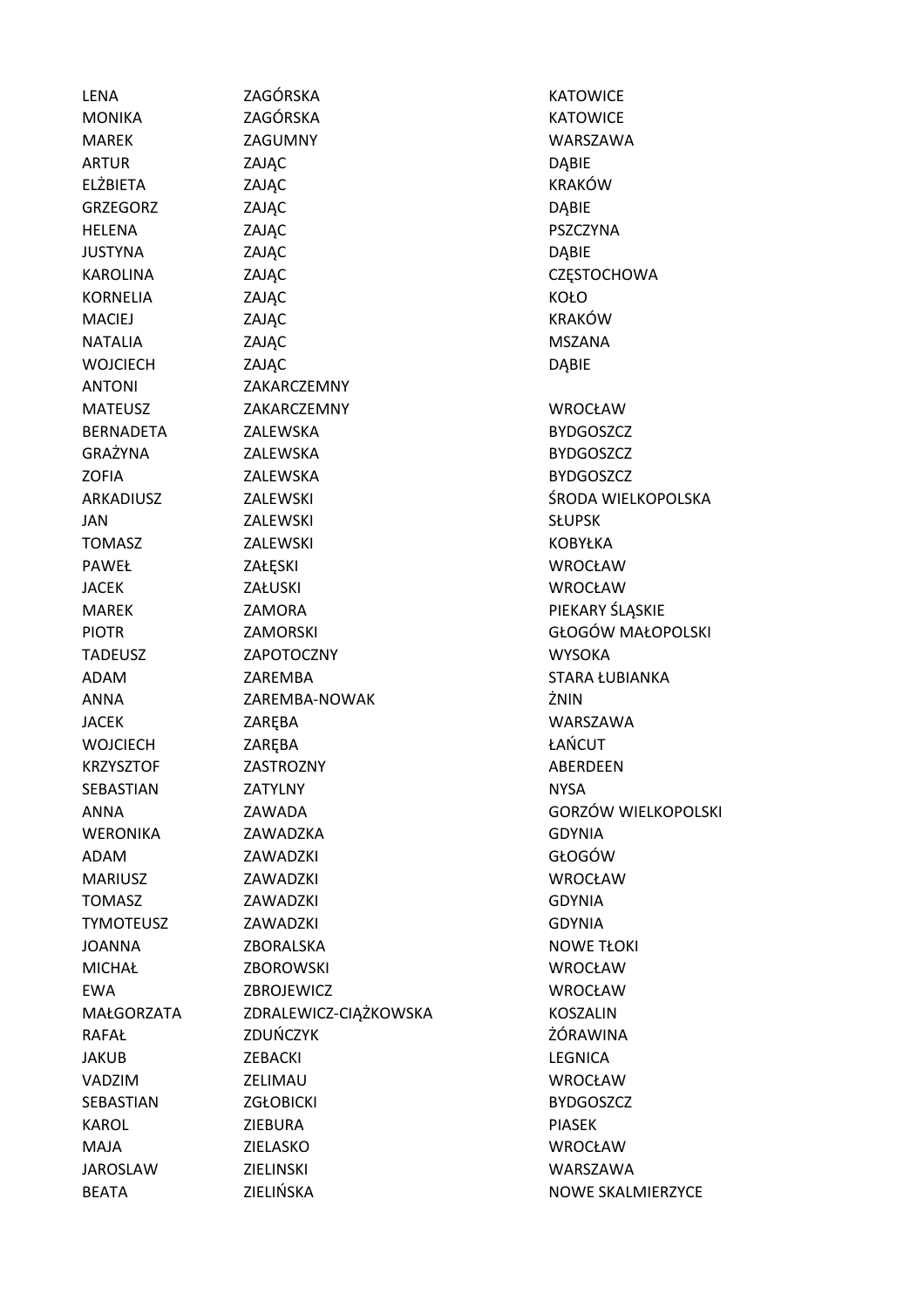JANUSZ ŻYDEK WÓDZ

KLAUDIA ZIELIŃSKA WROCŁAW MAJA ZIELIŃSKA WIELUŃ WIKTORIA ZIELIŃSKA OPATÓWEK JAN ZIELIŃSKI WARSZAWA RAFAŁ ZIELIŃSKI KOSZALIN ROMAN ZIELIŃSKI ZIELIŃSKI WROCŁAW ALEKSANDER ZIEMBICKI PIERZCHNICA PAWEŁ ZIĘBA ZIĘBA BIELSKO-BIAŁA ADAM ZIĘKIEWICZ JĘDRZEJÓW DANIEL ZIĘTEK WROCŁAW IRENEUSZ ZIĘTEK WROCŁAW MONIKA ZIĘTEK SZAMOTUŁY KAMIL ZIŃSKI WROCŁAW KLAUDIA ZIOŁO KIELCE ANNA ZIORA WROCŁAW GABRIEL ZIÓŁEK ZALASEWO JULIAN ZIÓŁEK ZALASEWO DARIA ZIÓŁKOWSKA KUDOWA DIANA ZŁOTA WROCŁAW MACIEJ ZOŃ KRAKÓW NATALIA ZUCHNICKA WROCŁAW KONRAD ZURAWOWICZ WROCŁAW HANNA ZURAWSKA WROCŁAW PATRYK ZUZEK ZIELĘCICE JACEK ZWIERZCHLEJSKI NAPERVILLE AMELIA ZYCH ZYCH OPOLE BRUNO ZYDORCZAK WROCŁAW MATEUSZ ZYDORCZAK WROCŁAW JULIA ZYGMUNT PSZCZYNA KACPER ZYGMUNT PSZCZYNA MAREK ŻAK ŻAK SZCZECIN SONIA ŻAK WROCŁAW MIKOŁAJ ŻELAZNY ZAKLICZYN IGOR ŻEMŁA CHORZÓW WIKTORIA ŻMUDA TENCZYNEK AGATA ŻMUDZIŃSKA WROCŁAW JOLANTA ŻÓŁTOWSKA WROCŁAW TOMASZ ŻÓŁTY ZABIERZÓW LESZEK ŻUKROWSKI KOŁOBRZEG AGATA ŻUR ŁÓDŹ DARIA ŻURALSKA SŁUPSK JAKUB ŻURAWSKI RYDUŁTOWY MARTA ŻURKIEWICZ WROCŁAW

**JULIA CIELIŃSKA ZIELIŃSKA NOWE SKALMIERZYCE** OLIWIA ZIELIŃSKA ŻERNIKI WROCŁAWSKIE HENRYK ZIELIŃSKI NOWE SKALMIERZYCE ROBERT ZIELIŃSKI ŻERNIKI WROCŁAWSKIE TOMASZ ZIELONKA ROGÓW LEGNICKI ZARA ZIGIC ZIGIC ADAMSTOWN (AUSTRALIA)